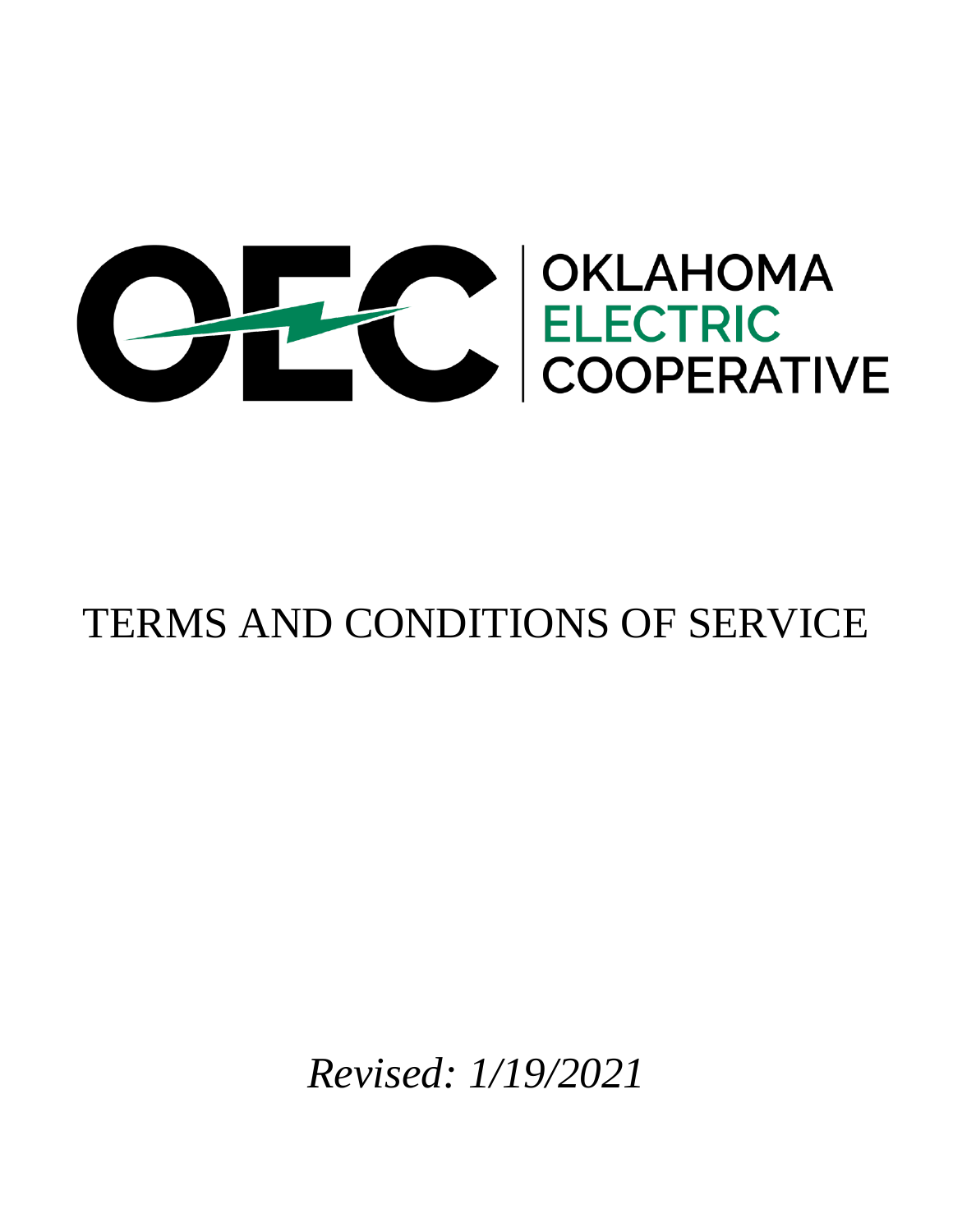| <b>TABLE OF CONTENTS</b>                                                    |                  |
|-----------------------------------------------------------------------------|------------------|
|                                                                             | <b>Sheet No.</b> |
|                                                                             |                  |
| RATES                                                                       |                  |
|                                                                             |                  |
| 102 Exclusive Service on Installations Connected to Cooperative's System: 2 |                  |
|                                                                             |                  |
|                                                                             |                  |
|                                                                             |                  |
|                                                                             |                  |
|                                                                             |                  |
|                                                                             |                  |
|                                                                             |                  |
|                                                                             |                  |
|                                                                             |                  |
|                                                                             |                  |
|                                                                             |                  |
|                                                                             |                  |
|                                                                             |                  |
| 204 Billing:.                                                               |                  |
|                                                                             |                  |
|                                                                             |                  |
|                                                                             |                  |
|                                                                             |                  |
|                                                                             |                  |
|                                                                             |                  |
|                                                                             |                  |
|                                                                             |                  |
|                                                                             |                  |
|                                                                             |                  |
|                                                                             |                  |
|                                                                             |                  |
|                                                                             |                  |
|                                                                             |                  |
|                                                                             |                  |
|                                                                             |                  |
|                                                                             |                  |
|                                                                             |                  |
|                                                                             |                  |
|                                                                             |                  |
|                                                                             |                  |
|                                                                             |                  |
|                                                                             |                  |
|                                                                             |                  |
|                                                                             |                  |
|                                                                             |                  |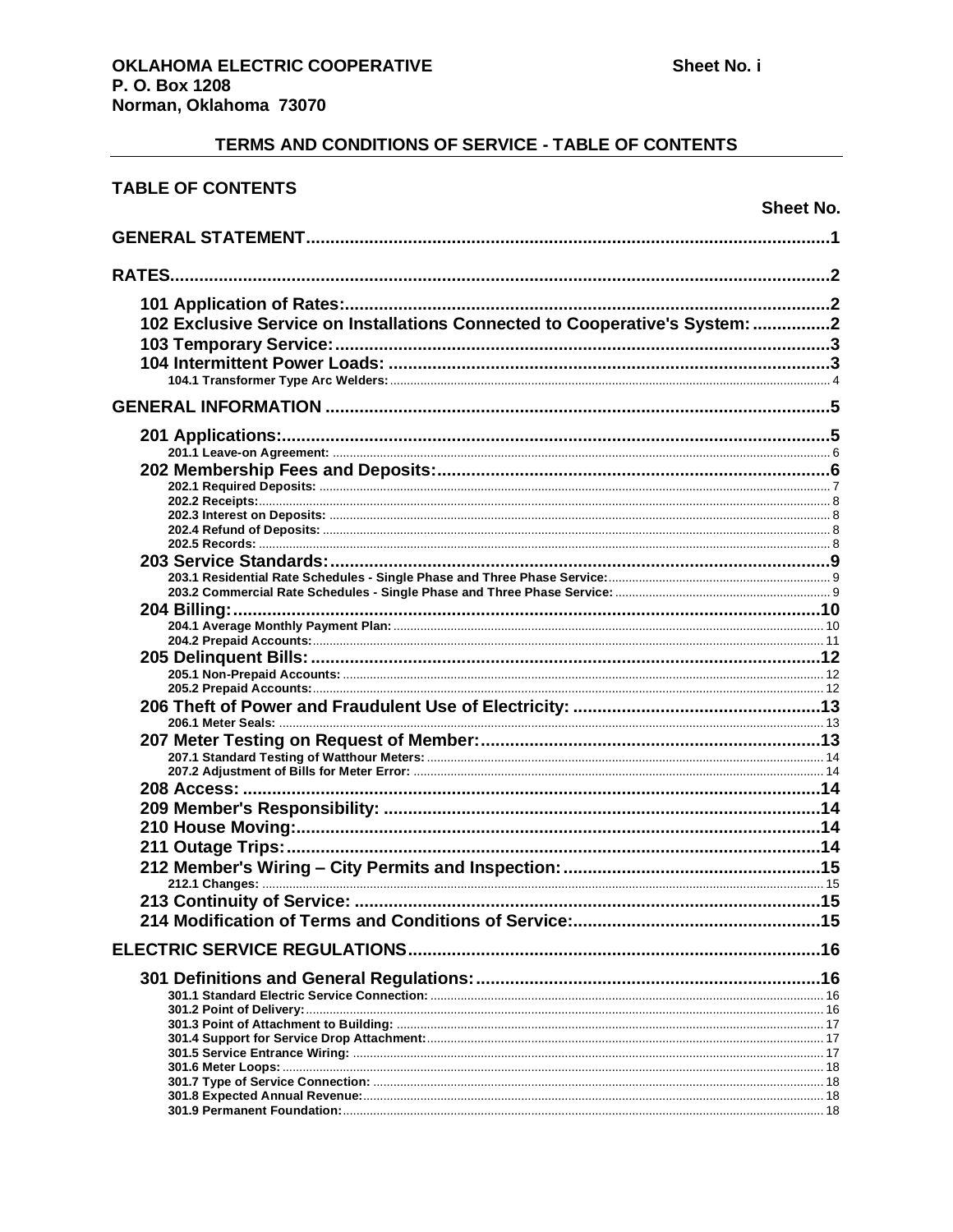| 302 Overhead Service at Secondary Voltage from Overhead Distribution: 18                                     |  |
|--------------------------------------------------------------------------------------------------------------|--|
| 303 Overhead Primary Service from Overhead Distribution System: 19                                           |  |
|                                                                                                              |  |
| 304 Underground Secondary Service from Overhead Distribution System: 21                                      |  |
|                                                                                                              |  |
|                                                                                                              |  |
|                                                                                                              |  |
| 305 Underground Primary Service from Overhead Distribution System: 23                                        |  |
|                                                                                                              |  |
|                                                                                                              |  |
| 306 Underground Secondary Service from Underground Distribution System: 26                                   |  |
| 307 Underground Primary Service From Underground Distribution System: 27                                     |  |
| 308 Service to Residential Subdivisions And Mobile Home Parks:27                                             |  |
| 308.1 Overhead Distribution System Installed to Serve Residential Subdivisions and Mobile Home Parks:  28    |  |
| 308.2 Underground Distribution System Installed to Serve Residential Subdivisions and Mobile Home Parks:  29 |  |
|                                                                                                              |  |
|                                                                                                              |  |
|                                                                                                              |  |
|                                                                                                              |  |
|                                                                                                              |  |
|                                                                                                              |  |
|                                                                                                              |  |
|                                                                                                              |  |
|                                                                                                              |  |
|                                                                                                              |  |
|                                                                                                              |  |
|                                                                                                              |  |
|                                                                                                              |  |
|                                                                                                              |  |
|                                                                                                              |  |
|                                                                                                              |  |
|                                                                                                              |  |
|                                                                                                              |  |
|                                                                                                              |  |
|                                                                                                              |  |
|                                                                                                              |  |
|                                                                                                              |  |
|                                                                                                              |  |
|                                                                                                              |  |
|                                                                                                              |  |
|                                                                                                              |  |
|                                                                                                              |  |
|                                                                                                              |  |
|                                                                                                              |  |
|                                                                                                              |  |
|                                                                                                              |  |
|                                                                                                              |  |
|                                                                                                              |  |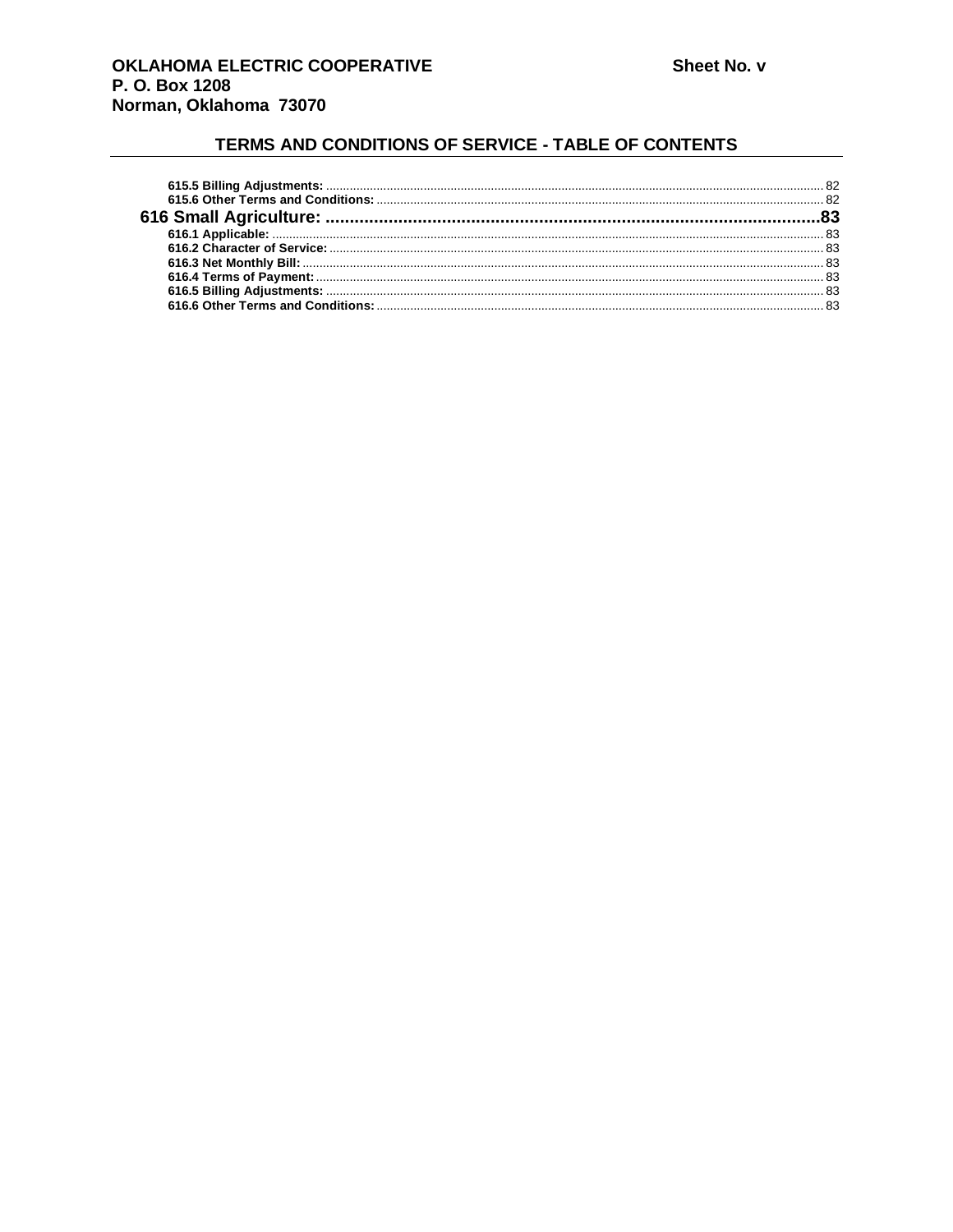## **TERMS AND CONDITIONS OF SERVICE - INTRODUCTION**

## <span id="page-6-0"></span>**GENERAL STATEMENT**

#### **Purpose of Terms and Conditions of Service:**

These Terms and Conditions of Service are designed to govern the supplying and taking of electric service in such a manner as to secure for each member the greatest practicable latitude in the enjoyment of his service that is consistent with good practice and safety to other members and consumers and to the Cooperative. They supersede and cancel all previous regulations pertaining to the supplying and taking of Cooperative's electric service.

## **Applicability:**

These Terms and Conditions of Service, and any modifications thereof and additions thereto lawfully made, are applicable to all standard service agreements and contracts now existing or which may be entered into by the Cooperative and to all rate schedules which from time to time may be lawfully determined and adopted.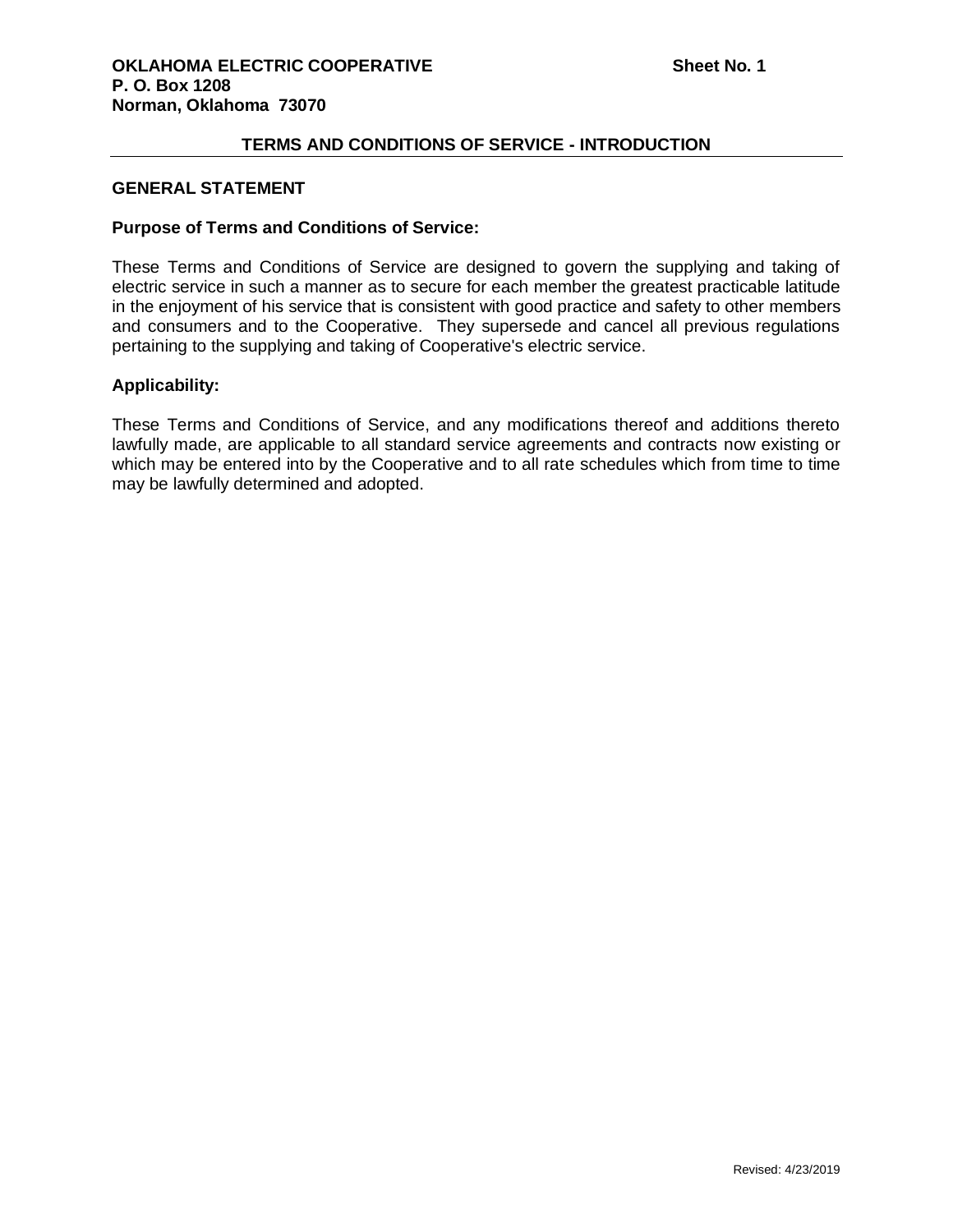#### <span id="page-7-0"></span>**RATES**

#### <span id="page-7-1"></span>**101 Application of Rates**:

The Cooperative's published rate schedules state the conditions under which each rate is available for service. A member may take service at one premise under more than one rate unless the availability of any rate specifically provides otherwise.

The Cooperative, at any time upon request, will determine for any member the rate best adapted to existing or anticipated service requirements as defined by the member. The responsibility for the choice between two or more applicable rates always lies with the member.

The Cooperative reserves the right to determine the rate for a member's usage that is considered seasonal in nature or when the usage widely varies within the year. This will only occur when the Cooperative, in its sole discretion, determines the member's usage has the potential to unfairly impact the rates for the membership as a whole.

Rates are normally established on a twelve-month basis, and a member having selected a rate adapted to his service may not change to another rate within a twelve-month period unless there is substantial change in the character or conditions of his service. A new member will be given reasonable opportunity (normally not to exceed three months) to determine his service requirements before definitely selecting the most favorable rate therefore.

The member may be required to reconcile the line extension costs if the rate requested is changed from the small commercial rate to the residential rate.

#### <span id="page-7-2"></span>**102 Exclusive Service on Installations Connected to Cooperative's System:**

The standard electric rate schedules are based on exclusive use of Cooperative's service and, except in cases where the member has a contract with the Cooperative for auxiliary, breakdown or supplementary service, no electric service from another source will be used by the member on the same installation in conjunction with the Cooperative's service, either by means of a throw-over switch or any other connection. Auxiliary, breakdown or supplementary service as furnished by the Cooperative is not to be connected or operated in parallel with a private plant.

Auxiliary, breakdown or supplementary service is that electric service supplied by the Cooperative which is used to supplement the electric service which the member secures from another source, or which is available in the event of failure of the electric service which the member normally secures from another source, or which in effect serves to relieve, sustain or reinforce the effective operation of the member's private generating plant or other source of non-Cooperative electric service.

The member will not sell the electricity purchased from the Cooperative to any other member, company or person. The member will not be permitted to extend or connect the installation to lines across or under a street, alley, or other public space in order to obtain service for adjacent property through one meter, unless such adjacent property is a part of the same business, and actually contiguous except for such intervening public space.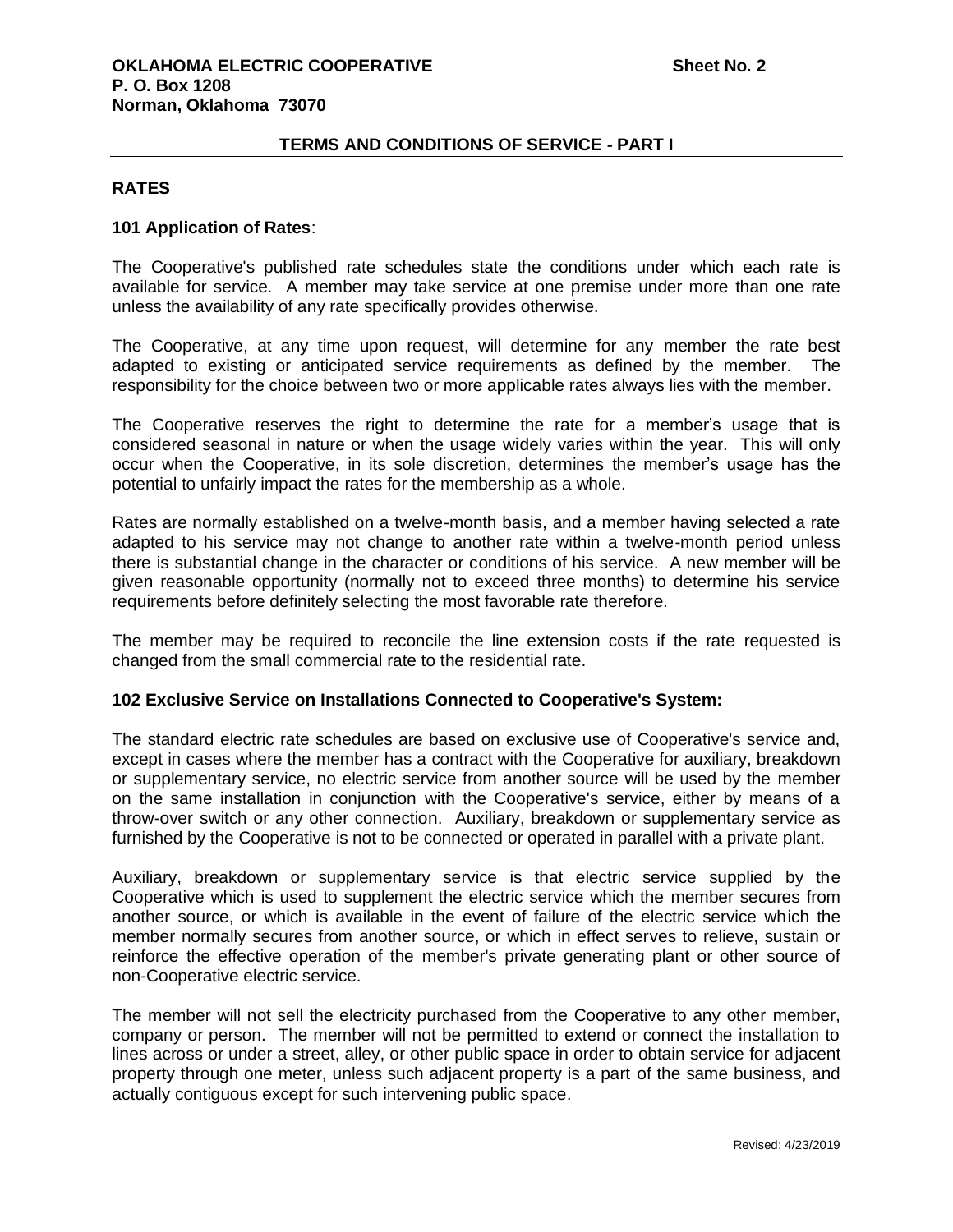#### <span id="page-8-0"></span>**103 Temporary Service:**

When service is desired for lighting or power for a period shorter than one year, the following provisions apply:

- A. An applicant may be required to pay, at the time of making the contract for service, a sum equal to the estimated costs of installation and removal plus the costs of materials to be used that will be unsalvageable after removal of the installation.
- B. A temporary meter pole or other suitable structure, with a meter base attached, will be supplied and installed by the member.
- C. The usual deposit to guarantee payment of bills may also be required.
- D. The schedule or schedules applicable to the member's class of service are to be applied in their entirety during the period for which service is furnished.

#### <span id="page-8-1"></span>**104 Intermittent Power Loads:**

Because of their disturbing influence upon service to other members, hoists, elevators, furnaces, welding machines, x-ray machines, and other equipment where the use of electricity is intermittent or subject to violent fluctuations, may be served separately or may be served with other light and power equipment at the rate applicable, with the minimum bill modified as follows:

A. When no special transformer is required, the minimum bill of the applicable rate is to include the connected capacity of the intermittent load; except x-ray apparatus is to be at 50% of its rated capacity.

B. When the installation of special transformer equipment is required to limit voltage fluctuations on other members or to insure proper operation of the equipment, the Large Power or Commercial Rate schedule shall apply to such service, whichever is the lesser. In this case, the minimum bill as determined under the Commercial Rate Schedule is to be based on the connected capacity of the load, but not less than the capacity of the special transformer. If non-inductive equipment is also served from the special transformer, the estimated capacity required for the non-inductive equipment may be subtracted from the total connected load of the special transformer capacity in calculating the figure to be used in determining the minimum bill.

When the installation of special transformer equipment is required for x-ray machines, they are to be served separately under the Commercial Rate.

When the expenditure required to furnish service for intermittent power loads is in excess of the amount justified by the expected revenue, the member may be required to make suitable additional payments.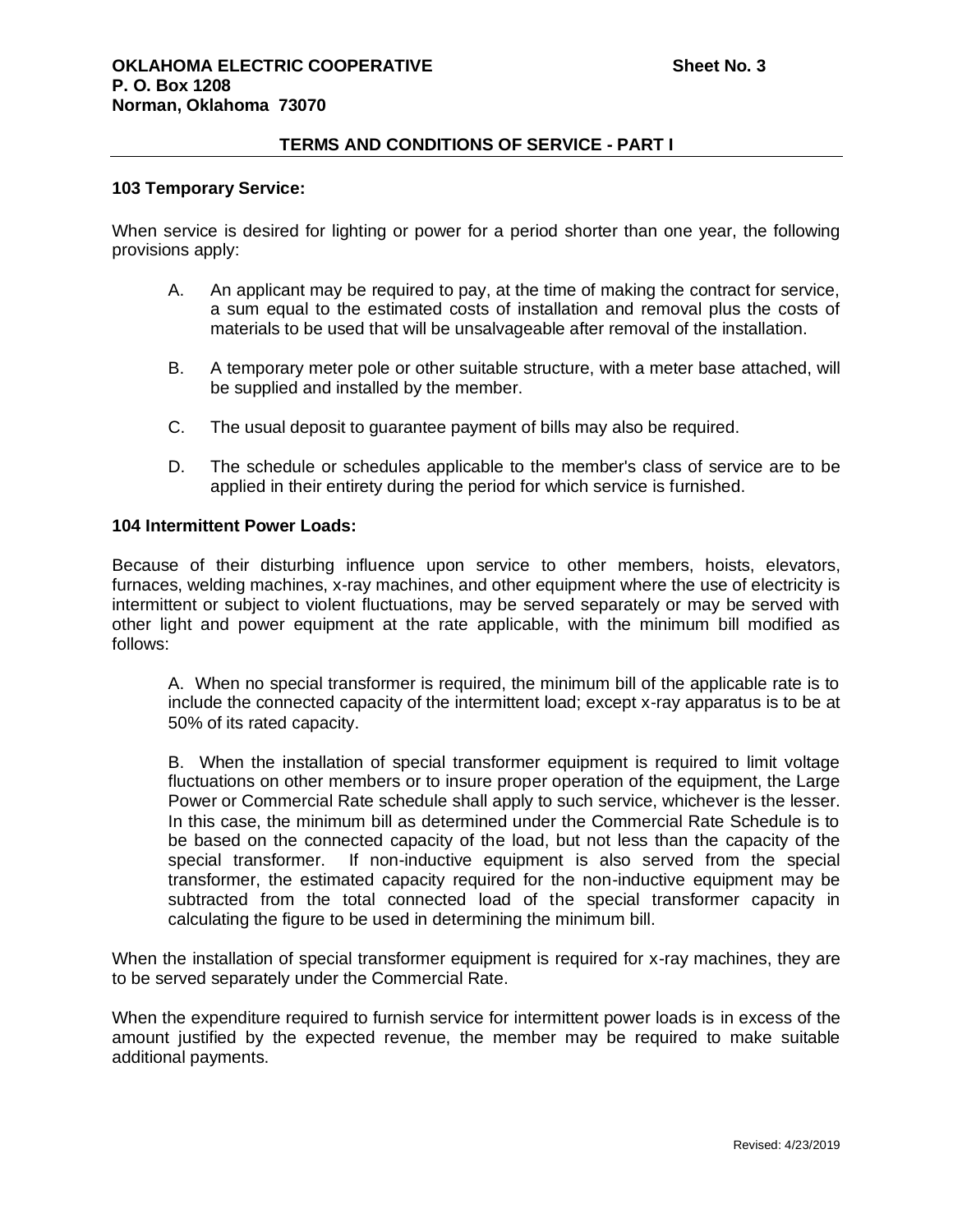## <span id="page-9-0"></span>**104.1 Transformer Type Arc Welders:**

A residential or commercial member not served by an individual transformer may connect a single transformer type arc welder having a maximum rated primary input current not to exceed 15 amperes for 120 volt operation or 30 amperes for 240 volt operation. The minimum bill of these members is to be determined by the schedule under which they are served.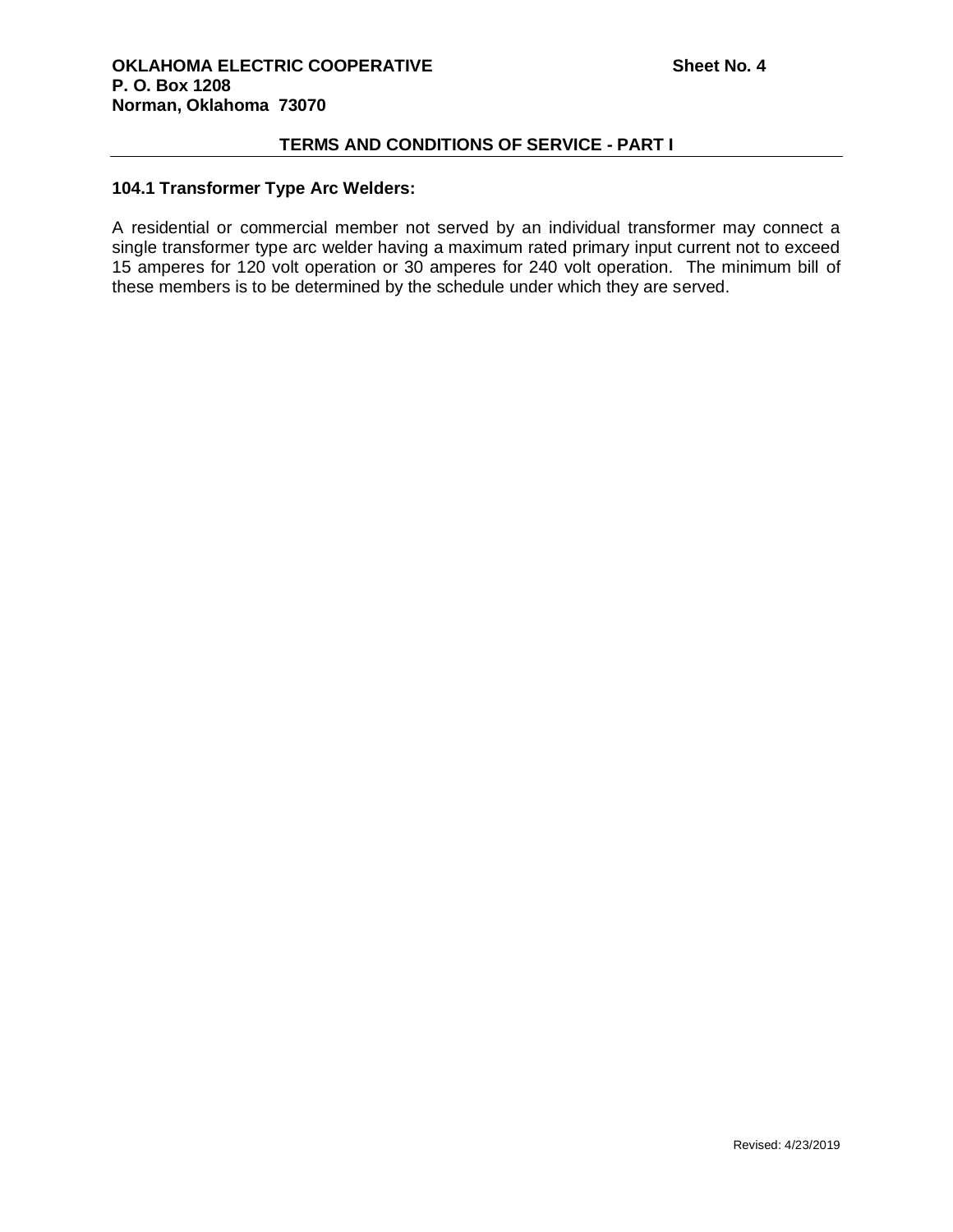## <span id="page-10-0"></span>**GENERAL INFORMATION**

#### <span id="page-10-1"></span>**201 Applications:**

Every member, before obtaining service, shall make written application (unless waived by the Cooperative) to the Cooperative for service at the appropriate rate. The written application for service, when signed by the member and accepted and approved by the Cooperative, constitutes a contract.

A "member" or "consumer", as used here, means one individual, partnership, association, firm, public or private corporation, or governmental agency at a single location receiving one class of service to be used only at the location or premises under his/her sole ownership or control.

A single application for service may be made to apply to different locations, or to cover more than one meter at the same location to be used by the same member.

Every application for service shall be made in the true name of the member desiring the service. The Cooperative may requires suitable identification in order to verify the member's identification. Use of an alias, trade name, business name, spouse's name, the name of a relative, or another person as a device to escape payment of an unpaid obligation for utility service already provided to the member, or for any other reason, will not be permitted. In case of violation of this provision, the Cooperative may refuse or discontinue the service.

The contract for service is not transferable by the member, and a new occupant of the premises must make a new application in writing to the office of the Cooperative before service is begun.

The Cooperative will charge a fee of twenty-five dollars (\$25.00) for all connects except for the following:

1. Reconnecting a member who had been disconnected for non-payment;

2. Connecting an account placed in the name of the owner of residential rental property for service to residential rental units covered by a "Leave-on Agreement." These accounts will pay a reduced connect fee. (see 201.1)

The Cooperative may charge a fee of twenty-five dollars (\$25.00) for all disconnects, unless the account has been in continuous service for at least six months.

The applicant must furnish all permits required to enable the Cooperative to supply service, except for public space.

The Cooperative may charge for the cost of equipment, or other fees, needed at the applicant's premises for prepaid accounts.

All contracts for service under the scheduled rates of the Cooperative, except those that make a definite exception, are effective for initial periods of one year and are automatically renewed upon each expiration date on a month to month basis unless canceled by either party. The Cooperative may require a contract for a period of more than one year when the member's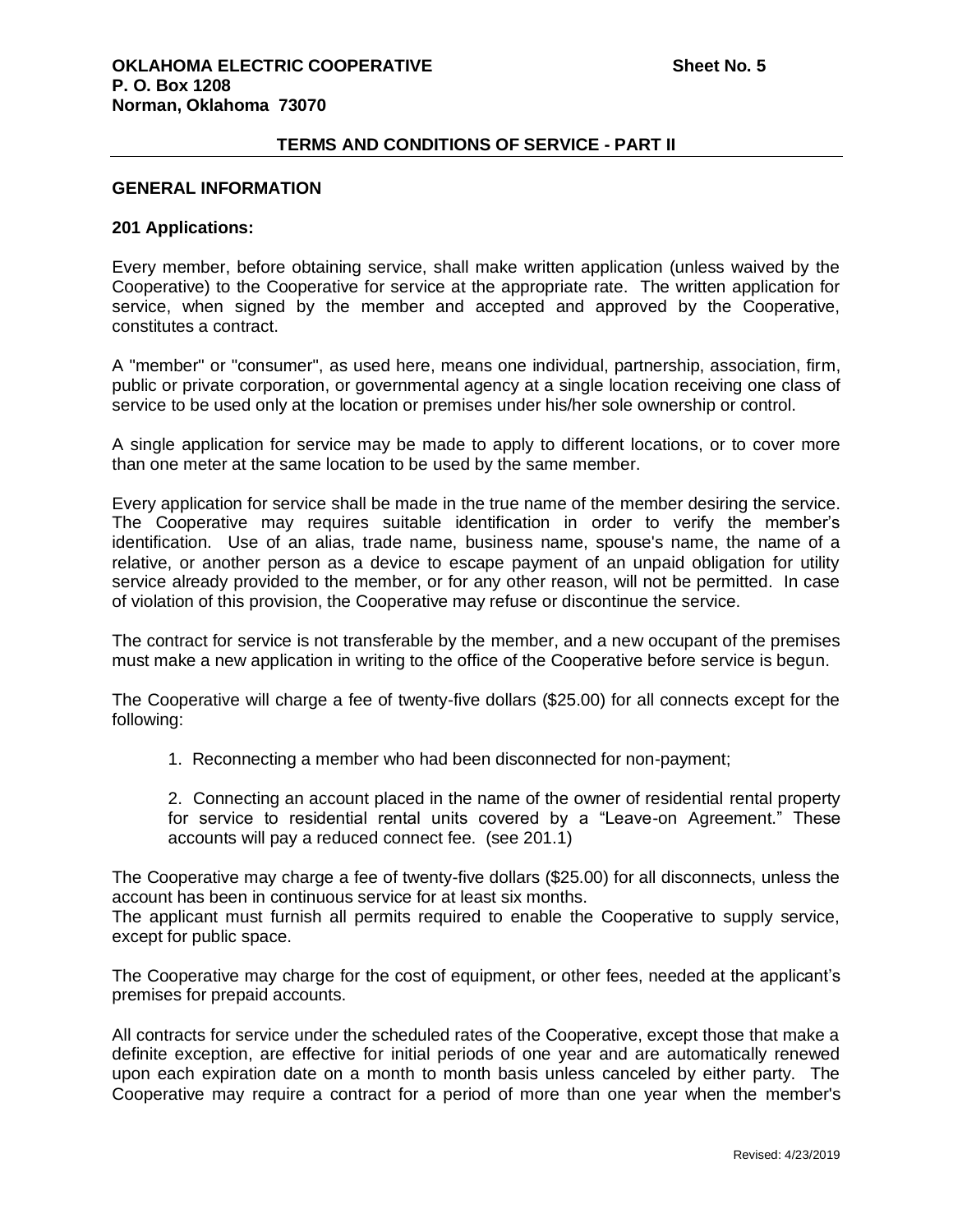requirements for power and energy are unusually large, or necessitate considerable special or reserve equipment. In such cases the Cooperative may also require payment of any charges and amounts necessary to protect the investment of the Cooperative.

The contract shall, at the option of the Cooperative, cease and terminate and all bills for service previously furnished immediately become due and payable without further notice in case any act of bankruptcy is made or committed by the member, or any petition, either voluntary or involuntary, is filed by or against the member in bankruptcy. This paragraph does not apply to residential members.

Every member agrees that \$ 3.12 of the amount paid for electricity each year is for a subscription to the Oklahoma Living and 50 cents of the amount paid for electricity each year is for a subscription to the Oklahoma Electric Cooperative News.

#### <span id="page-11-0"></span>**201.1 Leave-on Agreement:**

The Cooperative is authorized to enter into a written Leave-on Agreement with an owner/agent of residential rental property, at the option of the property owner/agent. If the Leave-on Agreement is entered into, the charges set forth therein for connection of service to residential rental units covered by the Agreement shall be those set forth below. These charges are exclusive of and in addition to charges for electric service rendered under any of the Cooperative's rate schedules.

The term "Leave-on Agreement" as used herein shall mean a written agreement between the Cooperative and an owner/agent of residential rental property, whereby said owner/agent agrees to be responsible for payment of all charges for electric service provided to residential rental unit covered by the agreement during any period subsequent to the closing of an account for service to a tenant or occupant of the rental unit and prior to the opening of an account for service to a new tenant or occupant of the rental unit.

Service Charges:

- 1. A connection charge of \$10.00 shall be assessed to the owner/agent each time it is necessary to establish an account in the owner's name for service provided to a residential unit in accordance with the terms of the Leave-on Agreement.
- 2. A disconnect charge of \$10.00 may be assessed to the owner/agent each time service to a residential rental unit covered by a Leave-on Agreement is disconnected, rather than transferred to the account of a new tenant or occupant of the unit.

#### <span id="page-11-1"></span>**202 Membership Fees and Deposits:**

A membership fee shall be paid by each member receiving service from the Cooperative, or upon application for service from the Cooperative, as required in the By-Laws of the Cooperative.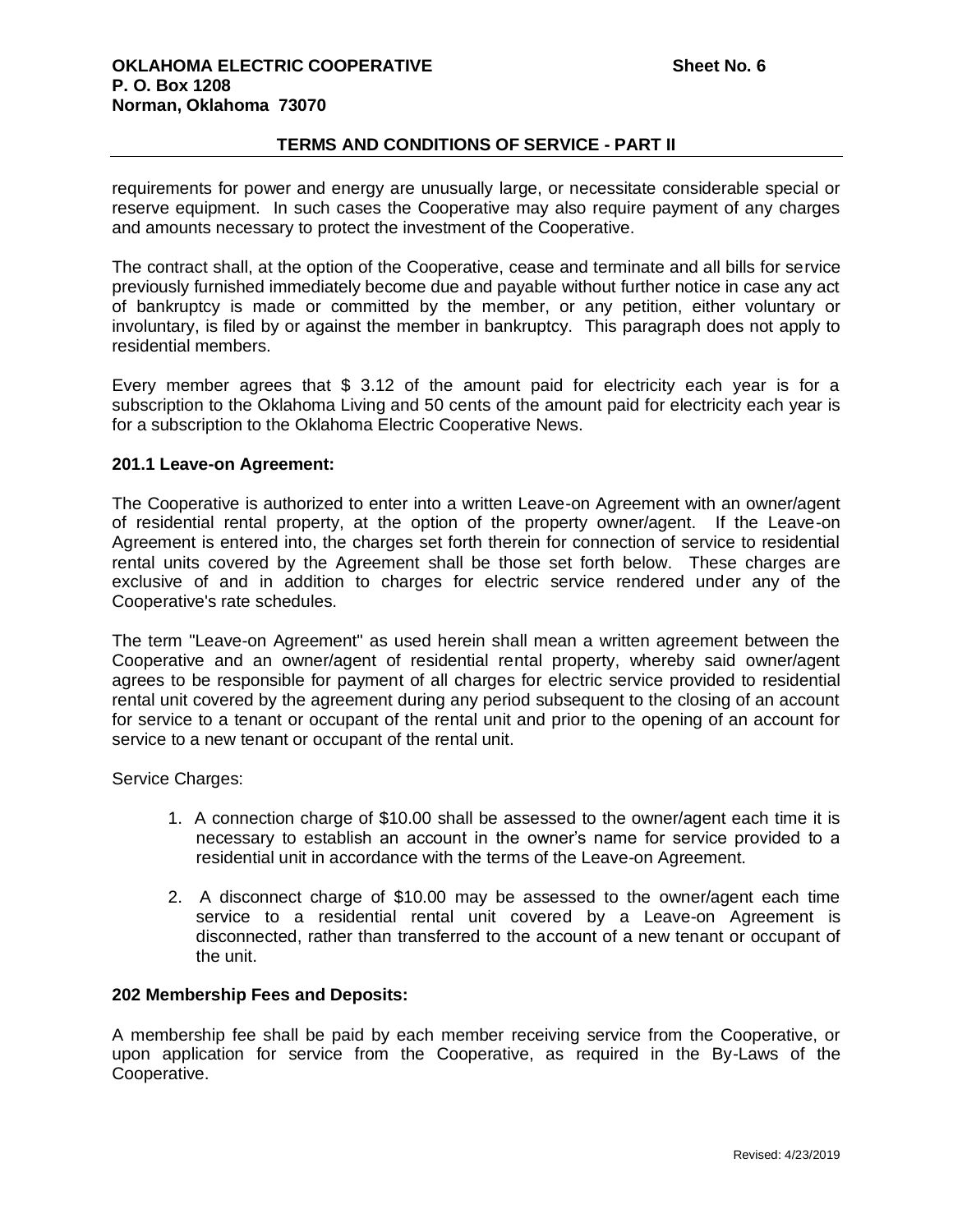#### <span id="page-12-0"></span>**202.1 Required Deposits:**

New applicants for service may be required to pay a deposit of up to two (2) times the highest estimated monthly bill except in the following instances:

1. When the member applicant has had an account with Oklahoma Electric Cooperative for twelve (12) consecutive months out of the last eighteen (18) months, and did not have more than two late payments, or any checks returned for insufficient funds during those twelve (12) months.

2. When the member applicant at some time earlier than the previous eighteen (18) months had been a member of Oklahoma Electric Cooperative, and had then a satisfactory credit history.

3. When the member presents a letter from the previous supplier of electricity stating that according to their records the member was not late with a payment more than twice in the previous twelve (12) month period, and had had no checks returned for insufficient funds during the same period. (If a deposit has already been collected, it will be refunded upon presentation of a satisfactory letter of credit.)

4. When other circumstances exist that allow waiving all or part of the deposit requirement, in the opinion of the Manager of Customer Service. This may include, but is not limited to, using an external credit reporting service.

- 5. A deposit may be paid in installments at the option of the Manager of Customer Service.
- 6. A commercial account may submit a surety bond in the amount of the deposit.

Present members may be required to post a deposit or increase the amount of an existing deposit as a condition of continued service if:

1. Payment of undisputed charges is late more than two (2) out of the last twelve (12) billing periods, or if:

2. The member has had service terminated for non-payment during the last twelve months, or if:

3. A check is returned for insufficient funds, or if:

4. The member is found to have tampered with the Cooperative's meter or other equipment.

Each deposit will be reviewed yearly, and will be refunded if, during the preceding twelve (12) months, none of the conditions in the section above were permitted to occur.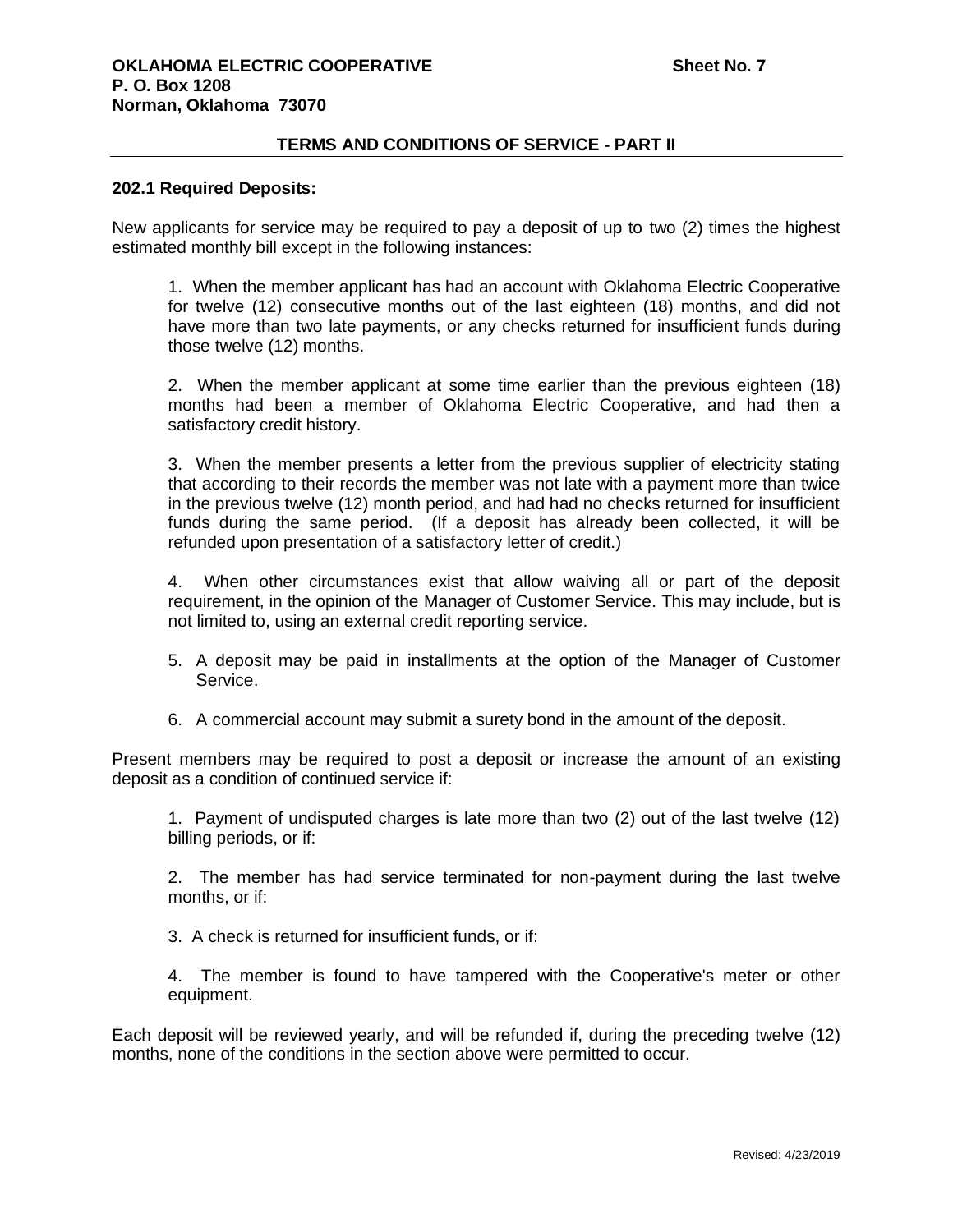#### <span id="page-13-0"></span>**202.2 Receipts:**

1. If a member is paying a deposit as a portion of an electric service bill, the payment in full of that bill shall constitute the receipt of deposit. If the deposit is not paid by the due date on such bill, the amount of the deposit shall become a part of the total past due amount and money paid on the past due account shall be applied to the oldest past due accounts until paid in full.

2. A member shall not be required to produce the original receipt in order to receive a refund of the deposit under the procedures for the return or refund of deposits as set out herein.

#### <span id="page-13-1"></span>**202.3 Interest on Deposits:**

A. The Cooperative shall pay interest on all deposits held longer than thirty days, said interest to accrue from the date of the posting. No interest shall accrue after discontinuance of service, and the deposit shall cease to draw interest on the date it is credited to the member's account, or returned.

B. The rate of interest to accrue shall be as established yearly. The rate shall not be greater than the maximum one-year local bank CD rate published at the time of calculation and shall not be less than the minimum one-year local bank CD rate published at the time of calculation.

C. At least once a year, the Cooperative shall compute the amount of accrued interest and shall pay to the member the amount of accrued interest through a credit on such member's then current bill.

#### <span id="page-13-2"></span>**202.4 Refund of Deposits:**

A. Except as otherwise provided herein, a deposit, with accrued interest, shall be applied to any unpaid charges at the time of a discontinuance of electric service. The balance, if any, of the account, shall be returned to the member within thirty (30) days following settlement of the account, either in person, by mail to the member's last known address.

B. A deposit may be credited to the account if the member elects to convert the account to a prepaid rate.

C. The Cooperative may withhold the refund or return of the deposit, with accrued interest, pending the resolution of any dispute in regard to charges secured by such deposit.

#### <span id="page-13-3"></span>**202.5 Records:**

A. The Cooperative shall keep records regarding member deposits which show:

- 1. The name, account number and address of each deposit, and,
- 2. The amount of the deposit and the date received, and,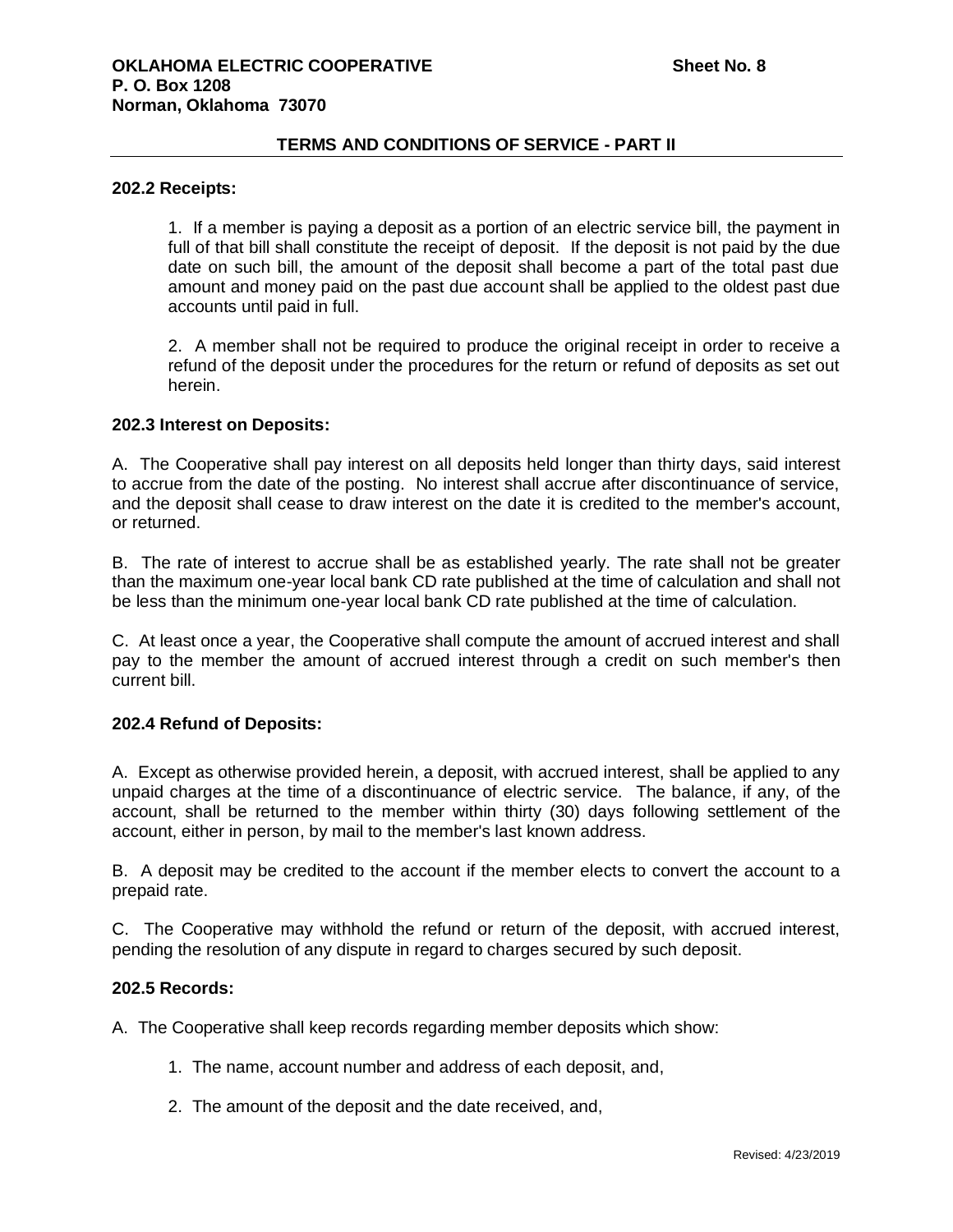3. Each transaction regarding such deposit.

B. Such records shall be maintained for at least two (2) years after the deposit, with accrued interest is returned or applied to charges.

#### <span id="page-14-0"></span>**203 Service Standards:**

#### <span id="page-14-1"></span>**203.1 Residential Rate Schedules - Single Phase and Three Phase Service:**

Members served under the Residential Rate Schedules shall be furnished single phase or three phase service under the following provisions:

A. Single phase service is standard for residential members as defined in section 502.1, and shall be supplied without any payment other than the regular billing specified in the applicable rate schedule. This single phase service shall be provided for individual motors of 7.5 horsepower or smaller, subject to the provisions of section 405.1. Larger motors may be permitted at the Cooperative's option.

B. When three phase secondary service is available at or near the location for a residential member, the Cooperative may permit connection of three phase motors with individual capacities of three horsepower or less subject to an increased minimum of \$1.00 per horsepower per month above the minimum specified in the applicable Residential Service Rate schedule, provided however that the minimum charge shall in no case be less than \$10.00 per month. The member shall arrange his wiring so that all single phase and three phase service will be taken thru one meter.

## <span id="page-14-2"></span>**203.2 Commercial Rate Schedules - Single Phase and Three Phase Service:**

Members served under the Commercial Rate schedules shall be furnished either single phase or three phase service as required by the member, subject to the following provisions:

A. Single phase service shall be available for single phase motors with individual capacities of 7.5 horsepower or less. At the Cooperative's options single phase service may be made available for motors of over 7.5 horsepower each.

B. Three phase service shall be available for three phase motors with total capacity of 5 horsepower or more. If a commercial member requires three phase service for motors with a total capacity of less than 5 horsepower and three phase secondary service is available at or near the location, the Cooperative may, at its option, permit connection of these motors. When three phase service is furnished, the member shall arrange his wiring so that all single phase and three phase service can be taken through one meter.

C. The taking of single phase or three phase service shall be subject to the provisions of section 405.1 and of the Cooperative's standard Extension Policy (Part V hereof).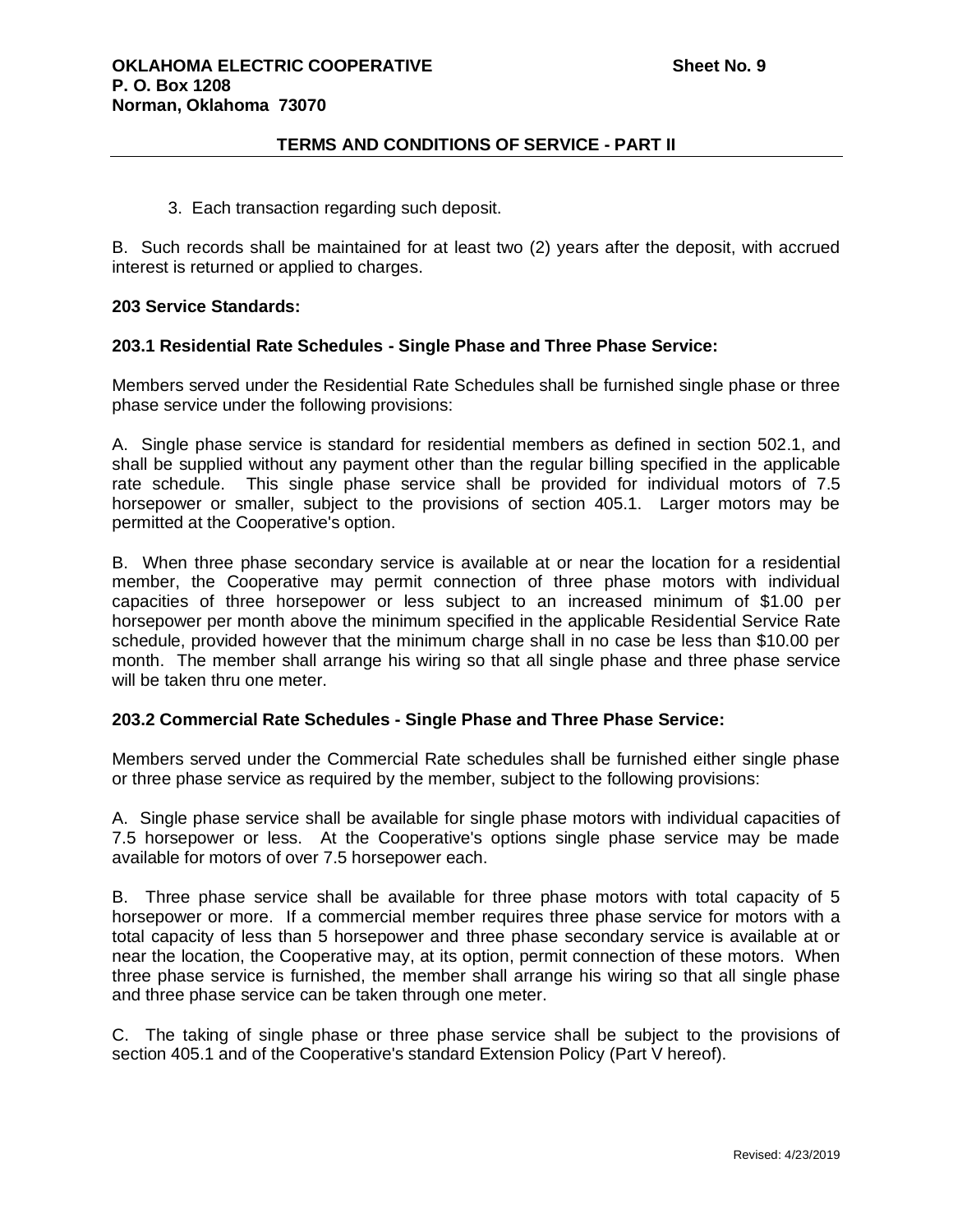#### <span id="page-15-0"></span>**204 Billing:**

Electric meters are ordinarily read approximately every thirty (30) days and charges for service computed at monthly intervals. Because of the structure of the calendar the actual interval will be four or five weeks.

Whenever the Cooperative is called upon to furnish two or more metering installations for one member, each installation will be considered a separate point of delivery, and charges for each will be calculated separately.

When additional metering points are installed solely to benefit the Cooperative, the Cooperative shall combine the readings of the multiple meters and compute the charges for such service as though it were metered at one point.

Bills are payable not later than twenty (20) days from the date of billing. A charge for late payment, based on approved rate schedules, is to be added to bills not paid within twenty (20) days from date of billing.

When the member requests discontinuance of service, bills for vacating premises, special bills, or removal bills, except bills for nonpayment, the bills shall be processed and billed within thirty (30) days from the first of the following month. All bills are to be paid at the office of the Cooperative or at an authorized Cooperative collection agency, within the time specified above.

The Cooperative may mail to the member at the address shown on the application for service or change of address order, a bill for electricity delivered thereunder; however, the Cooperative reserves the right to adopt other methods of bill delivery.

Failure to receive a bill in no way exempts the member from payment for service.

#### <span id="page-15-1"></span>**204.1 Average Monthly Payment Plan:**

An Average Monthly Payment Plan is available to all residential members as an option subject to the following provisions:

A. Eligibility:

1. To be eligible to participate in this plan a member must have twelve (12) months billing history at the service location involved.

2. The member must not have been late in paying his account after the due date more than twice during the preceding twelve (12) months.

3. The member's account must be currently paid in full when participation in the plan commences.

4. A member may be removed from the plan if payment of undisputed charges is late more than two (2) out of the last twelve (12) billing periods.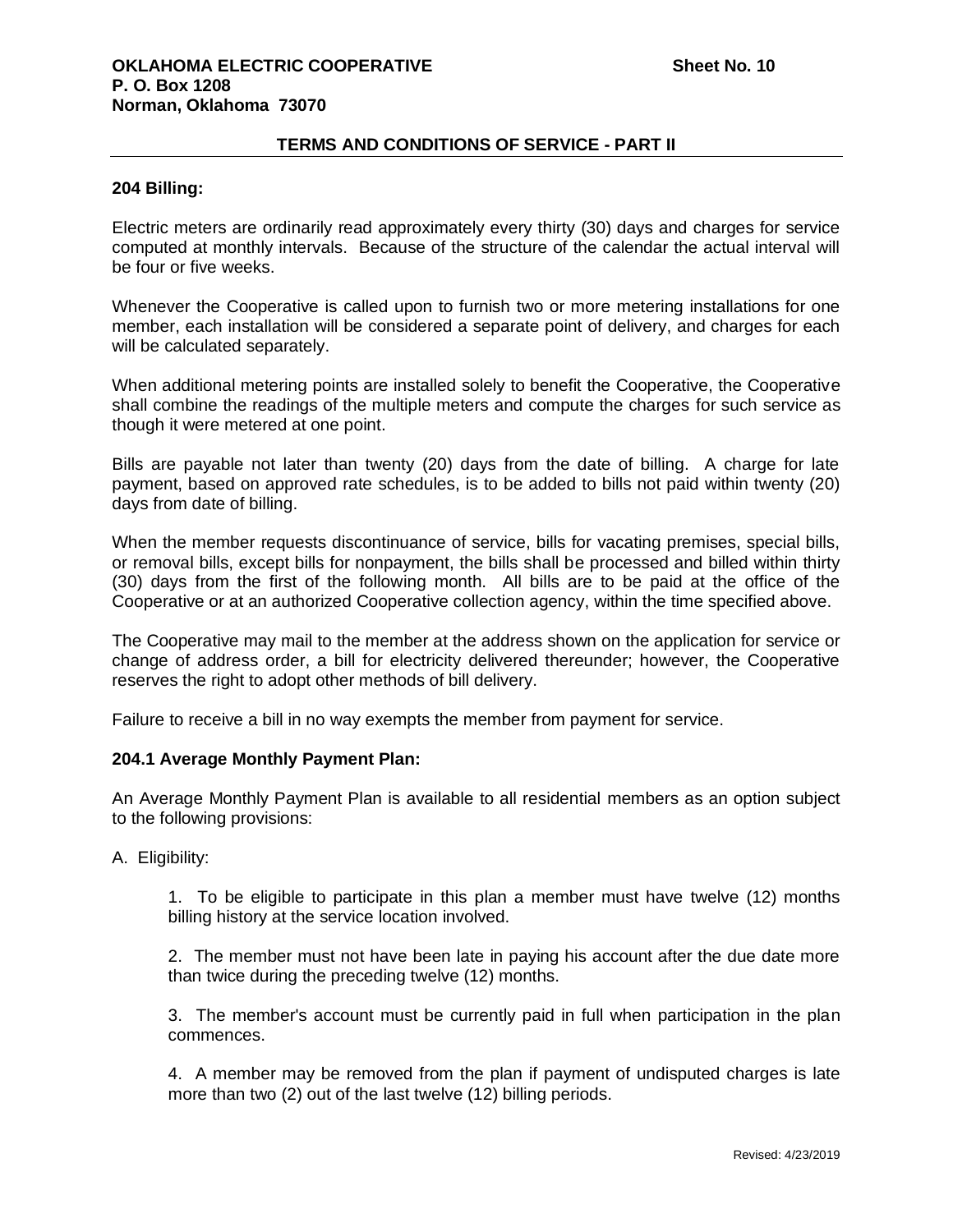- 5. Prepaid accounts are not eligible.
- 6. Once member is on the plan, the member must remain on the plan, barring any circumstance noted above, for twelve (12) consecutive months. Once a member is removed from the plan, for any reason, the member may not participate in the plan for twelve (12) months following the removal.
- B. How the Plan Will Work:

1. A member desiring to use the plan shall make a request to be allowed to use this optional payment plan.

2. The Cooperative will allow use of the average monthly payment plan if the member meets and continues to meet the eligibility requirements.

C. How Bills Are Prepared:

1. Under this plan the bill is calculated each month in the usual manner, using the seasonal rate and power cost adjustment appropriate for that month.

2. The member is billed the average of the amounts thus calculated for the present month and the eleven previous months.

D. Full Settlements:

1. A full settlement of the account shall be made when participation in the plan is ended. This can occur at the request of the member or the Cooperative.

#### <span id="page-16-0"></span>**204.2 Prepaid Accounts:**

Prepaid service is available to residential and small commercial members as an option subject to the following provisions:

A. Eligibility:

1. The member's account must have metering equipment compatible with the prepaid meter. Three phase and CT metering does not meet these requirements.

2. The member may be required to pay all applicable fees and equipment charges.

B. How the Plan Will Work:

1. A member desiring prepaid service shall make a request to the Cooperative to be enrolled in the prepaid service.

2. The Cooperative will allow enrollment into Prepaid service if the member meets the eligibility requirements.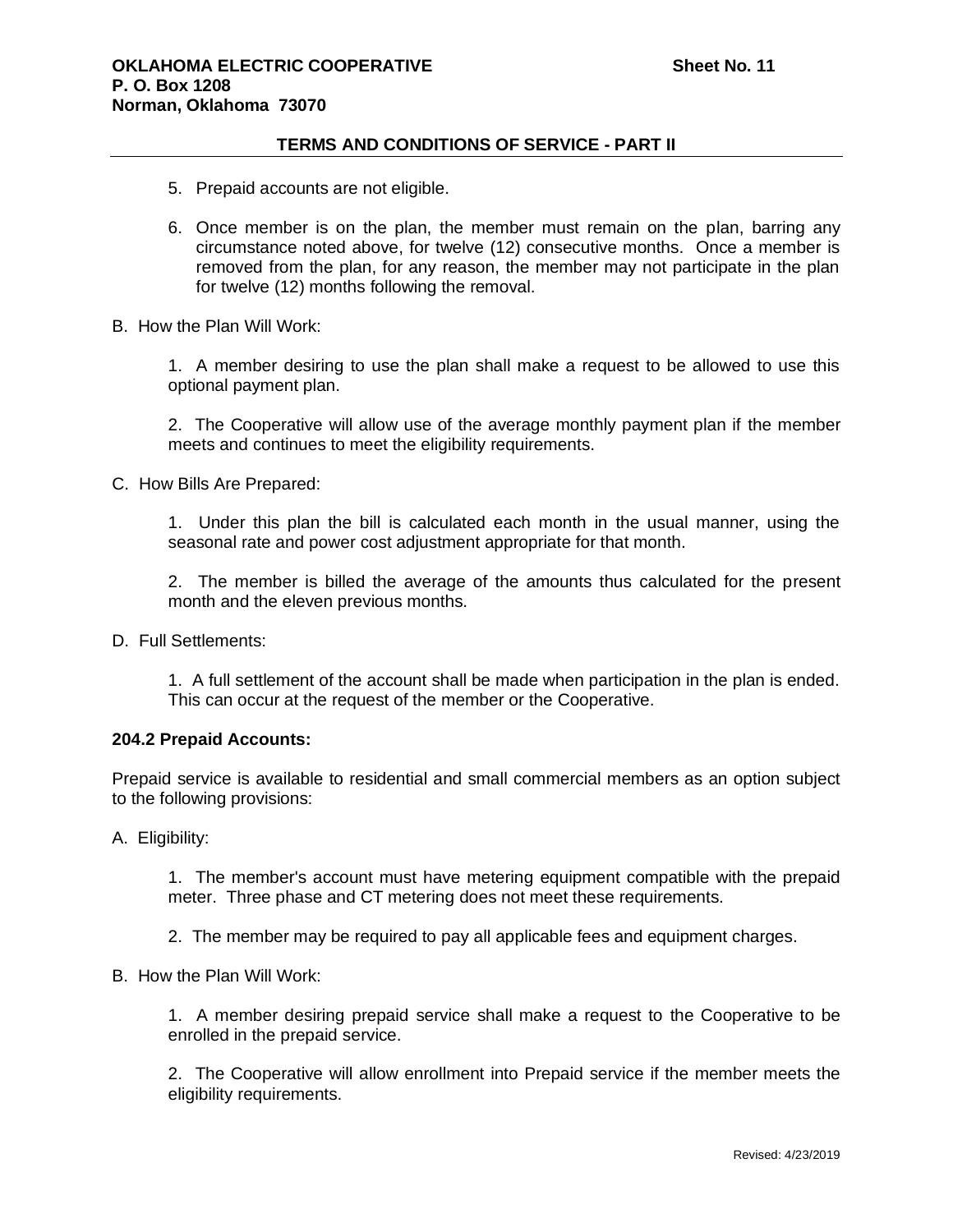3. The account will be monitored on a frequent basis and any account with a debit balance is subject to immediate disconnection.

#### C. How Bills Are Prepared:

1. A bill is calculated each month in the usual manner using the applicable rate and the applicable adjustments appropriate for that month.

D. Full Settlements:

1. A full settlement of the account shall be made when participation in the plan is ended.

#### <span id="page-17-0"></span>**205 Delinquent Bills:**

#### <span id="page-17-1"></span>**205.1 Non-Prepaid Accounts:**

All bills presented for payment become delinquent after twenty days from the date the bill was mailed. The Cooperative may discontinue service and remove the meter for such delinquency after five (5) days written notice to the member advising that service will be discontinued unless the delinquent bill plus late payment charge (as provided for in the appropriate tariff) is paid. If a disconnect is required due to delinquent non-payment a \$100.00 fee will be charged. If service has been disconnected because of non-payment of a bill, or for a violation of the rules of the Cooperative, the member shall pay all delinquent bills and collection fees before service will be re-established. The Cooperative shall restore service within a reasonable time during normal working hours.

The Cooperative shall not discontinue service for non-payment of bills outside of normal working hours. If a member requests reconnection of service which has been disconnected for nonpayment, the fee shall be \$100.00 to cover costs if performed outside of normal working hours and at the request of the member.

The Cooperative may refuse to accept a check for payment due the Cooperative if the member has, during the previous six (6) months, had one or more checks returned unpaid to the Cooperative by his bank. There will be a \$25.00 service charge on all returned checks.

Subject to all applicable laws, the Cooperative reserves the right to refuse to furnish service to a member at any new location until all delinquent bills of such member, for like service in any previous location served by the Cooperative, are paid.

#### <span id="page-17-2"></span>**205.2 Prepaid Accounts:**

Prepaid accounts become delinquent immediately upon failure to maintain a credit balance. The Cooperative may discontinue service for such delinquency immediately with no notice to the member. If a collection trip is made the Cooperative may charge a service fee of \$50.00 per trip.

The Cooperative may refuse to accept a check for payment if the member has, during the previous six (6) months, had one or more checks returned unpaid to the Cooperative by his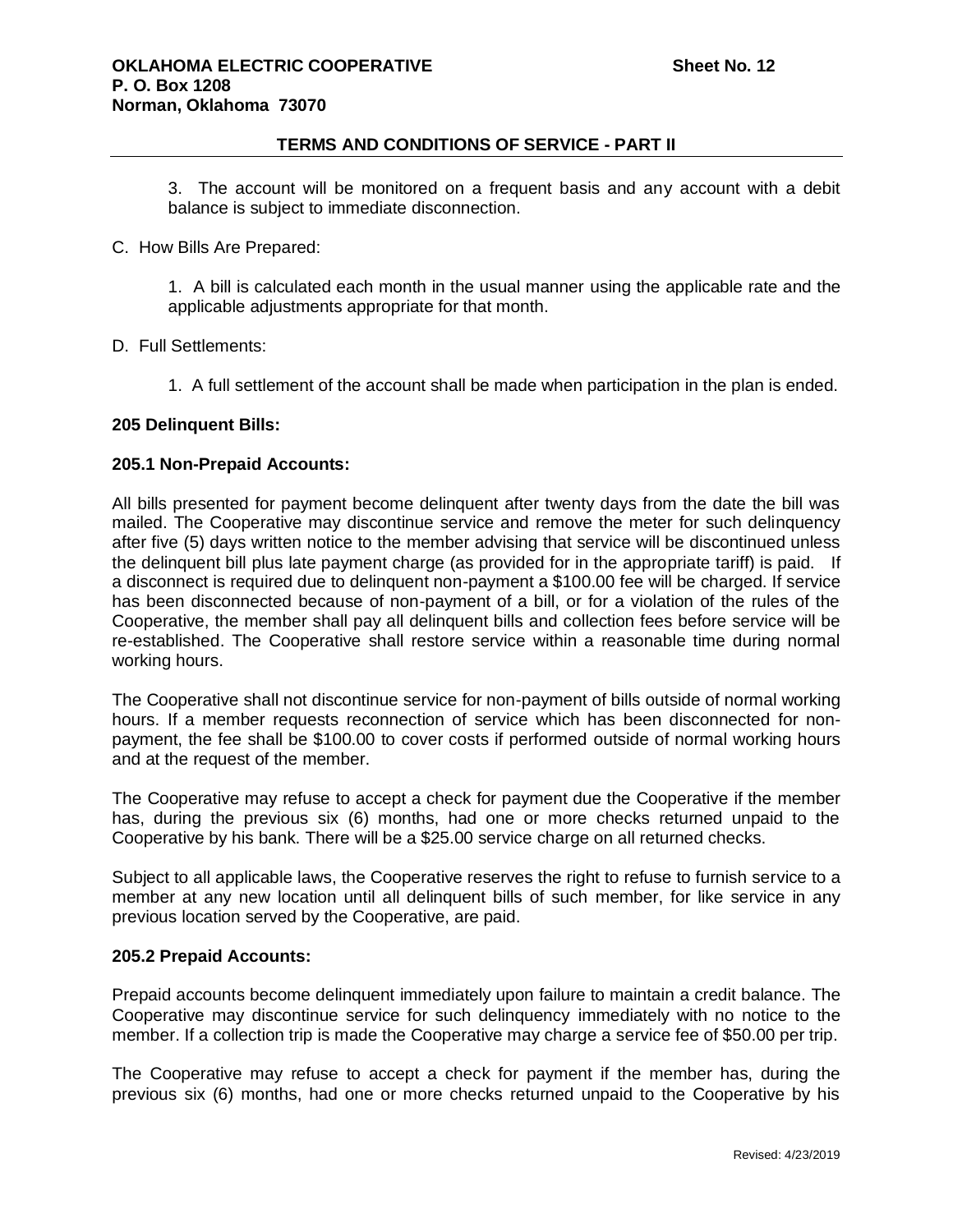bank. There will be a \$25.00 service charge on all returned checks.

Subject to all applicable laws, the Cooperative reserves the right to refuse to furnish service to a member at any new location until all delinquent bills of such member, for like service in any previous location served by the Cooperative, are paid.

## <span id="page-18-0"></span>**206 Theft of Power and Fraudulent Use of Electricity:**

The Cooperative strives to prevent the theft of power; detect members who are stealing power; recover lost revenue from members caught stealing power; and file criminal charges to offenders, when necessary or appropriate. The Cooperative considers theft of power to be a crime; a factor in utility rates; and a dangerous practice that can result in loss of life and in property damage. The Cooperative is serious about combating this problem and will use every means available in alleviating this problem.

In the event of fraudulent use of electricity, or evidence of attempted fraudulent use of electricity, such as tampering with metering equipment, breaking of meter seals, jumpering of metering equipment or service wiring, is discovered, the Cooperative shall have the right to discontinue service without notice to the member. Service will not be resumed to the member until such member has paid all outstanding bills including payment for the electricity fraudulently consumed, together with any damages to the meter or metering equipment, all expenses incurred by the Cooperative, the maximum deposit allowable, plus a \$100.00 reconnection charge, and has installed facilities for outdoor metering; or until it has been shown to the satisfaction of the Cooperative that the member had no connection with, or knowledge of such fraudulent use of electricity.

The Cooperative will report repeat offenders who blatantly engage in power theft to the District Attorney for prosecution.

## <span id="page-18-1"></span>**206.1 Meter Seals:**

All Cooperative meters shall be sealed. When it is necessary to break a seal, the Cooperative shall be notified before the breaking. When the seal is broken without authorization, the Cooperative may assess a \$20.00 service charge for any trip made to reseal the meter.

#### <span id="page-18-2"></span>**207 Meter Testing on Request of Member:**

A. Upon receipt of a written request from a member, the Cooperative shall, within twenty (20) days, test the accuracy of the meter through which the member is being served.

B. No charge shall be made for a meter test requested by the member if the test showed that the meter performed outside of prescribed limits of accuracy. However, if the test showed that the meter performed within prescribed limits of accuracy, the Cooperative may charge up to \$100.00 for the test.

C. A member may make written request to be present when the Cooperative conducts the meter test and to have an expert or other representative present at the time. The Cooperative shall then conduct the test in the presence of the member or the member's representative, but during regular working hours of the Cooperative.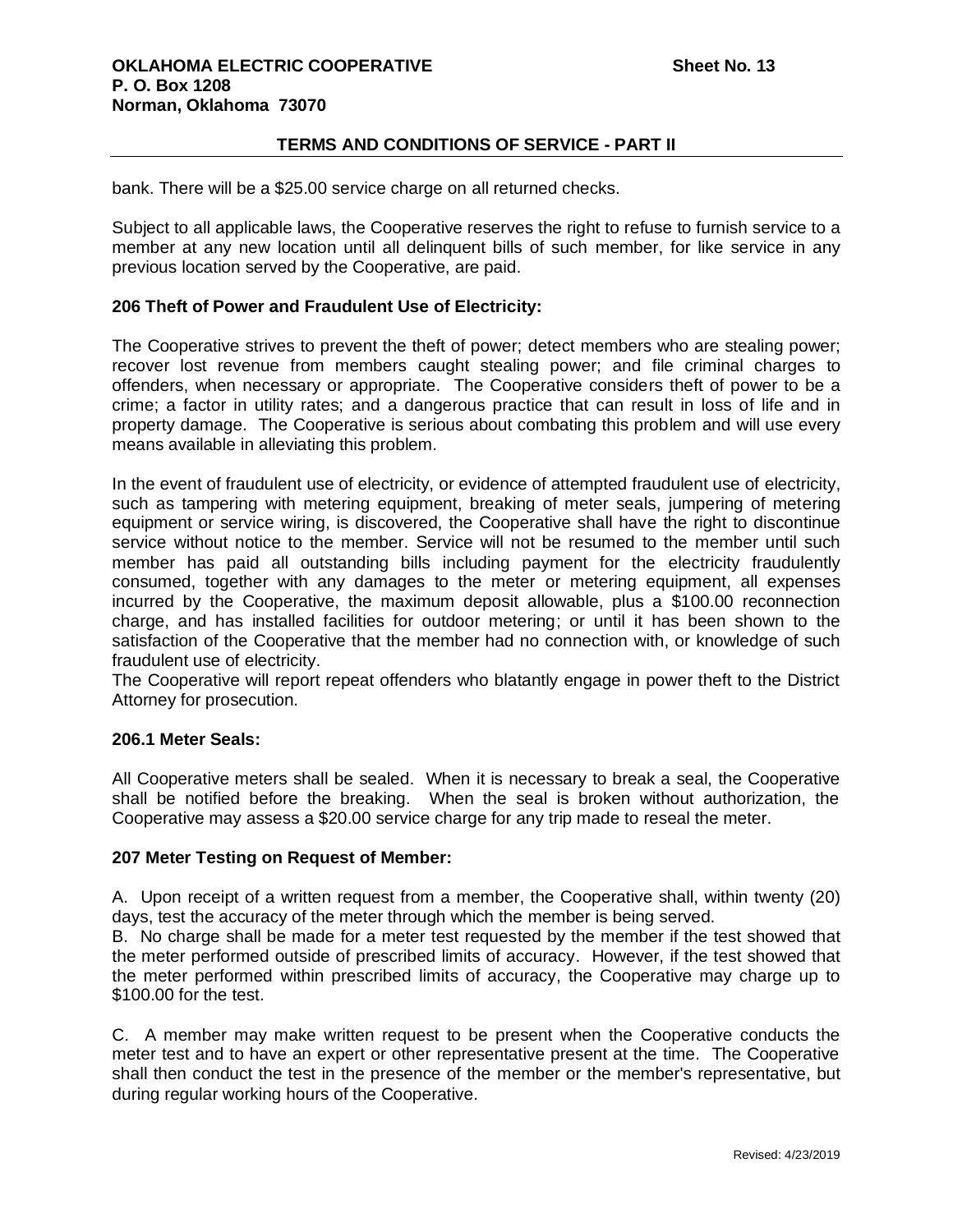D. A written report stating the name of the member requesting the test, the date of the request, the location of the premises where the meter has been installed, the type, make, size, and serial number of the meter, the date of removal, the date tested and the results of the test, shall be supplied to the member within ten (10) working days after the completion of the test.

#### <span id="page-19-0"></span>**207.1 Standard Testing of Watthour Meters:**

All testing of watthour meters shall be done in accordance with standard industry practices.

#### <span id="page-19-1"></span>**207.2 Adjustment of Bills for Meter Error:**

All adjustments of bills will be done in accordance with standard industry practices.

#### <span id="page-19-2"></span>**208 Access:**

The member shall give the duly authorized agents of the Cooperative permission to enter the member's premises at all reasonable times for any purpose incidental to the supplying of electric service. All employees requiring access to premises of a member shall be furnished with an identification card.

#### <span id="page-19-3"></span>**209 Member's Responsibility:**

The member shall be responsible for all damage to, or loss of, the Cooperative's property located upon his premises, unless occasioned by causes beyond his control, and shall not permit anyone who is not an agent of the Cooperative to remove or tamper with the Cooperative's property.

## <span id="page-19-4"></span>**210 House Moving:**

When a house or other structure is to be moved along roadways over which electric wires are strung, the Cooperative must be advised of the route over which the house or structure is to be moved, and a suitable deposit made to cover the cost of providing for clearance of wires. In no case shall anyone other than authorized employees of the Cooperative remove, cut, raise or handle any wires in connection with the moving.

#### <span id="page-19-5"></span>**211 Outage Trips:**

No charge shall be made to investigate an outage or service irregularity unless the source of the outage or service irregularity is the member's equipment; then member may be required to pay a trip charge of \$50.00.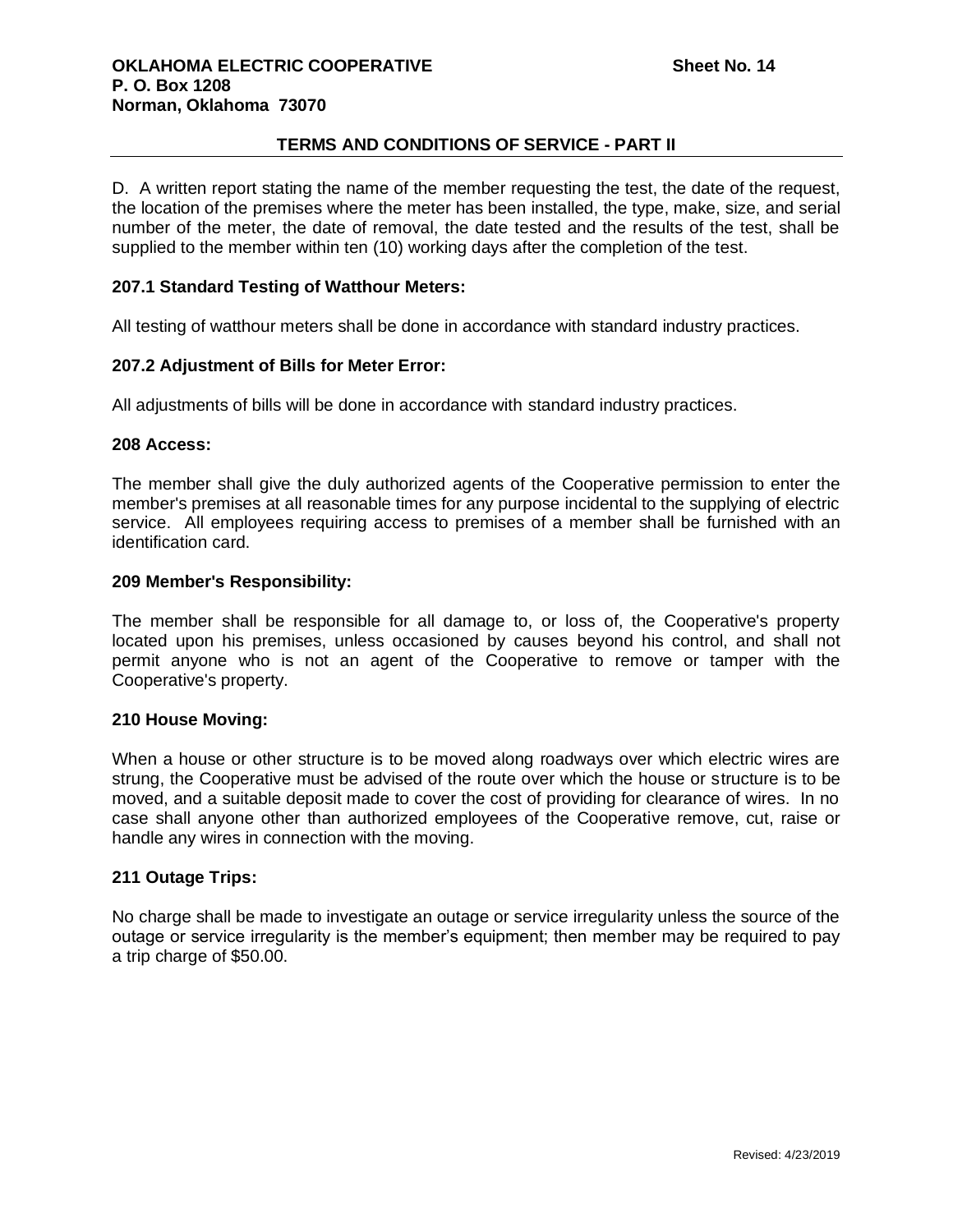#### <span id="page-20-0"></span>**212 Member's Wiring – City Permits and Inspection:**

The Cooperative will comply with all requirements of all cities in which we serve concerning permits and inspections of electrical service. The Cooperative will not perform any electrical work past the service point, as this is a violation of city ordinances. The Cooperative must disconnect any service when instructed to do so by any corporate municipality.

#### **National Electrical Code:**

All electrical wiring and apparatus connected or to be connected to the Cooperative's distribution system shall be made, installed and maintained in accordance with the requirements of the National Electrical Code, as approved by the American Standards Association, and the Cooperative. The Cooperative reserves the right to refuse to connect to any wiring or apparatus which does not meet these requirements and the Cooperative may, without further notice, discontinue service to any member when a defective condition of wiring or equipment upon the premises of the member results, or is likely to result, in interference with proper service.

### <span id="page-20-1"></span>**212.1 Changes:**

In the event a member shall add to or increase the size of his electrical equipment, he shall notify the Cooperative so that its meter and other equipment may be enlarged to accommodate the increase. If the member fails to so notify the Cooperative, he will be held responsible for any damage to the meter or other equipment of the Cooperative caused by such increased load.

#### <span id="page-20-2"></span>**213 Continuity of Service:**

The Cooperative will use reasonable diligence to supply steady and continuous electric service at the point of delivery, but will not be liable to the member for any damages occasioned by irregularities or interruptions. The Cooperative may, without further notice, discontinue service to any member when a defective condition of wiring or equipment upon the premises of the member results, or is likely to result, in danger to life or property, or interference with proper service.

In order to make repairs to or changes in the Cooperative's facilities for supplying electric service, the Cooperative reserves the right, without incurring any liability therefor, to suspend service without notice to the member for such periods as may be reasonably necessary.

## <span id="page-20-3"></span>**214 Modification of Terms and Conditions of Service:**

No agent, representative or employee of the Cooperative shall have authority to modify the Terms and Conditions as stated herein, but the Cooperative shall have the right to amend these Terms and Conditions or to make additional Terms and Conditions as it may deem necessary from time to time, subject to approval by the Board of Trustees.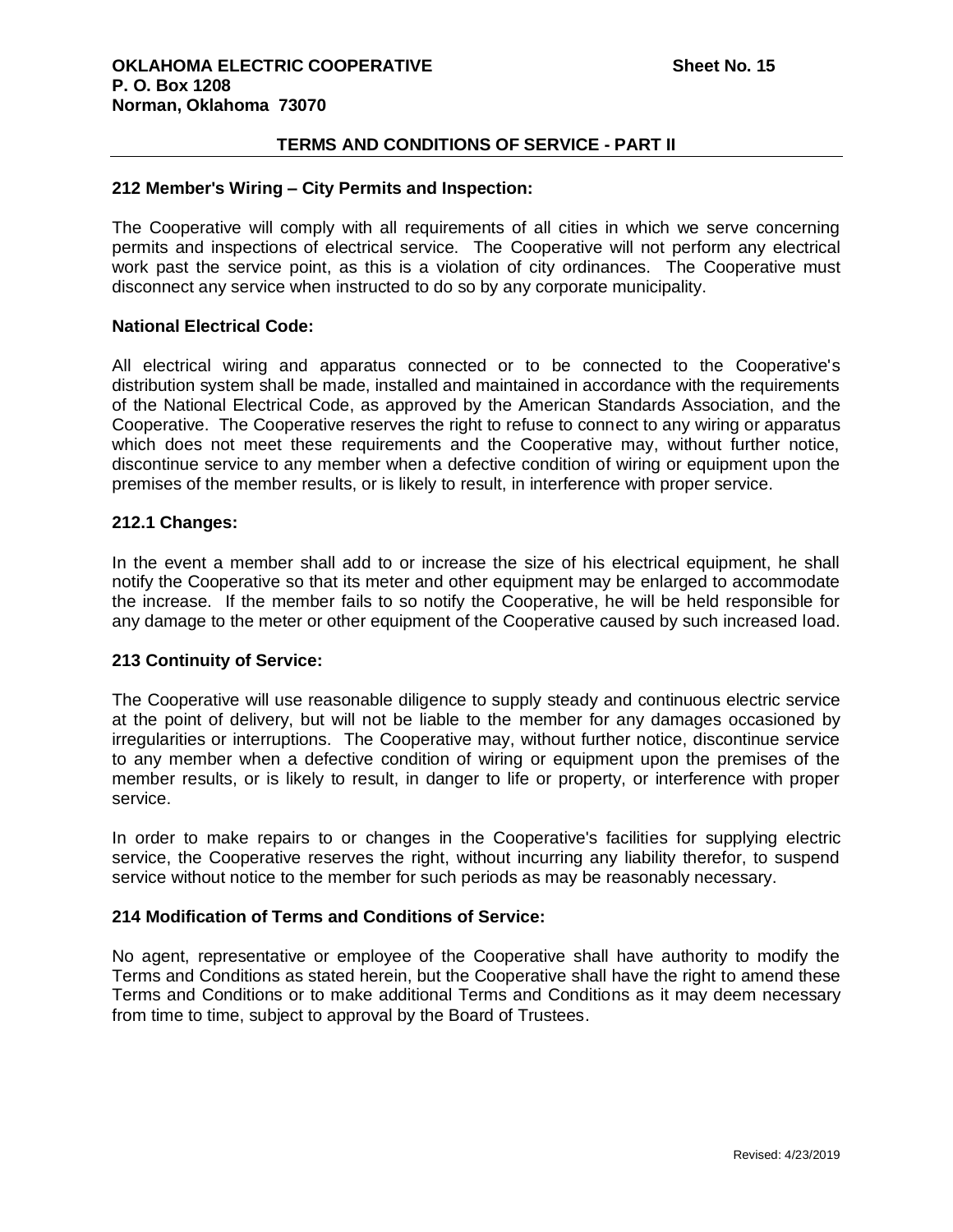#### <span id="page-21-0"></span>**ELECTRIC SERVICE REGULATIONS**

These regulations are to provide for the safety of the public and for dependable electric service. Drawings illustrating the installations described herein will be furnished without charge by the Cooperative on request. The provisions below are to be considered along with those of Sections 203.1 and 203.2.

## <span id="page-21-1"></span>**301 Definitions and General Regulations:**

#### <span id="page-21-2"></span>**301.1 Standard Electric Service Connection:**

A standard electric service connection, as used herein, is one utilizing service conductors and operating at less than 600 volts phase to phase. It may be either overhead or underground. Length is limited by technical and economic feasibility as determined by the Cooperative. Except in special cases, an overhead standard electric connection will not be made from an underground system. In cases when the load cannot be served by a standard electric service connection special arrangements shall be made with the Cooperative.

If conditions make service economically unfeasible, the Cooperative may require the member to pay additional costs before providing service.

#### <span id="page-21-3"></span>**301.2 Point of Delivery:**

The point of delivery of electric service shall be the point at which the electric supply system of the Cooperative connects to the wiring system of the member. In general, it will be the nearest feasible point to the property line. For overhead construction the point of delivery is that point where the Cooperative's overhead service drop connects to the member's service entrance conductors. For underground construction, the point of delivery is that point where the Cooperative's service lateral connects to the member's service entrance conductors, usually the metering point, and shall be a point outside the building or at the first point of connection inside the building most convenient for connection to the Cooperative's facilities. Either before or during the construction of the member's facilities, the Cooperative shall, upon request, advise the member, without charge, as to the proper location of the point of delivery. This will eliminate possible delay and added cost of relocating the point of delivery to provide required clearance from buildings and other utility companies' lines.

Where a service connection cannot be made or maintained with adequate clearances without interference by trees or other obstructions, it will be the responsibility of the member to provide adequate clearance.

When new buildings are erected or old buildings are remodeled in the rear of buildings facing the street, allocations of points of delivery and meters shall be grouped on the building located most conveniently for connection to the electricity supply system.

At locations where originally platted lots have been subdivided in such a manner that a service connection cannot be completed from the established utility reserve or easement to buildings on lots remote from the utility reserve without crossing other property, it will be the responsibility of the owners of such lots to extend their lines to a point near the utility reserve most convenient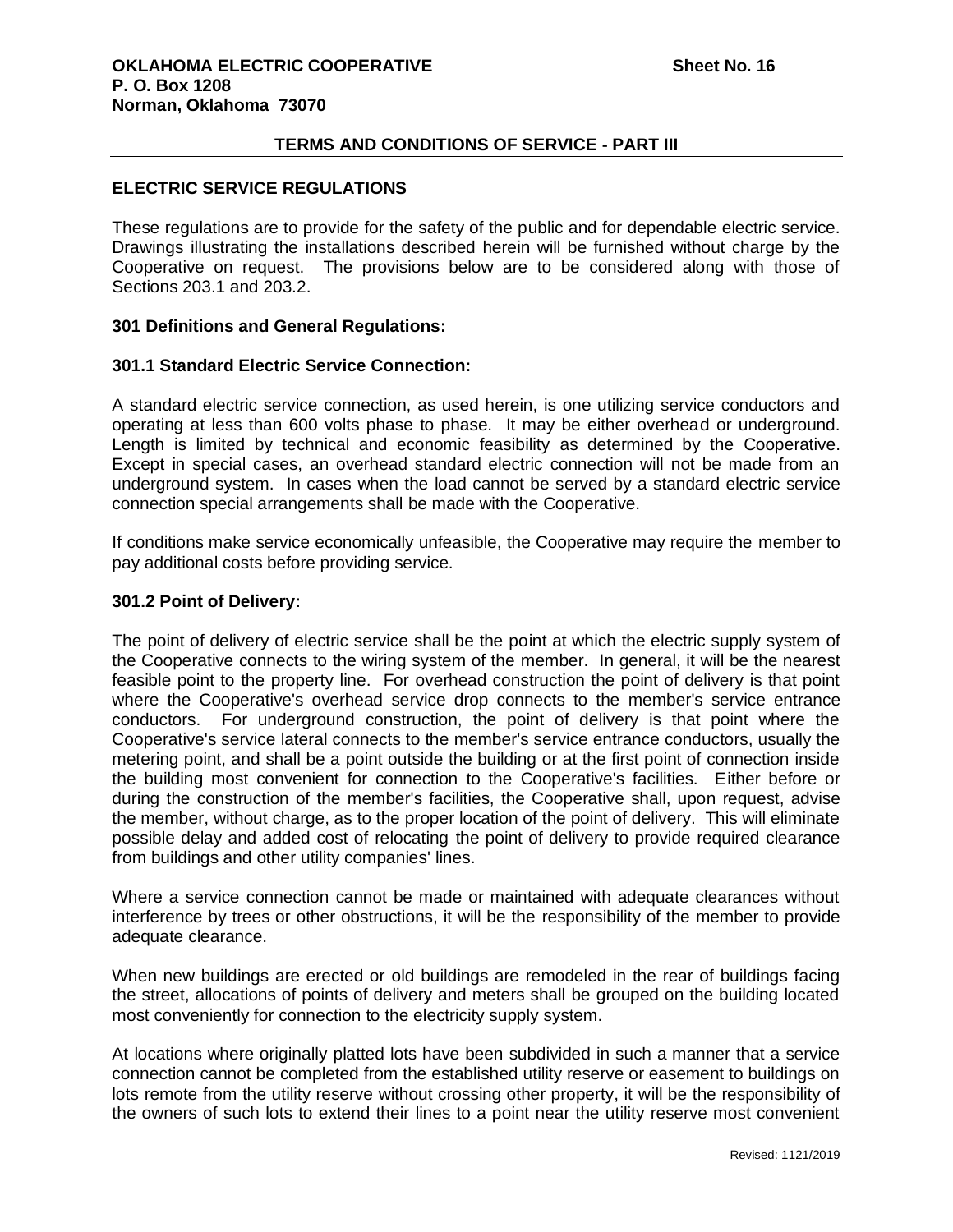for connection to the electricity supply system, or provide appropriate easements to afford such connection.

## <span id="page-22-0"></span>**301.3 Point of Attachment to Building:**

A. Overhead Services: The point of attachment of an overhead service drop to a building shall not be less than ten (10) feet from the ground. For structures of more than one story, the point of attachment of the service drop shall not be less than fifteen (15) feet or more than twenty-five (25) feet above the ground. All attachments shall be at a height to permit a minimum clearance for conductors of ten (10) feet above sidewalks; eighteen (18) feet above driveways, alleys and public roads; and twenty-eight (28) feet above railways.

B. Underground Services: The underground service wires shall enter the meter riser conduit at a point not less than eighteen (18) inches below ground level and as close to the building or supporting structure as possible. The metering equipment shall be mounted at approximately eye level; not less than four (4) feet nor more than six (6] feet six (6) inches from the ground, measured from the center of the meter cover.

If service is taken at the secondary lugs of a pad-mounted transformer and the meter, at the Cooperative's option, is mounted on the transformer tank, the above height restrictions shall not apply.

## <span id="page-22-1"></span>**301.4 Support for Service Drop Attachment:**

A. Overhead Services: The member or his contractor must provide a substantial form of support for the service rack. The location of the support shall be designated by an authorized representative of the Cooperative.

In case the building is not of sufficient height for conductors to be at least ten (10) feet from the ground, the owner shall furnish and maintain an adequate fixture to which the service wires may be attached.

B. Underground Services: The meter riser conduit and metering equipment shall be firmly attached to the building or other supporting structure.

## <span id="page-22-2"></span>**301.5 Service Entrance Wiring:**

Service entrance wiring raceways are to be terminated on the exterior of the building at a point six (6) inches or more above the service drop attachments to prevent the entrance of moisture. The service entrance and the service drop conductor connections are to be made at a point below the level of the rain-tight service head, in the case of overhead services, or within the meter base or current transformer can, in the case of underground services.

The member's service entrance conductors shall extend not less than thirty (30) inches outside the service head to permit proper attachment to the service drop wires for overhead services, or twelve (12) inches into the meter base or thirty (30) inches into the current transformer can for underground services.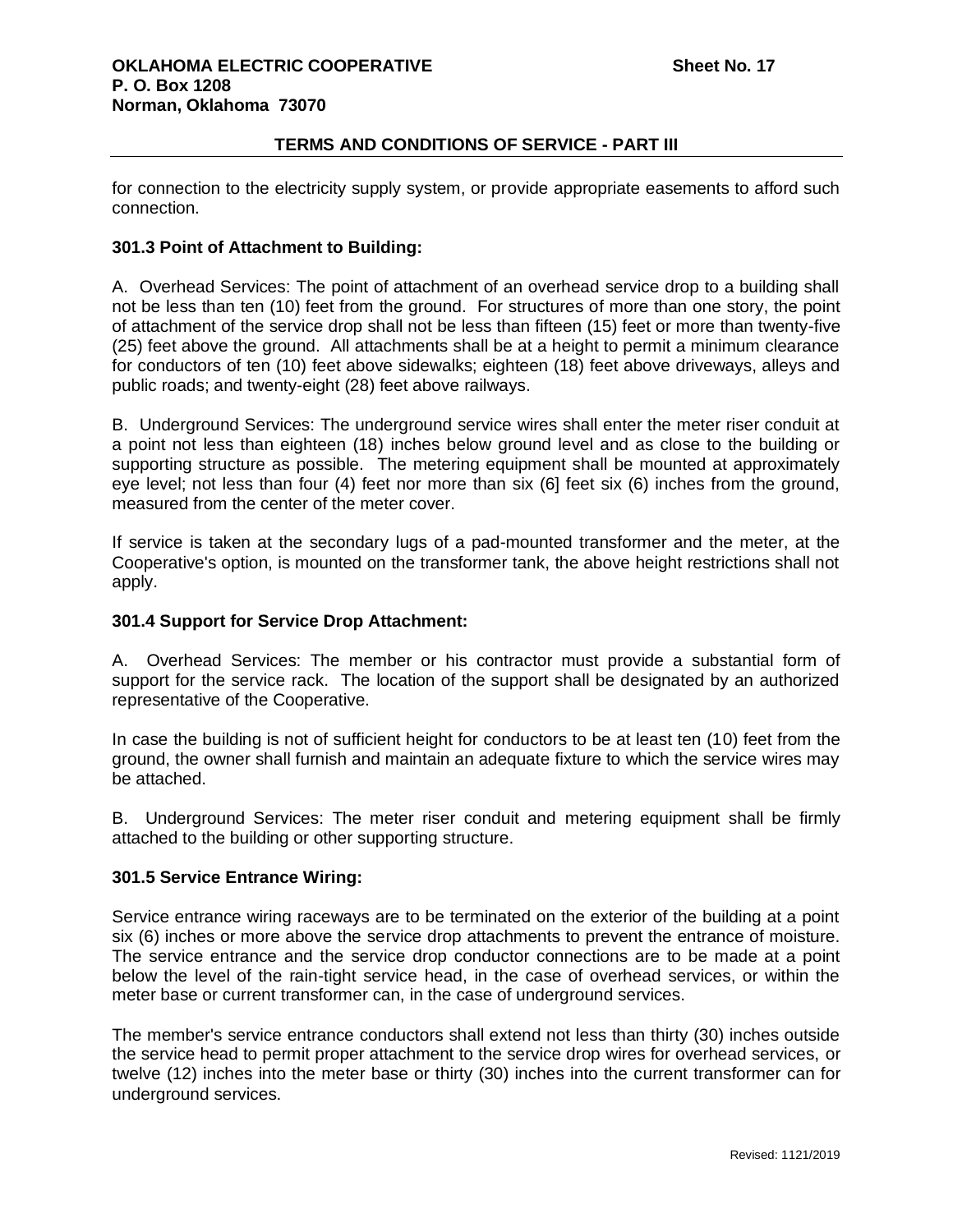Service entrance conductors shall be carried in approved metal raceways or approved service entrance cable and the distance to the main switch shall be as short as possible. The size and capacity of the raceway and conductors shall be maintained between the service head and the disconnect device.

The size of service entrance conductors will be determined by application of the National Electrical Code, except no service wire shall be smaller than No. 8 AWG.

#### <span id="page-23-0"></span>**301.6 Meter Loops:**

When a member requests service at a meter pole, the Cooperative will furnish and install both a meter loop and the pole. The meter loop is then considered to be the point of delivery, and the member is responsible for extending the service to the point of use. If the extension is overhead, the connection is made at the top of the loop. If the extension is underground, the connection is made through the bottom of the meter base, and the member must furnish and install a suitable disconnect within twelve (12) inches of the meter base mounted on the same pole.

No meter loops will be furnished to those members who desire to have the meter installed on the house or building, but the Cooperative will provide a meter base to be installed by either the member or his electrical contractor.

All meter loops and bases remain the property of the Cooperative.

## <span id="page-23-1"></span>**301.7 Type of Service Connection:**

All lighting and power installations of more than two circuits shall be arranged for three-wire or four-wire service connection, depending upon the type of distribution established for that area. The Cooperative strongly recommends three-wire service for all residential and rural members.

## <span id="page-23-2"></span>**301.8 Expected Annual Revenue:**

Expected Annual Revenue is the gross income a load is expected to produce in a given calendar year based on the applicable rate schedule, estimated energy usage and demand (where applied in the rate), and the preceding calendar year's average revenue for members of the same rate and revenue class.

#### <span id="page-23-3"></span>**301.9 Permanent Foundation:**

A mobile home on a permanent foundation is one which has had the wheels removed from it, and is tied down to a minimum of eight trailer tie-down anchors.

## <span id="page-23-4"></span>**302 Overhead Service at Secondary Voltage from Overhead Distribution:**

Secondary service from an overhead distribution system shall be provided by the Cooperative, at the request of the property owner in accordance with the provisions of Part V and as set forth below. If the length of service or secondary circuit or size of load (generally any load in excess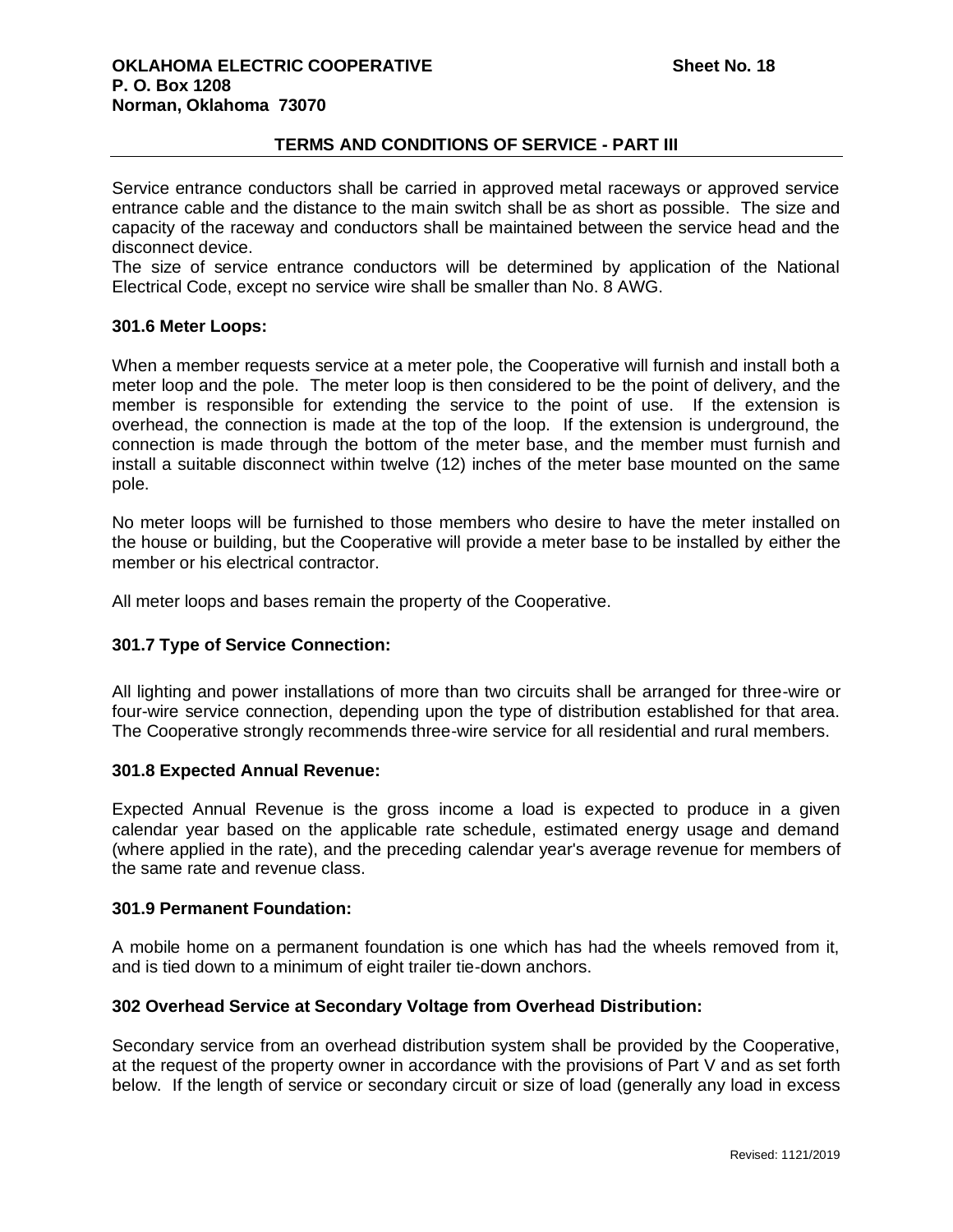of 600 amperes), makes a secondary extension technically impractical, service shall be installed in accordance with section 303.1.

The owner shall supply any necessary easements.

The Cooperative shall furnish, install and maintain the service conductors from an existing Cooperative overhead line at or near the property line, to a location designated by the Cooperative on the building or such other point of service as approved by the Cooperative, provided soil or other conditions do not make construction economically unfeasible for the Cooperative. (This constitutes a standard electric service per section 301.1).

The owner shall install, to the Cooperative's specifications, the service entrance raceway and the facilities for attachment of the Cooperative's metering equipment.

When an obstruction has been installed after the initial installation, and maintenance or additional construction requires access to the poles or other equipment, the owner shall:

- A. Permit the Cooperative access to the premises.
- B. Pay the cost of removing and replacing the obstruction.

C. In the case of underground cable, either service, secondary, primary or special purpose, such as security light cable, pay the cost of necessary conduit and its installation under the obstruction.

If unusual fixed obstructions are encountered in getting the overhead distribution system to the member's property line, the owner shall pay the cost incurred by the Cooperative by reason of such obstruction.

If service is requested to a group of meters on the same meter pole, it may be furnished as though it were a single meter. If the meter group is wall mounted, the Cooperative may require the owner to install a junction box provided by the Cooperative at the meter group location.

## <span id="page-24-0"></span>**303 Overhead Primary Service from Overhead Distribution System:**

Overhead primary service from an overhead distribution system shall be provided by the Cooperative, at the request of the property owner, in accordance with the provisions set forth below. The owner shall provide any easements necessary. If the length of service or secondary circuit, or size of load (generally any load in excess of 600 amperes), makes a secondary extension technically impractical, electric service, if economically feasible, may be installed in accordance with this section.

## <span id="page-24-1"></span>**303.1 Through Cooperative-Owned Transformers - Delivery at Secondary Voltage:**

If a member requests overhead secondary service from the Cooperative's primary overhead system (14,400 volts phase to ground) to one or more individually metered points of delivery for a load for which a secondary extension is impractical (generally a load in excess of 600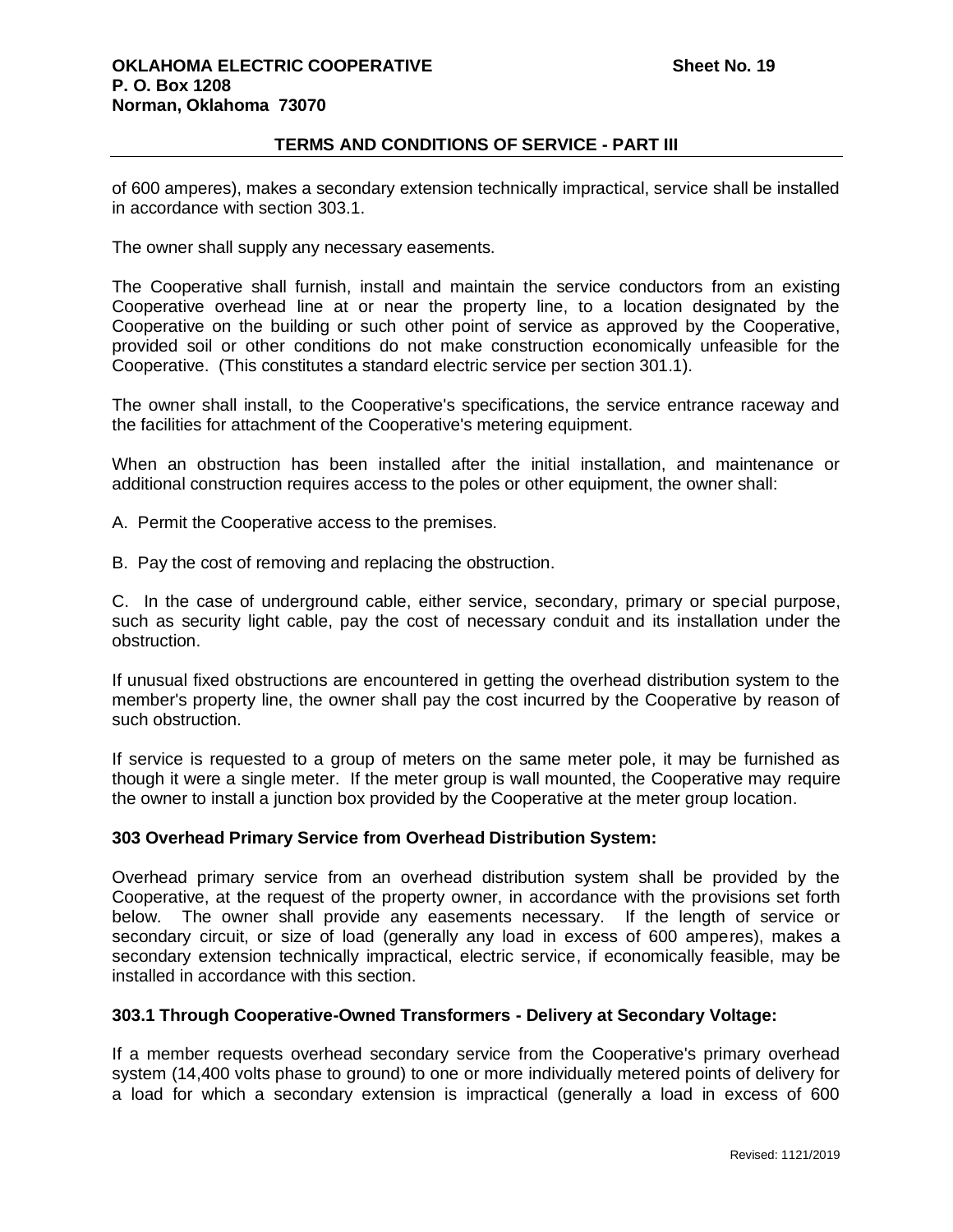amperes, single phase or three phase), the Cooperative, if it finds such service to be feasible, shall provide service as follows:

The Cooperative shall furnish, install and maintain the primary and secondary electric lines and associated equipment from an existing Cooperative overhead line at or near the property line, to a location designated by the Cooperative on the building, or such other point of service as approved by the Cooperative, provided soil or other conditions do not make construction economically unfeasible for the Cooperative. The portion of the total cost to be at the member's expense shall be determined by Part V.

The member shall provide any easements needed.

If standard transformer and meter installations are inadequate or otherwise not suitable, detailed plans and specifications for the transformer and meter installation are to be submitted to the Cooperative before work is started in order to assure compliance with the Cooperative and regulatory code requirements. Guides for the preparation of these plans and specifications will be furnished by the Cooperative.

The owner shall group the meters, as specified by the Cooperative at a mutually satisfactory location or locations on the premises.

If a single metered service is to be provided, and due to service requirements the Cooperative determines that more than one transformer station is required, the metering shall be at secondary voltage. If in such cases secondary metering is not feasible, primary metering shall be used.

The owner shall install, to the Cooperative's specifications, the facilities necessary for attachment of the Cooperative's metering equipment.

Installations requiring transformer capacity in excess of 167 KVA single phase or 300 KVA three phase usually require special secondary design. In such cases, special arrangements for secondary circuit facilities shall be made to suit the particular conditions, in line with the principles set out herein.

When an obstruction has been installed after the initial electric system installation, and maintenance or additional construction requires access to the pole or other equipment, the owner shall:

A. Permit the Cooperative access to the premises.

B. Pay the cost of removing and replacing the obstruction.

C. In the case of underground cable, either the primary, secondary service, or special purpose, such as security light cable, pay the cost of necessary conduit and its installation under the obstruction.

If unusual fixed obstructions are encountered in getting from the overhead distribution to the member's property line, the owner shall pay the cost incurred by the Cooperative by reason of such obstruction.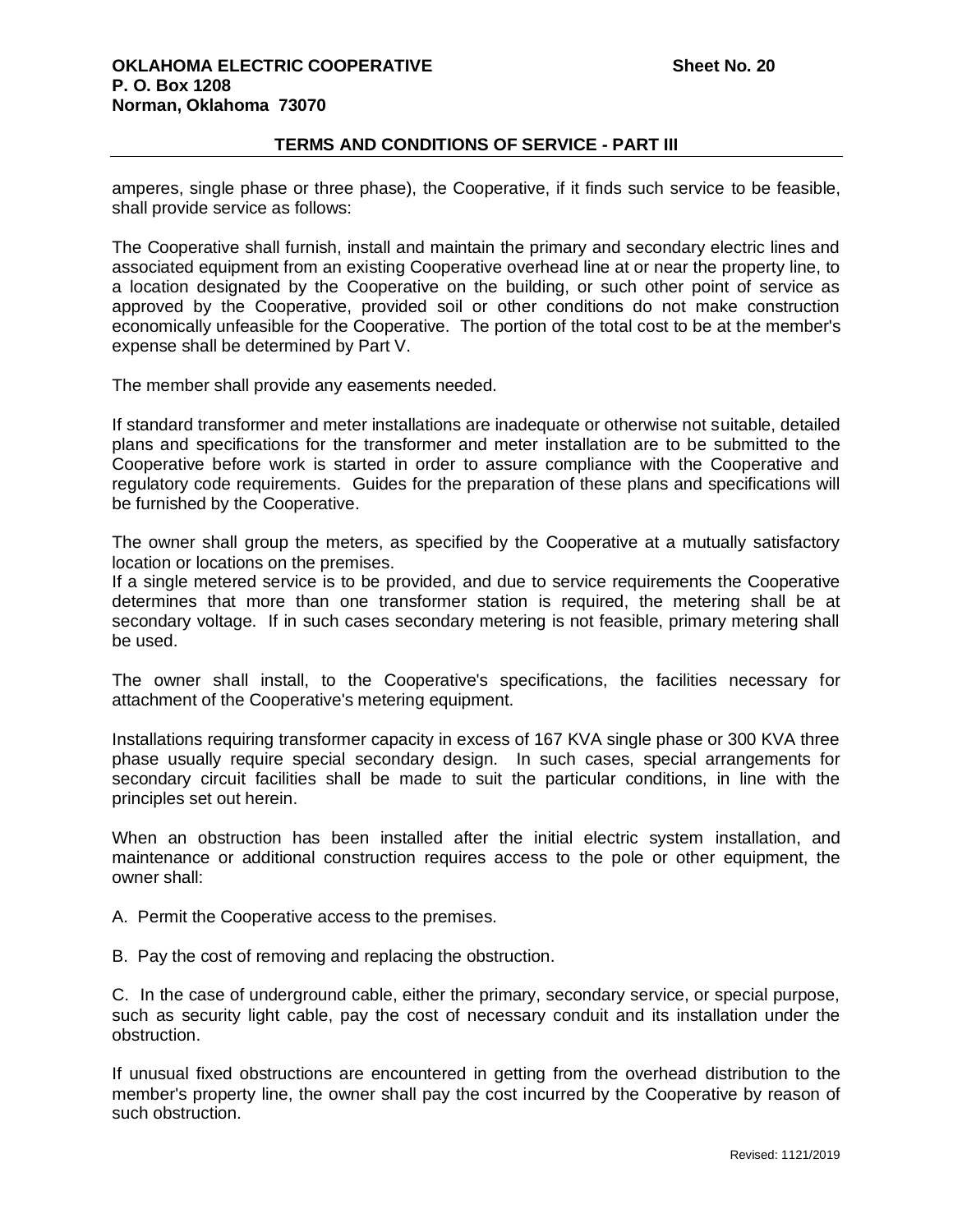#### <span id="page-26-0"></span>**303.2 To Member Owned Transformers or Loads Served at Primary Voltage:**

If a member requests single phase or three phase overhead service for a load not exceeding 1,000 KW from the Cooperative's primary overhead system (14,400 volts phase to neutral), the Cooperative, if it finds such service to be technically and economically feasible, shall provide the service in accordance with Part V and as follows:

A "point of delivery" will be selected by agreement between the member and the Cooperative. The Cooperative shall furnish, install and maintain the primary electric lines and associated equipment from an existing Cooperative overhead line to the designated delivery point. The member is totally responsible for all wiring and facilities beyond the delivery point, and must assure that they conform to all regulatory codes. Metering will normally be installed at primary voltage, on the Cooperative side of the delivery point.

If for some reason metering is desired at the secondary side of the member's transformer, the member must furnish facilities for the attachment of the metering equipment. Plans for the metering facilities must be approved by the Cooperative before work is started. Guides for the preparation of these plans will be furnished by the Cooperative upon request.

The member shall provide any easements needed.

When an obstruction has been installed after the initial electric system installation and maintenance or additional construction requires access to the pole or other equipment, the owner shall:

- A. Permit the Cooperative access to the premises.
- B. Pay the cost of removing and replacing the obstruction.

C. In the case of underground cable, either primary, secondary service or special purpose, such as security light cable, pay the cost of the necessary conduit and its installation under the obstruction.

If unusual fixed obstructions are encountered in getting from the overhead distribution system to the member's property line, the member shall pay the cost incurred by the Cooperative by reason of such obstruction.

<span id="page-26-1"></span>If the member's load exceeds 1,000 KW, section 503 shall apply.

## **304 Underground Secondary Service from Overhead Distribution System:**

Underground secondary service from an overhead distribution system shall be provided by the Cooperative, at the request of the property owner, in accordance with Part V, and the provisions set forth below. The owner shall provide any easements necessary. If the length of service or secondary circuit, or size of load (generally any load in excess of 600 amperes), makes a secondary extension technically impractical, underground service, if economically feasible, shall be installed in accordance with section 305.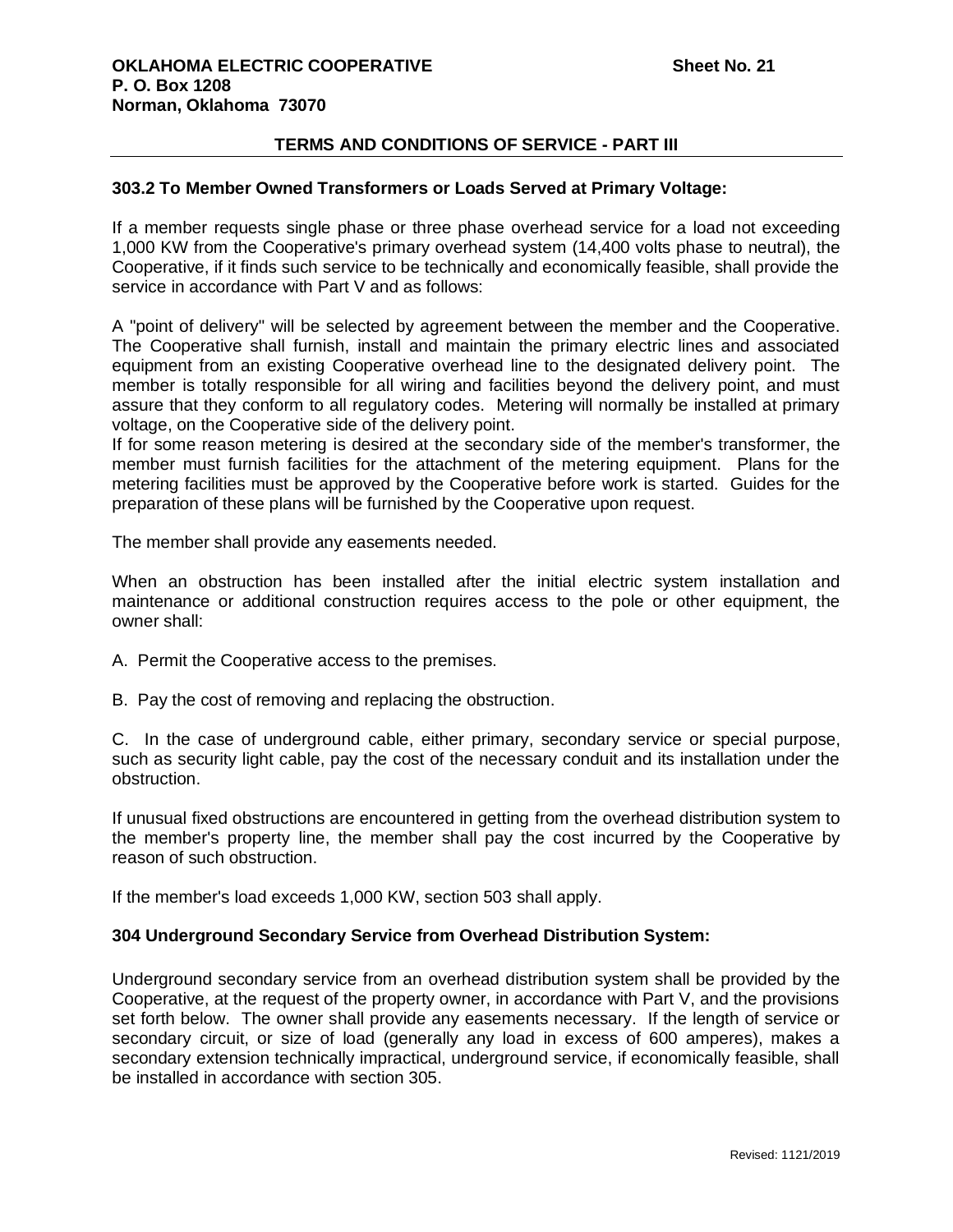#### <span id="page-27-0"></span>**304.1 New Member - Service to a Single Meter:**

The Cooperative shall furnish, install and maintain the underground service conductors and required conduit on the property from a pole or service pedestal, furnished and installed by the Cooperative at or near the property line, to a location designated by the Cooperative on the building, or such other point of service as approved by the Cooperative, provided soil or other conditions do not make underground construction economically unfeasible for the Cooperative. (This constitutes a standard service connection per section 301.1).

The owner shall install, to the Cooperative's specifications, the service entrance raceway and the facilities for attachment of the Cooperative's metering equipment.

When an obstruction has been installed after the initial underground installation, and maintenance requires access to a cable circuit not in conduit under the obstruction, the owner shall:

- A. Permit the Cooperative access to the premises.
- B. Pay the cost of removing and replacing the obstruction.
- C. Pay the cost of necessary conduit and its installation under the obstruction.

If unusual fixed obstructions are encountered in getting from the overhead distribution system to the member's property line, the owner shall pay the cost incurred by the Cooperative by reason of such obstruction.

#### <span id="page-27-1"></span>**304.2 New Member - Service to Multiple Meter Installations or Multiple Groups of Meters:**

The Cooperative shall furnish, install and maintain the underground service conductors, and the conduit where required, on the property from a pole or service pedestal, furnished and installed by the Cooperative at or near the property line, to a location or locations designated by the Cooperative on the building, or such other point or points of service as approved by the Cooperative, provided soil or other conditions do not make underground construction economically unfeasible for the Cooperative.

Where more than one meter group is supplied from an underground secondary circuit and underground services are of insignificant length due to the meter groups being connected directly at wall-mounted junction boxes, the Cooperative shall furnish and install the underground secondary circuit in lieu of underground services.

The owner shall install, to the Cooperative's specifications, the service entrance raceway and the facilities for attachment of the Cooperative's metering equipment.

When an obstruction has been installed after the initial underground installation, and maintenance requires access to a cable circuit not in conduit under the obstruction, the owner shall:

- A. Permit the Cooperative access to the premises.
- B. Pay the cost of removing and replacing the obstruction.
- C. Pay the cost of necessary conduit and its installation under the obstruction.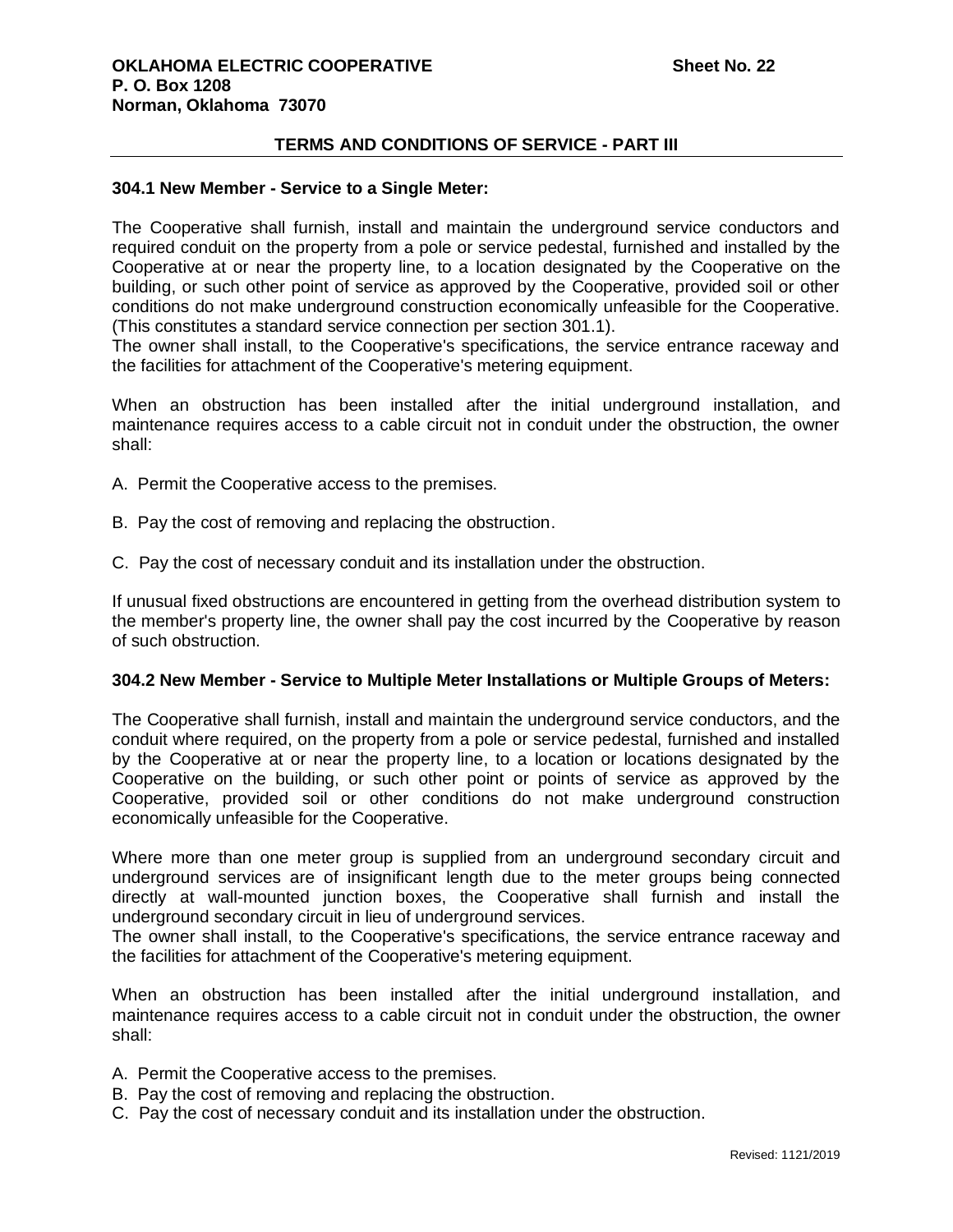The owner shall also install, in accordance with Cooperative specifications, a junction box furnished by the Cooperative at each meter group location.

If unusual fixed obstructions are encountered in getting from the overhead distribution system to the member's property line, the owner shall pay the cost incurred by the Cooperative by reason of such obstruction.

## <span id="page-28-0"></span>**304.3 Existing Member - Service to a Single Meter:**

In each case where the size and condition of existing overhead service is adequate for expected loads, and the owner requests that service facilities be underground, the Cooperative shall furnish, install and maintain the underground service conductors from an existing overhead line at or near the property line to a location designated by the Cooperative on the building or such other point of attachment as approved by the Cooperative, provided soil or other conditions do not make underground construction economically unfeasible for the Cooperative. The owner shall be required to pay the total net cost for installation of this underground service, including cost of additional facilities on the pole necessary to supply the underground service. The owner shall install to the Cooperative's specifications the service entrance raceway and the facilities for attachment of the Cooperative's metering equipment.

Where it is necessary for the Cooperative to increase the size of its service facilities due to increased load of the existing member and the owner requests that service facilities be underground, he shall be considered as a new member under section 304.1.

## <span id="page-28-1"></span>**305 Underground Primary Service from Overhead Distribution System:**

Underground primary service from an overhead distribution system shall be provided by the Cooperative, at the request of the property owner, in accordance with Part V and the provisions set forth below. The owner shall provide any easements necessary. If the length of service or secondary circuit, or size of load (generally a load in excess of 600 amperes), makes a secondary extension technically impractical, underground service, if economically feasible, shall be installed in accordance with this section.

## <span id="page-28-2"></span>**305.1 Through Cooperative-Owned Transformers - Delivery at Secondary Voltage:**

If a member requests underground secondary service from the Cooperative's primary overhead system (14,400 volts phase to neutral) to one or more individually metered points of delivery for a load for which a secondary extension is impractical (generally a load in excess of 600 amperes single phase or three phase), the Cooperative shall provide that service if it finds it to be feasible.

The Cooperative shall perform the necessary trenching (below final grade) and back-filling required from the base of the pole where the Cooperative makes service available to the transformer station, and between transformer stations where more than one is required. The portion of the total cost to be at the owner's expense shall be determined by Part V.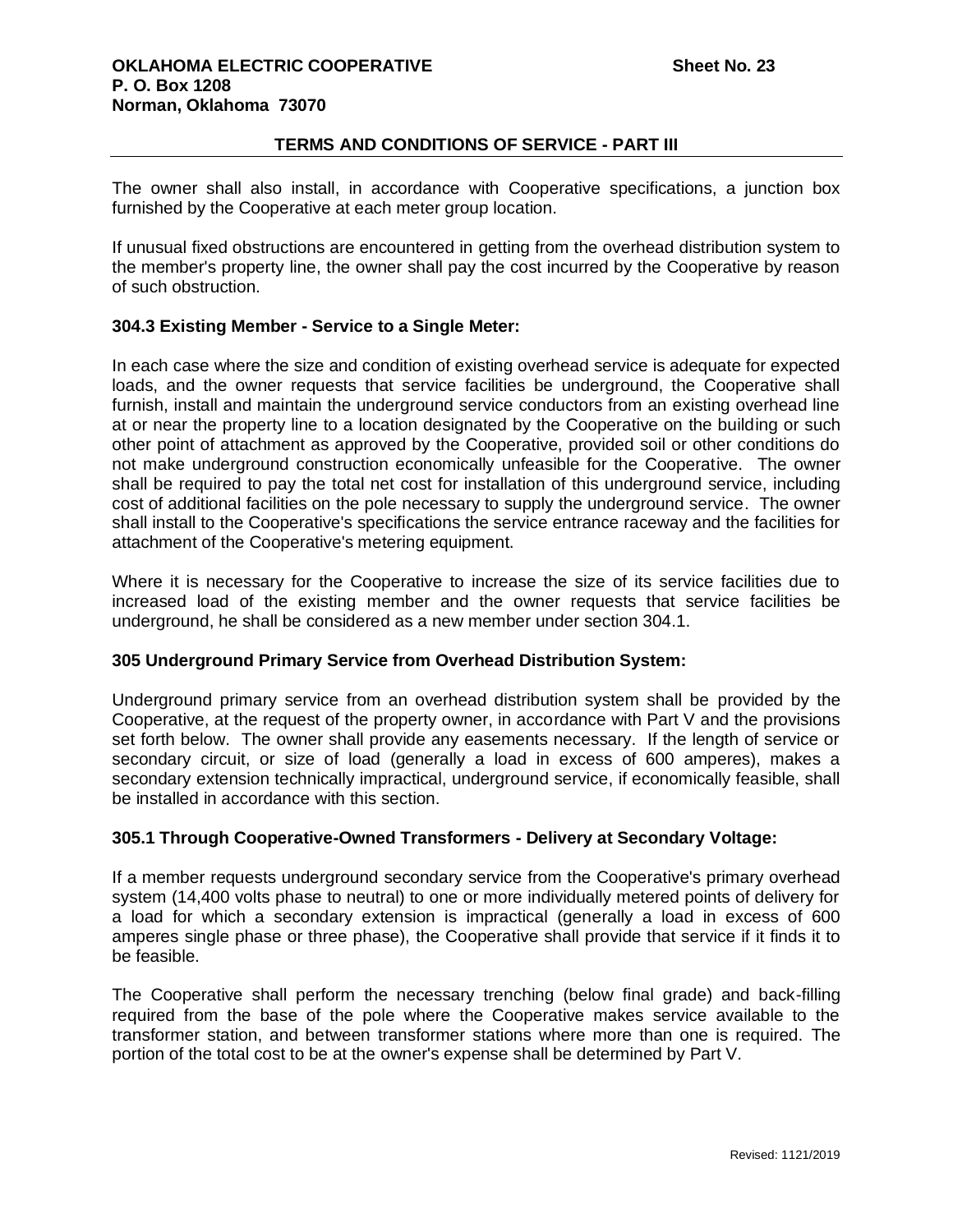The Cooperative shall furnish and install the underground primary cable and required conduit. The portion of the total cost to be at the owner's expense shall be determined by Part V. The Cooperative shall, at its expense, operate and maintain the primary cable and required conduit.

The Cooperative shall, at its expense, furnish and install the transformers.

The owner shall, at his expense, make provision on his premises for each transformer installation and approved switching cabinet, and also supply any specially designed transformer pad, as required by the Cooperative. If the required transformer pad is of standard Cooperative design, the pad shall be furnished by the Cooperative.

When pad mounted transformers are to be used, the location shall be chosen to protect the transformers from damage by traffic, or the owner shall provide adequate guards, as approved by the Cooperative. The owner shall not enclose the transformer location so as to restrict access by Cooperative personnel for maintenance or replacement of the Cooperative's equipment.

Detailed plans and specifications for the transformer and meter installation are to be submitted to the Cooperative before work is started in order to insure compliance with Cooperative and regulatory code requirements. Guides for the preparation of these plans and specifications will be furnished by the Cooperative.

The owner shall group the meters, as specified by the Cooperative, at a mutually satisfactory location or locations on the premises.

If a single metered service is to be provided, and due to service requirements the Cooperative determines that more than one transformer station is required, the metering shall be at secondary voltage. If in such cases secondary metering is not feasible, primary metering shall be used.

For single phase service requiring transformer capacity not exceeding 167 KVA, and for three phase service requiring transformer capacity not exceeding 300 KVA, the Cooperative shall furnish and install one standard electric connection of secondary service cable and required conduit per meter group. Where more than one meter group is supplied from a radial underground secondary circuit, the owner shall install, in accordance with the Cooperative's specifications, a junction box furnished by the Cooperative at each meter group location. Any secondary service cable and conduit required in excess of one standard electric connection per meter group may be installed by the Cooperative at the expense of the owner. The owner's allowance shall be one standard electric connection per meter group.

When more than one meter group is supplied from a radial underground secondary circuit and underground services are of insignificant length by virtue of the meter groups being connected directly at wall-mounted junction boxes, the Cooperative shall furnish and install the underground secondary circuit in lieu of underground services.

The owner shall install, to the Cooperative's specifications, the facilities necessary for the attachment of the Cooperative's metering equipment.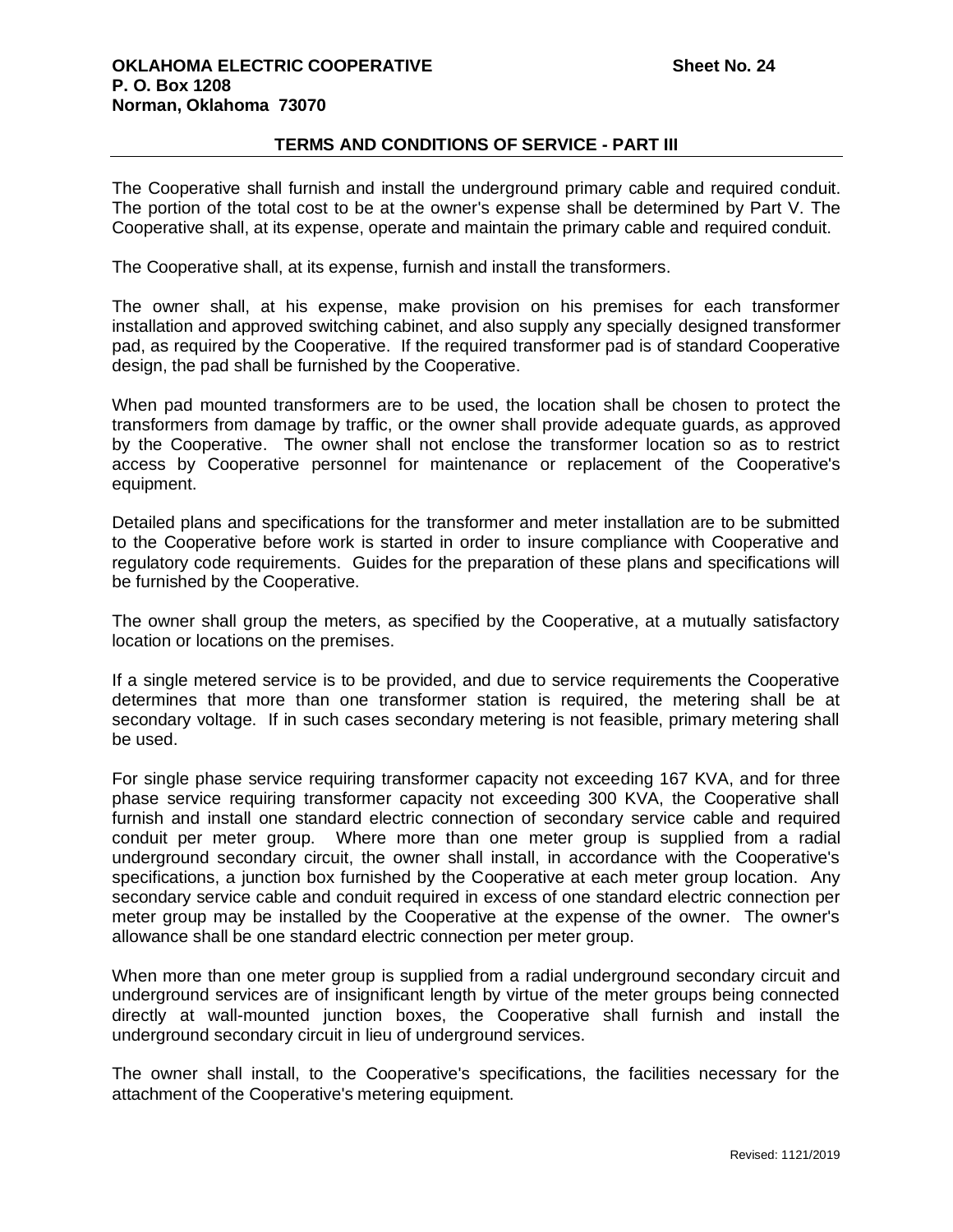The Cooperative shall provide the necessary trenching and back-filling from the transformer station to the points of delivery. The portion of the total cost to be at the owner's expense shall be determined by Part V. The Cooperative shall operate and maintain all secondary cable and conduit to the points of delivery.

Installations requiring transformer capacity in excess of 167 KVA single phase or 300 KVA three phase usually require special secondary design. In such cases, special arrangements for secondary circuit facilities shall be made to suit the particular conditions, in line with the principles set out herein.

When an obstruction has been installed after the initial underground installation, and maintenance requires access to a cable circuit not in conduit under the obstruction, the owner shall:

- A. Permit the Cooperative access to the premises.
- B. Pay the cost of removing and replacing the obstruction.
- C. Pay the cost of necessary conduit and its installation under the obstruction.

The owner shall also install, in accordance with Cooperative specifications, a junction box furnished by the Cooperative at each meter group location.

If unusual fixed obstructions are encountered in getting from the overhead distribution system to the member's property line, the owner shall pay the cost incurred by the Cooperative by reason of such obstruction.

#### <span id="page-30-0"></span>**305.2 To Member-Owned Transformers or Loads Served at Primary Voltage:**

If a member requests single phase or three phase underground service for a load not exceeding 1,000 KW from the Cooperative's primary overhead system (14,400 volts phase to neutral), the Cooperative, if it finds such service to be feasible, shall provide the service in accordance with Part V and as follows.

The Cooperative shall perform the necessary trenching (below final grade) and back-filling required from the base of the pole where the Cooperative makes service available to the owner's equipment or first multiple junction point. The portion of the total cost to be at the member's expense shall be determined by Part V.

The point of delivery where the Cooperative makes service available may be a line or riser pole or other convenient point, and may or may not be on the member's property, at the Cooperative's option.

The Cooperative shall furnish and install the underground primary cable and required conduit, provided soil or other conditions do not make construction economically unfeasible for the Cooperative. The portion of the total cost to be at the owner's expense shall be determined by Part V. The Cooperative shall operate and maintain the primary cable and required conduit.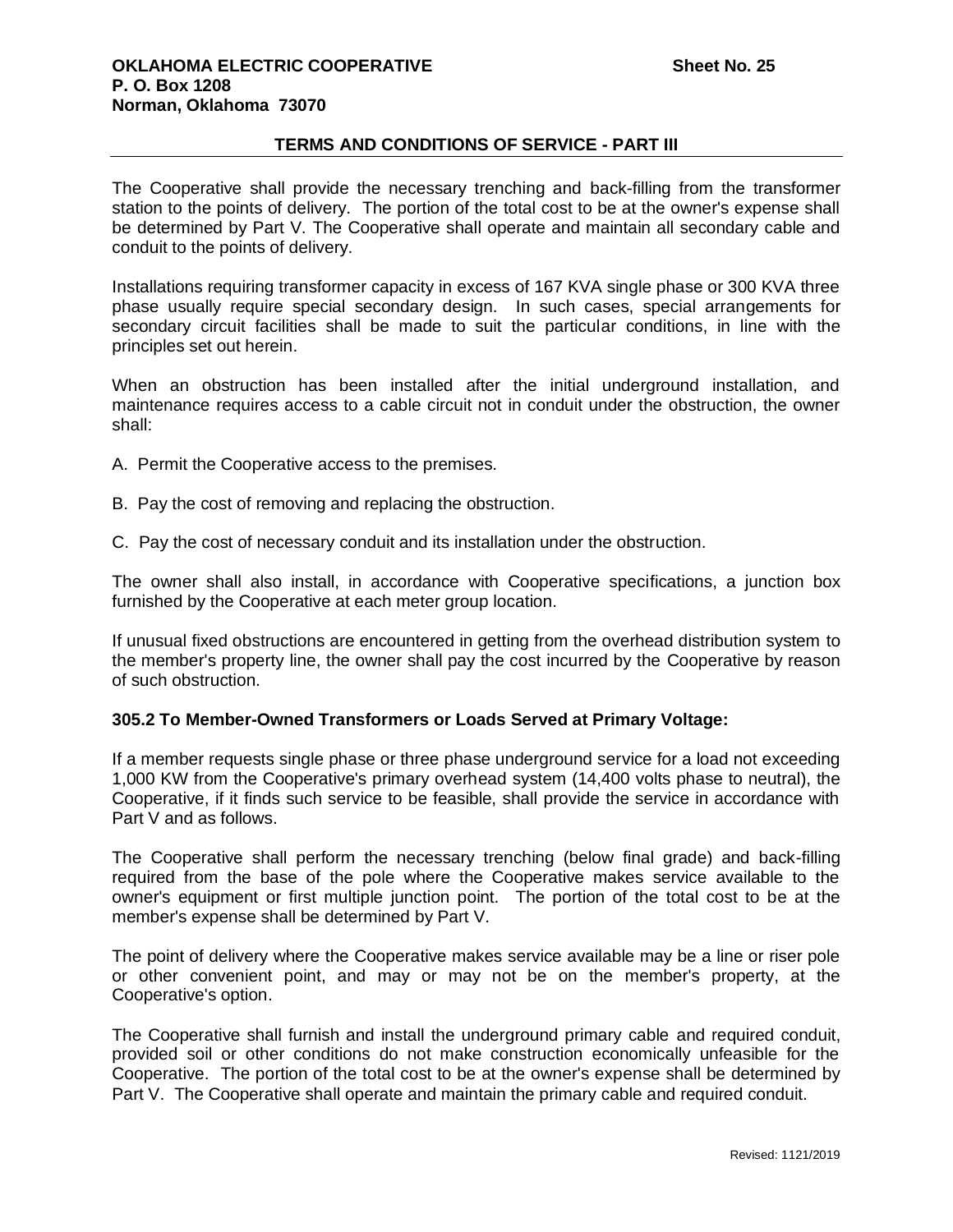Metering will normally be installed at primary voltage, on the riser pole where the underground primary originates, or on the primary side of the member's transformer. If for some reason metering is desired at the secondary side of the member's transformer, the member must furnish facilities for the attachment of the metering equipment. Plans for the metering facilities must be approved by the Cooperative before work is started. Guides for the preparation of these plans will be furnished by the Cooperative.

The member shall provide any necessary easements.

When an obstruction has been installed after the initial underground installation, and maintenance requires access to a cable circuit not in conduit under the obstruction, the owner shall:

- A. Permit the Cooperative access to the premises.
- B. Pay the cost of removing and replacing the obstruction.
- C. Pay the cost of necessary conduit and its installation under the obstruction.

If unusual fixed obstructions are encountered in getting from the overhead distribution system to the member's property line, the owner shall pay the cost incurred by the Cooperative by reason of such obstruction.

If the member's load exceeds 1,000 KW, section 503 shall apply.

## <span id="page-31-0"></span>**305.3 Existing Member - Service Change:**

In each case where the size and condition of an existing overhead service is adequate for expected loads, and the owner requests that service facilities be underground, the Cooperative shall furnish, install and maintain the underground primary conductors from an existing Cooperative overhead line at or near the property line to a location designated by the Cooperative on the building or such other point of attachment as approved by the Cooperative, provided soil or other conditions do not make underground construction economically unfeasible for the Cooperative. The owner shall be required to pay the total net cost for installation of these underground facilities, including cost of additional facilities on the pole necessary to supply the underground service. The owner shall install to the Cooperative's specifications the service entrance raceway and the facilities for attachment of the Cooperative's metering equipment.

Where it is necessary for the Cooperative to increase the size of its service facilities due to increased load of the existing members and the owner requests that service facilities be underground, he shall be considered as a new member under Sections 304, 305.1 or 305.2.

## <span id="page-31-1"></span>**306 Underground Secondary Service from Underground Distribution System:**

Underground secondary service from an underground distribution system shall be provided by the Cooperative, at the request of the property owner, in accordance with Part V and the provisions set forth below. The owner shall provide any easements necessary. If the length of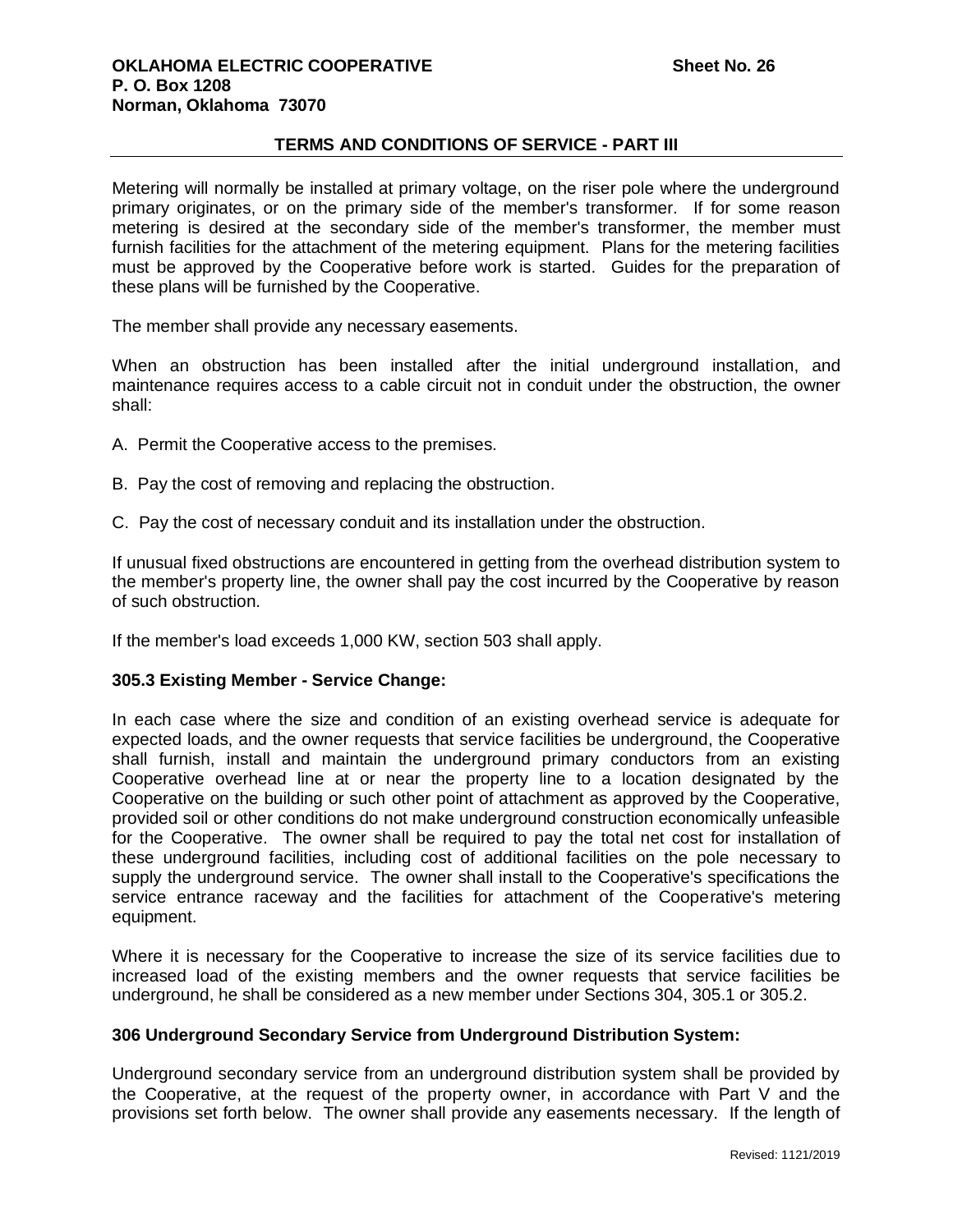service or secondary circuit, or size of load (generally any load in excess of 600 amperes), makes a secondary extension technically impractical, underground service, if economically feasible, shall be installed in accordance with Section 304.

Normally, single phase 120/240 volt service shall be provided. If three phase 120/208 volt or three phase 277/480 volt is readily available from existing facilities, this service may be provided if the member so requests.

Service shall be provided under this section in accordance with the provisions of Section 304, except that Section 304.3 shall not apply in cases where an underground distribution system has been installed or has completely replaced the overhead distribution system for purposes other than exclusive service to the member as described in Section 304.2.

## <span id="page-32-0"></span>**307 Underground Primary Service From Underground Distribution System:**

All of the provisions of section 305 shall apply, except that the line extension shall begin at an existing underground primary terminating facility, instead of an overhead line.

## <span id="page-32-1"></span>**308 Service to Residential Subdivisions And Mobile Home Parks:**

Part V of these Terms and Conditions shall be considered along with this section.

This rule applies to the following:

- A. Five or more contiguous residential lots in a development.
- B. Five or more contiguous mobile home stalls in a mobile home park.

The Developer will acquire any easements necessary to extend the Cooperative's lines to the subdivision or mobile home park, and also to provide any easements needed within the subdivision or mobile home park to extend service to each and every lot.

All subdivisions and mobile home parks will require an executed contract. The following criteria must be met before the Cooperative will begin construction in a subdivision:

- A. The Developer cost must be paid in full.
- B. The subdivision must be at final grade.
- C. The lots must be pinned and staked by a licensed Oklahoma Surveyor.
- D. The final plat must be approved by a local authority and filed with the County Clerk.
- E. At a minimum, the roads must be at the rough in stage (meaning they must be clearly defined and sufficiently compacted to accommodate heavy OEC vehicles, in both wet and dry weather).
- F. Final easements must be granted.
- G. All right-of-ways must be cleared.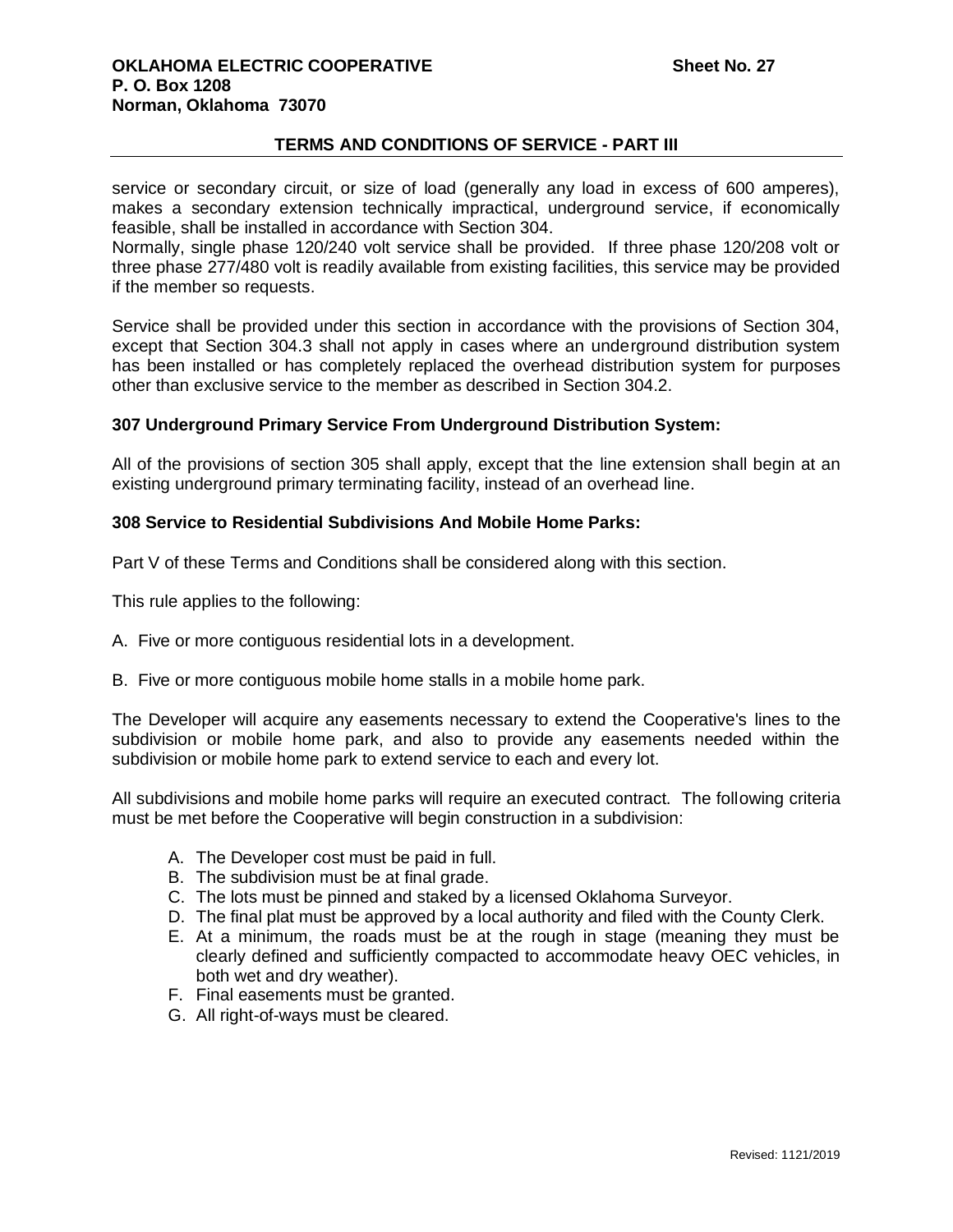## <span id="page-33-0"></span>**308.1 Overhead Distribution System Installed to Serve Residential Subdivisions and Mobile Home Parks:**

Normally, single phase 120/240 volt service shall be provided to each residential location. 120/208 volt or 480 volt three phase service for specific individual locations may be made available if such requirements are included in the original request for service, and the cooperative has existing three-phase service available.

Secondary service from an overhead distribution system to each residence or mobile home site in an entire tract or subdivision (consisting of five or more residences or mobile home sites) not now receiving electric service, shall, at the request of the developer or owner, be provided by the Cooperative as set forth below.

The developer shall submit to the Cooperative a print or electronic file of the filed final subdivision plat map. The developer shall furnish necessary easements and shall have such easements dedicated in the filed plat pertaining to the area. The developer shall assist the Cooperative in coordinating with other utility companies regarding the location and sequence of placement of the other utility facilities before and during the Cooperative's installation.

The developer shall be required to bring all easements to within six (6) inches of final grade and to clear all easements of all timber, brush, and undergrowth to a width of twenty (20) feet for single phase or thirty (30) feet for three phase lines prior to commencement of construction of the electric system.

The Cooperative shall furnish, install and maintain the primary and secondary electric lines and associated equipment from an existing Cooperative primary line at or near the development boundary to and in the development as required to provide service to each and every lot in the development, provided soil or other conditions do not make construction economically unfeasible for the Cooperative.

One standard electric service connection shall be provided to each residential lot or mobile home stall. The portion of the total cost to be at the developer's expense shall be determined by Part V. In cases where the standard electric service connection is technically inadequate, necessary service to the residential lot or mobile home stall from the overhead distribution system in the easement shall be provided in accordance with section 303.1 or 305.1. Any charges incurred under section 303.1 or 305.1 shall be borne either by the developer or by the lot or stall owner. Such decision shall be made by the developer, effective for the entire subdivision or mobile home park, and placed in writing and filed at the Cooperative's offices before any electric system construction shall commence in the subdivision or mobile home park.

The developer or owner shall install, to the Cooperative's specifications, the service entrance raceway and the facilities for attachment of the Cooperative's metering equipment on each residence or at each mobile home stall.

When an obstruction has been installed after the initial electric system installation, and maintenance or additional construction requires access to the pole or other equipment, the owner shall: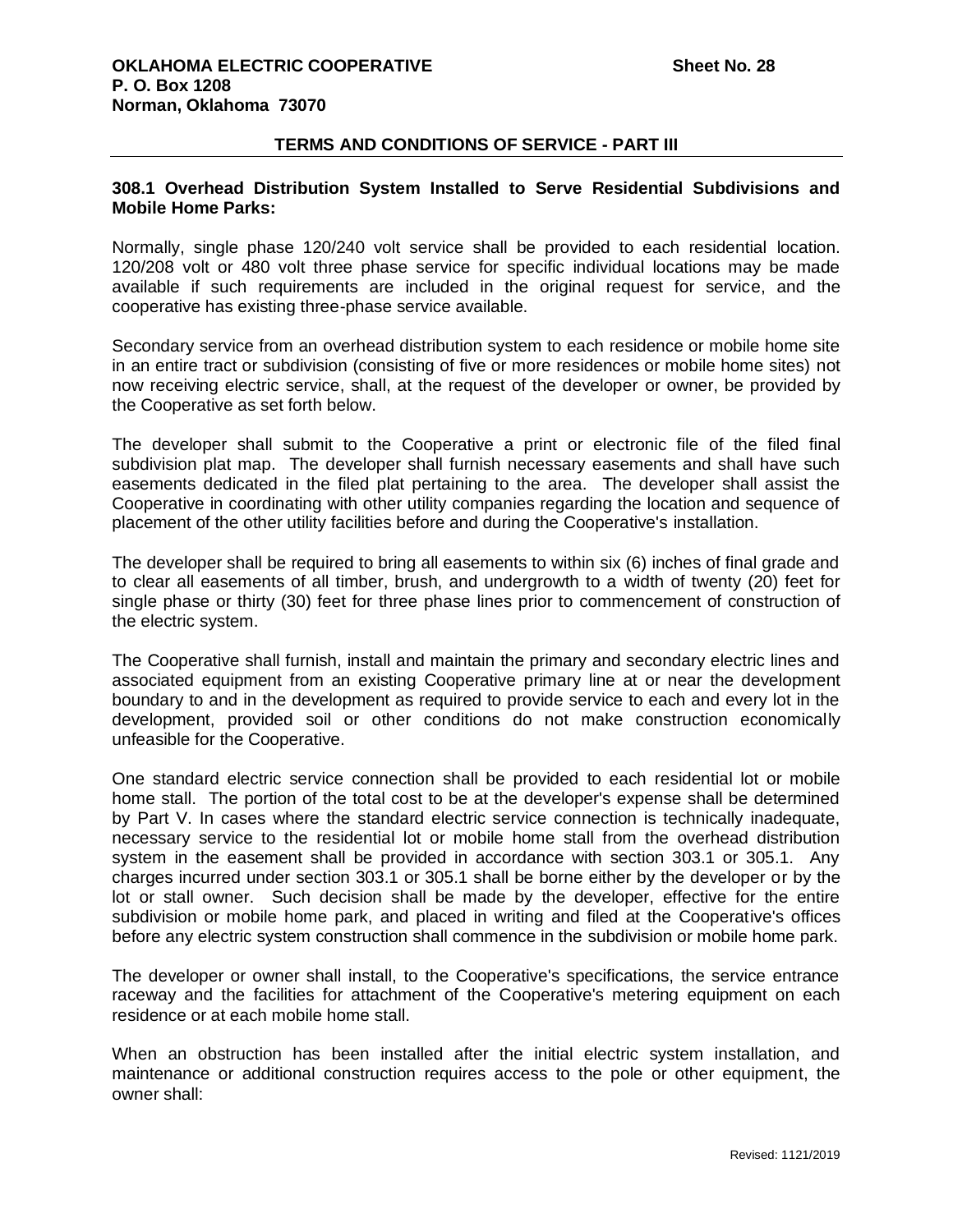- A. Permit the Cooperative access to the premises.
- B. Pay the cost of removing and replacing the obstruction.

C. In the case of underground cable, either service, secondary, primary or special purpose, such as security light cable, pay the cost of the necessary conduit and its installation under the obstruction.

Service to new members, to a single meter, not in a subdivision and not now receiving electric service shall be considered under the terms of sections 302 or 304.

When unusual conditions are encountered, such as extraordinarily difficult terrain, rocky soil conditions, abnormal size lots, or other conditions which make distribution economically unfeasible for the Cooperative, the conditions under which service is to be provided shall be considered on an individual basis. Costs in addition to those outlined in Part V may be incurred as discussed in the preceding paragraphs.

## <span id="page-34-0"></span>**308.2 Underground Distribution System Installed to Serve Residential Subdivisions and Mobile Home Parks:**

Normally, single phase 120/240 volt service shall be provided to each residential location. 120/208 volt or 277/480 volt three phase service for specific individual locations may be made available if such requirements are included in the original request for service. 120/240 volt three phase is not available on an underground system unless the point of delivery can be feasibly reached from an overhead three phase distribution line with a standard overhead electrical service connection.

Underground secondary service from an underground distribution system to each residence or mobile home site in an entire tract or subdivision (consisting of five or more residences or mobile home sites) not now receiving electric service, shall, at the request of the developer or owner, be provided by the Cooperative as set forth below.

The developer shall submit to the Cooperative a print or electronic file of the filed final subdivision plat map. The developer shall furnish necessary easements and shall have such easements dedicated in the filed plat pertaining to the area. The developer shall assist the Cooperative in coordinating with other utility companies regarding the location and sequence of placement of the other utility facilities before and during Cooperative's installation.

The Cooperative shall provide the necessary trenching (below final grade) and back-filling required in easements for installation of the electric service system. The developer shall be required to bring all easements to within six (6) inches of final grade and to clear all easements of all brush, timber, undergrowth and other natural obstructions to a width of twelve (12) feet prior to the necessary trenching for the installation of the electric system.

One standard underground service connection shall be provided to each residential lot or mobile home stall. The portion of the total cost to be at the developer's expense shall be determined by Part V. In cases where such connection is technically inadequate, service as required to the residential lot or mobile home stall from the underground distribution system in the easement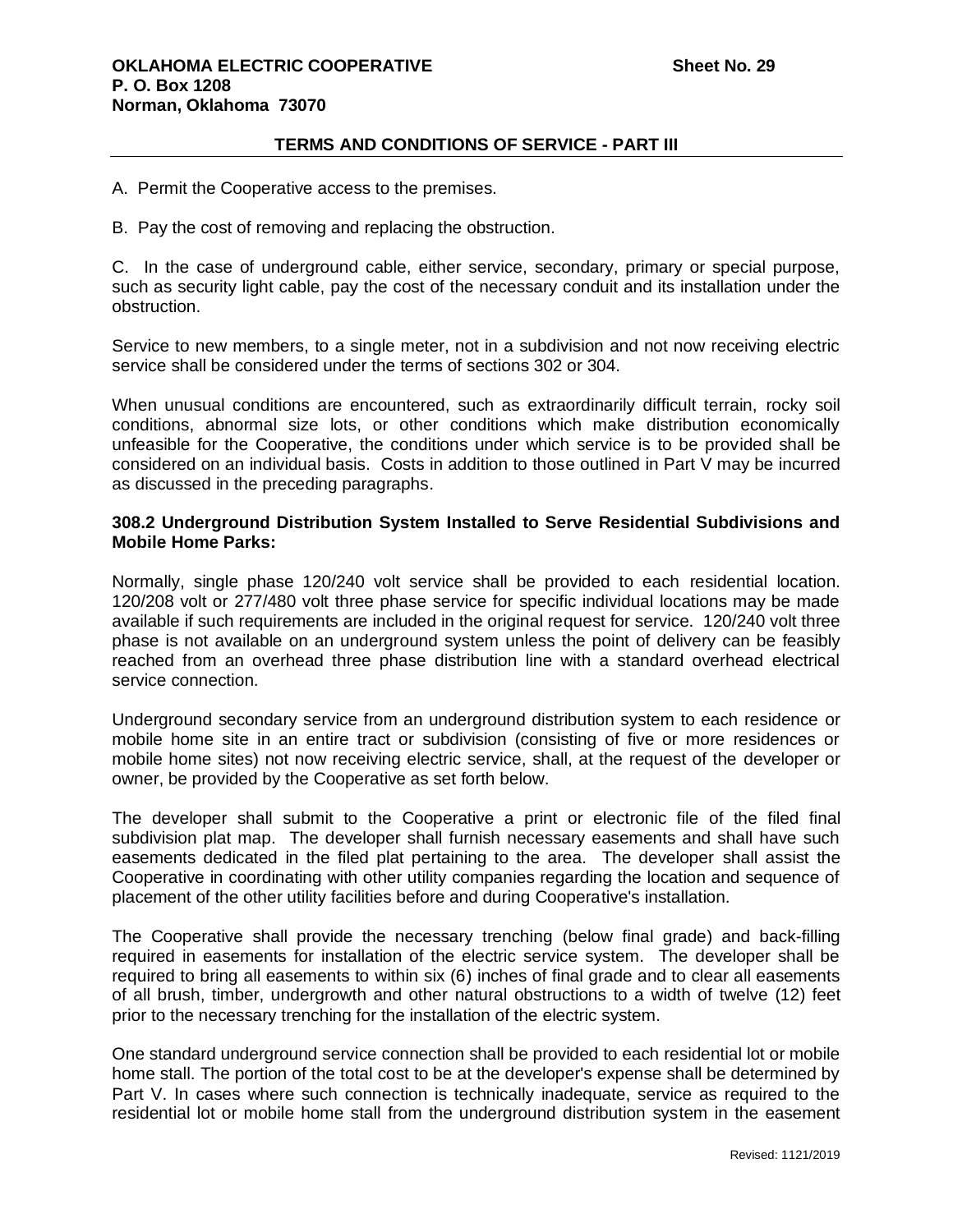shall be provided in accordance with section 307. Any charges incurred under section 307 shall be borne either by the developer or by the lot or stall owner. Such decisions shall be made by the developer, effective for the entire subdivision or mobile home park, and placed in writing and filed at the Cooperative's offices before any electric system construction shall commence in the subdivision or mobile home park.

The Cooperative shall install, own and maintain the underground secondary equipment in the easement. The Cooperative shall install, own and maintain the service conductors and required conduit necessary to provide delivery to a terminal location designated by the Cooperative on each residence or mobile home site.

The Cooperative shall, at its option, provide for underground service by installing either pad mounted transformers (including the necessary facilities in the easements for installation by the Cooperative of transformers), transformers in vaults, or other transformer installations at or below ground level. In any case, the owner shall not enclose the transformer location so as to restrict access by Cooperative personnel for maintenance or replacement of the Cooperative's equipment.

The Cooperative shall install the primary cable and required conduit. The Cooperative shall operate and maintain the primary and secondary equipment.

The developer or owner shall install, to the Cooperative's specifications, the service entrance raceway and the facilities for attachment of the Cooperative's metering equipment to each residence or at each mobile home stall or location.

When an obstruction has been installed after the initial underground installation, and maintenance requires access to a cable circuit not in conduit under the obstruction, the owner shall:

- A. Permit the Cooperative access to the premises.
- B. Pay the cost of removing and replacing the obstruction.

C. Pay the cost of the necessary conduit and its installation under the obstruction.

Single phase, 120/240 volt secondary service shall, at the option of the Cooperative, be provided from an underground distribution system to one or more contiguous residential home sites on the periphery of a subdivision or entire tract where the secondary services are underground from an underground distribution system.

Service to new members, to a single meter, not in a subdivision and not now receiving electric service shall be considered under the terms of section 304.1.

Service to multiple meter installations (or multiple groups of meters) from an underground distribution system shall be considered under the terms of section 304.

When unusual conditions are encountered, such as extraordinarily difficult terrain, rocky soil conditions, abnormal size lots, or other conditions which make distribution economically unfeasible for the Cooperative, the conditions under which service is to be provided shall be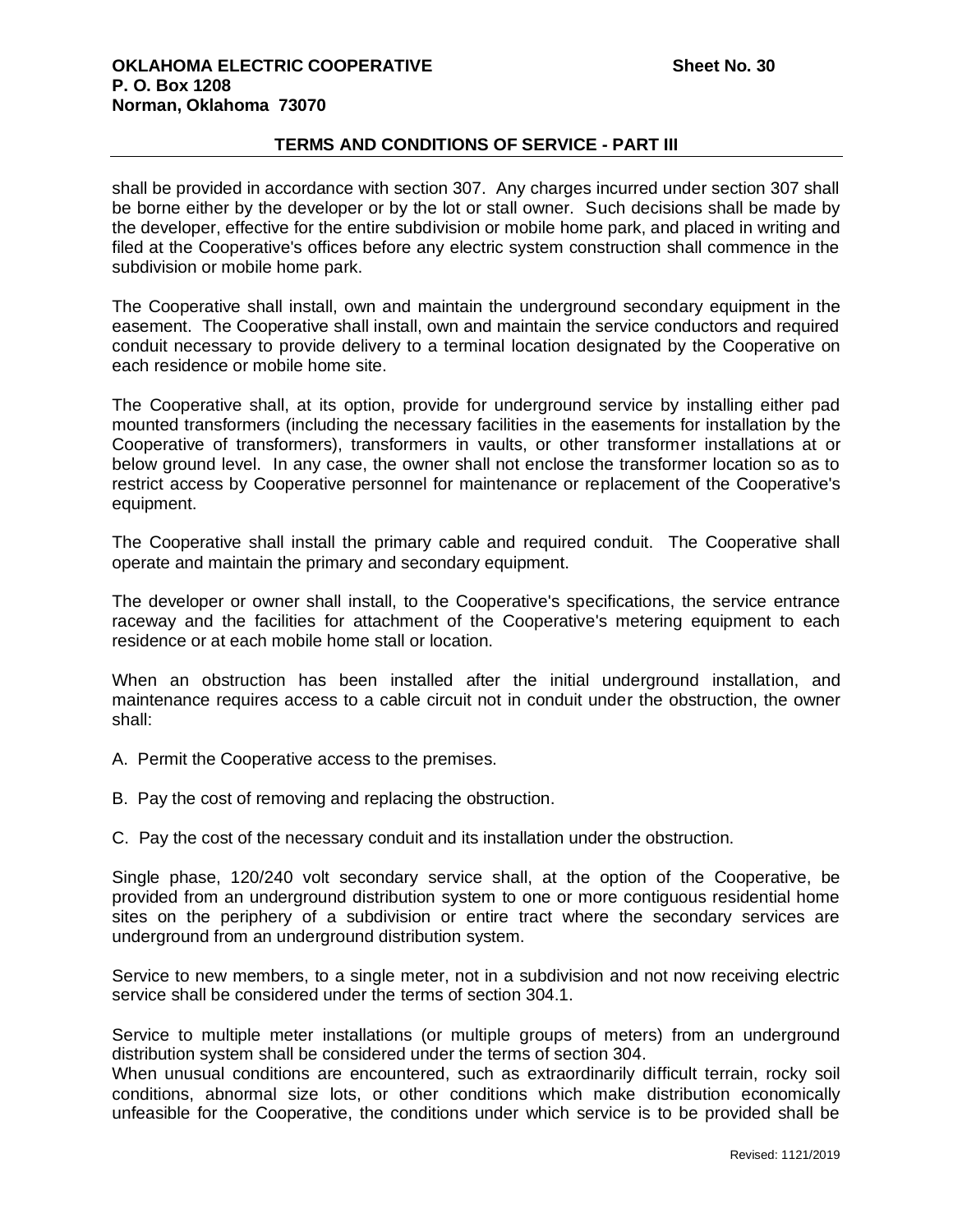considered on an individual basis. Costs in addition to those outlined in Part V may be incurred by the developer as discussed in the preceding paragraphs.

# **309 Meters and Disconnect Devices:**

## **309.1 General:**

Each set of service entrance conductors shall be provided with a main circuit breaker or safety type fuse switch, which shall be accessible to the occupants of the premises being served and be of ample capacity to carry the connected load and to interrupt the fault current.

A main service entrance switch shall be provided at all residential installations requiring more than six (6) branch circuits. When the residential service load does not exceed sixty (60) amperes, the main service switch may be omitted, providing the installation consists of not more that six (6) branch circuits and when circuit breakers or approved tamper-resistant fuse panels are used.

When service is taken at the bottom of a pole-mounted meter loop, from which the member extends the service underground to his facility, a suitable disconnect device must be installed in the line just below the meter base.

No metering loop shall be by-passed for any reason, including remodeling or replacement, without approval of an authorized representative of the Cooperative.

Distributed Generation may be connected to the Cooperatives lines under the Distributed Generation Procedures and Guidelines Manual for Members available on the Cooperative internet site. Hard copies will be available to the member upon request. This is in conjunction with section 601.2 (C), and all rates specified in that section apply here.

# **309.2 Outdoor Self-contained Meter Installations:**

Self-contained meter installations will be used for all new building construction or remodeling work where service is supplied from a secondary system through a single meter, and the load does not exceed three hundred twenty (320) amperes, single phase. The meter is to be installed outside the building in a meter base supplied by the cooperative.

### **309.3 Instrument Transformer Installations:**

All services above 480 volts and those with a load of over three hundred twenty (320) amperes will be metered with instrument transformers, and for all such installations, approved metal cabinets of sufficient size to enclose the instrument transformers with proper clearances are to be provided by the Cooperative. The member is to provide the secondary wiring raceway between the instrument transformer cabinet and meter. All meters are to be located outside of buildings.

Installation of instrument transformers on services requiring less than three hundred twenty (320) amperes may be allowed, at the Cooperatives sole discretion. For those services, the member may be responsible for the excess cost and the excess cost may be required prior to construction.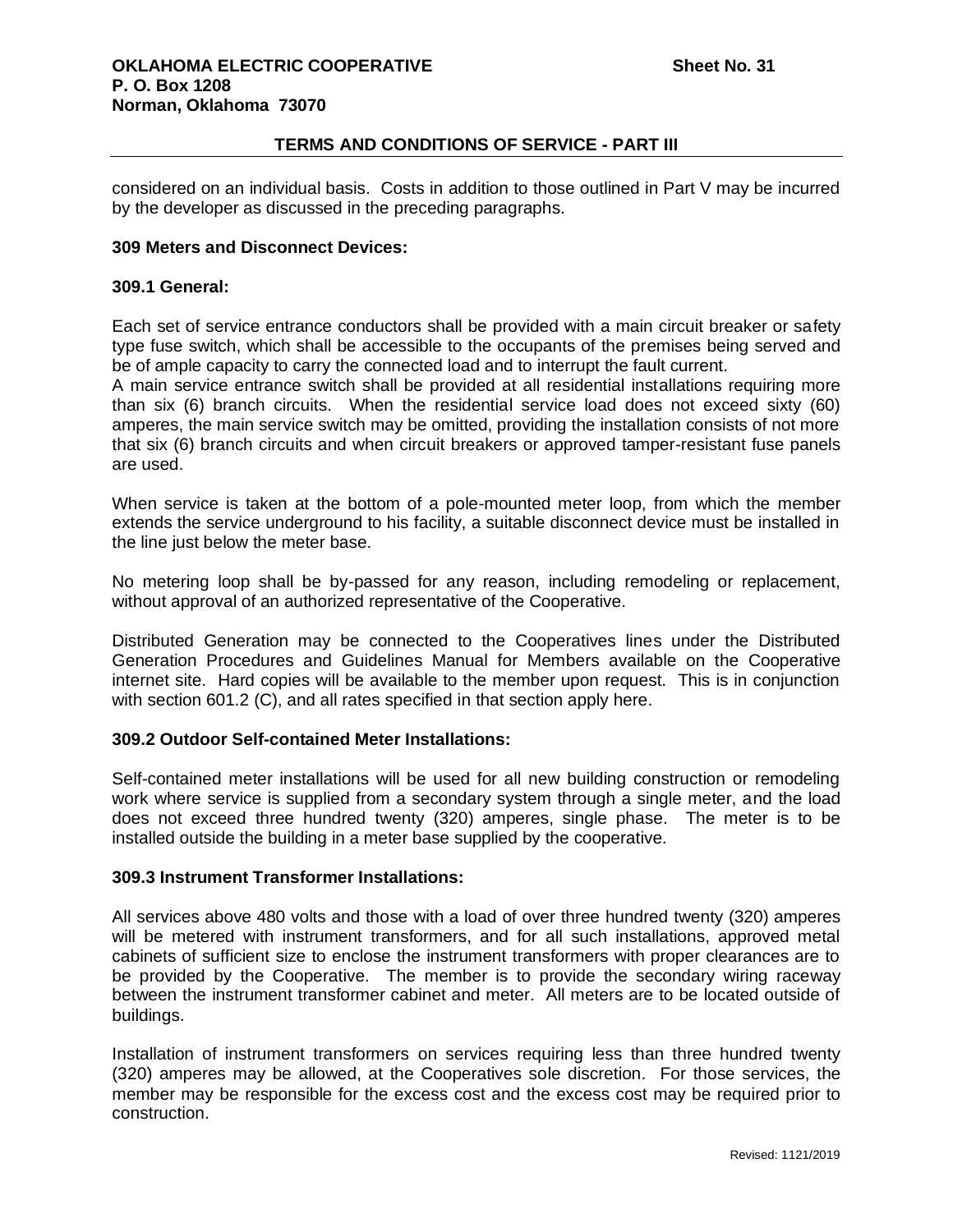### **309.4 Location of Meters and Instrument Transformers:**

Instrument transformer cabinets installed outdoors are to be located as near as possible to the point where service enters the building in a clean, dry, place; free from vibration and readily accessible at all reasonable hours.

Meters are to be installed outdoors and located as near as possible to the point where service enters the building and where instrument transformer metering is utilized, the meter shall be installed outdoors as near as possible to the instrument transformer cabinet.

Meters shall be mounted at approximately eye level; not less than four (4) feet nor more than six (6) feet six (6) inches from the ground, measured from the center of the meter cover. Under no circumstances shall any meter or meters, instrument transformer cabinets or metering equipment be moved or relocated except by authorization by the Cooperative.

The Cooperative may refuse to connect service to a meter that does not meet these conditions. If the Cooperative learns that any meter or instrument transformer cabinet already connected does not meet these guidelines, the Cooperative may disconnect the service without prior notice. However, the Cooperative shall notify the member as soon as practical after the disconnection.

### **309.5 Ownership:**

All meters, enclosures and other equipment furnished by the Cooperative, up to the point of delivery, will be maintained by the Cooperative and remain its property.

### **310 Supply Voltage Exceeding 14,400 Volts Phase to Ground:**

If service is requested at a voltage exceeding 14,400 volts phase to ground, special arrangements shall be made with the Cooperative before service is provided.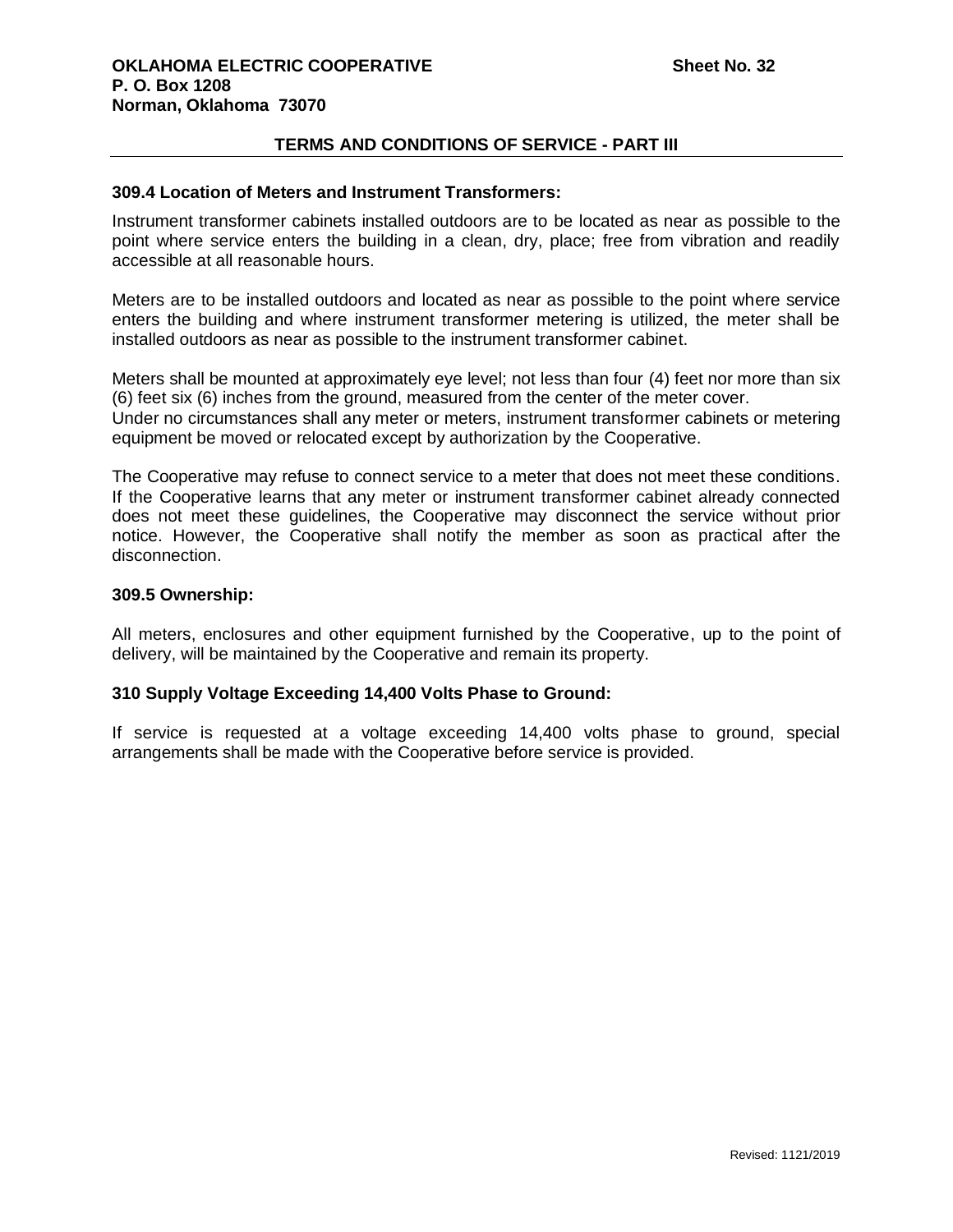# **MOTORS, WELDERS AND OTHER EQUIPMENT**

### **401 Availability of Service:**

The type of electric service furnished will depend on the location, size and type of load to be served.

#### **402 Primary Service:**

The Cooperative will furnish service at primary voltage for large installations, but the member or his architect or contractor must submit plans and specifications for approval of the Cooperative's engineers before work is started.

### **403 Vaults for Cooperative Owned Equipment:**

When an indoor installation of transformers or other equipment is required by the member, or when the condition of his property is such that an outdoor installation is impracticable, the member shall furnish upon his property, without cost to the Cooperative, a building, room or vault adequate for the housing of this equipment. This space shall meet the requirements of the National Board of Fire Underwriters and the Cooperative.

The member shall furnish, without cost to the Cooperative, right-of-way for the Cooperative's circuits, when it is necessary to cross private property in order to serve the member.

#### **404 Motors and Equipment - General:**

The Cooperative may provide service with the following characteristics:

- A. Single phase, 2 wire, 120 volts;
- B. Single phase, 3 wire, 120/240 volts;
- C. Three phase, 4 wire, 120/208 volts wye;
- D. Three phase, 4 wire, 277/480 volts wye;
- E. Three phase, 4 wire, 4160 volts wye;
- F. Three phase, 4 wire, 120/240 volts delta;
- G. Three phase, 4 wire, 240/480 volts delta;
- H. Three phase, 3 wire, 2400 volts delta;

Service as listed in (A) and (B) above is generally available.

Service as listed in (C), (D) and (G) above is not always available, but may be provided at the Cooperative's option if it is technically and economically feasible.

Service as listed in (C) and (D) above is normally available from both overhead and underground three phase lines.

Service as listed in (F) and (G) above is available only from overhead V-phase or three phase lines.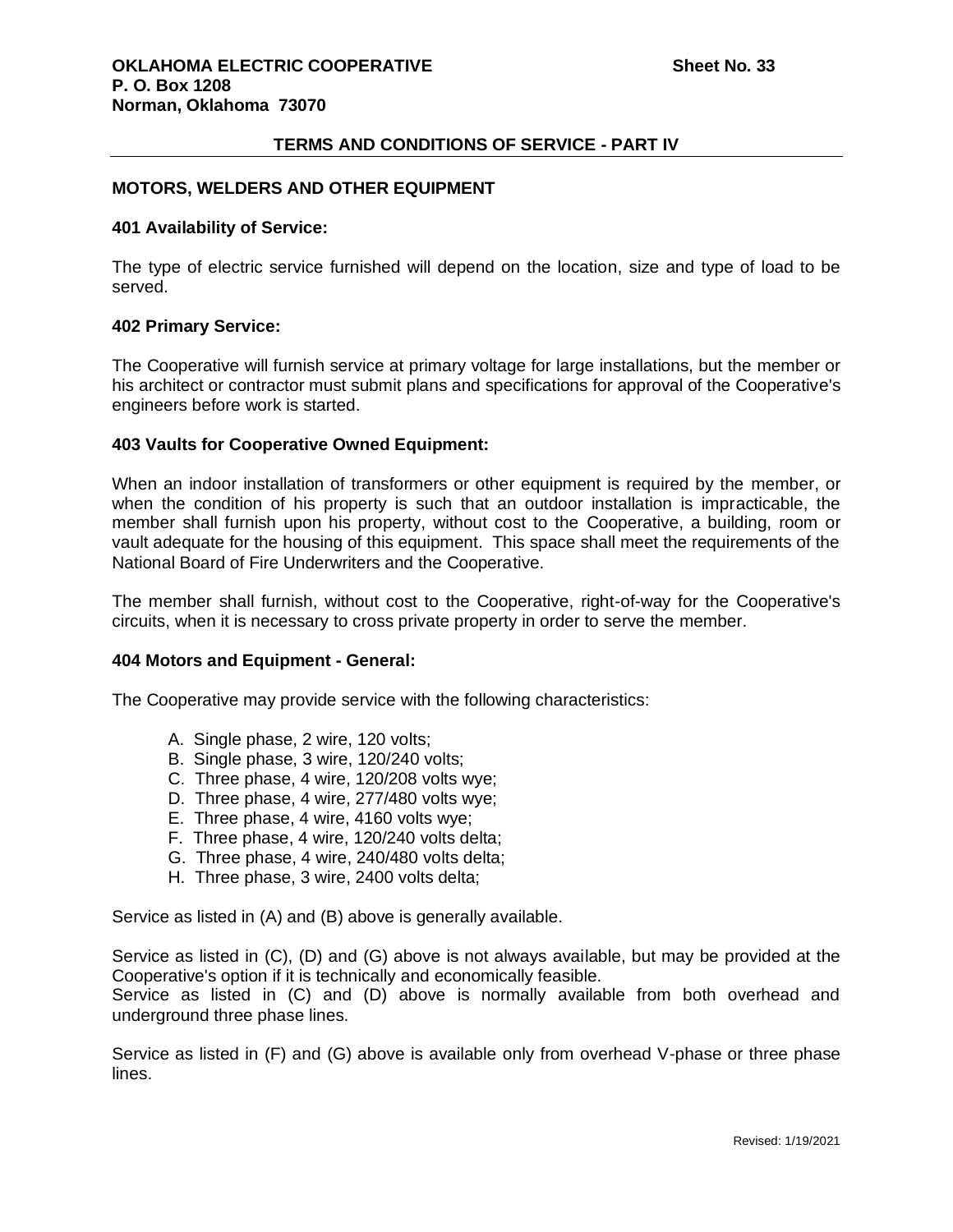Service at voltages other than the above may be made available at the Cooperative's option if it is technically and economically feasible.

Members and contractors contemplating the purchase and/or installation of any three phase motor or any single phase motor larger than three (3) horsepower, or a welder, should obtain from the Cooperative's representative, written information relating to the character of service available at the location of such proposed installation.

# **405 Limitations:**

In order that service to other members may not be adversely affected, the following limitations are necessary.

# **405.1 Allowable Motor Starting Currents:**

Starting current is defined as the locked rotor current at nameplate voltage.

A. Individual motors, or groups of motors, starting simultaneously, served from a 120 volt single phase circuit shall have starting currents not to exceed 50 amperes.

B. Motors served from a 240 volt single phase circuit shall have starting currents not to exceed 200 amperes. Groups of motors starting simultaneously shall be classed as one motor. Larger starting currents may be permitted where the Cooperative's facilities permit; and the motor or group of motors is of acceptable starting design. In the case of thermostatically controlled air conditioning and heat pumping equipment, a time delay device to prevent simultaneous starting of the compressor motor and the associated fan motors is desirable and may be required.

C. Motors served from 208 volt wye and 240 volt delta three phase circuits shall have starting currents not to exceed 200 amperes. Groups of motors starting simultaneously are classed as one motor. If the member's demand, including the proposed installation, is greater than 100 KVA, the permissible starting current may be increased one ampere for each KVA of demand in excess of 100 KVA, but in no case may the total exceed 1,000 amperes.

A motor may be started across-the-line if the starting current does not exceed the limits given above.

Part-winding motors may be used to reduce starting currents to the above limits.

Compensator type starters may be used for motors requiring higher starting currents, provided the current taken on either the starting or the running step and measured on the line side of the starter does not exceed the limits listed.

When the limitations above cannot be met, the member shall confer with the Cooperative to determine other possible ways of achieving an acceptable installation.

If there is sufficient capacity in the local distribution system to prevent the excess starting currents adversely affecting service to other members, the Cooperative may permit greater starting currents than those in the foregoing paragraphs.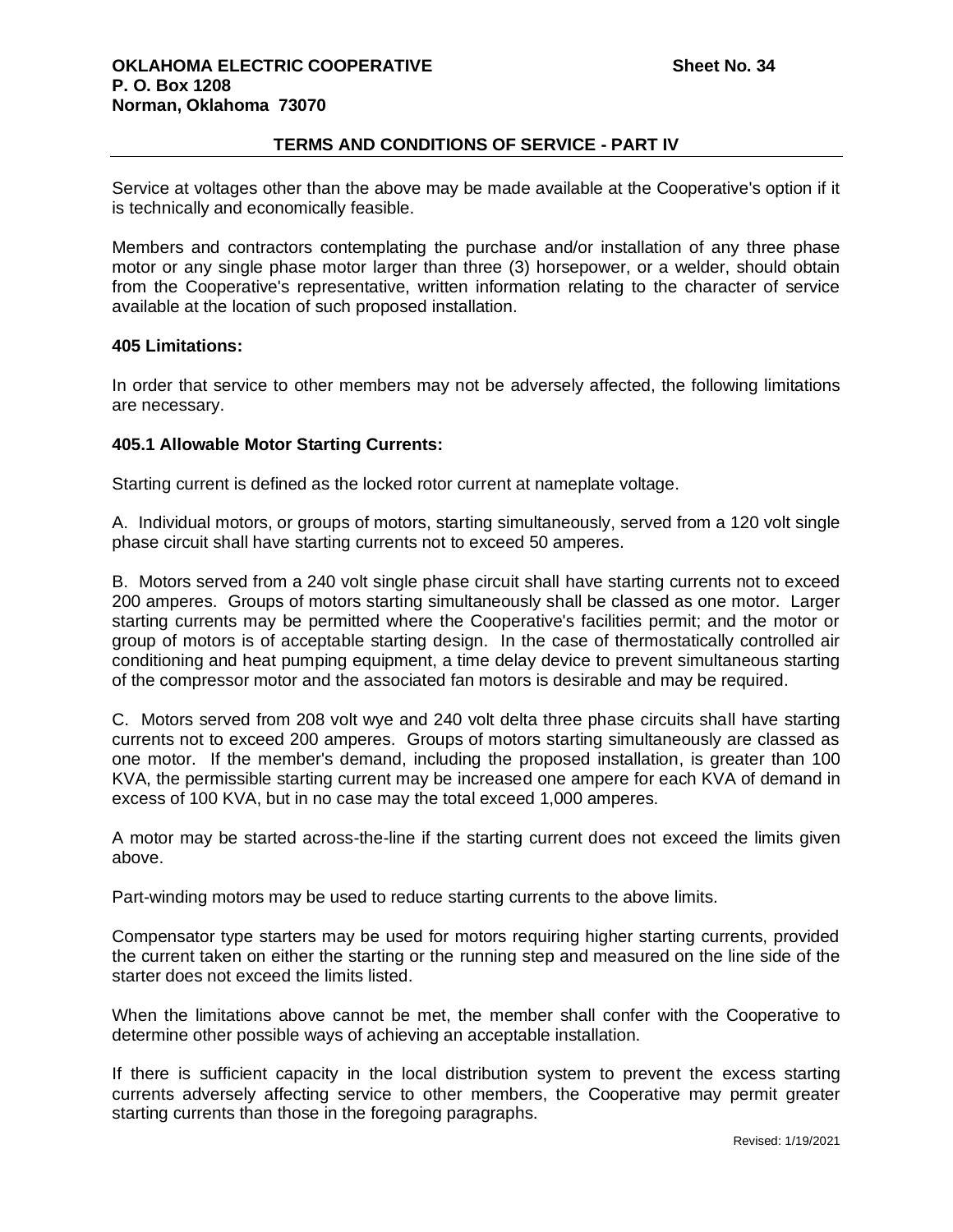### **405.2 Welders:**

The welder transformer used as a part of the transformer type arc welder shall be of double winding type and the secondary shall be completely isolated from the primary.

The final or stable short-circuit primary current for any transformer type arc welder for any welding current setting shall not exceed 150 percent of the rated primary input current.

The input KVA of a transformer arc welder will be computed on the basis of rated maximum input amperes (at rated output amperes) at rated primary voltage of the welder. For rate application purposes, 1,000 volt-amperes (1 kilovolt-ampere) will be considered as the equivalent of one horsepower.

When transformer type resistance welders are being considered for rate application purposes, 1,000 volt-amperes (1 kilovolt ampere) of 50 percent duty cycle rating will be considered as the equivalent of one horsepower.

Individual transformer type arc welders whose rated primary input current does not exceed 15 amperes may be operated on 120 volt single phase service.

Individual transformer type arc welders for 208 or 240 volt, single phase connection, whose rated primary input current does not exceed 30 amperes will be permitted at any point where electrical service is available.

Larger welders shall be operated on 208, 240, 480, 2400 or 4160 volt service, and may be connected only after special application and arrangements.

The connection of motor-generator type welders will be governed by the applicable rules for the driving motor.

Applications for welder service must be accompanied by the following nameplate information:

- A. Transformer Type Arc Welders:
	- 1. Name of manufacturer;
	- 2. Manufacturer's type designation and serial number;
	- 3. Frequency;
	- 4. Primary voltage;
	- 5. Maximum input (primary) amperes at rated output amperes;
	- 6. Output volts at rated output amperes;
	- 7. Rated output amperes;
	- 8. Rated duty cycle or time rating;
	- 9. Temperature rise in degrees C;
	- 10. Open-circuit secondary voltage;
- B. Transformer Type Resistance Welders:
	- 1. Name of manufacturer;
	- 2. Manufacturer's type designation and serial number;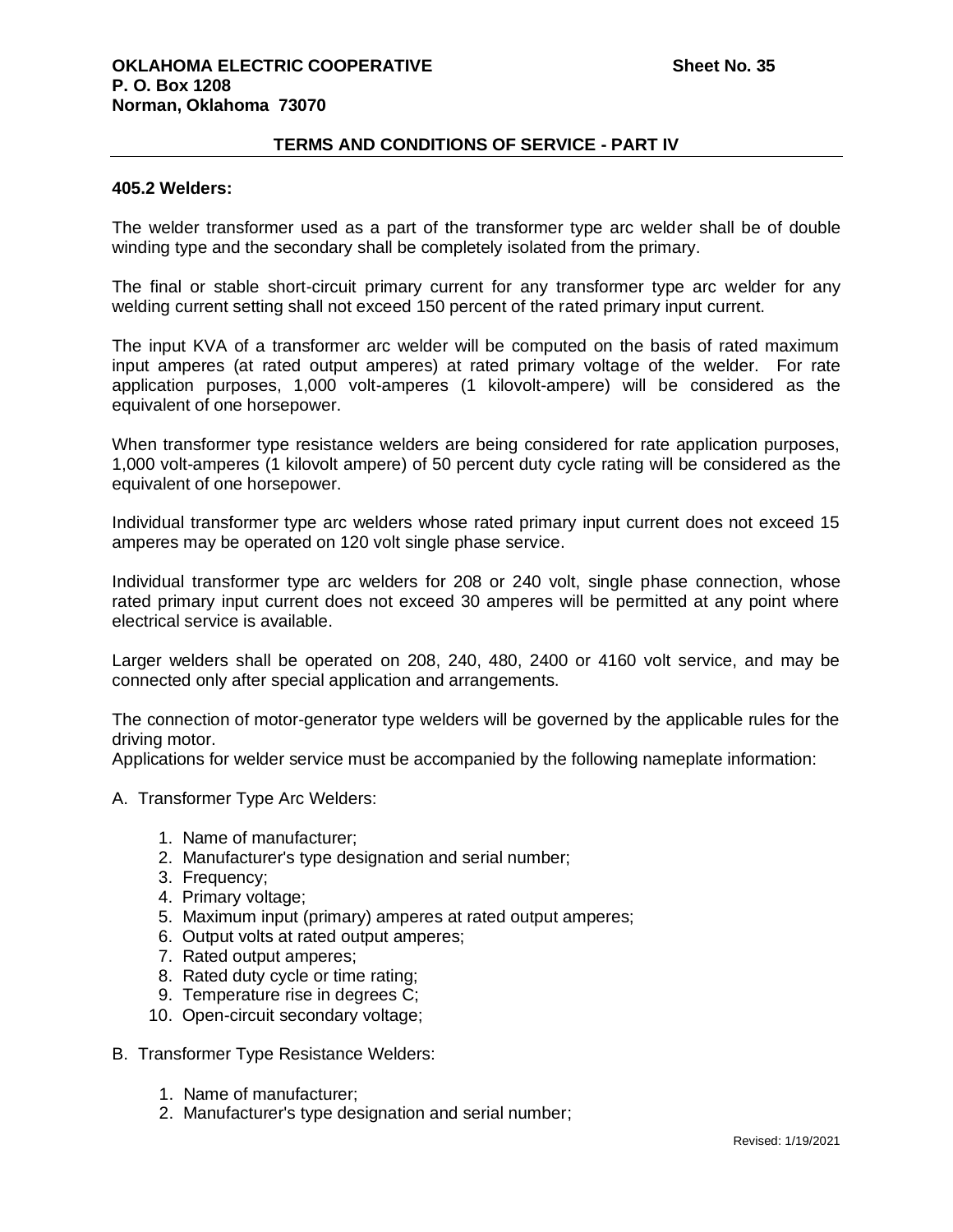- 3. KVA rating at 50 percent duty cycle;
- 4. Primary frequency;
- 5. Primary voltage;
- 6. Maximum and minimum secondary voltages;

7. Short circuit secondary current at maximum secondary voltage and specified throat dimensions.

# **405.3 Radio:**

The Cooperative will not be required to furnish service to radio transmitting stations unless the member provides and maintains adequate devices, to be approved by the Cooperative, for the protection of meters, transformers and other apparatus owned by the Cooperative. Amateur transmitting stations in which the energy change during keying exceeds 500 watts shall not be connected to house lighting services. Special services for such installations may be secured by making application to the Cooperative.

In no case shall radio transmitting or receiving antennae be attached to the Cooperative's poles or be permitted to cross the Cooperative's lines. Towers and antennae should be located far enough from power lines that no safety hazard is created.

# **405.4 Current Fluctuation Control:**

In cases of hoists, elevators, furnaces, welding machines and other equipment where the use of electricity is intermittent or subject to violent fluctuations, the Cooperative reserves the right to have the member install at his own expense, fly-wheel motor generators or other suitable equipment to reasonably limit adverse affects .

### **405.5 Protective Control Equipment:**

Reverse phase relays and circuit breakers, or similar devices, are required for all polyphase elevator installations, cranes and similar items of equipment to protect the installation in case of phase reversal or phase failure. Should special cases seem to warrant an exception to the above rules, the Cooperative may, after an investigation, make such exception. In all cases, the member should install and maintain the devices necessary to adequately protect his equipment and processes during periods of abnormal service conditions or the failure of part or all of the service supply.

#### **405.6 Quality of Service:**

In the event that any member operates or connects any electrical device, or combination of devices, to his/her electric system which causes an interference, noise, distortion of the 60 Hz sine wave (excessive harmonics), or other disturbance on the Cooperative's system which results in a disruption, disturbance, or interference to the Cooperative, its members, or a communication company or its consumers, the Cooperative may require:

(A) The member causing the problem to take corrective measures by installing suitable or special equipment necessary to eliminate or reasonably limit such adverse effect, or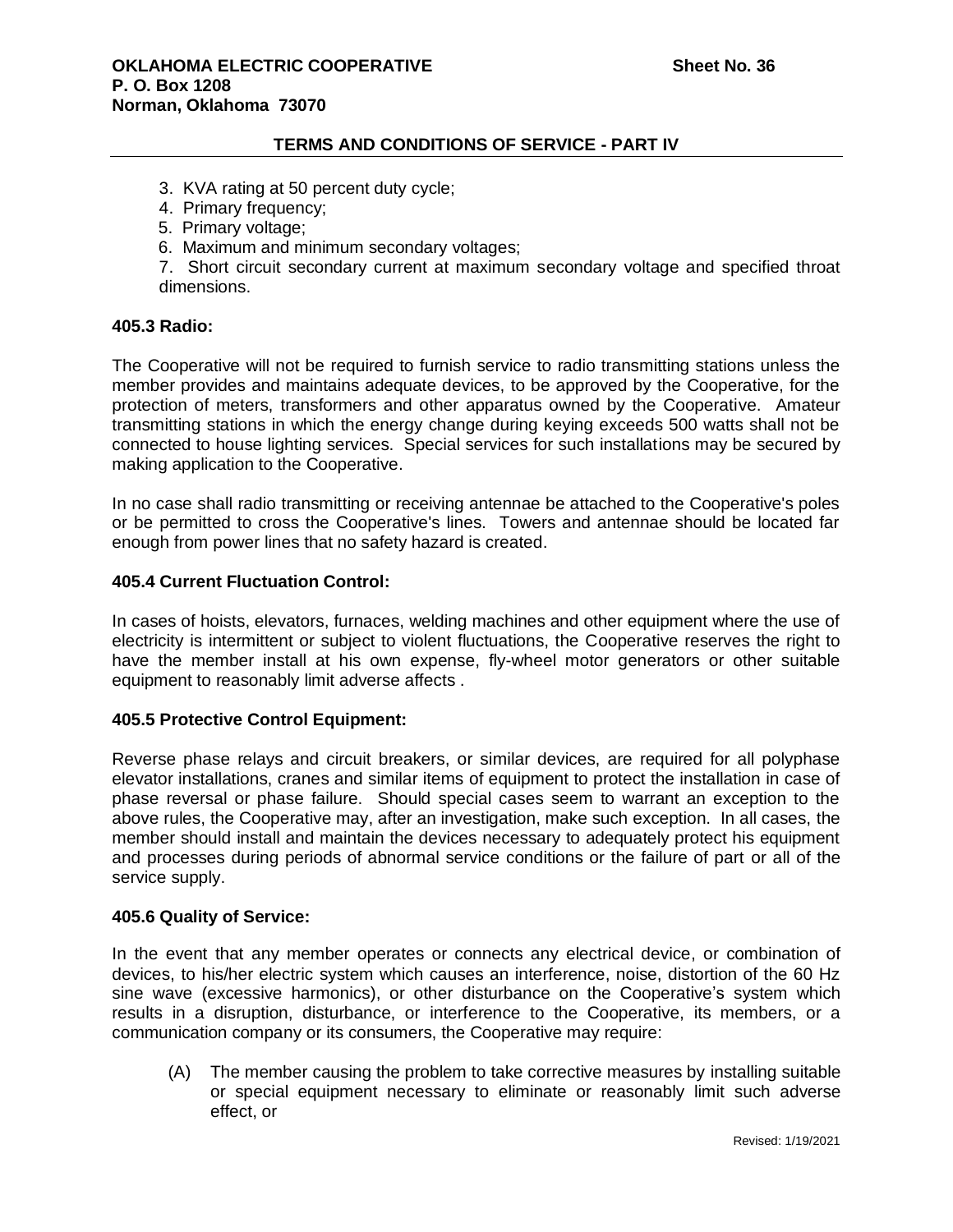(B) The member to install, at the member's expense, equipment specifically designed to reasonably limit such adverse effect.

The member causing the problem shall bear all expenses necessary to eliminate the adverse conditions or be subject to a discontinuance of service after written notice so that other members are not deprived of the quality of service provided prior to the existence of the problem. Where the Cooperative believes the condition creates a hazard to the public, the Cooperative, or the property, the disconnection may be made without prior notice. However, the Cooperative shall notify the member as soon as practical after the disconnection.

Harmonics will be considered excessive if the levels of current or voltage distortion at the point of common coupling (metering point) between the Cooperative and the member are outside the levels recommended in IEEE Standard 519-1992, *IEEE Recommended Practices and Requirements for Harmonic Control in Electric Power Systems*, or any successor IEEE standard.

# **405.7 Standby Generators:**

A standby generator is considered a backup generator that is not now, and never will be, connected to the Cooperative's Distribution System.

No standby generator will be hooked up to the member's service at any time without having an approved double throw disconnect or other equipment as approved by the Cooperative. All must be installed in accordance with all applicable laws, codes and regulations, most notably the National Electric Code (NFPA 70).

The member will notify the cooperative upon installation so that the Cooperative can verify that the equipment is from an approved manufacturer and/or an approved technology. The list of approved devices will be available on the Cooperative internet site. Hard copies will be available to the member upon request.

The member is required to furnish, install, and maintain all equipment unless equipment is such that it must be installed and maintained by the Cooperative.

Where the Cooperative believes the standby generator creates a hazard to the public, the Cooperative, or the property, and/or the equipment installed does not follow these guidelines, the Cooperative may disconnect the service without prior notice. However, the Cooperative shall notify the member as soon as practical after the disconnection. The member shall bear all expenses necessary to eliminate the adverse conditions or be subject to a discontinuance of service after written notice so that other members are not deprived of the quality of service provided prior to the existence of the problem.

This is in conjunction with section 601.2 (C), and all rates specified in that section apply here.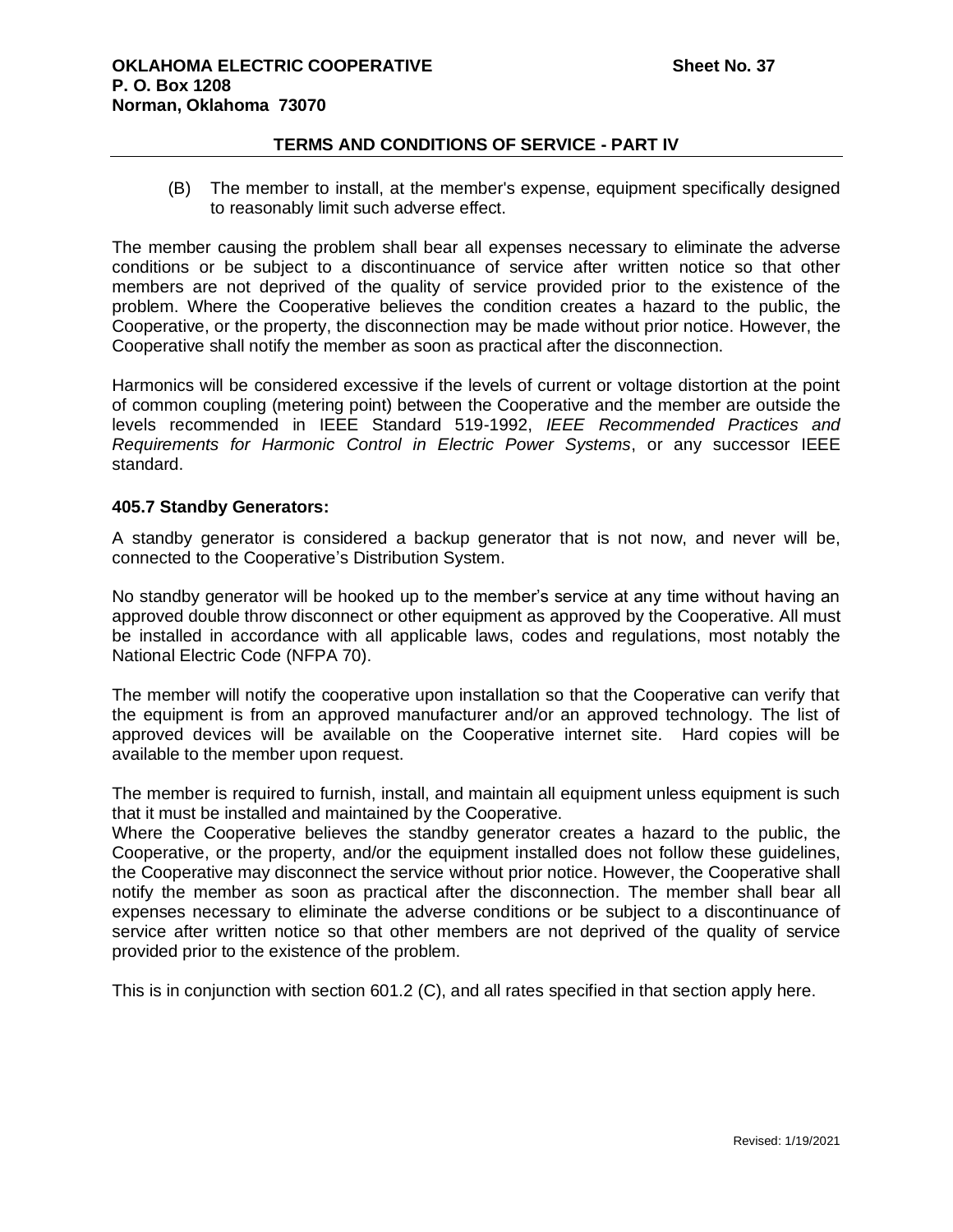# **STANDARD EXTENSION POLICY**

### **501 General:**

The Standard Extension Policy is one part of the Cooperative's general body of rules and regulations governing the furnishing of service to its members. The Standard Extension Policy should be considered in conjunction with the provisions of the Cooperative's various rate schedules and other provisions of the Terms and Conditions of Service. The application of the Extension Policy to the various situations and types of members is outlined below. This supersedes all previously issued directives concerning the Extension Policy.

All line extensions must be in the best interest of the Cooperative's long-term economic benefit, reliability, and service quality. The Cooperative retains the right to determine the best methods of installing service. This includes, but is not limited to, placing material overhead or underground, prohibiting member performing a portion of construction, prohibiting member providing materials, or the route and/or location of materials.

The Cooperative may, at its sole discretion, waive any line extension charges if it is determined that waiving the charges are in the best interest of the Cooperative's public image.

### **502 Free Extension:**

# **502.1 Permanent Residences:**

The cooperative will provide \$2,500 or \$1.50 per square foot, whichever is greater, of line extension costs free of charge. The member shall be required to pay line extension costs in excess of this amount. Calculation of the total of square feet will exclude garages and barns that generate only minimal lighting load.

"Permanent residence" is defined to mean any residential dwelling containing complete kitchen facilities for each dwelling unit, and with normal occupancy on a permanent, year-round basis. Motels, rooming houses, weekend cabins, and mobile homes are not included in the term "permanent residence". The dwelling must have a permanent foundation in order to qualify as a permanent residence.

### **502.2 Mobile Homes:**

The Cooperative will provide \$2,000 of line extension costs free of charge for a mobile home on a permanent foundation, as defined in section 301.9, and having an approved water and sewer system. The member shall be required to pay line extension costs in excess of \$2,000.

### **502.3 Non-Residential and Commercial Accounts (Including Public Buildings):**

The Cooperative will provide \$100 per estimated kW demand of line extension costs free of charge to a non-residential account, commercial account, school, or church. The member shall be required to pay line extension costs in excess of \$100 per estimated kW demand. Estimated kW demand will be determined by the Cooperative. The Cooperative may require the member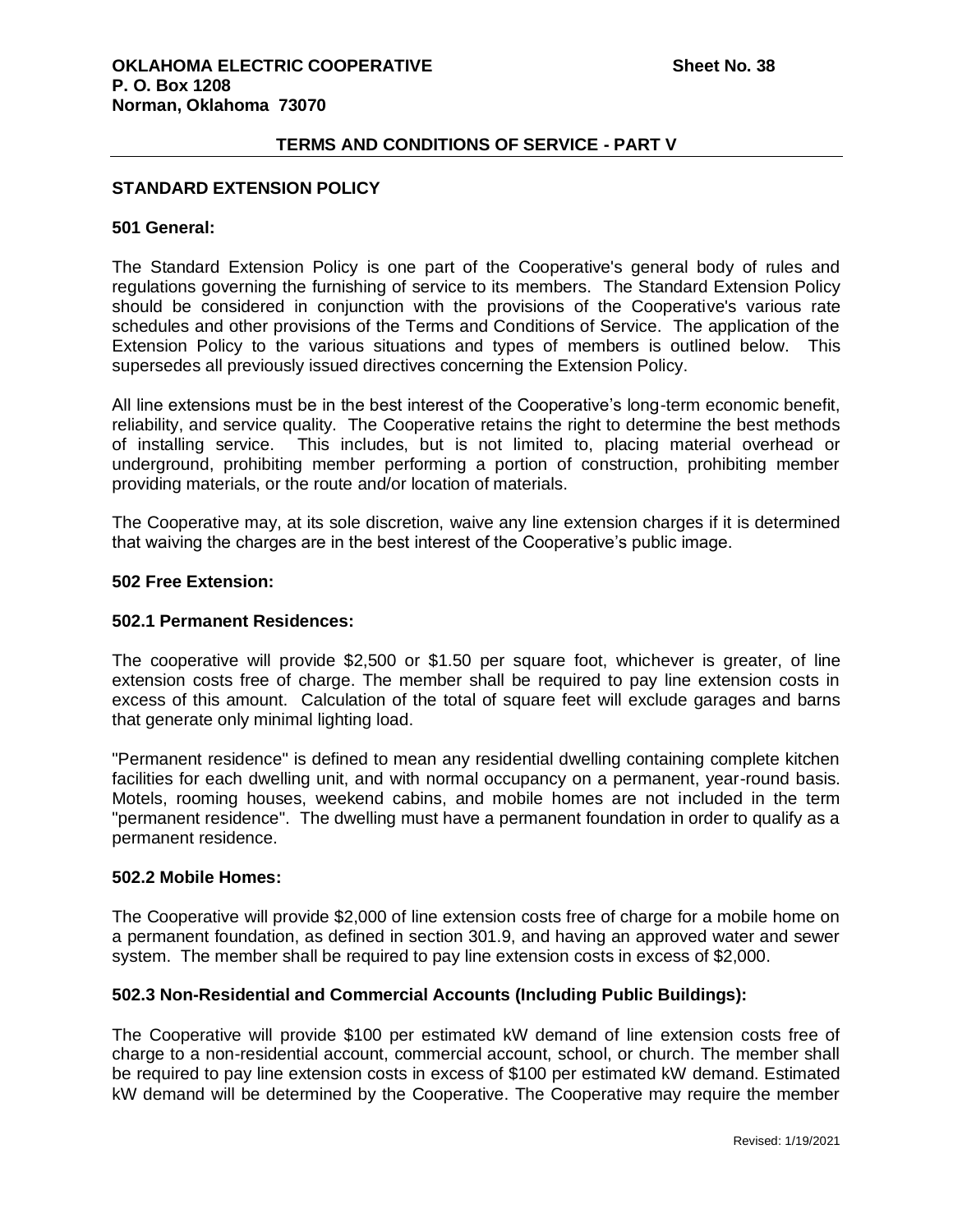to submit a written calculation of estimated kW demand calculated and signed by a licensed electrician.

The Cooperative may, at their sole discretion, provide in excess of \$100 per estimated kW demand for accounts that have an above average load factor.

If the load is transient or seasonal in nature, as determined by the Cooperative, the member will be responsible for up to 100% of the total investment.

# **502.4 Real Estate Subdivisions:**

Overhead Additions:

The Cooperative will provide the overhead backbone to serve the addition free of charge when average lot sizes are less than six acres. For average lot sizes of six to ten acres the fee for primary overhead line extension is \$1.00 per linear foot, and for average lot sizes over ten acres the fee is \$2.00 per linear foot. Individual property owners would be responsible for line extension to individual lots under the appropriate subsection of the Standard Extension Policy.

The Cooperative may, at its sole discretion, require the Developer to pay up to 100% of the line extension costs in advance with the balance of the free line extension amount to be refunded as permanent meters are connected.

Underground Additions:

The Developer shall have the option of either:

- A. The Developer will pay the difference between the overhead and underground line extension cost, as long as it is feasible and practical for the Cooperative to run the underground service. The individual property owners would then be responsible for line extensions to the individual lots under the appropriate subsection of the Standard Extension Policy. Or,
- B. The Cooperative will provide \$2,500 per lot of line extension costs free of charge for subdivisions that are restricted to site built homes. The developer shall be required to pay line extension costs in excess of the costs provided free of charge. Service runs to each lot, as estimated by the Cooperative, are included in the Estimated Project Cost. However, individual builders will be responsible for any additional costs that result from service routes having to be installed outside probable lines of construction. For additions with house sizes of 2,500 square feet or more, as recorded in the covenants and filed with the county clerk, the line extension cost will be increased to \$3,500 per lot. This square footage figure is based on the heated and cooled living space, and is exclusive of garages, covered porches and breezeways.

The Cooperative may, at its sole discretion, require the Developer to pay up to 100% of the line extension costs in advance with the balance of the free line extension amount to be refunded as permanent meters are connected.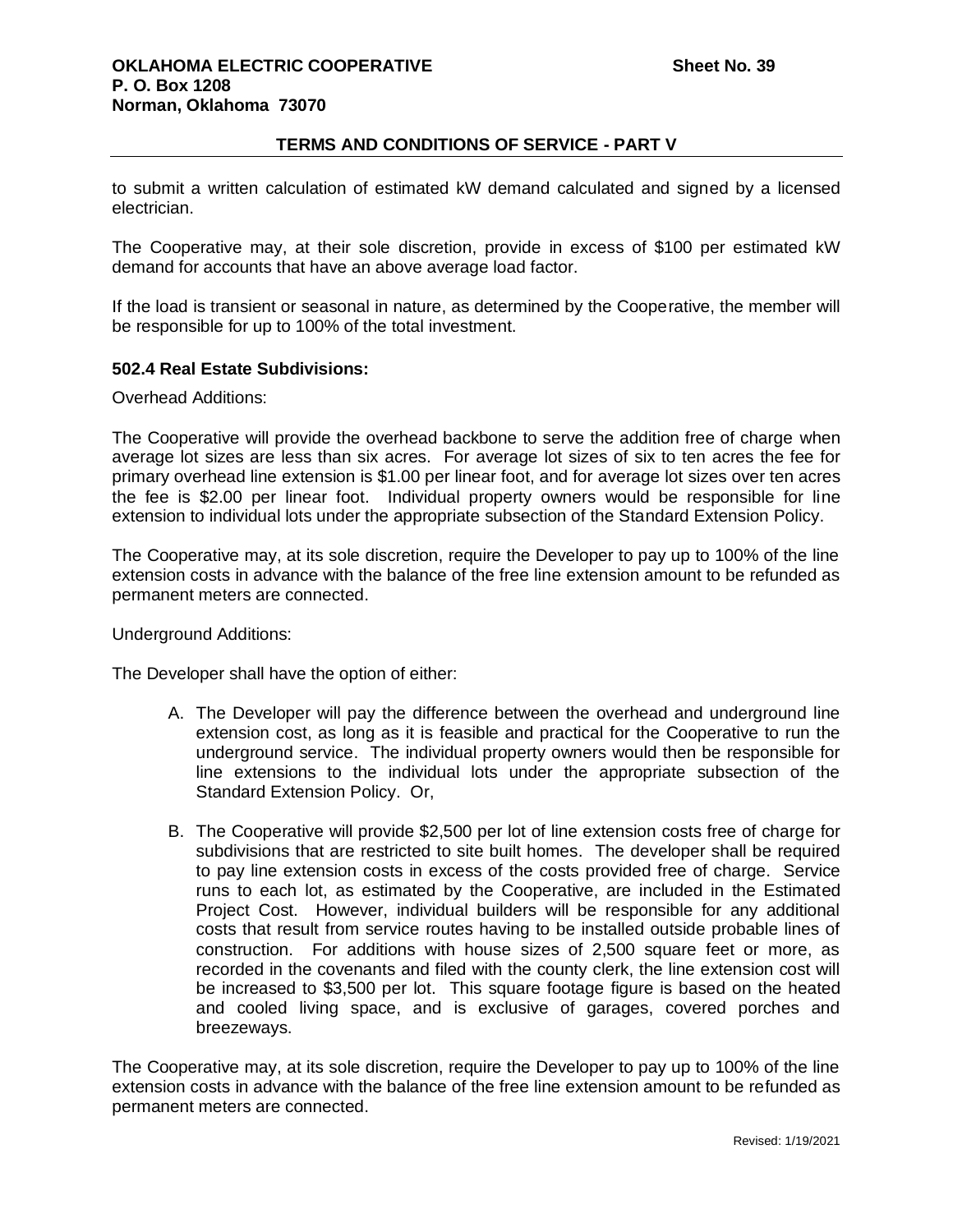### **502.5 Loads Not Covered under 502.1 through 502.4:**

The Cooperative may provide, at its sole discretion, either \$0.00, \$2,000, or \$100 per estimated kW demand of installation costs free of charge for loads not covered under 502.1 through 502.4. The member shall be required to pay all installation costs in excess of the amount provided free of charge.

All accounts that are billed on a residential rate that are not permanent residences, public buildings, or mobile homes on a permanent foundation, as defined in section 301.9, and having an approved water and sewer system, shall pay 100% of the construction costs.

## **503 Temporary Service:**

Temporary service is defined as any service required for a period of less than twelve (12) months. When a temporary service is required by an applicant, the Cooperative may require that the applicant pay all of the cost of installing and removing the service in excess of any salvage realized, and may require a deposit of such cost in advance. If the temporary service is to be used for construction, the applicant must also provide and install a suitable meter pole.

# **504 Determination of Cost:**

In arriving at the length of electrical line extension necessary to render service at any point, the distance from the point of delivery to the nearest electric distribution line shall be measured along lines of probable construction from the nearest electric distribution line to the point of delivery, or expected point(s) of delivery.

In determining the payment amount which shall be made by the applicant on an extension to be made under this section, the total construction cost of the extension (including upgrades and conversions) shall first be determined then the following shall be deducted:

A. Cost incident to any increase in the size of electric line above and beyond the Cooperative's standard construction practices necessary to provide adequate and satisfactory service using standard stock material and/or cost incident to future expansion or to continue a construction plan of the Cooperative.

B. The total construction of that portion of the extension constituting a free extension, which includes meters, meter loops and transformers.

Contributions to construction costs may be required prior to the start of construction. If contributions are paid before the start of construction, estimated costs shall be used for cost determination. In cases where actual construction costs exceed the estimated cost provided to the member, the member will not be required to pay the balance unless the extra construction costs were caused or requested by the member. In cases where actual construction costs are less than the estimated cost provided to the member, the member will not receive a refund of the balance if the estimate was within 10% of the actual cost. If the estimated cost provided to the member was more than 10% higher than the actual construction cost, then a recalculation of the member's contribution shall be performed and a refund shall be given, if applicable. In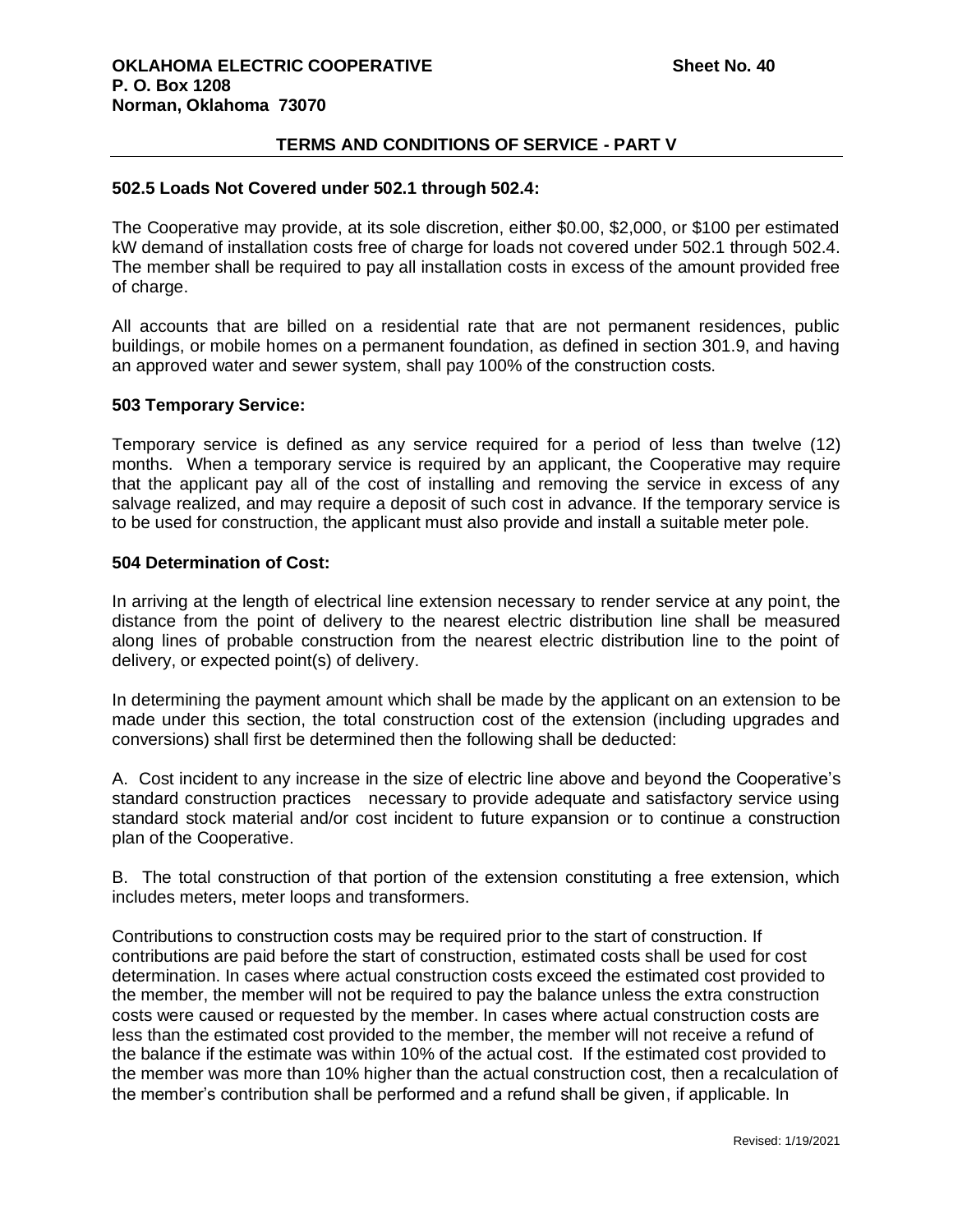instances where a member has had previous work orders within the last five years: If the actual costs associated with those previous work orders exceeded the estimated cost provided to the member, and the member did not pay the balance, then those costs will be reconciled before any refund will be given.

However, due to the timing and nature of subdivisions, no reconciliation will be made in regard to estimated costs in comparison to actual costs for a subdivision. Every extension shall at all times be the property of the Cooperative, regardless of whether a contribution is made in aid of its construction.

# **505 Additional Costs:**

The member shall be required to pay 100% of any additional costs that are a result of unavoidable obstacles, the member's negligence, or the member's inappropriate notification to the Cooperative.

# **506 Line Extension Charge:**

Any line extension charges may be required prior to construction. If the Cooperative, at its sole discretion, agrees to let the member pay the charges out over a period of time, a down payment may be required prior to construction and the monthly charges will be determined by the following formula:

Monthly Charge: Actual Construction Cost – Down Payment + Applicable Interest Cost Total Number of Months in Payback Period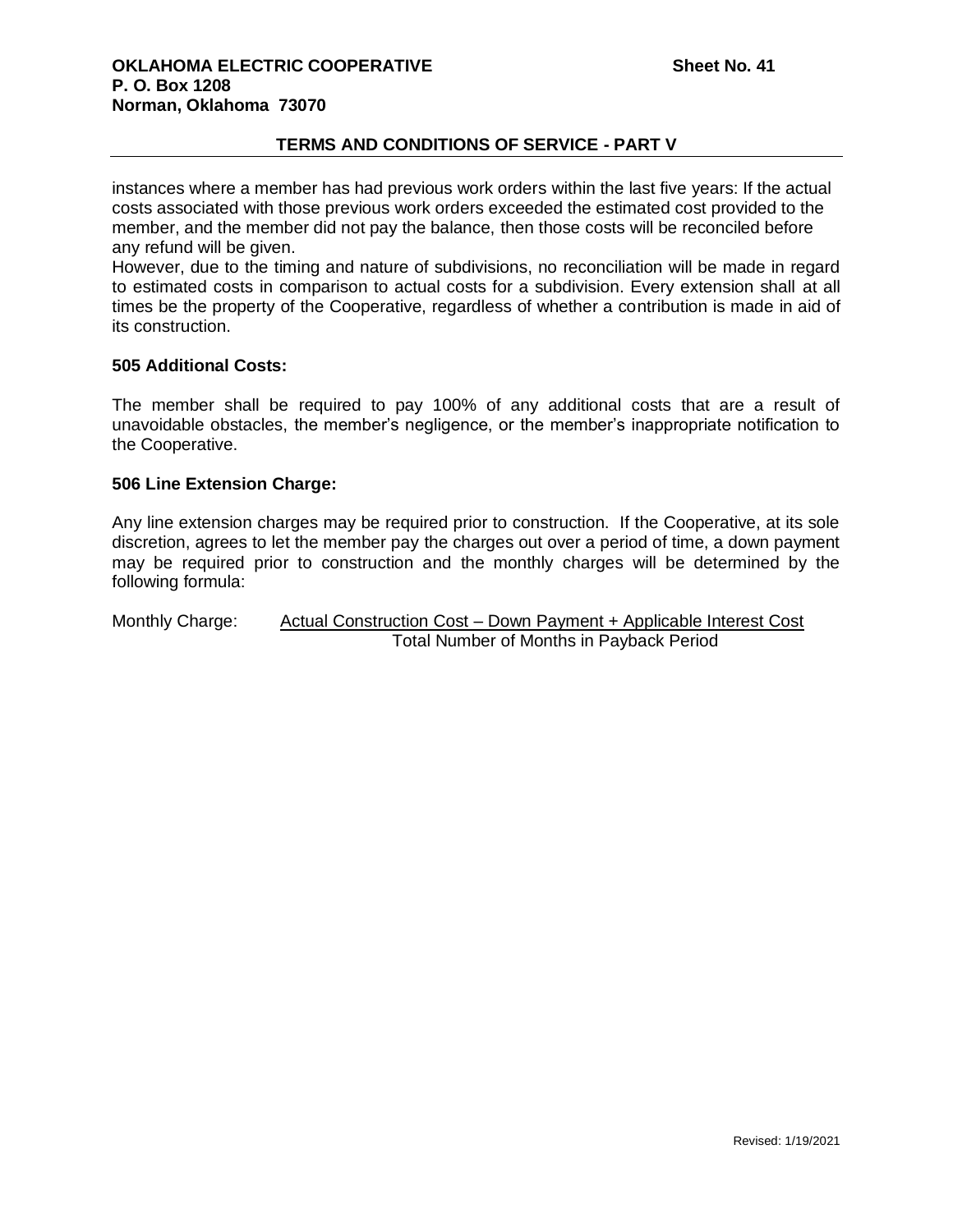### **STANDARD RATE SCHEDULE**

### **601 General:**

## **601.1 Terms of Payment:**

The monthly bill will be rendered at the stated rate(s). Prepaid accounts shall be required to make payment prior to delivery of service and will be required to maintain a credit balance throughout the month. Non-Prepaid accounts will incur a late payment charge on past-due bills, not to exceed ten percent (10%) of the amount due for the current billing period, may be charged; in such event, the due date stated on the bill shall not be earlier than twenty (20) days after the bill is mailed.

### **601.2 Billing Adjustments:**

## **(A) Cost of Purchased Power Adjustment:**

FORMULA FOR COST OF PURCHASED POWER:

$$
P.A. = A \times (1 / (1 - B))
$$

Where:

- P.A. = Power cost adjustment that may be made per kWh billed.
	- $A =$  The amount in cents or fraction thereof by which the average cost per kWh paid to suppliers of power by the utility during the previous period preceding the end of the billing period for which kWh usage is billed exceeds or is less than 66.3 mills per kWh plus the reconciliation for prior over- or under-recovery. The power cost and kWh sales pertaining to Section 610 Schedule "Special Contract" will first be removed before calculating the value for A. A may be estimated for up to 12 months of all upcoming billing periods. The difference between the actual amount and the estimated amount may be recovered anytime during the succeeding 12 billing periods.
	- B = The actual percentage of power losses expressed decimally using the total purchases in the 12-month period ending one month prior to the sales period, and the total sales for the preceding 12-month period.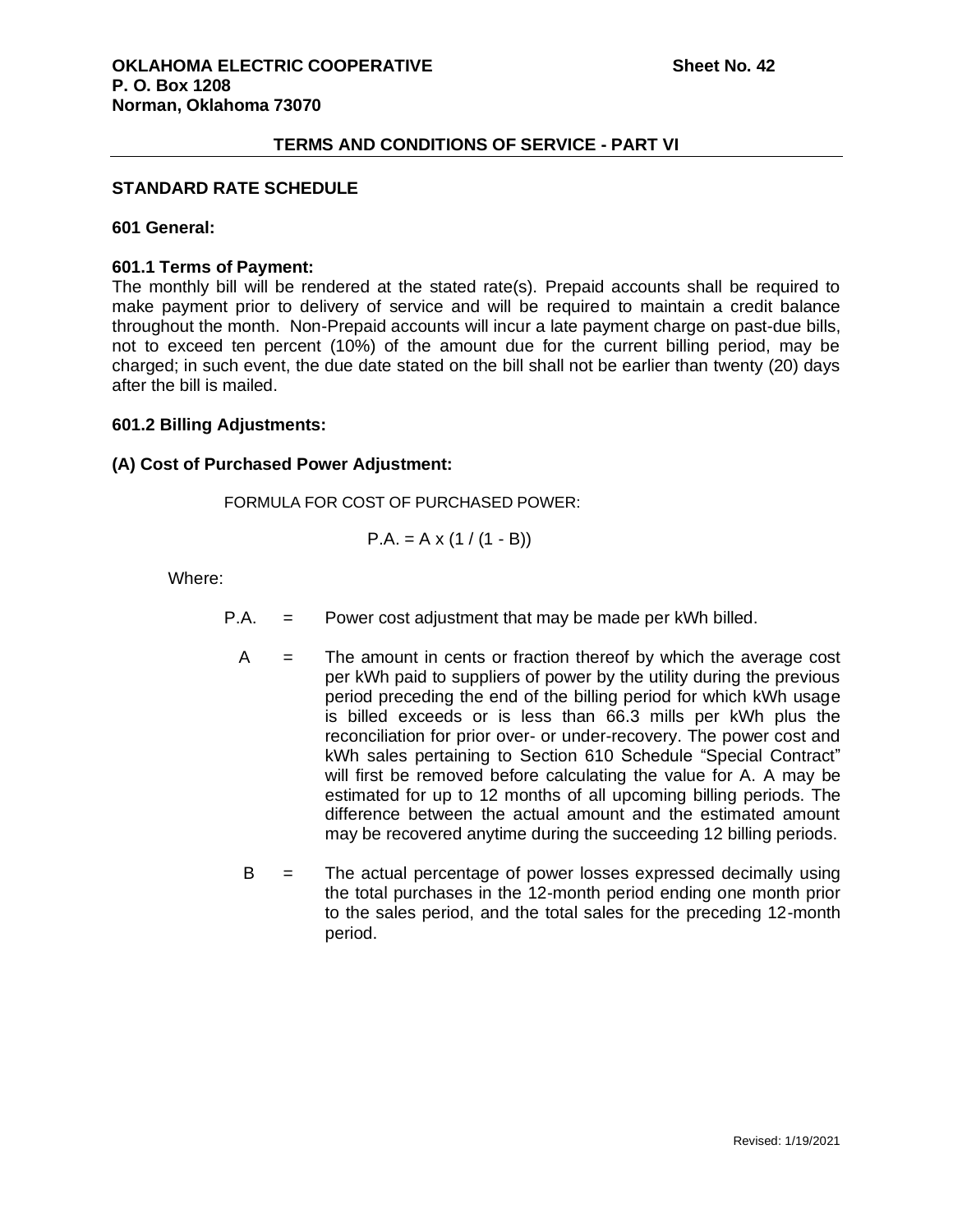# **(B) Operating TIER Adjustment:**

The Operating TIER (OTIER) adjustment is a billing adjustment that may be charged per kWh on all rate classes. The intent of the adjustment is to achieve a year-end target Operating TIER financial ratio equal to the median Operating TIER (2 of 3 High Year Average) for CFC borrowing utilities of comparable size. The Board of Trustees shall set the OTIER adjustment amount as necessary.

The OTIER adjustment may be applied at different levels for each rate class based on a Cost of Service Study, as approved by the Board of Trustees.

# **(C) Distributed Generation Rider:**

## Application:

Applicable to Distributed Generation which has a maximum rated capacity of 300kW or less, connected in parallel operation to the Cooperative's lines in accordance with the Cooperative's service rules and regulations and the Cooperative's Distributed Generation Procedures and Guidelines Manual for Members (available on request).

This rate is not applicable to temporary, shared, or resale service. This rate is applicable to service supplied at one point of delivery and measured through one meter.

#### Sales to member:

Sales to a Distributed Generation member shall be consistent with the applicable retail rate tariff established by the Cooperative and in use by the member as if there were no Distributed Generation installation.

### Purchases from a member – Facility classified as 300 kW of connected generation and smaller:

For power produced in excess of on-site requirements, the member shall be compensated by the retail purchase meter running in reverse (Net metering). The Cooperative shall bill the member for the excess of energy supplied by the Cooperative over and above the energy supplied by the member during each billing period according to the Cooperative's applicable retail rate schedule.

Net metering is defined as measuring the difference between the electricity supplied by the Cooperative and the electricity generated by the member's facility and fed back to the electric grid over the operable time period.

When the energy supplied by the member exceeds the energy supplied by the Cooperative during a billing period, the monthly charge and/or minimum bill of the retail rate schedule shall be billed by the Cooperative in addition to the monthly metering charge. Any net excess energy for the billing period shall be credited, or paid, in dollars in the next billing period(s), at the Cooperative's avoided energy cost.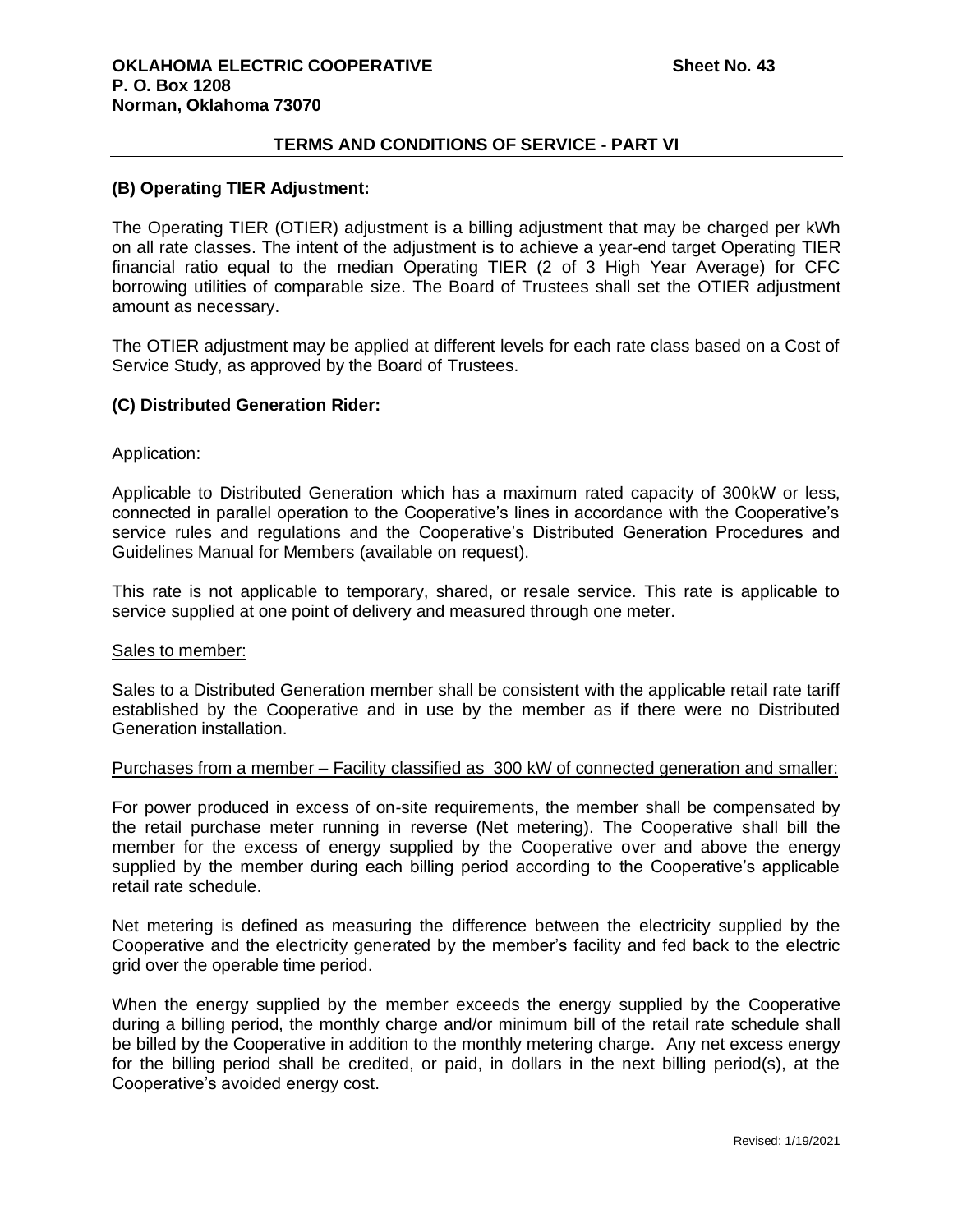The Cooperative's avoided energy cost shall be the Cooperative's Power Supplier's avoided cost as determined by the Cooperative's Power Supplier. The avoided cost shall be calculated periodically, as provided by the Cooperative's Power Supplier. The avoided cost may be more than those from the Power Supplier when situations dictate, on a case by case basis, based on other factors determined solely by the Cooperative, (i.e. facing directions, quantity of panels, etc.). In no circumstance will these exceed the average total power cost for the Cooperative.

The billing period shall be considered the monthly bill period associated with the monthly meter reading.

Systems with an installed capacity greater than 125% of the member's peak load may be excluded from this rider.

Member must be a Qualifying Facility (QF) as defined by the Public Utility Regulatory Policies Act of 1978 (PURPA). If member is not a QF, the Cooperative and/or its Power Supplier may, at its sole discretion, elect to purchase power from the member under the terms of this section.

Purchases from a member – Facility classified as greater than 300 kW and less than 3 MW of connected generation:

Purchases from a Distributed Generation Member shall be at the Cooperative's Power Supplier's avoided cost as determined by the Cooperative's Power Supplier. The avoided cost shall be calculated periodically, as provided by the Cooperative's Power Supplier.

Where both sales to the member and purchases from the member exist in a billing period, the member shall be compensated by a bill credit at the avoided cost as provided by the Cooperative's Power Supplier.

There shall be no "net metering" for Distributed Generation facilities larger than 300 kW of connected generation. Net metering is defined as measuring the difference between the electricity supplied by the Cooperative and the electricity generated by the member's facility and fed back to the electric grid over the operable time period.

Member must be a Qualifying Facility (QF) as defined by the Public Utility Regulatory Policies Act of 1978 (PURPA). If member is not a QF, the Cooperative and/or its Power Supplier may, at its sole discretion, elect to purchase power from the member under the terms of this section.

### Monthly Rate:

Each billing period the member shall be obligated to pay the following charges in addition to all charges indicated on his/her base rate:

### Customer Charge:

| 300 kW and smaller (monthly reconcile) |
|----------------------------------------|
| Over 300 kW                            |

- $\omega$  \$0 per meter/month
- Over 300 kW @ \$10 per meter/month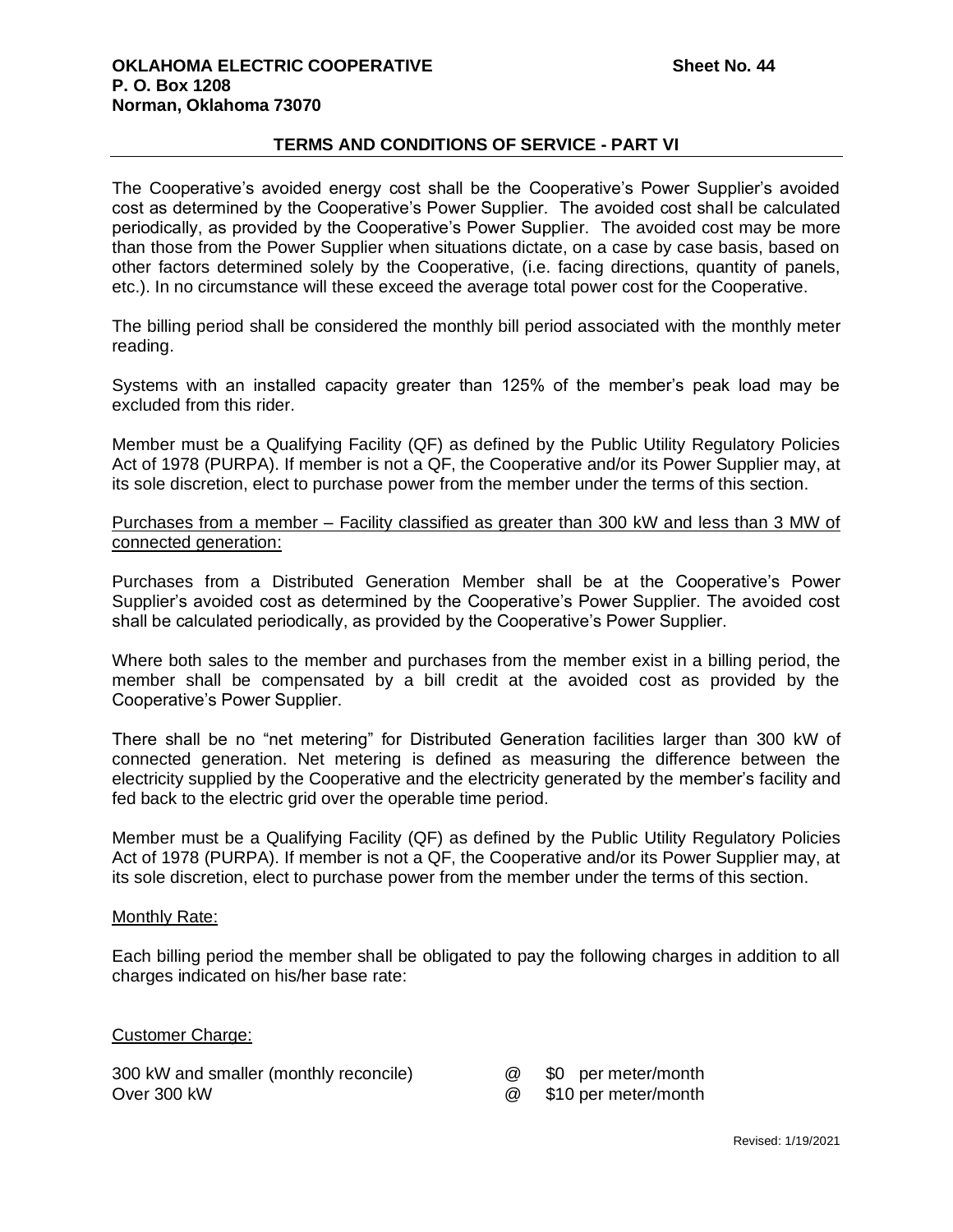Additional Charge for meter reading by Cooperative Personnel where remote access to meter reading is not feasible.

## @ \$10 per meter/month

# Facilities Charge:

As determined at the sole discretion of the Cooperative on a non-discriminatory case-by-case basis to recover any additional operation and maintenance expense caused by the member's facility.

# Data Access – Communications Link:

In addition to all other charges in the member's tariff and this rider, the member will provide the Cooperative at his/her own expense a communications link as approved at the sole discretion of the Cooperative for remotely obtaining meter readings at a time or times of the month as determined at the Cooperative's sole discretion.

# Contracts:

An Interconnection Contract between the member and the Cooperative shall be required in all cases. For members greater than 300 kW, a Purchased Power Contract between the member and the Cooperative's Power Supplier shall be required.

# **(D) On-Peak Demand Reduction Rider:**

This is a rider to the Large Power (Rate Code 607) and Optional Large Power Over 150 kW (Rate Code 609) standard rate schedules. All provisions of those standard rate schedules continue in effect, except as amended by this rider.

### Availability:

This rider is available to cooperative members served under rate codes 607 and 609, with established on-peak hours demand of at least 10 kW. The member must notify the Cooperative on or before February 1 of their intent to participate in demand reduction during the following peak season. This credit may not be combined with the Optional Large Power Over 150 kW Wholesale Demand Charge Adjustment.

### On-Peak Demand Reduction Credit:

# \$ 2.89 per kW of On-Peak Demand Reduction

### Determination of On-peak Demand Reduction:

The demand reduction shall be determined by comparing the member's electrical demand immediately prior to, during and immediately after Peak Load Hours on the three highest Peak Load Days as reported by Western Farmers Electric Cooperative's control center. The apparent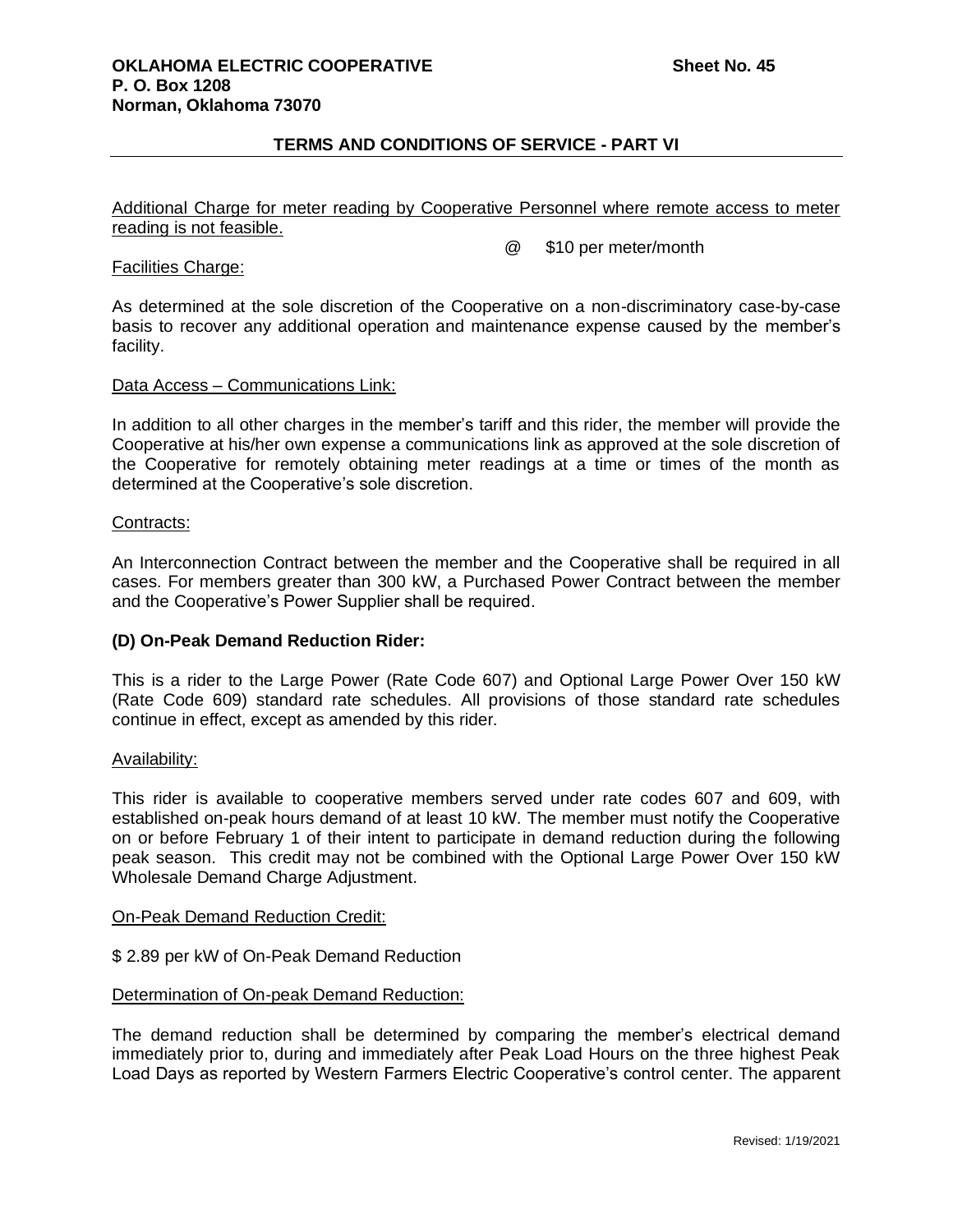demand reduction on the three peak load days will be averaged and used in calculating the demand reduction credit.

### Application of On-Peak Demand Reduction Credit:

The demand reduction credit will be applied monthly beginning with the January billing and continue for twelve consecutive months. The credit will be applied as a line item reduction after the calculation of the member's power bill but prior to the application of taxes.

### Annual Peak Load Period:

The annual Peak Load Period shall be the same seasons, days and hours as defined by the current Western Farmers Electric Cooperative wholesale rate paid by the Cooperative. As of August  $27<sup>th</sup>$  2019, the Peak Load Period shall be the hours between 3:00 p.m. and 7:00 p.m. every day (except the  $4<sup>th</sup>$  of July, and Labor Day) between June 20 and September 9. During the Peak Load Period, a daily determination will be made prior to noon about whether the current day will be used as a **Peak Load Day**. If it is determined that a particular day will be a Peak Load Day, Western Farmers Electric Cooperative will notify participating members of such intent prior to noon on that day. Starting at 3:00 p.m. and ending with 7:00 p.m. on each Peak load day, the member should be taking steps to reduce their electrical demand on the Cooperative's system.

### Notification Method:

Peak Load Day notification is limited to the following methods: email, cell phone text messaging, and Western Farmers Electric Cooperative's hourly system load internet site. Oklahoma Electric Cooperative will not be responsible for the member's inability to gain notification due to the failure of any or all of the above listed notification methods.

### Equipment:

The Cooperative may install special metering equipment required to record on peak electrical demand. If the installation requires a large investment in cost the Cooperative may require reimbursement from the member to cover such cost. If, through no fault of its own, the Cooperative is unable to acquire the metering equipment in time for a particular peak season, the Cooperative will not be responsible for losses associated with the member's inability to participate in the On Peak Demand Reduction program.

# **(E) Taxes:**

All energy rates shall be subject to an increase or decrease in direct proportion to the amount of any new or increased taxes which the Cooperative may hereafter be required to pay, which taxes are levied or imposed or increased or decreased by laws or tax rates which were not in effect on July 1, 1975.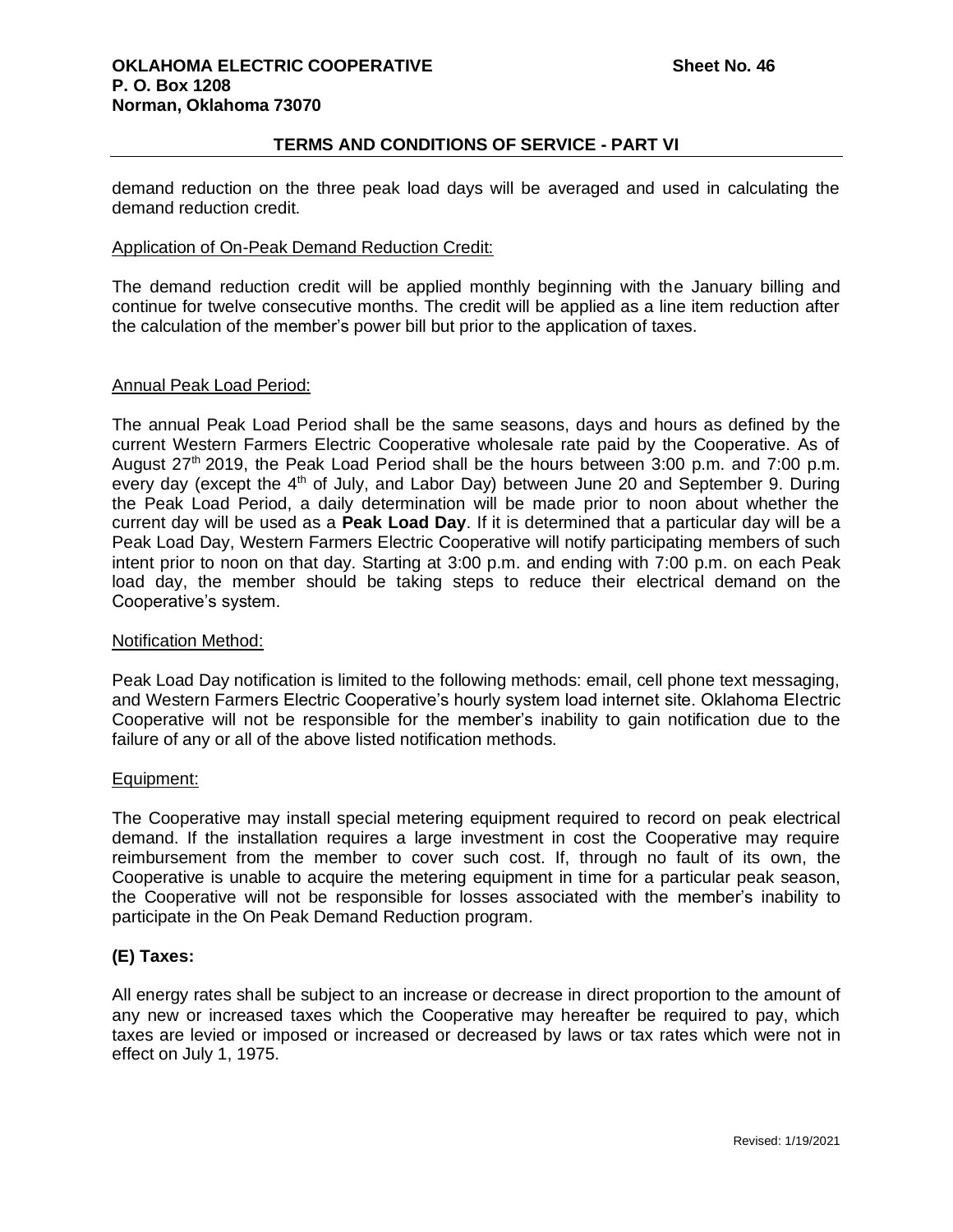## **(F) Low Income Assistance Rider:**

### Availability:

This rider is available to cooperative members served under rate codes 602, 603, and 604. No commercial or large power rates are permitted.

#### Special Conditions:

This rider shall be applied to all members who are qualified by the Oklahoma Department of Human Services (DHS), and who are certified to OEC by the DHS for payments under the federally funded Low Income Home Energy Assistance Program. Once certified, the member will receive this credit for the next 24 billing months.

#### Credit:

On all bills rendered under this rider, a credit of \$ 10.00 per month will be applied to the member's bill.

# **(G) Silver Rider:**

### Availability:

This rider is available to cooperative members served under rate codes 602, 603, and 604. No commercial or large power rates are permitted. The primary account holder must be at least 65 years of age.

### Credit:

On all bills rendered under this rider, a credit of \$ 5.00 per month during the months of June-October will be applied to the member's bill.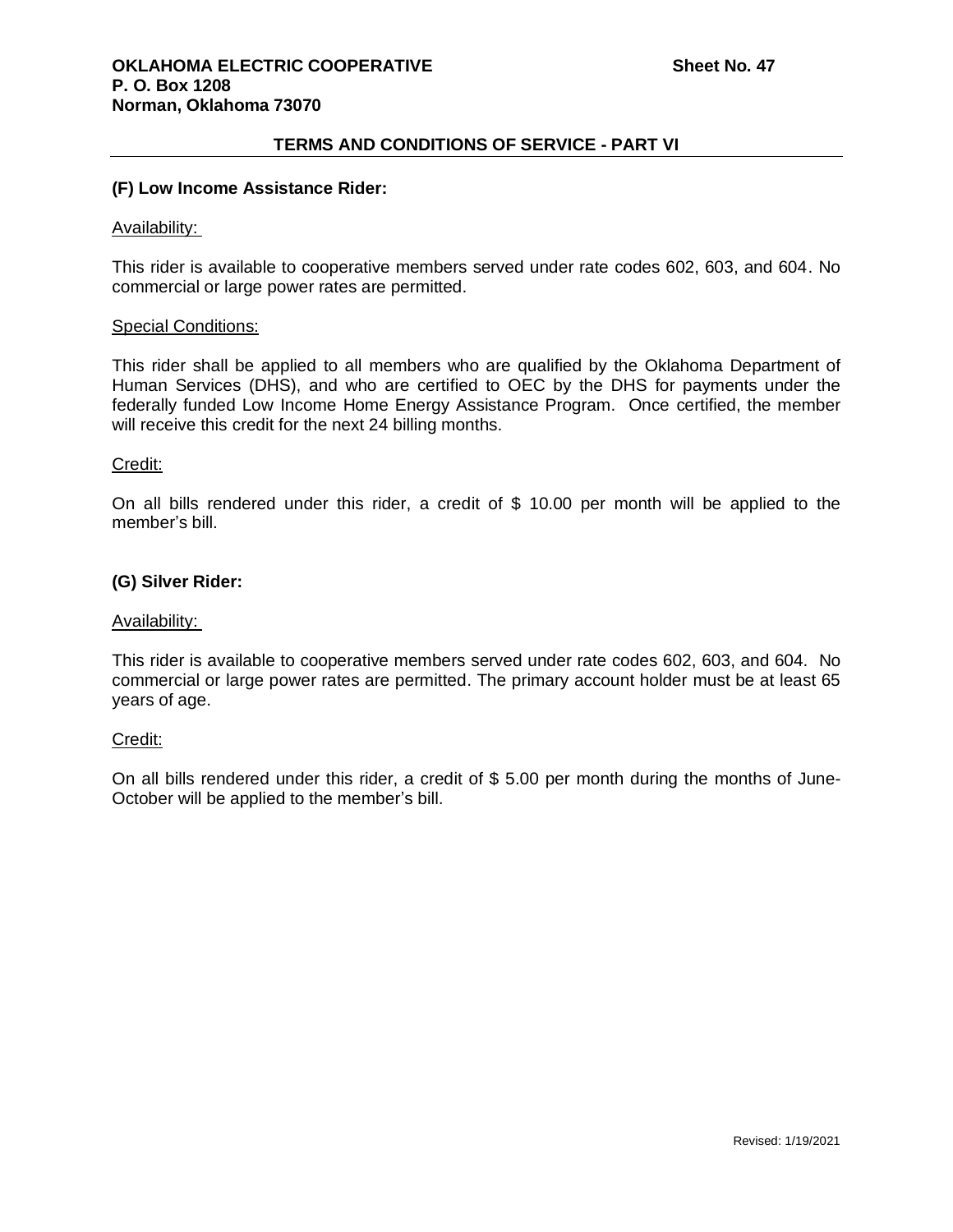#### **602 Residential Time of Use:**

### **602.1 Applicable:**

To a single-family private residential unit, including water wells, fence chargers, and adjacent farm buildings intended for domestic and ordinary farm use; or public buildings. This schedule is available to members on the prepaid service option. The rate is not applicable for commercial usage. This rate will go into effect for the bills mailed on or after January 1, 2020.

### **602.2 Character of Service:**

Alternating current, 60 cycles, single-phase, at normal voltage of 120 volts or 120 /240 volts.

### **602.3 Net Monthly Bill:**

Rate: For bills mailed July through September (Summer):

| Service Availability Charge: |          | \$1.00 per meter per day |
|------------------------------|----------|--------------------------|
| Energy Charge:               | On Peak: | \$ 0.24 per kWh          |
|                              | Off Peak | \$0.098688 per kWh       |

On Peak shall be the hours between 3:00 p.m. and 7:00 p.m. Monday through Friday between June 1 and August 31, excluding the  $4<sup>th</sup>$  of July.

Rate: For bills mailed January through May, November and December (Winter):

| Service Availability Charge: | \$1.00 per meter per day |
|------------------------------|--------------------------|
| Energy Charge:               |                          |
| First 1000 kWh               | \$0.092752 per kWh       |
| Over 1000 kWh                | \$ 0.06 per kWh          |

Rate: For bills mailed June and October (Shoulder):

| Service Availability Charge: |                        | \$1.00 per meter per day           |
|------------------------------|------------------------|------------------------------------|
| Energy Charge:               | On Peak:<br>All Other: | \$ 0.24 per kWh<br>\$ 0.11 per kWh |
|                              |                        |                                    |

On Peak shall be the hours between 3:00 p.m. and 7:00 p.m. Monday through Friday between June 1 and August 31.

#### **602.4 Terms of Payment:**

Reference Sheet No. 42.

**602.5 Billing Adjustments:** Reference Sheet No. 42.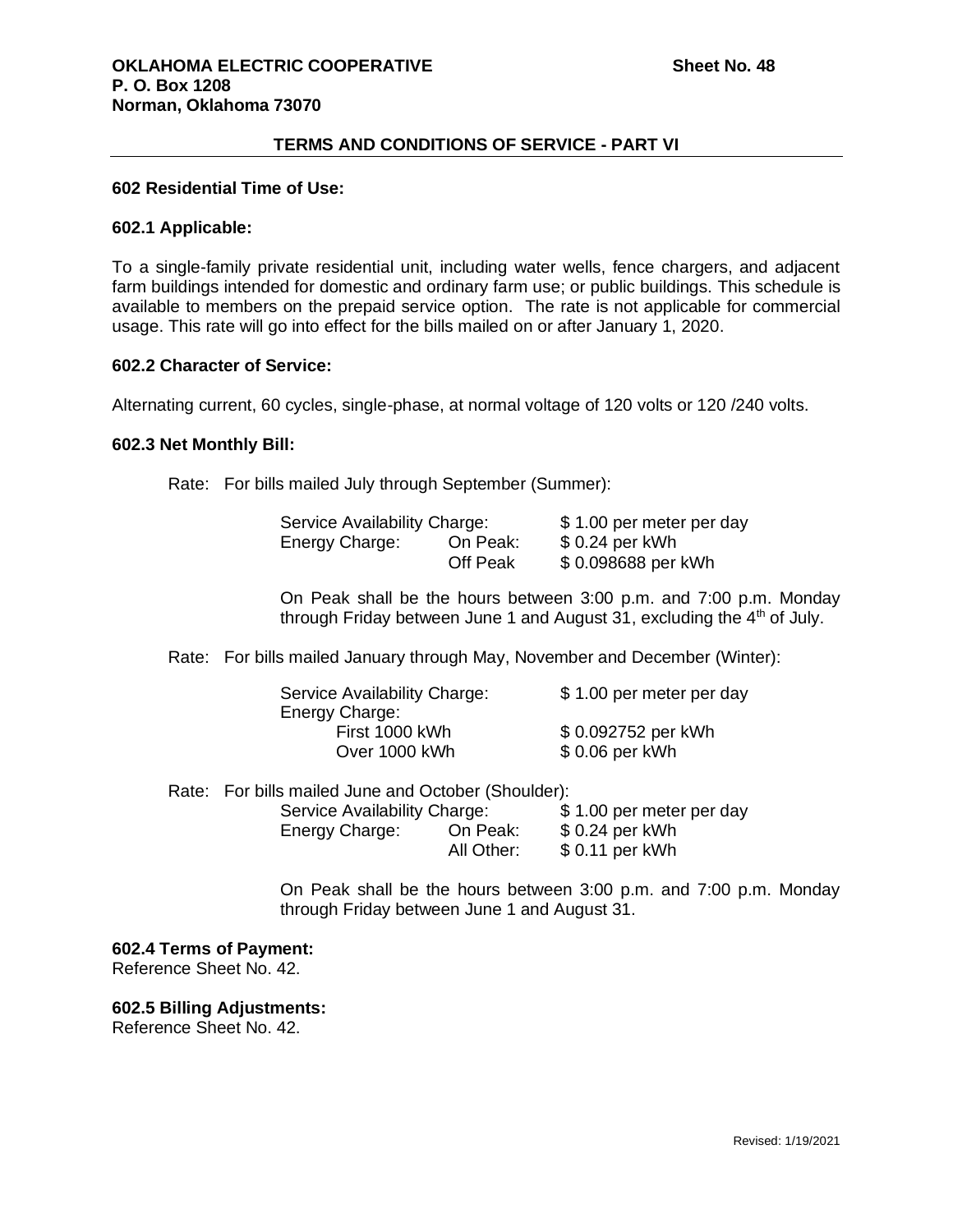## **602.6 Other Terms and Conditions:**

- 1. In a complex of multiple unit single-family residences having separate kitchen facilities, each unit will be individually metered and the above rate applied.
- 2. Individual motor units shall not exceed 7.5 horsepower, unless otherwise agreed upon prior to installation.
- 3. At the Cooperative's option, three-phase service may be provided under this schedule.
- 4. The Cooperative will, upon request, advise any member as to the rate best adapted to existing or anticipated service requirements as defined by the member, but the Cooperative does not assume responsibility for the selection of such rate or for the continuance of the lowest annual cost under the rate selected. A member, having selected a rate, may not change to another rate within a twelve-month period unless there is substantial change in the character or conditions of his or her service. A member may request reclassification to another rate only after fulfilling all obligations of this rate.
- 5. For schools, one Availability Charge per school per month will be applied.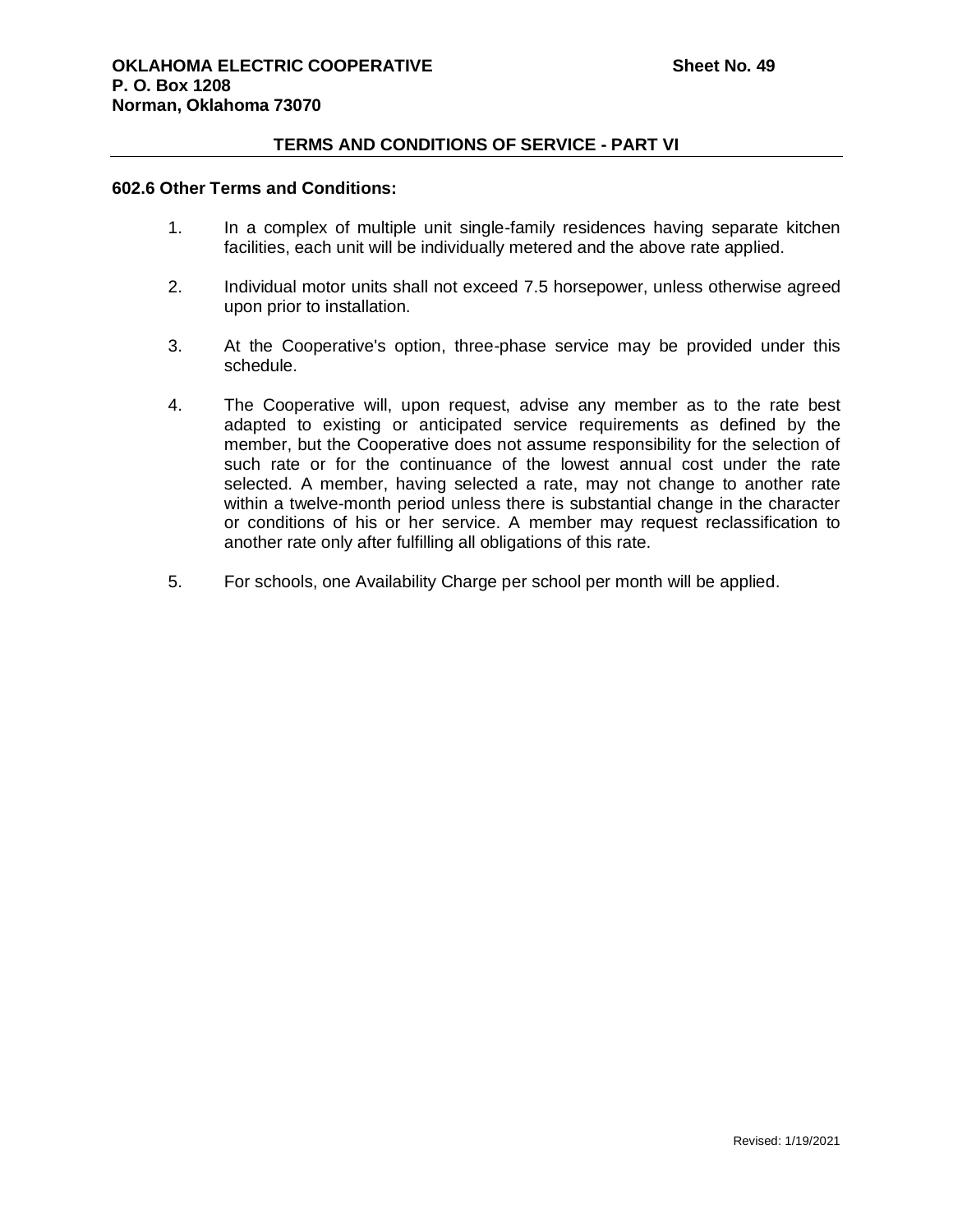### **603 Residential Time of Peak:**

### **603.1 Applicable:**

To a single-family private residential unit, including water wells, fence chargers, and adjacent farm buildings supplied through a single meter and intended for domestic and ordinary farm use; or public buildings. This rate is not available to members on the prepaid billing service option. The rate is not applicable for commercial usage. This rate will go into effect for bills mailed on or after January 1, 2014.

# **603.2 Character of Service:**

Alternating current, 60 cycles, single-phase, at normal voltage of 120 volts or 120 /240 volts.

#### **603.3 Net Monthly Bill:**

Rate:

| Service Availability Charge: \$23.00 per month<br>\$0.088617 per kWh<br>\$9.09 per kW of Billing Demand |
|---------------------------------------------------------------------------------------------------------|
|                                                                                                         |

Minimum: \$23.00 per month

# **603.4 Determination of Billing Demand:**

The annual Peak Load Period shall be the same seasons, days and hours as defined by the current Western Farmers Electric Cooperative wholesale rate paid by the cooperative. As of August  $27<sup>th</sup>$  2019, the Peak Load Period shall be the hours between 3:00 p.m. and 7:00 p.m. every day (except, the  $4<sup>th</sup>$  of July, and Labor Day) between June 20 and September 9. During the Peak Load Period, a daily determination will be made prior to noon about whether the current day will be used as a **Peak Load Day.** If it is determined that a particular day will be a Peak Load Day, Western Farmers Electric Cooperative will notify participating Members of such intent prior to noon on that day. Starting at 3:00 p.m. and ending with 7:00 p.m. on each Peak Load Day, the Member should be taking steps to reduce their electrical demand on the Cooperative's system. The Member's **Billing Demand** shall be the average of the three electrical demand measurements occurring coincident with the three highest peaks recorded by Western Farmers' control center. The Member's Billing Demand will be re-set with each Peak Season and new Billing Demand charges will commence with each January billing.

### **603.5 Terms of Payment:**

Reference Sheet No. 42.

**603.6 Billing Adjustments:** Reference Sheet No. 42.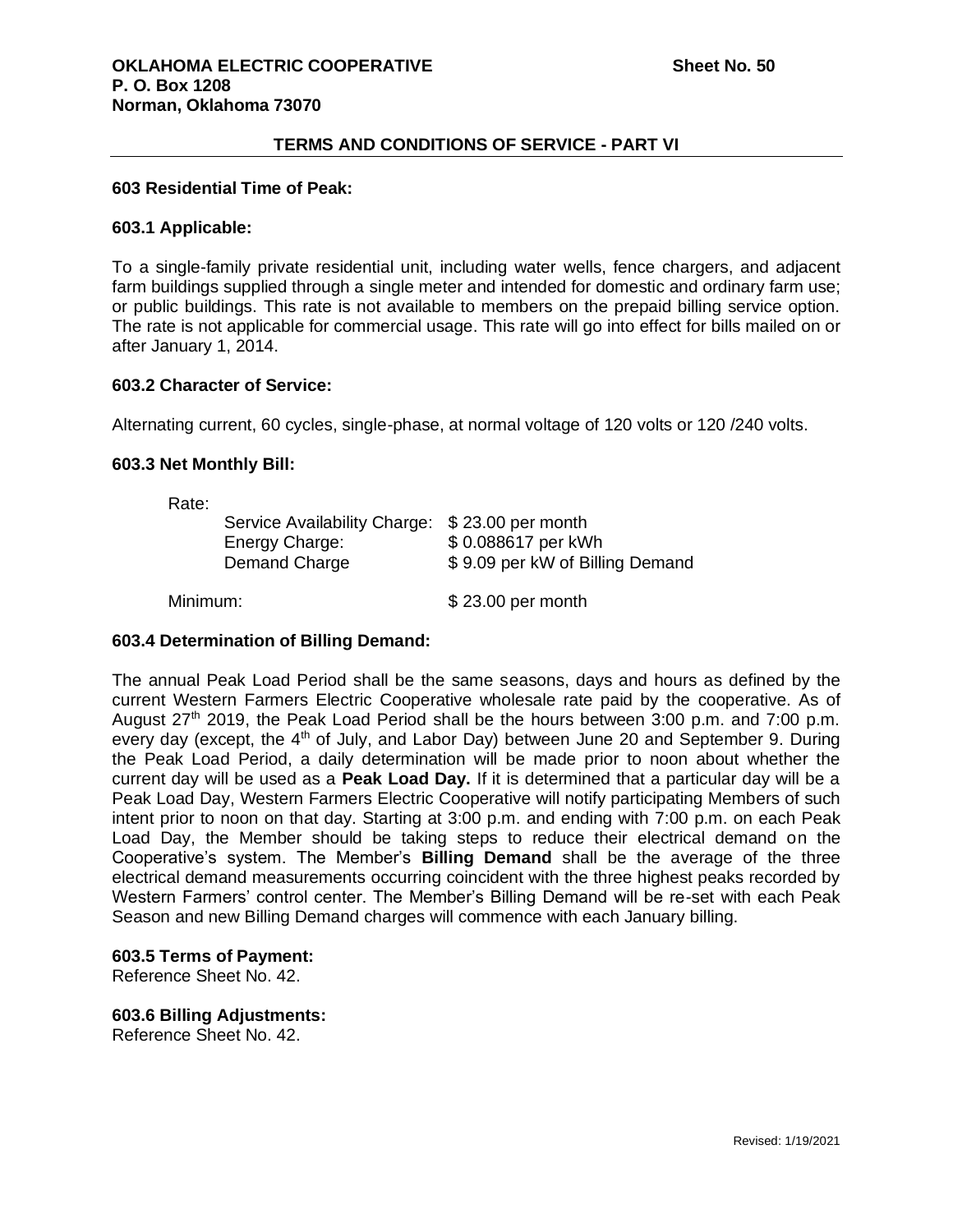#### **603.7 Other Terms and Conditions:**

- 1. The member must notify the Cooperative on or before February 1 of their intent to participate in demand reduction during the following peak season. Initial billing on the Residential Time of Peak rate will commence following the conclusion of the Peak Season and establishment of the member's initial Billing Demand.
- 2. In a complex of multiple unit single-family residences having separate kitchen facilities, each unit will be individually metered and the above rate applied.
- 3. Individual motor units shall not exceed 7.5 horsepower, unless otherwise agreed upon prior to installation.
- 4. Contracts under this rate schedule shall be one year. It is understood that the Member will not be permitted to transfer to another rate schedule during the 12 month contract period, nor can service be discontinued for temporary shutdowns.
- 5. Member may be required to pay a one-time charge for the installation of timedifferentiated metering equipment necessary for billing under this tariff.
- 6. The Cooperative will, upon request, advise any member as to the rate best adapted to existing or anticipated service requirements as defined by the member, but the Cooperative does not assume responsibility for the selection of such rate or for the continuance of the lowest annual cost under the rate selected. A member, having selected a rate, may not change to another rate within a twelve-month period unless there is a substantial change in the character or conditions of his or her service. A member may request reclassification to another rate only after fulfilling all obligations of this rate.
- 7. For schools, one availability charge per month will be applied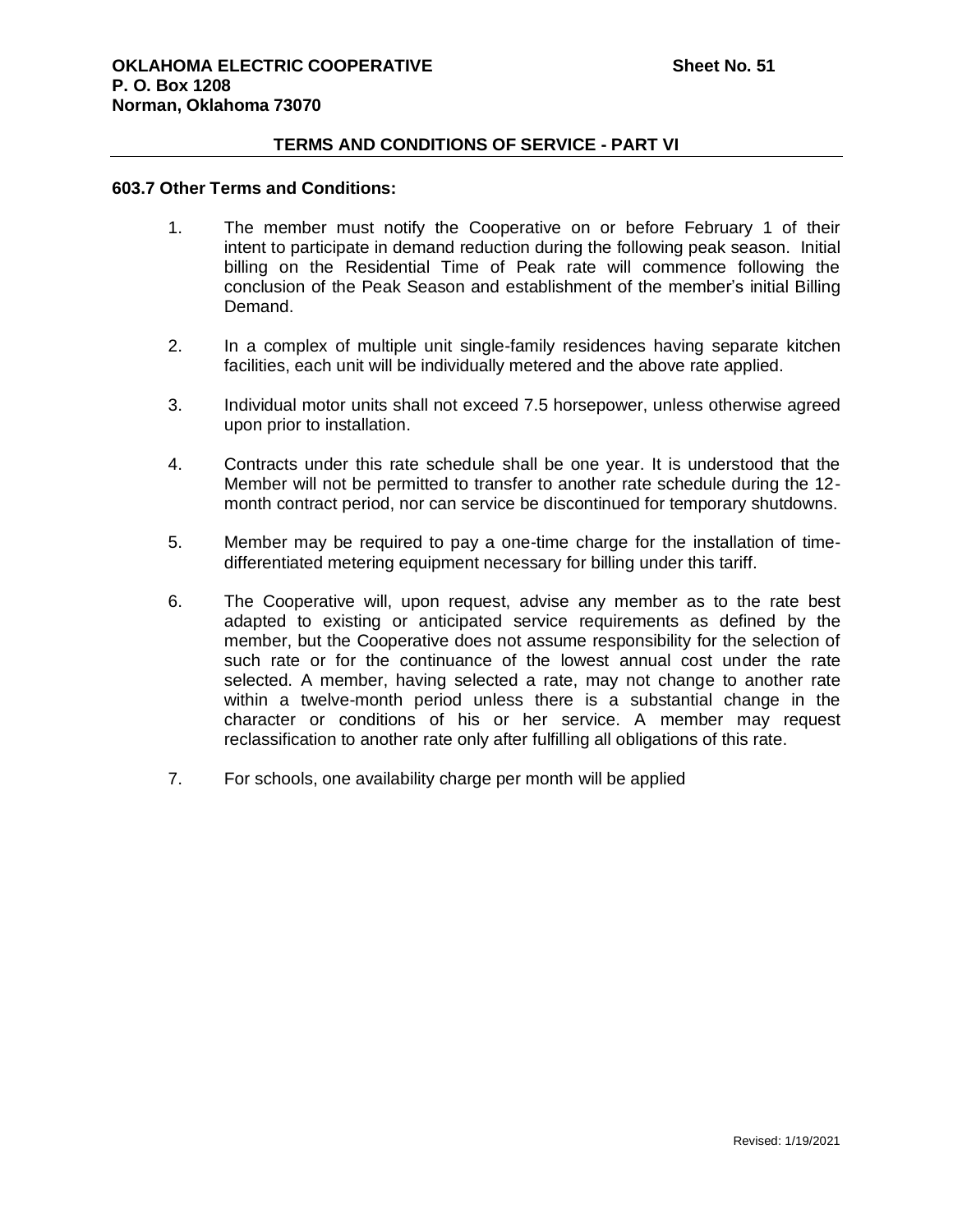## **604 Standard Residential:**

### **604.1 Applicable:**

To a single-family private residential unit, including water wells, fence charges, and adjacent farm buildings intended for domestic and ordinary farm use. This schedule is available to members on the prepaid service option. The rate is not applicable for commercial usage. This rate will go into effect for the bills mailed on or after May 1, 2019.

### **604.2 Character of Service:**

Alternating current, 60 cycles, single-phase, at normal voltage of 120 volts or 120 /240 volts.

### **604.3 Net Monthly Bill:**

Rate: For bills mailed June through October (Summer):

Service Availability Charge: \$ 1.50 per meter per day Energy Charge:  $$ 0.09$  per kWh

Rate: For bills mailed January through May, November and December (Winter):

Service Availability Charge: \$ 1.50 per meter per day Energy Charge: First 1000 kWh  $\begin{array}{ccc} 50.09 & \text{per kWh} \\ \text{Over } 1000 & \text{kWh} \end{array}$  \$ 0.06 per kWh Over 1000 kWh

### **604.4 Terms of Payment:**

Reference Sheet No. 42.

#### **604.5 Billing Adjustments:**

Reference Sheet No. 42.

### **604.6 Other Terms and Conditions:**

- 1. In a complex of multiple unit single-family residences having separate kitchen facilities, each unit will be individually metered and the above rate applied.
- 2. Individual motor units shall not exceed 7.5 horsepower, unless otherwise agreed upon prior to installation.
- 3. At the Cooperative's option, three-phase service may be provided under this schedule.
- 4. The Cooperative will, upon request, advise any member as to the rate best adapted to existing or anticipated service requirements as defined by the member, but the Cooperative does not assume responsibility for the selection of such rate or for the continuance of the lowest annual cost under the rate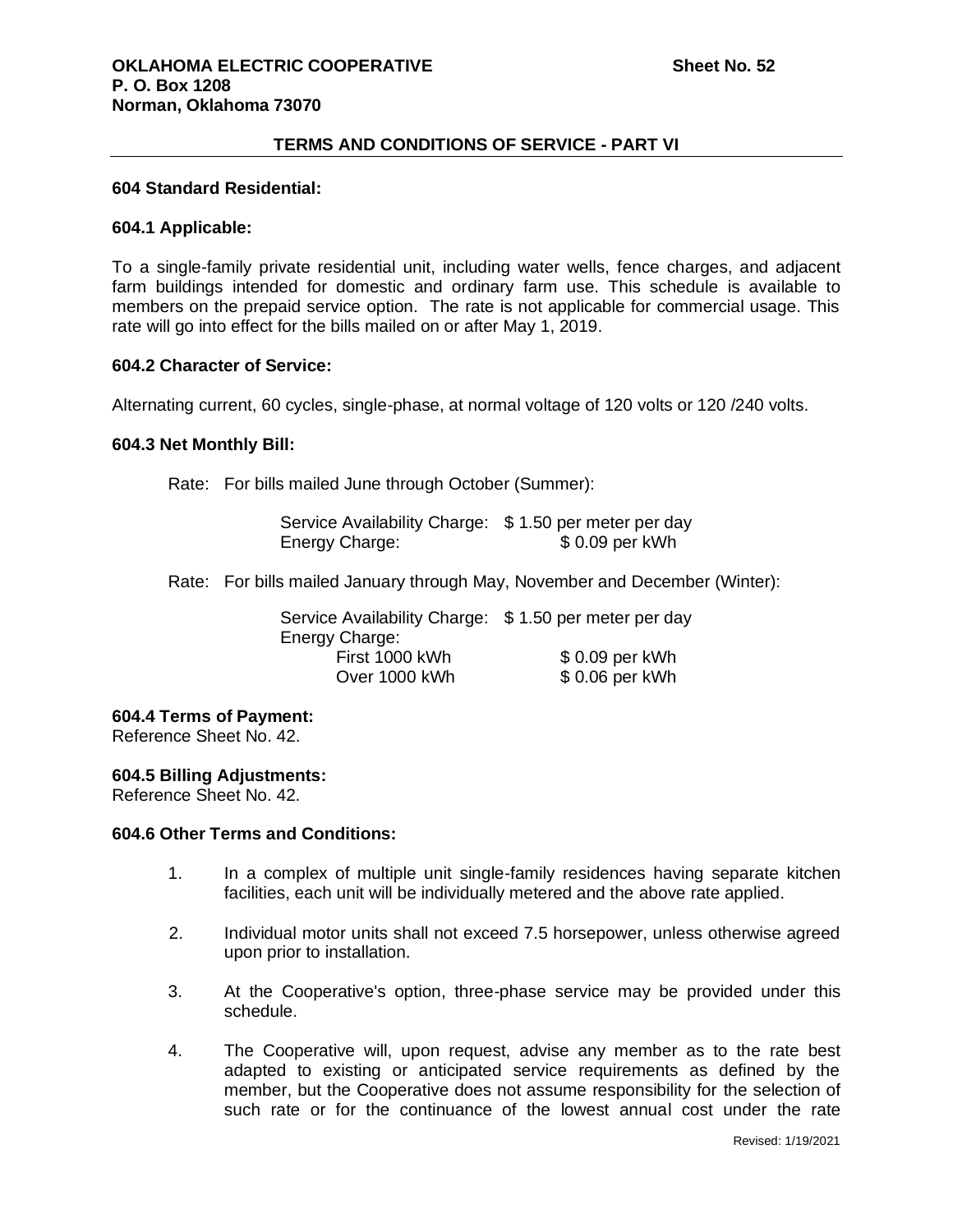selected. A member, having selected a rate, may not change to another rate within a twelve-month period unless there is substantial change in the character or conditions of his or her service. A member may request reclassification to another rate only after fulfilling all obligations of this rate.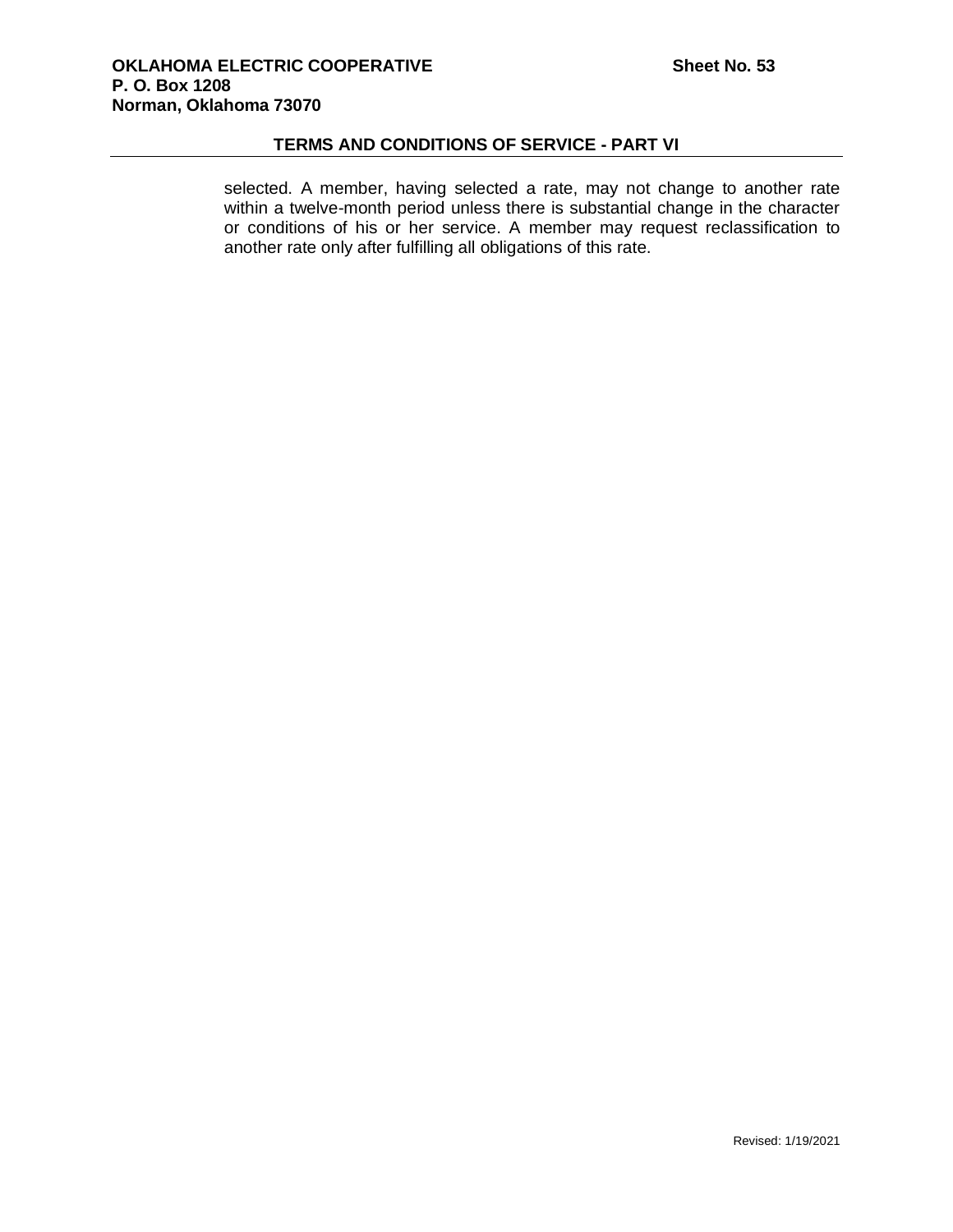# **605 Non-Residential and Small Commercial:**

#### **605.1 Applicable:**

To any member using electric service at one point of delivery with a metered demand of 75 kilowatts or less in the current month and each of the previous eleven months. This schedule is available to members on the prepaid service billing option. This schedule is not applicable to breakdown, standby, supplementary or resale service. This rate will go into effect for the bills mailed on or after January 1, 2020.

# **605.2 Character of Service:**

Alternating current, 60 cycles, at the voltage and phase of the Cooperative's established distribution system most available to the location of the member.

### **605.3 Net Monthly Bill:**

Rate: For bills mailed July through September (Summer):

| Service Availability Charge: |          | \$1.75 per meter per day |
|------------------------------|----------|--------------------------|
| Energy Charge:               | On Peak  | \$ 0.324179 per kWh      |
|                              | Off Peak | \$ 0.113179 per kWh      |

On Peak shall be the hours between 3:00 p.m. and 7:00 p.m. Monday through Friday between June 1 and August 31, excluding the  $4<sup>th</sup>$  of July.

Rate: For bills mailed January through May, November and December (Winter):

| Service Availability Charge: | \$1.75 per meter per day |
|------------------------------|--------------------------|
| Energy Charge:               |                          |
| First 2000 kWh               | \$ 0.1235 per kWh        |
| Over 2000 kWh                | \$0.04946 per kWh        |

Rate: For bills mailed June and October (Shoulder):

| Service Availability Charge: |          | \$1.75 per meter per day |
|------------------------------|----------|--------------------------|
| Energy Charge:               | On Peak  | \$0.324179 per kWh       |
|                              | Off Peak | \$ 0.12 per kWh          |

On peak shall be the hours between 3:00 p.m. and 7:00 p.m. Monday through Friday between June 1 and August 31.

Minimum: The minimum monthly charge under the above rate shall be the greater of:

- 1. The Service Availability Charge
- 2. As described by contract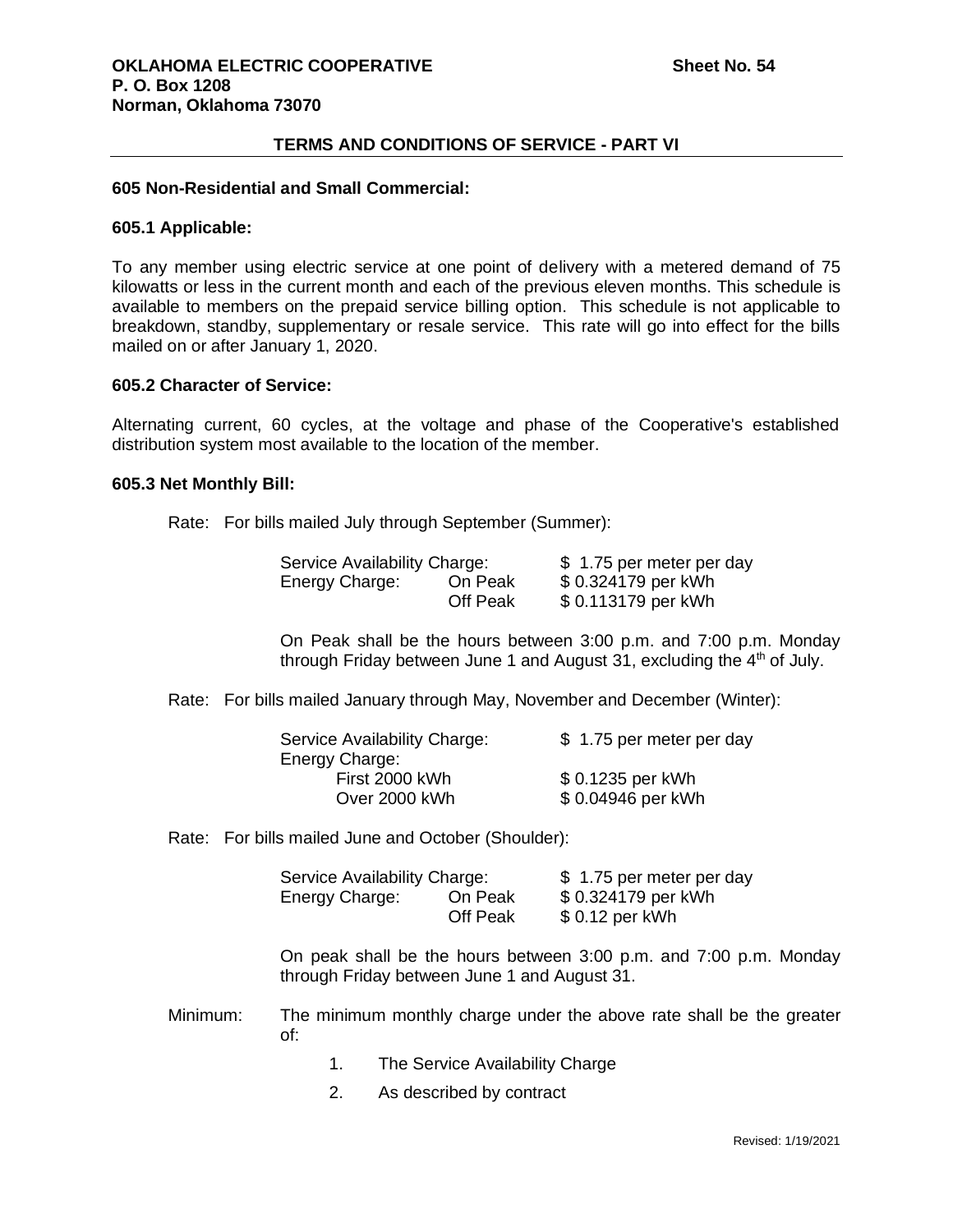### **605.4 Terms of Payment:**

Reference Sheet No. 42.

## **605.5 Billing Adjustments:**

Reference Sheet No. 42.

### **605.6 Other Terms and Conditions:**

- 1. Individual motors having a rated capacity in excess of 7.5 horsepower must be three-phase unless otherwise agreed upon prior to installation.
- 2. Both power and lighting shall be billed at the foregoing rate. If a separate meter is required for the lighting circuit, the registrations of the two meters shall not be added to obtain total kilowatt-hours used. Each meter installation shall be treated as a separate account and billed accordingly.
- 3. All wiring, poles, lines, and other electrical equipment beyond the delivery point shall be considered to be the distribution system of the member and shall be furnished and maintained by the member. All wiring must be installed in accordance with the rules of the National Electrical Code, and if more than one motor using automatic starting equipment is connected to its service, the Cooperative may, at its option, require the installation of sequence starters to prevent the simultaneous starting of motors.
- 4. If service is furnished at primary distribution voltage, a discount will be allowed amounting to five percent (5%) of the net monthly bill computed before the cost of the purchased power adjustment.
- 5. The Cooperative may choose to meter on the load side of the member's transformers, and the five percent (5%) discount shall be allowed, but the kWh billed shall be increased by the amount of the transformer losses calculated as one percent (1%) of the total kVA rating of the member's transformers multiplied by 730 hours.
- 6. The Cooperative will, upon request, advise any member as to the rate best adapted to existing or anticipated service requirements as defined by the member, but the Cooperative does not assume responsibility for the selection of such rate or for the continuance of the lowest annual cost under the rate selected. A member, having selected a rate, may not change to another rate within a twelve-month period unless there is a substantial change in the character or conditions of his or her service. A member may request reclassification to another rate only after fulfilling all obligations of this rate.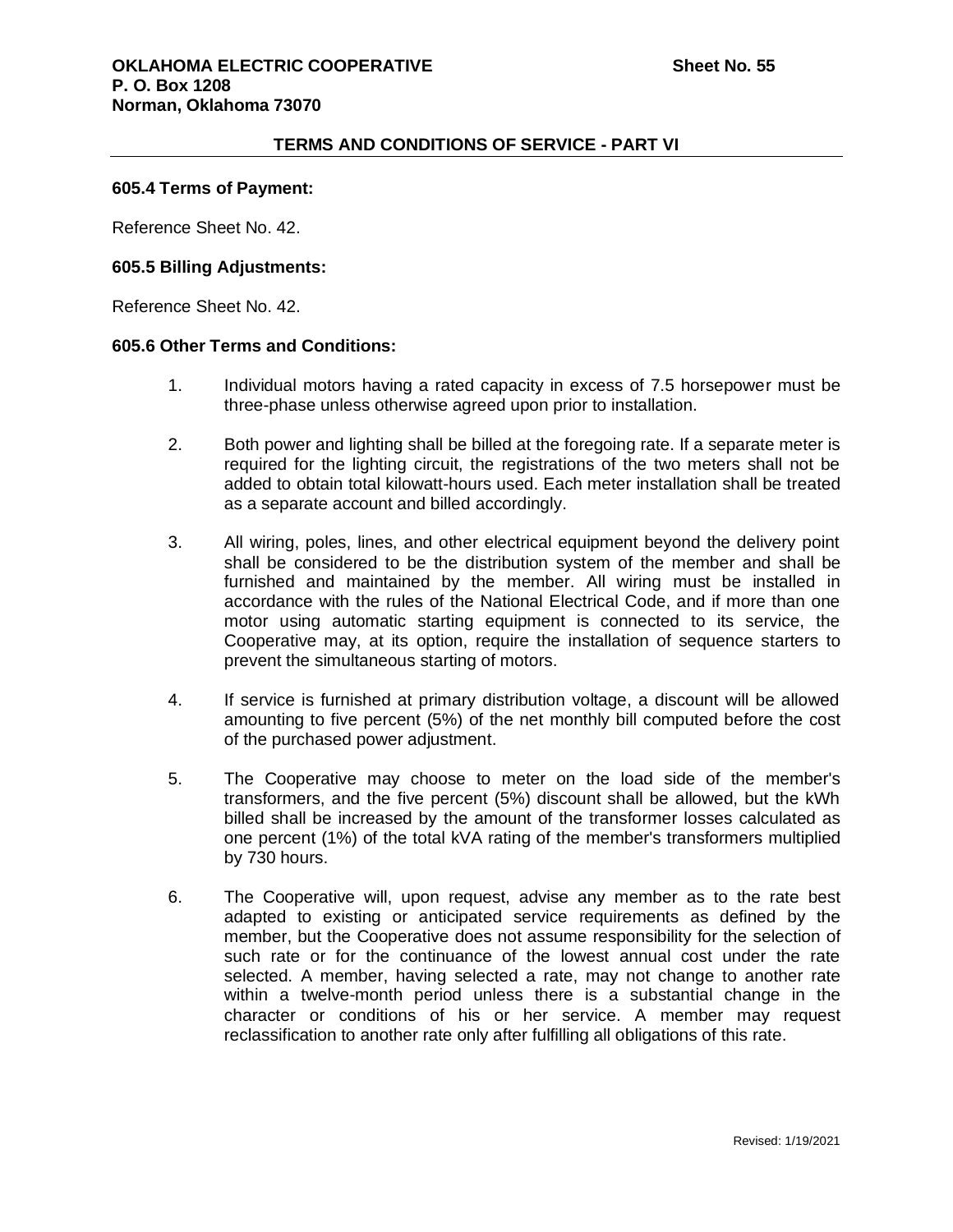### **606 Non-Residential and Small Commercial Time of Peak:**

#### **606.1 Applicable:**

To any member using electric service at one point of delivery with a metered demand of 75 kW or less in the current month and each of the previous eleven months. This schedule is not available to members on the prepaid service billing option. This schedule is not applicable to breakdown, standby, supplementary or resale service. This rate will go into effect for the bills mailed on or after January 1, 2014.

# **606.2 Character of Service:**

Alternating current, 60 cycles, at the voltage and phase of the Cooperative's established distribution system most available to the location of the member.

#### **606.3 Net Monthly Bill:**

Rate:

| Service Availability Charge: \$38.00 per month |                                 |
|------------------------------------------------|---------------------------------|
| Energy Charge:                                 | \$ 0.101122 per kWh             |
| Demand Charge                                  | \$9.09 per kW of Billing Demand |

Minimum: The minimum monthly charge under the above rate shall be the greater of:

- 1. The Service Availability Charge
- 2. As described by contract

# **606.4 Determination of Billing Demand:**

The annual Peak Load Period shall be the same seasons, days and hours as defined by the current Western Farmers Electric Cooperative wholesale rate paid by the cooperative. As of August  $27<sup>th</sup>$  2019, the Peak Load Period shall be the hours between 3:00 p.m. and 7:00 p.m. every day (except the  $4<sup>th</sup>$  of July, and Labor Day) between June 20 and September 9. During the Peak Load Period, a daily determination will be made prior to noon about whether the current day will be used as a **Peak Load Day.** If it is determined that a particular day will be a Peak Load Day, Western Farmers Electric Cooperative will notify participating Members of such intent prior to noon on that day. Starting at 3:00 p.m. and ending with 7:00 p.m. on each Peak Load Day, the Member should be taking steps to reduce their electrical demand on the Cooperative's system. The Member's **Billing Demand** shall be the average of the three electrical demand measurements occurring coincident with the three highest peaks recorded by Western Farmers' control center. The Member's Billing Demand will be re-set with each Peak Season and new Billing Demand charges will commence with each January billing.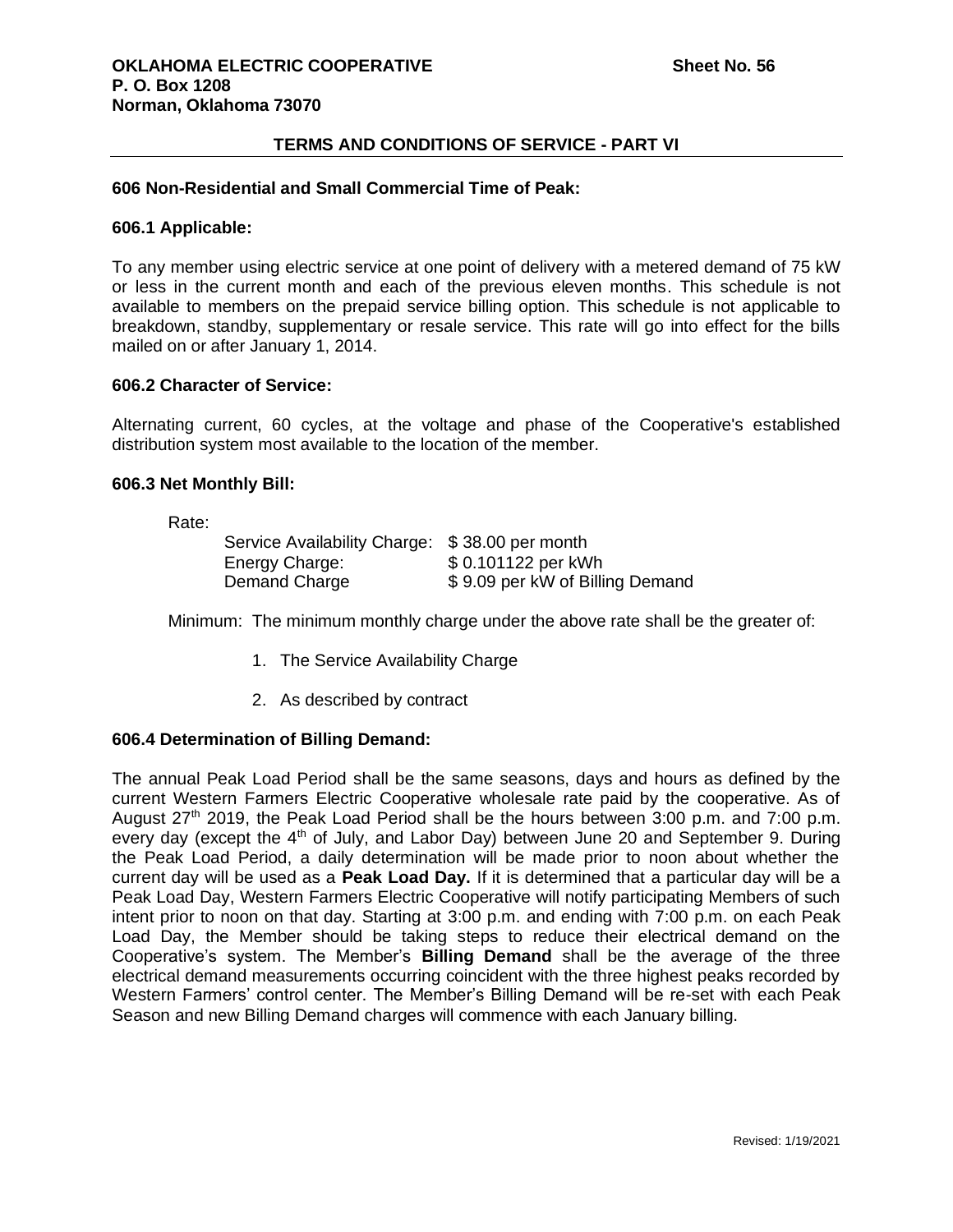### **606.5 Terms of Payment:**

Reference Sheet No. 42.

### **606.6 Billing Adjustments:**

Reference Sheet No. 42.

### **606.7 Other Terms and Conditions:**

- 1. The Member must notify the Cooperative on or before February 1 of their intent to participate in demand reduction during the following peak season. Initial billing on the Non-Residential and Small Commercial Time of Peak rate will commence following the conclusion of the Peak Season and establishment of the member's initial Billing Demand.
- 2. Contracts under this rate schedule shall be one year. It is understood that the member will not be permitted to transfer to another rate schedule during the 12 month contract period, nor can service be discontinued for temporary shutdowns.
- 3. Both power and lighting shall be billed at the foregoing rate. If a separate meter is required for the lighting circuit, the registrations of the two meters shall not be added to obtain total kilowatt-hours used. Each meter installation shall be treated as a separate account and billed accordingly.
- 4. Individual motors having a rated capacity in excess of 7.5 horsepower must be three-phase unless otherwise agreed upon prior to installation.
- 5. All wiring, poles, lines, and other electrical equipment beyond the delivery point shall be considered to be the distribution system of the member and shall be furnished and maintained by the member. All wiring must be installed in accordance with the rules of the National Electrical Code. If more than one motor is connected to its service, the Cooperative may, at its option, require the installation of sequence starters to prevent the simultaneous starting of motors.
- 6. Member may be required to pay a one-time charge for the installation of timedifferentiated metering equipment necessary for billing under this tariff.
- 7. If service is furnished at primary distribution voltage, a discount will be allowed amounting to five percent (5%) of the net monthly bill computed before the cost of the purchased power adjustment. The Cooperative may choose to meter on the load side of the member's transformers, and the five percent (5%) discount shall be allowed, but the kWh billed shall be increased by the amount of the transformer losses calculated as one percent (1%) of the total kVA rating of the member's transformers multiplied by 730 hours.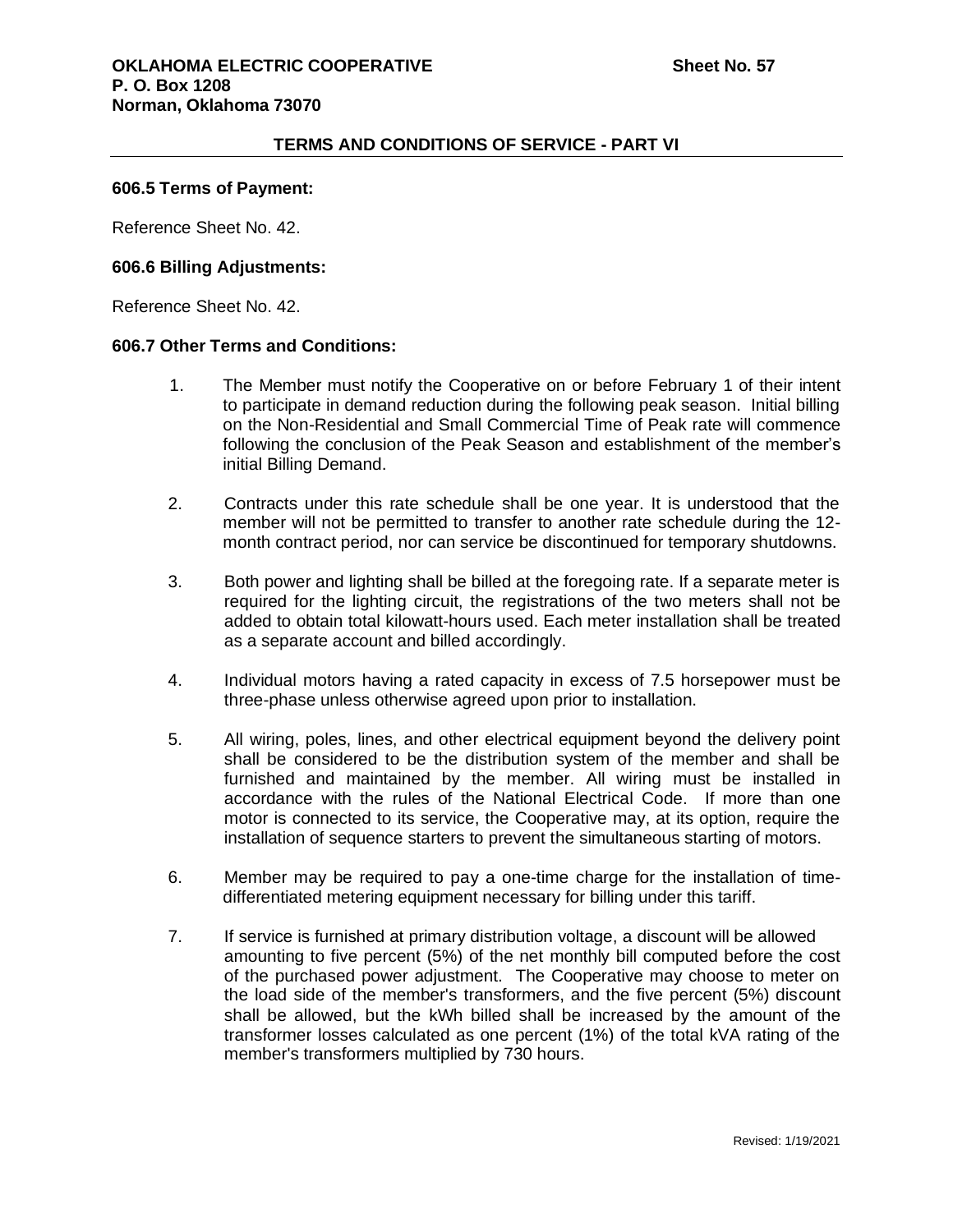8. The Cooperative will, upon request, advise any member as to the rate best adapted to existing or anticipated service requirements as defined by the member, but the Cooperative does not assume responsibility for the selection of such rate or for the continuance of the lowest annual cost under the rate selected. A member, having selected a rate, may not change to another rate within a twelve-month period unless there is a substantial change in the character or conditions of his or her service. A member may request reclassification to another rate only after fulfilling all obligations of this rate.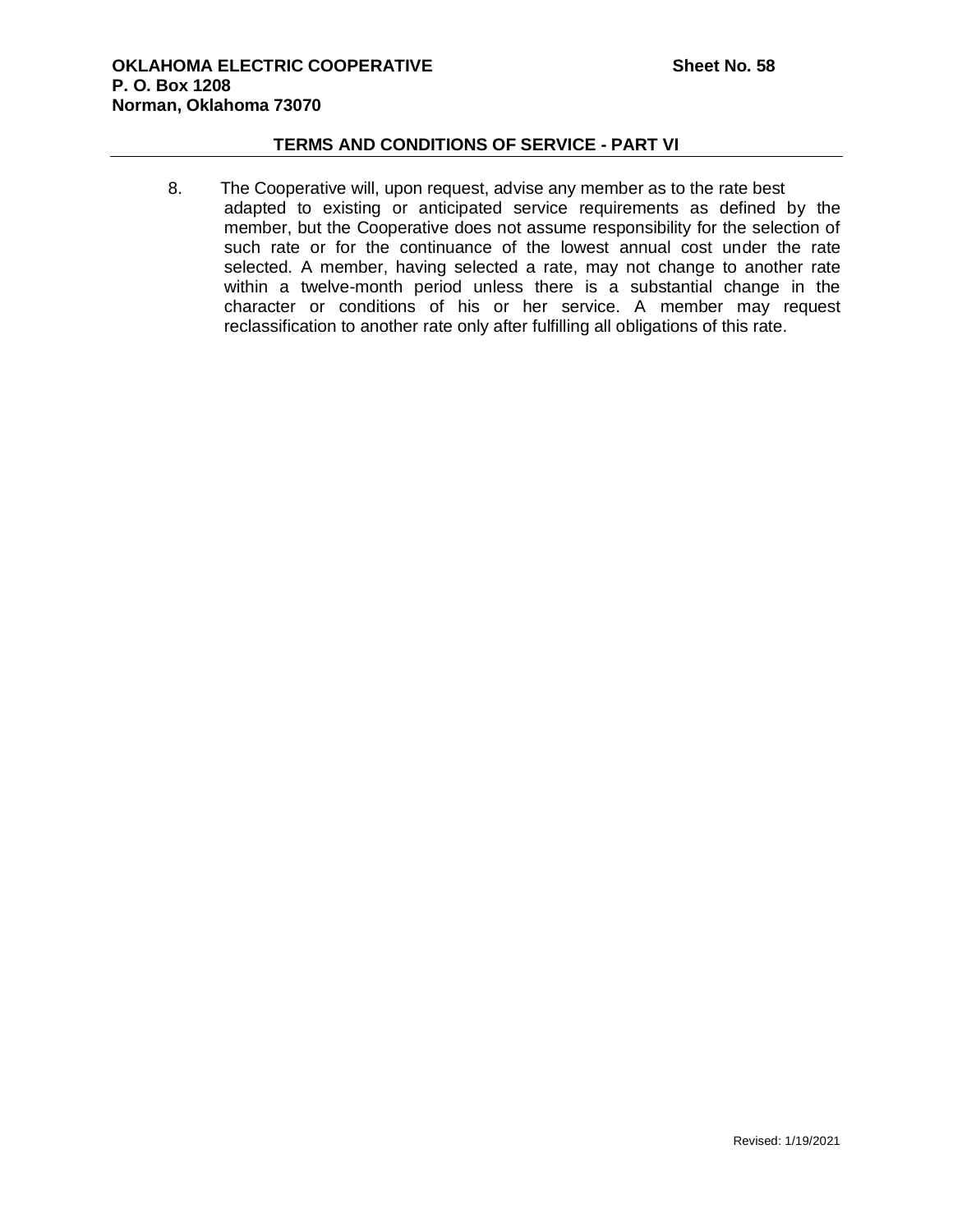### **607 Large Power:**

### **607.1 Applicable:**

To members located on or near Cooperative's distribution lines with usage greater than 75 kW in the current month or any of the previous eleven months, subject to the established Terms and Conditions of the Cooperative. This schedule is not applicable to breakdown, standby, supplementary or resale service. This rate will go into effect for bills mailed on or after January 1, 2014.

# **607.2 Character of Service:**

Alternating current, 60 cycles, at the voltage and phase of the Cooperative's established distribution system most available to the location of the member.

#### **607.3 Net Monthly Bill:**

Rate:

| Demand Charge:        |                |
|-----------------------|----------------|
| June - October bills: | \$17.09 per kW |
| November - May bills: | \$ 9.09 per kW |
|                       |                |

Energy Charge:  $$ 0.075445$  per kWh

# **607.4 Determination of Billing Demand:**

The billing demand shall be the highest average kilowatt demand established by the member for any period of fifteen (15) consecutive minutes during the month for which the bill is rendered, as indicated or recorded by a demand meter, and in no case less than 10 kW, and adjusted for power factor as follows:

### **607.5 Power Factor Adjustment:**

The member agrees to maintain the highest practical power factor by installation of appropriate capacitors or other means. Demand charges may be adjusted for members to correct for average power factors lower than ninety percent (90%) if and when the Cooperative determines that failure to do so will be detrimental to the system or increase system costs. When deemed necessary using the criteria set forth above, such adjustments will be made by increasing the measured demand by one percent (1%) for each one percent (1%) by which the average power factor is less than ninety percent (90%) lagging.

# **607.6 Minimum Monthly Charge:**

The minimum monthly charge shall be the higher of the following: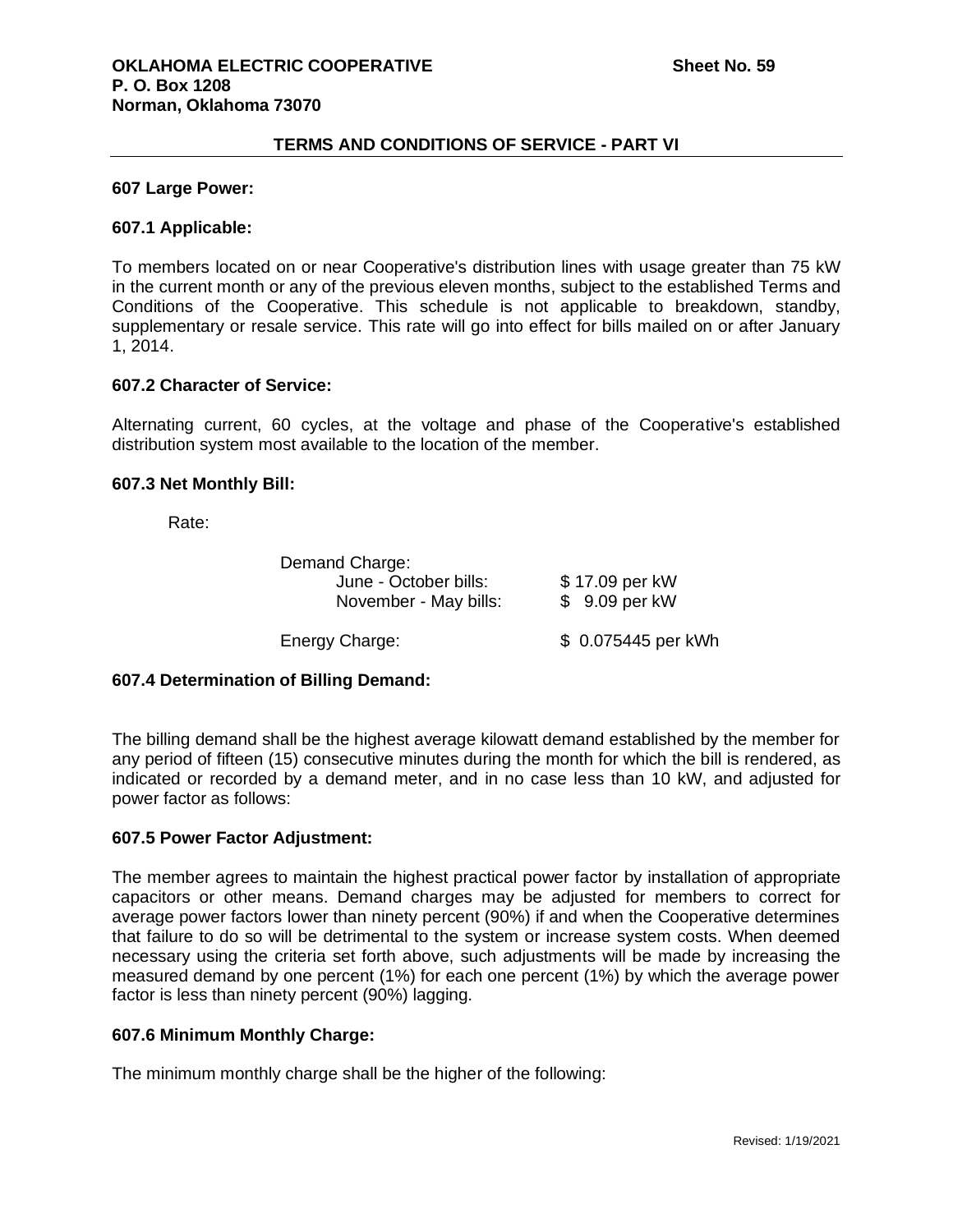- 1. The minimum monthly charge specified in the service contract.
- 2. The demand charge applied to the minimum billing demand.

## **607.7 Terms of Payment:**

Reference Sheet No. 42.

# **607.8 Billing Adjustments:**

Reference Sheet No. 42.

# **607.9 Other Terms and Conditions:**

- 1. Motors having a rated capacity in excess of 7.5 horsepower must be threephase.
- 2. Both power and lighting shall be billed at the foregoing rate. If a separate meter is required for the lighting circuit, the registrations of the two watt-hour meters shall not be added to obtain total kilowatt-hours used and the registrations of the two demand meters shall not be added to obtain the total kilowatt demand for billing purposes. Each meter installation shall be treated as a separate account and billed accordingly.
- 3. All wiring, poles, lines, and other electrical equipment beyond the delivery point shall be considered the distribution system of the member and be furnished and maintained by the member. All wiring must be installed in accordance with the rules of the National Electrical Code, and if more than one motor using automatic starting equipment is connected to its service, the Cooperative may, at its option, require the installation of sequence starters to prevent simultaneous starting of motors.
- 4. If service is furnished at primary distribution voltage, a discount will be allowed amounting to five percent (5%) of the monthly demand and energy charges computed before the cost of the purchased power adjustment. The Cooperative may choose to meter on the load side of the member's transformers, and the five percent (5%) discount shall be allowed, but the kWh billed shall be increased by the amount of the transformer losses, calculated as one percent (1%) of the total kVA rating of the member's transformers times 730 hours.
- 5. The Cooperative will, upon request, advise any member as to the rate best adapted to existing or anticipated service requirements as defined by the member, but the Cooperative does not assume responsibility for the selection of such rate or for the continuance of the lowest annual cost under the rate selected. A member, having selected a rate, may not change to another rate within a twelve-month period unless there is a substantial change in the character or conditions of his or her service. A member may request reclassification to another rate only after fulfilling all obligations of this rate.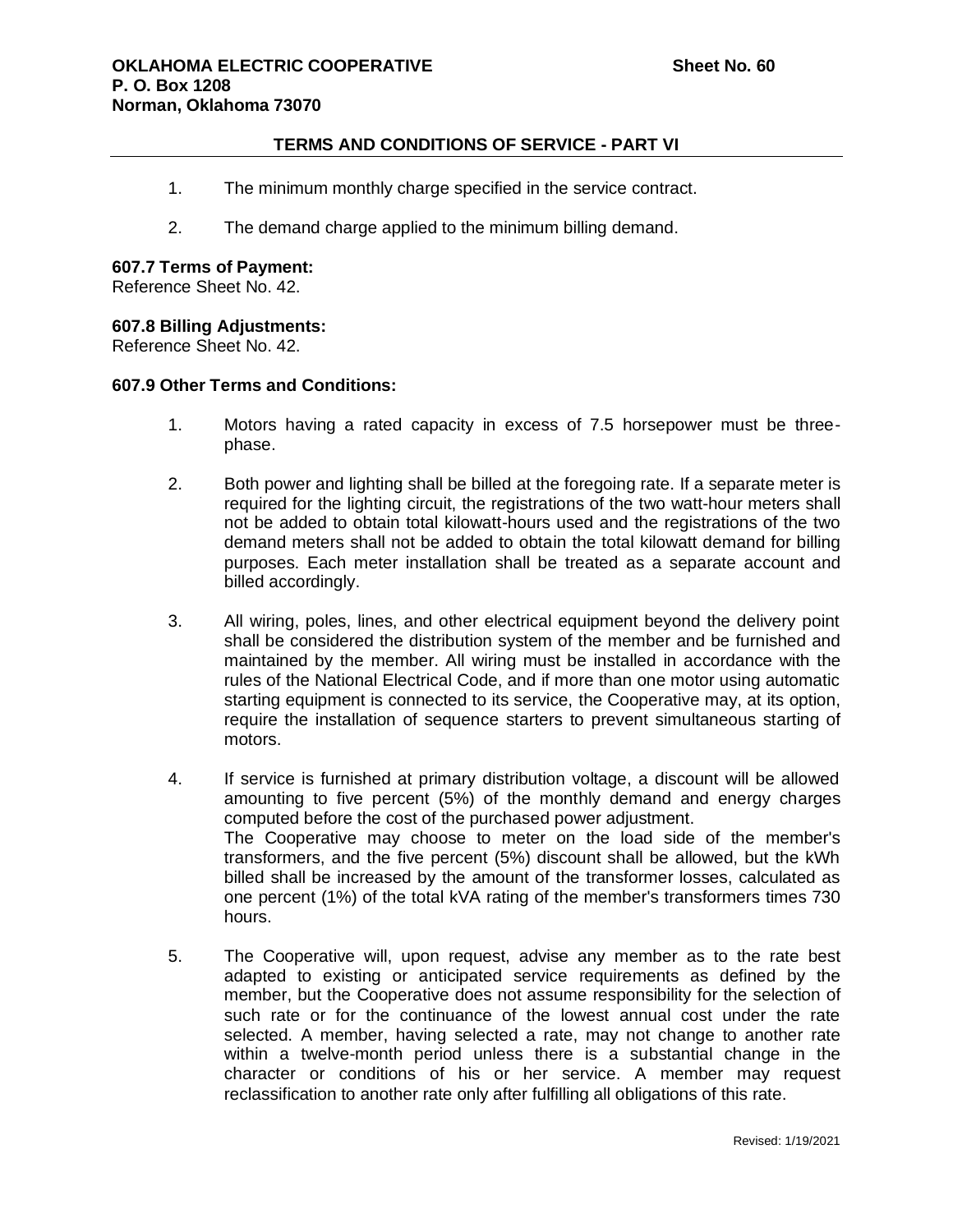### **608 Commercial & Industrial Time-of-Peak (TOP):**

### **608.1 Applicable:**

To members located on or near Cooperative's distribution lines for commercial and industrial usage greater than 75 kW in the current month or any of the previous eleven months, subject to the established Terms and Conditions of the Cooperative. This schedule is not applicable to breakdown, standby, supplementary or resale service. This rate will go into effect for the bills mailed on or after January 1, 2014.

# **608.2 Character of Service:**

Alternating current, 60 Hertz, at the voltage and phase of the Cooperative's established distribution system most available to the location of the member.

### **608.3 Net Monthly Bill:**

Rate:

Energy Charge: \$ 0.064251 per kWh

CP Demand Charge: \$ 8.55 per kW CP Billing Demand NCP Demand Charge: \$ 6.14 per kW NCP Billing Demand

### **608.4 Determination of NCP Billing Demand:**

The NCP Billing Demand shall be the maximum rate at which energy is used for any period in the month for which the bill is rendered as shown by the Cooperative's demand meter, but in no case less than 10 kW, and adjusted for power factor.

### **608.5 Determination of CP Billing Demand:**

The annual Peak Load Period shall be the same seasons, days and hours as defined by the current Western Farmers Electric Cooperative wholesale rate paid by the cooperative. As of August  $27<sup>th</sup>$  2019, the Peak Load Period shall be the hours between 3:00 p.m. and 7:00 p.m. every day (except the  $4<sup>th</sup>$  of July, and Labor Day) between June 20 and September 9. During the Peak Load Period, a daily determination will be made prior to noon about whether the current day will be used as a **Peak Load Day.** If it is determined that a particular day will be a Peak Load Day, Western Farmers Electric Cooperative will notify participating Members of such intent prior to noon on that day. Starting at 3:00 p.m. and ending with 7:00 p.m. on each Peak Load Day, the Member should be taking steps to reduce their electrical demand on the Cooperative's system.

The member's CP **Billing Demand** shall be the average of the three electrical demand measurements occurring coincident with the three highest peaks recorded by Western Farmers' control center. The Member's Billing Demand will be re-set with each Peak Season and new Billing Demand charges will commence with each January billing. Minimum billing demand shall be 25 kW.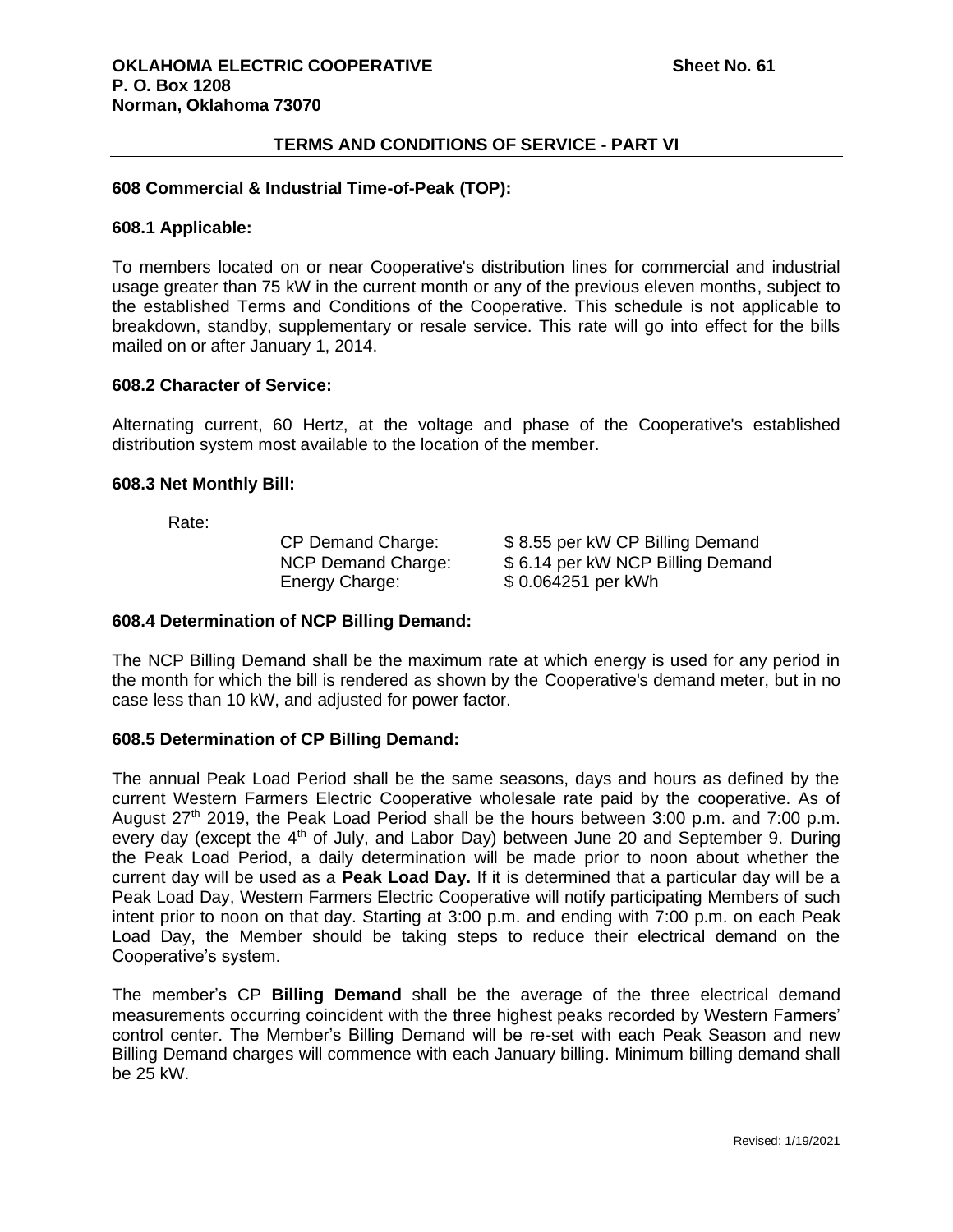# **608.6 Power Factor Adjustment:**

The member agrees to maintain the highest practical power factor by installation of appropriate capacitors or other means. Demand charges may be adjusted for members to correct for average power factors lower than ninety percent (90%) if and when the Cooperative determines that failure to do so will be detrimental to the system or increase system costs. When deemed necessary using the criteria set forth above, such adjustments will be made by increasing the measured demand by one percent (1%) for each one percent (1%) by which the average power factor is less than ninety percent (90%) lagging.

# **608.7 Minimum Monthly Charge:**

The minimum monthly charge shall be the higher of the following:

- 1. The minimum monthly charge specified in the service contract.
- 2. The NCP Billing Demand Charge plus the CP Billing Demand Charge.

## **608.8 Terms of Payment:**

Reference Sheet No. 42.

# **608.9 Billing Adjustments:**

Reference Sheet No. 42.

# **608.10 Other Terms and Conditions:**

- 1. Motors having a rated capacity in excess of 7.5 horsepower must be three phase.
- 2. Both power and lighting shall be billed at the foregoing rate. If a separate meter is required for the lighting circuit, the registrations of the two watt-hour meters shall not be added to obtain total kilowatt-hours used and the registrations of the two demand meters shall not be added to obtain the total kilowatt demand for billing purposes. Each meter installation shall be treated as a separate account and billed accordingly.
- 3. All wiring, poles, lines and other electrical equipment beyond the delivery point shall be considered the distribution system of the member and be furnished and maintained by the member. All wiring must be installed in accordance with the rules of the National Electrical Code and, if more than one motor using automatic starting equipment is connected to its service, the cooperative may, at its option, require the installation of sequence starters to prevent simultaneous starting of motors.
- 4. If service is furnished at primary distribution voltage, a discount will be allowed amounting to five percent (5%) of the monthly demand and energy charges computed before the cost of the purchased power adjustment. The Cooperative may choose to meter on the load side of the member's transformers, and the five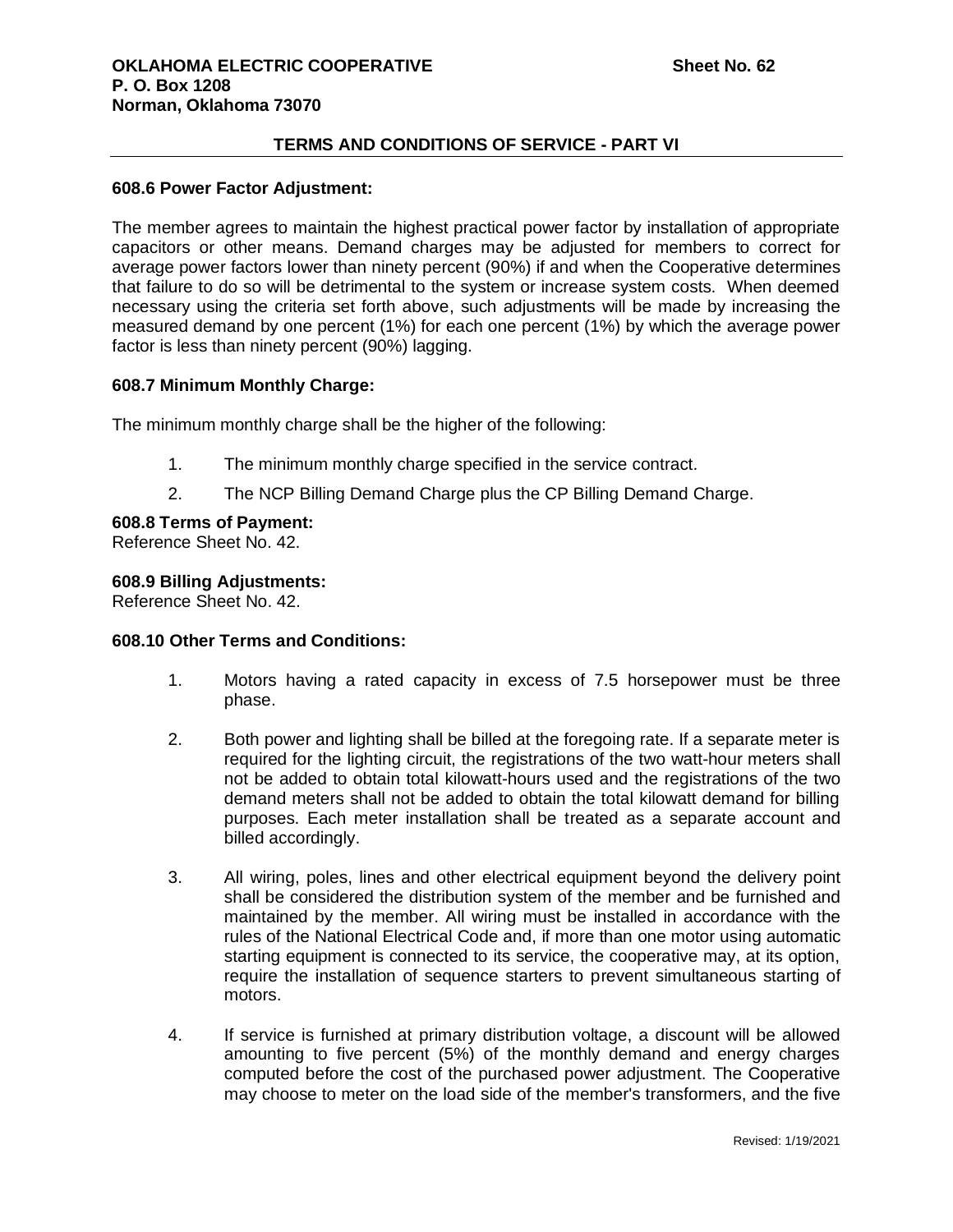percent (5%) discount shall be allowed, but the kWh billed shall be increased by the amount of the transformer losses calculated as one percent (1%) of the total kVA rating of the member's transformers times 730 hours.

- 5. The member will not be permitted to discontinue service for temporary shutdowns.
- 6. The Cooperative will, upon request, advise any member as to the rate best adapted to existing or anticipated service requirements as defined by the member, but the Cooperative does not assume responsibility for the selection of such rate or for the continuance of the lowest annual cost under the rate selected. A member, having selected a rate, may not change to another rate within a twelve-month period unless there is a substantial change in the character or conditions of his or her service. A member may request reclassification to another rate only after fulfilling all obligations of this rate.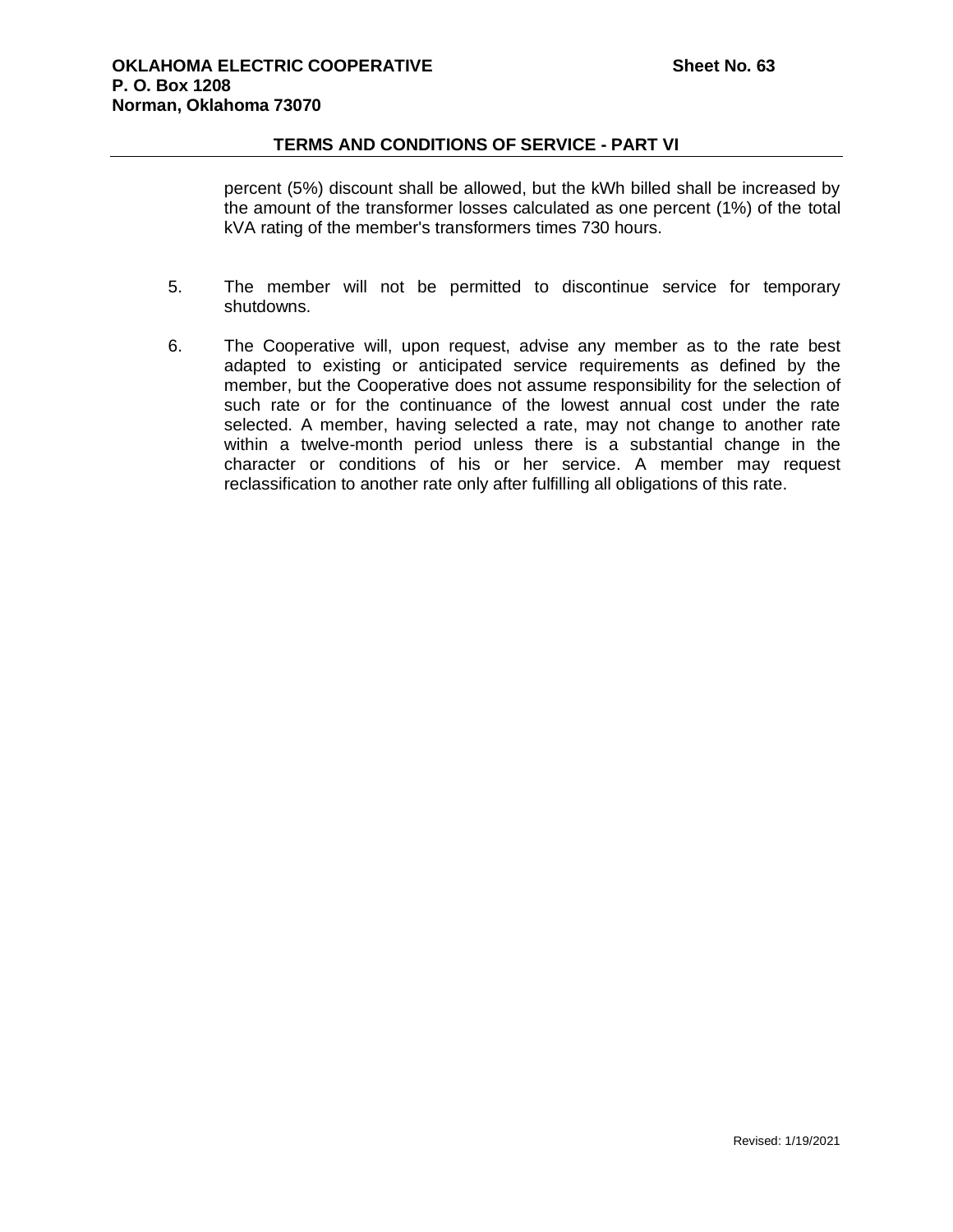### **609 Optional Large Power Over 150 kW Rate:**

## **609.1 Applicable:**

To large commercial and industrial power users located within the Cooperative's area, having a minimum connected or contracted demand of 150 kW, subject to the established rules and regulations of the Cooperative. Availability of this rate is on a calendar year to year basis unless otherwise specified in a separate contract for electric service. No standby or auxiliary service provided. Service under this rate shall be at the option of both the member and the Cooperative. To qualify for this rate, the member switching to this rate should have a 12 month load factor average above 40%, with the load factor calculation as Usage/(Demand \*8760). This rate will go into effect for bills mailed on or after January 1, 2018.

#### **609.2 Character of Service:**

Three-phase, alternating current, 60 Hertz, at the voltage and phase of the Cooperative's established distribution system most available to the location of the member.

#### **609.3 Net Monthly Bill:**

| Service Availability Charge: \$800.00 per Meter |                                                                                   |
|-------------------------------------------------|-----------------------------------------------------------------------------------|
| Demand Charge:                                  | \$13.50 per kW of Billing Demand                                                  |
| Energy Charge:                                  | First 2,000,000 kWh \$ 0.044703 per kWh<br>Over 2,000,000 kWh \$ 0.040703 per kWh |

# **609.4 Minimum Monthly Charge:**

The minimum monthly charge shall be the higher of the following:

- 1. The Billing Demand Charge plus the Service Availability Charge; or
- 2. The minimum monthly charge set forth in the contract.

# **609.5 Determination of Billing Demand:**

The billing demand shall be the highest average kilowatt demand established by the member for any period of fifteen (15) consecutive minutes during the month for which the bill is rendered or 80 percent of the highest demand during the past 12 months ending with the current month. Minimum billing demand shall be 150 kW.

### **609.6 Power Factor Adjustment:**

The member agrees to maintain the highest practical power factor by installation of appropriate capacitors or other means. Demand charges may be adjusted for members to correct for average power factors lower than ninety percent (90%) if and when the Cooperative determines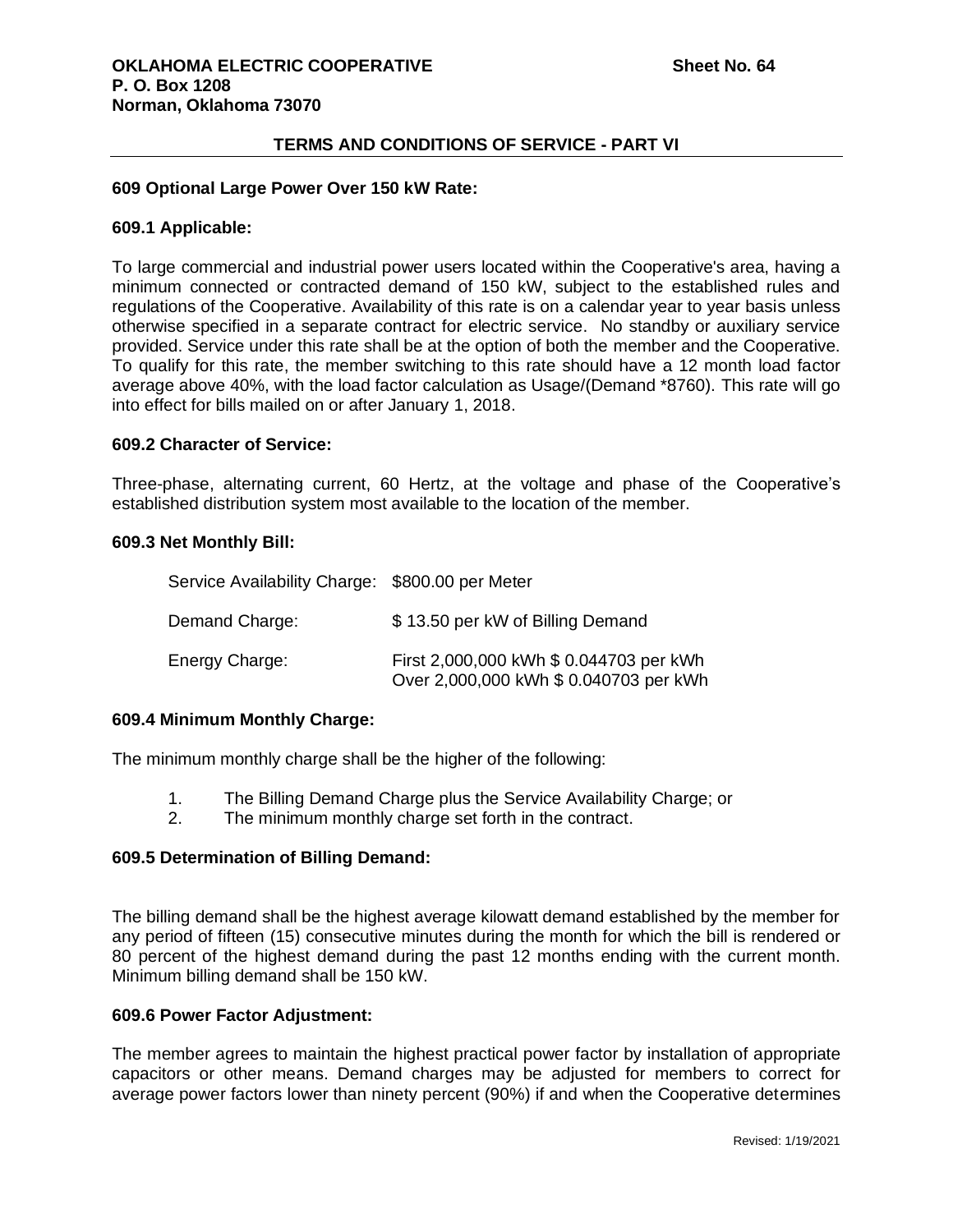that failure to do so will be detrimental to the system or increase system costs. When deemed necessary using the criteria set forth above, such adjustments will be made by increasing the measured demand by one percent (l%) for each one percent (l%) by which the average power factor is less than ninety percent (90%) lagging.

# **609.7 Terms of Payment:**

Reference Sheet No. 43.

# **609.8 Billing Adjustments:**

Reference Sheet No. 43.

# **609.9 Other Terms and Conditions:**

- 1. On-Peak Demand Reduction Credit: Reference Sheet No. 46.
- 2. Where multiple meters receiving service and billed under this tariff are adjacent to one another on the same property, a single Service Availability Charge shall be billed per member, regardless of the number of meters.
- 3. Wholesale Demand Charge Adjustment: Qualified members may receive, as a line item adjustment to the monthly bill, any reduction in wholesale demand charges resulting from Western Farmer's billing demand formula for new members. Members cannot receive both the Wholesale Demand Charge Adjustment and the On-Peak Demand Reduction Credit.
- 4. The member will not be permitted to discontinue service for temporary shutdowns.
- 5. Motors having a rated capacity in excess of 7.5 horsepower must be three phase.
- 6. Both power and lighting shall be billed at the foregoing rate. If a separate meter is required for the lighting circuit, the registrations of the two watt-hour meters shall not be added to obtain total kilowatt-hours used and the registrations of the two demand meters shall not be added to obtain the total kilowatt demand for billing purposes unless prior agreement has been made in the contract for service.
- 7. All wiring, poles, lines, and other electrical equipment beyond the delivery point shall be considered the distribution system of the member and be furnished and maintained by the member. All wiring must be installed in accordance with National Electrical Code, and if more than one motor using automatic starting equipment is connected to its service, the Cooperative may, at its option, require the installation of sequence starters to prevent simultaneous starting of motors.
- 8. The Cooperative will, upon request, advise any member as to the rate best adapted to existing or anticipated service requirements as defined by the member, but the Cooperative does not assume responsibility for the selection of such rate or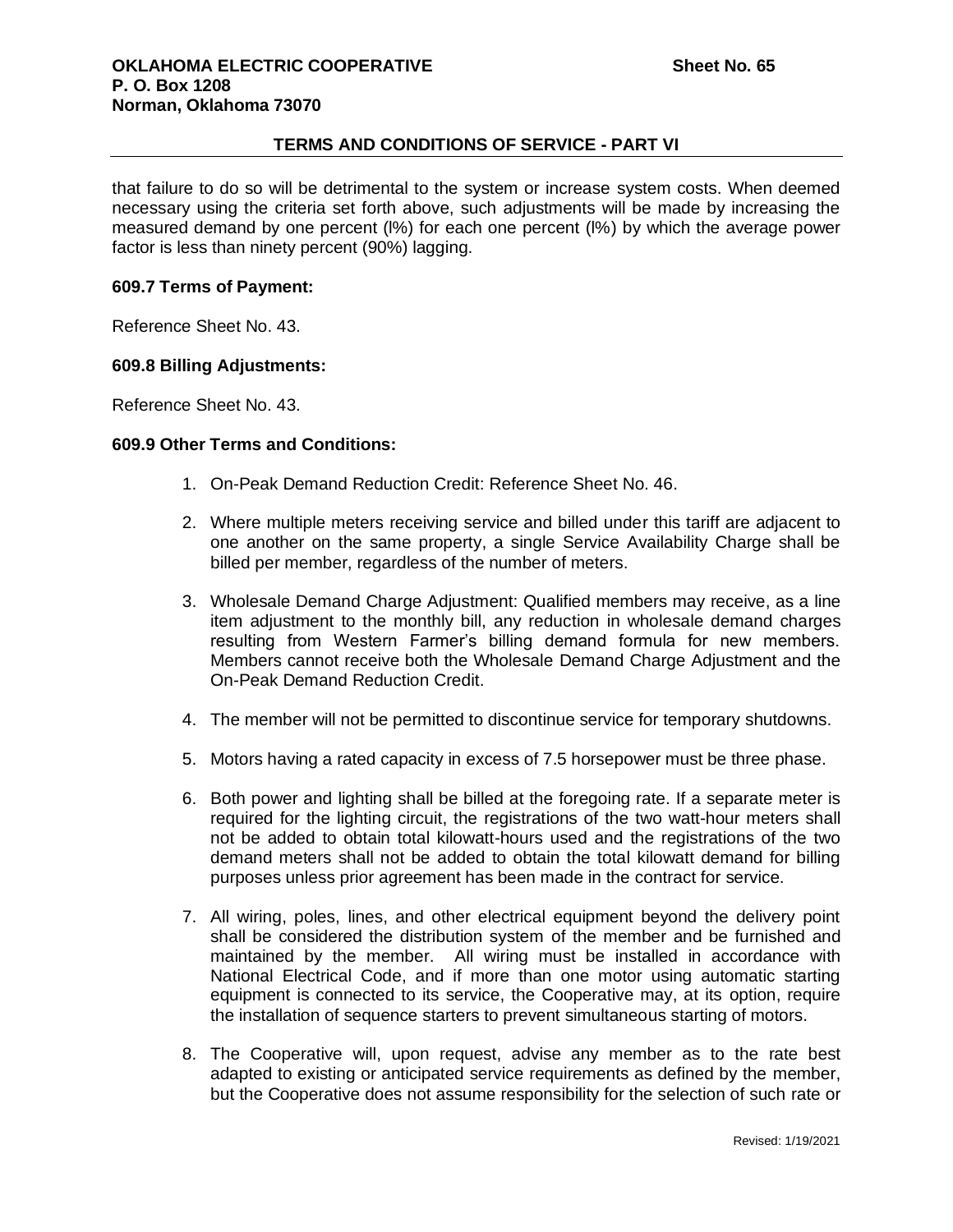for the continuance of the lowest annual cost under the rate selected. A member, having selected a rate, may not change to another rate within a twelve-month period unless there is a substantial change in the character or conditions of his or her service. A member may request reclassification to another rate only after fulfilling all obligations of this rate.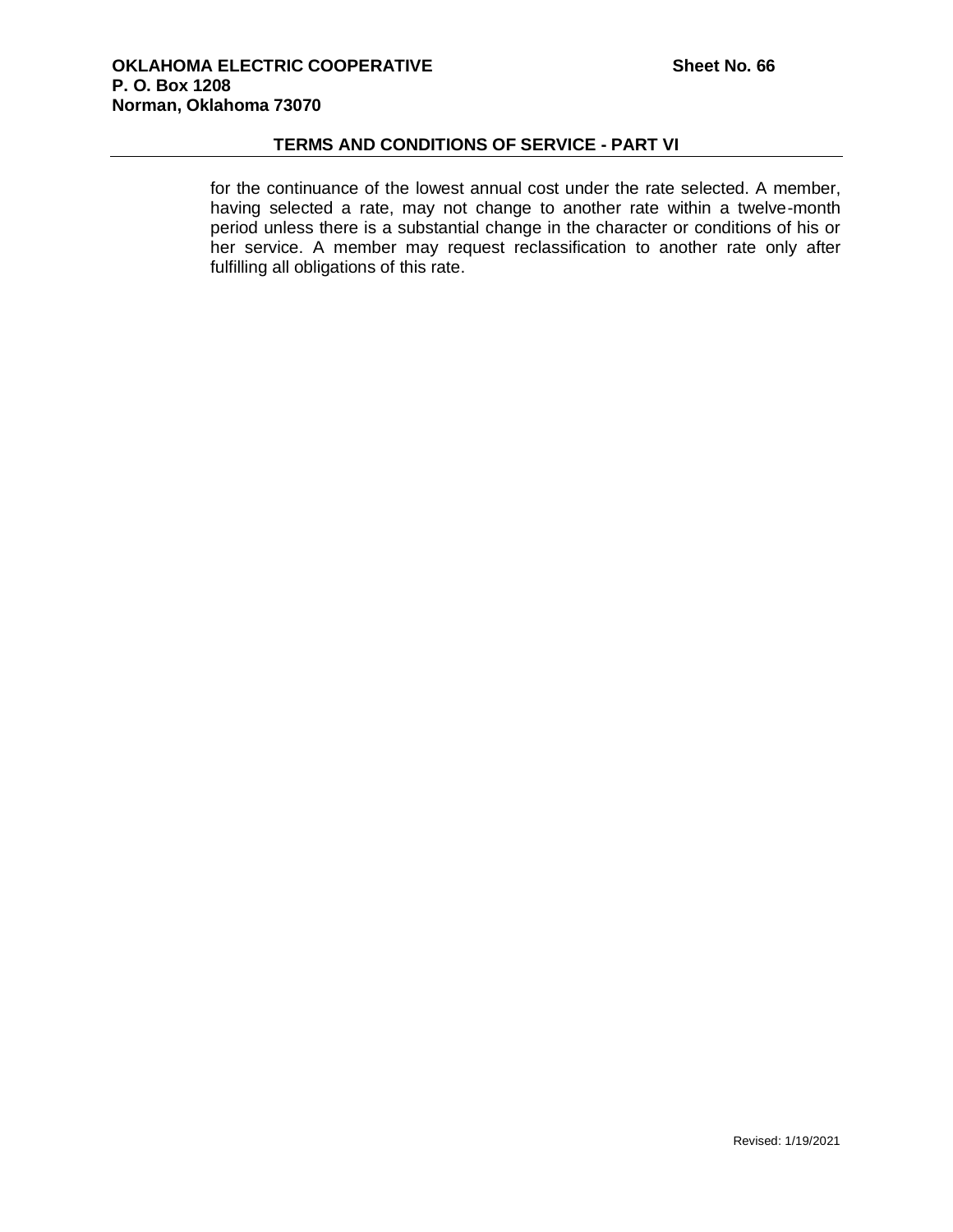#### **610 Special Contract Rate:**

#### **610.1 Applicable:**

This rate is applicable only to a single location which consumes a minimum of 2,000,000 kWh per month. This schedule is not applicable to resale service. This rate will go into effect for bills mailed on or after January 1, 2014.

#### **610.2 Character of Service:**

Alternating current, 60 Hertz, three-phase, at primary voltage.

#### **610.3 Monthly Rate:**

Service Availability Charge: \$275.00 per month

Energy Charge: First 500,000 kWh \$ 0.068933 per kWh Over 500,000 kWh \$ 0.059933 per kWh

## **610.4 Minimum Monthly Charge:**

The minimum monthly charge under the above rate shall be the highest of the following:

- 1. The Service Availability Charge and Billing Demand; or,
- 2. As specified in a special contract for service; or
- 3. \$35,000 per month.

## **610.5 Power Factor:**

The member agrees to maintain unity power factor as nearly as practicable. Demand charges may be adjusted for average power factors lower than ninety percent (90%). Such adjustments will be made by increasing the billing demand one percent (1%) for each one percent (1%) by which the average power factor is less than ninety percent (90%).

## **610.6 Terms of Payment:**

Reference Sheet No. 42.

## **610.7 Billing Adjustments:**

Reference Sheet No. 42.

Fuel Cost Adjustment: This rate is based on the wholesale supplier's fuel only cost of 34.314 mills per kWh. Whenever the fuel cost of the supplier is adjusted up or down, the member will be charged or credited the variance from 34.314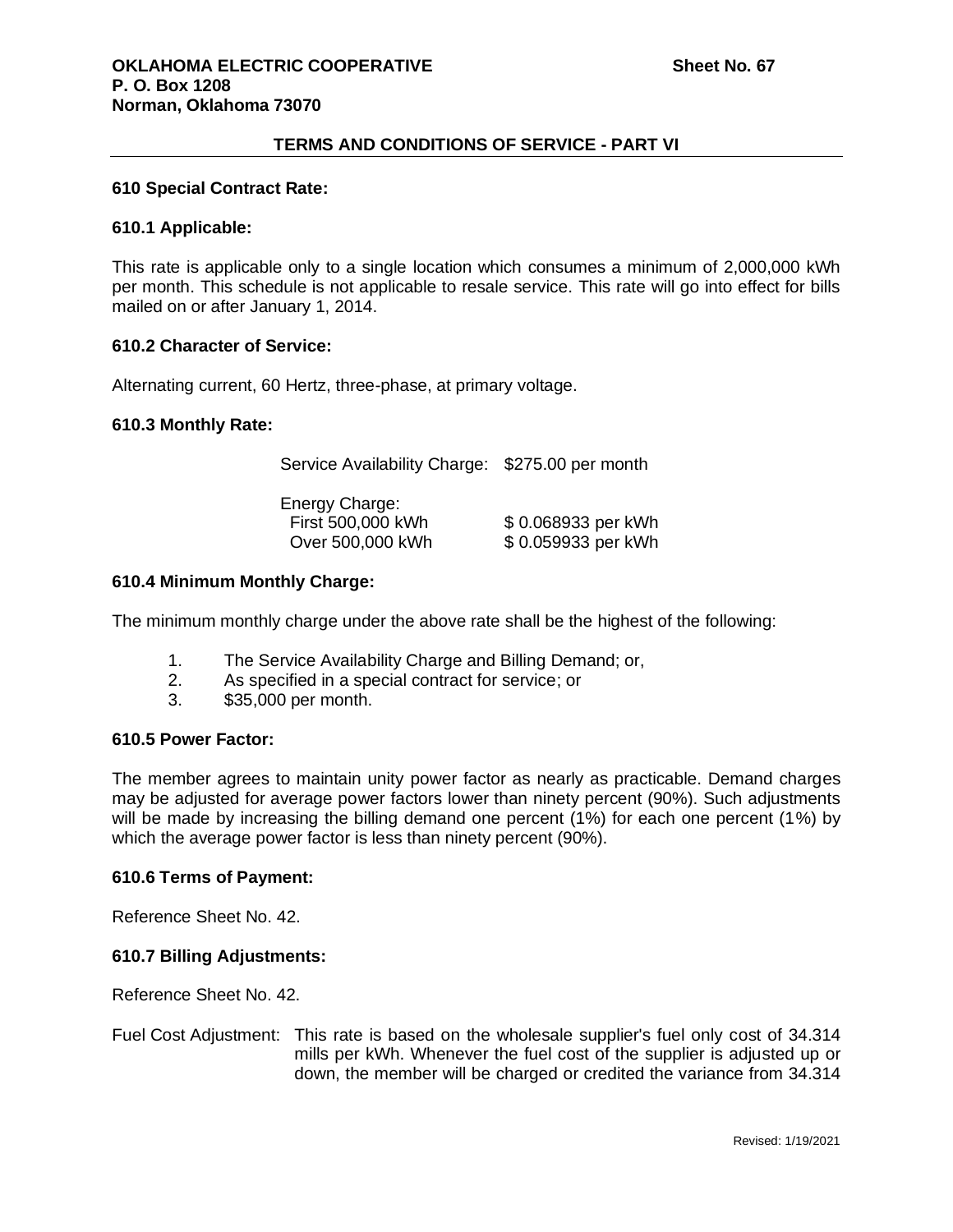mills per each kWh billed. The normal Cost of Purchased Power Adjustment does not apply to this rate.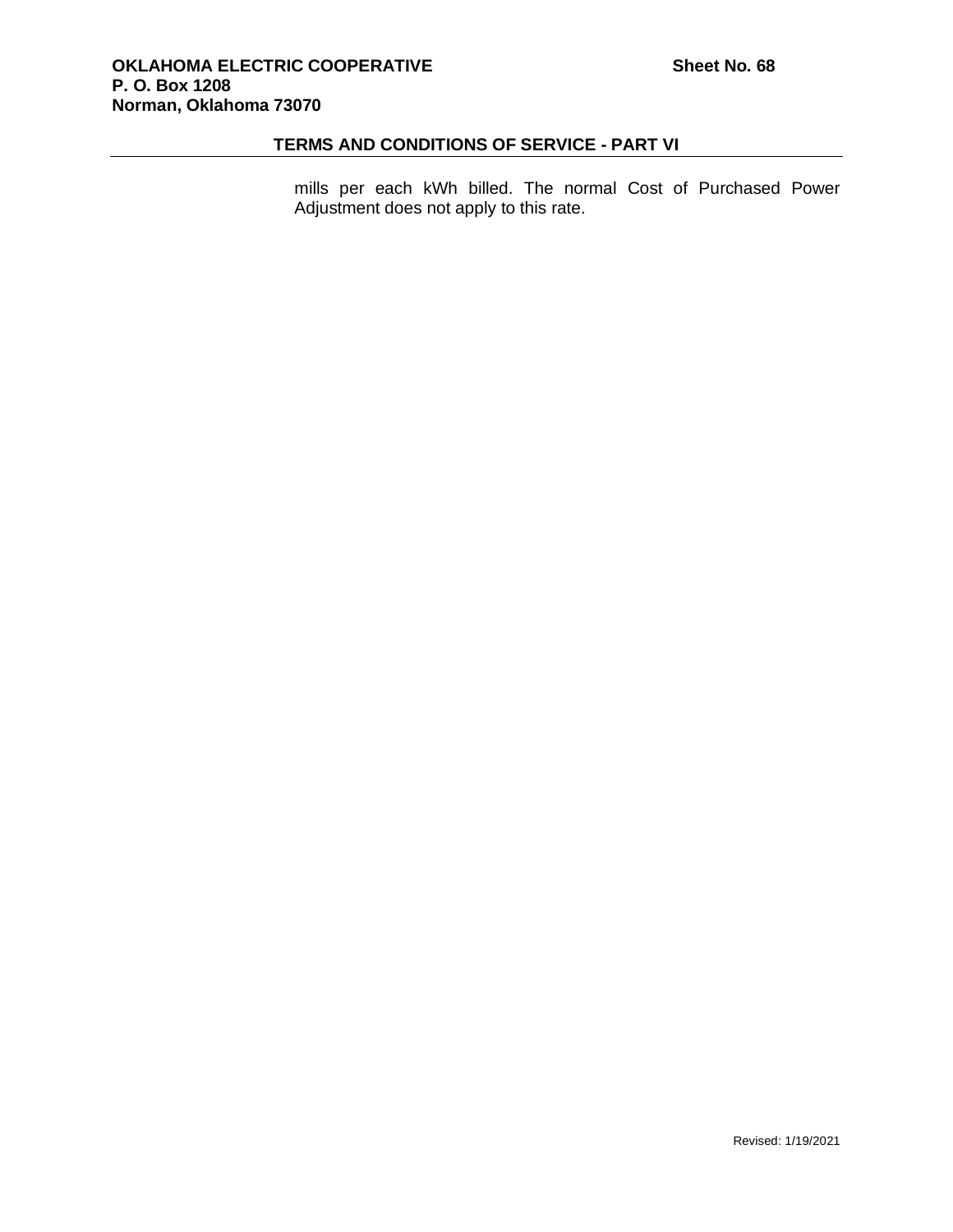## **611 Security Lighting:**

## **611.1 Applicable:**

To all members for illumination of outdoor areas at any point in or near the Cooperative's distribution line. This rate will go into effect for bills mailed on or after January 1, 2014.

# **611.2 Character of Service:**

Automatic lighting of size and number desired by the member.

# **611.3 Net Monthly Bill:**

| <b>Base Light Charge:</b> |                                     |                    |         |
|---------------------------|-------------------------------------|--------------------|---------|
| 7000 / 9500 Lumens        |                                     |                    |         |
|                           | 175 Watt Mercury Vapor              |                    | \$9.13  |
|                           | Up to 100 Watt High Pressure Sodium |                    | \$8.67  |
|                           | Up to 100 Watt Metal Halide         |                    | \$8.67  |
| 20,000 / 25,000 Lumens    |                                     |                    |         |
|                           | 400 Watt Mercury Vapor              |                    | \$20.35 |
|                           | 250 Watt High Pressure Sodium       |                    | \$19.27 |
| 250 Watt Metal Halide     |                                     |                    | \$19.27 |
| 50,000 Lumens             |                                     |                    |         |
|                           | 400 Watt High Pressure Sodium       |                    | \$24.08 |
|                           | 400 Watt Metal Halide               |                    | \$24.08 |
|                           | 1000 Watt Metal Halide              |                    | \$38.47 |
| <b>Base Pole Charges:</b> |                                     |                    |         |
| Pole Type                 |                                     | <u>Pole Charge</u> |         |
| <b>Existing Wood</b>      |                                     | \$0.00             |         |
|                           | New Wood After January 1, 2010      | \$4.00             |         |
| New Wood                  |                                     | \$2.00             |         |
| Concrete                  |                                     | \$4.53             |         |

| <u>Pule Type</u>                                                    | Pole Unarge |
|---------------------------------------------------------------------|-------------|
| <b>Existing Wood</b>                                                | \$0.00      |
| New Wood After January 1, 2010                                      | \$4.00      |
| New Wood                                                            | \$2.00      |
| Concrete                                                            | \$4.53      |
| Shoe-Box Style                                                      | \$8.00      |
| <b>Break Away</b>                                                   | \$10.80     |
| Decorative 12' Non Residential Only                                 | \$11.46     |
| Decorative 30' Non Residential Only                                 | \$34.38     |
| Other                                                               | \$8.00      |
| Material Cost Paid by Member*                                       | \$0.50      |
| Overhead witing oberge is becad on a span of $150$ feet of $\alpha$ |             |

Overhead wiring charge is based on a span of 150 feet or less.

\*The Cooperative will allow the member to pay the pole material cost upfront and the Cooperative will install and maintain the pole. This option only applies to standard poles currently offered by The Cooperative and with the understanding that the member is responsible for the material cost for all replacements.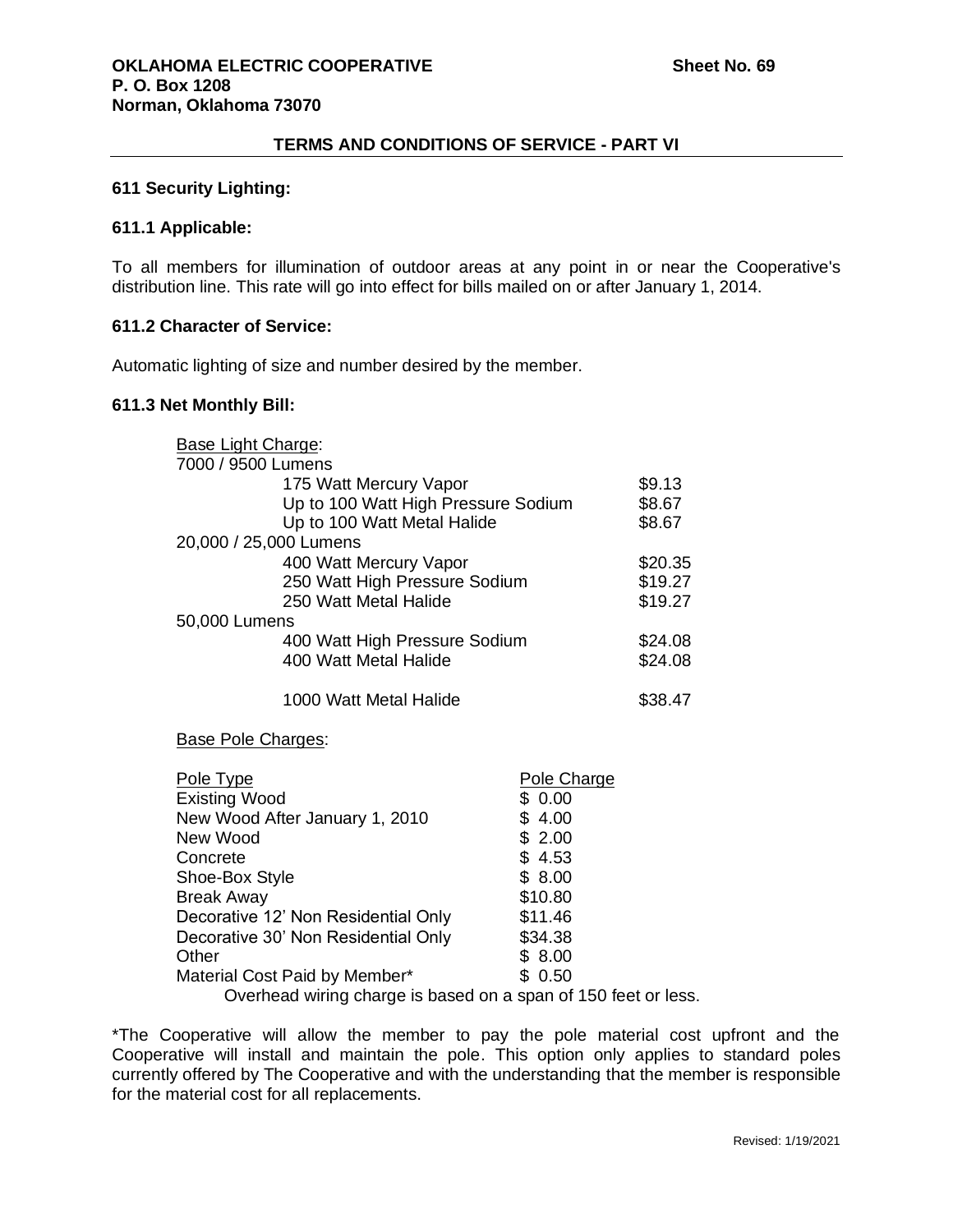## **611.4 Term of Contract:**

A contract period of three (3) years is required for this service.

# **611.5 Terms of Payment:**

Reference Sheet No. 42.

## **611.6 Billing Adjustments:**

Reference Sheet No. 42.

The Cost of Purchased Power Adjustment and Equity Adjustment, if applicable, shall be applied monthly as follows:

| 175 Watt Mercury Vapor Light:                | @ 70 kWh  |
|----------------------------------------------|-----------|
| 400 Watt Mercury Vapor Light:                | @ 160 kWh |
| Up to 100 Watt High Pressure Sodium Light/MH | @ 40 kWh  |
| 250 Watt High Pressure Sodium Light/MH       | @ 90 kWh  |
| 400 Watt High Pressure Sodium Light/MH       | @ 169 kWh |
| 1000 Watt High Pressure Sodium / MH          | @ 350 kWh |

## **611.7 Other Terms and Conditions:**

- 1. The member agrees to furnish, without cost to the Cooperative, all easements, permits and rights necessary to permit the Cooperative to install, maintain and operate the above-required equipment, and will be responsible to the Cooperative for any damage to its facilities resulting from actions of persons on the member's premises.
- 2. The member shall be responsible for reporting outages or other operating faults, and the Cooperative will make repairs within a reasonable time during regular working hours and favorable weather conditions.
- 3. The facilities to be installed by the Cooperative include a photoelectric cell and all necessary hardware installed on an existing pole on which secondary service is currently available. Underground wiring will be available at the rates found in 611.3, plus \$ 3.50 per pole with a buried cable run of less than 150 feet. If the member exceeds this allowable line extension, the member shall be required to pay 100% of the exceeding cost. This may be required prior to construction. It shall be understood by the member that all materials, poles, etc., shall remain the property of the Cooperative, regardless of the member's contribution.
- 4. Lights may be installed for homebuilders on custom-built homes, provided that both the builder and the owner sign the 36-month agreement form.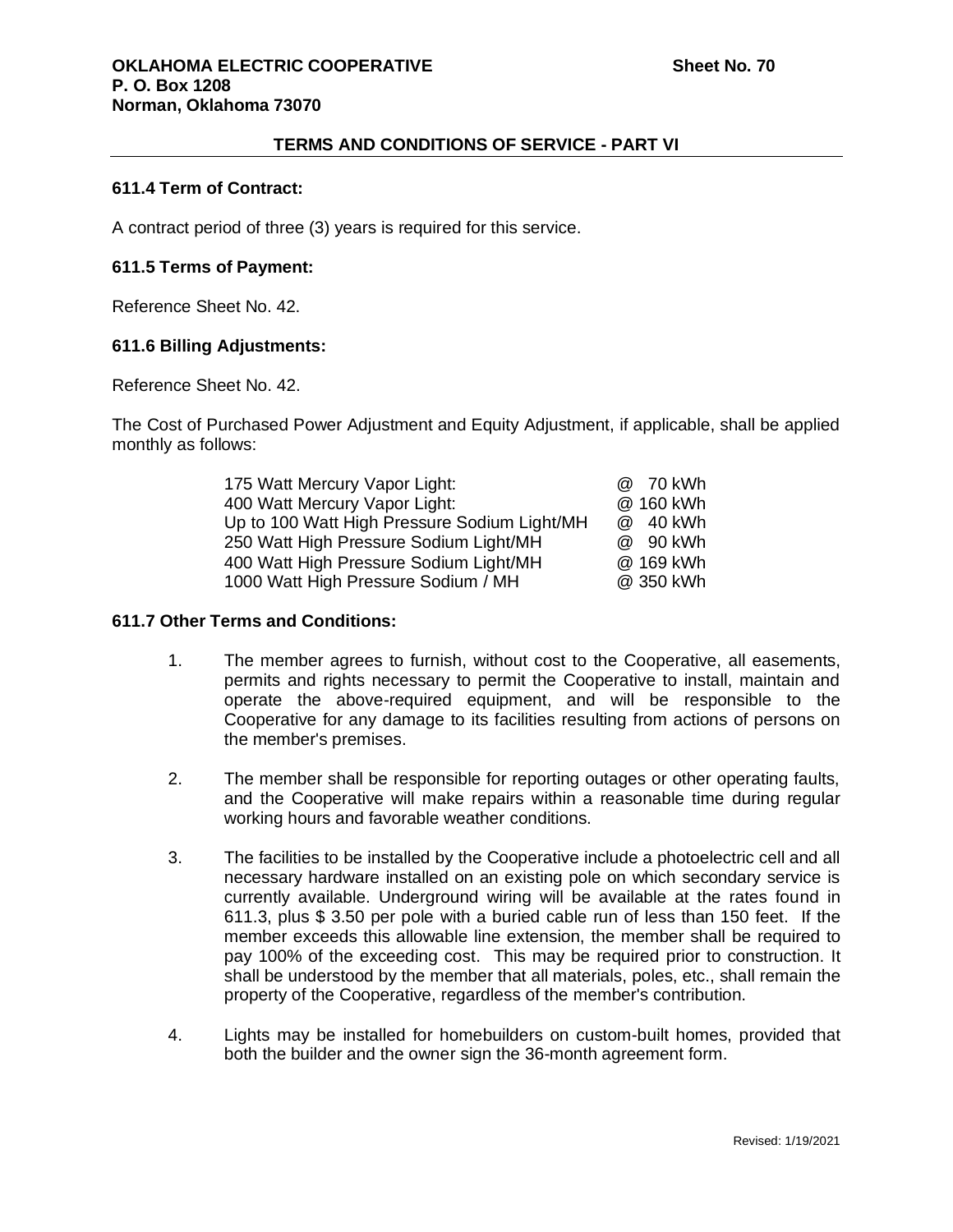- 5. If a member requests that a security light be relocated on the same premises, the member may be charged for the cost of that move.
- 6. In setting the light where the member has designated, the Cooperative assumes no liability for any damage to water, sewer or gas lines.
- 7. The member may be required to pay a trip charge of \$50.00, but in special circumstances, this amount may be higher, for any non-routine trip after the initial connect.
- 8. The Cooperative reserves the right to refuse any requests for security lights.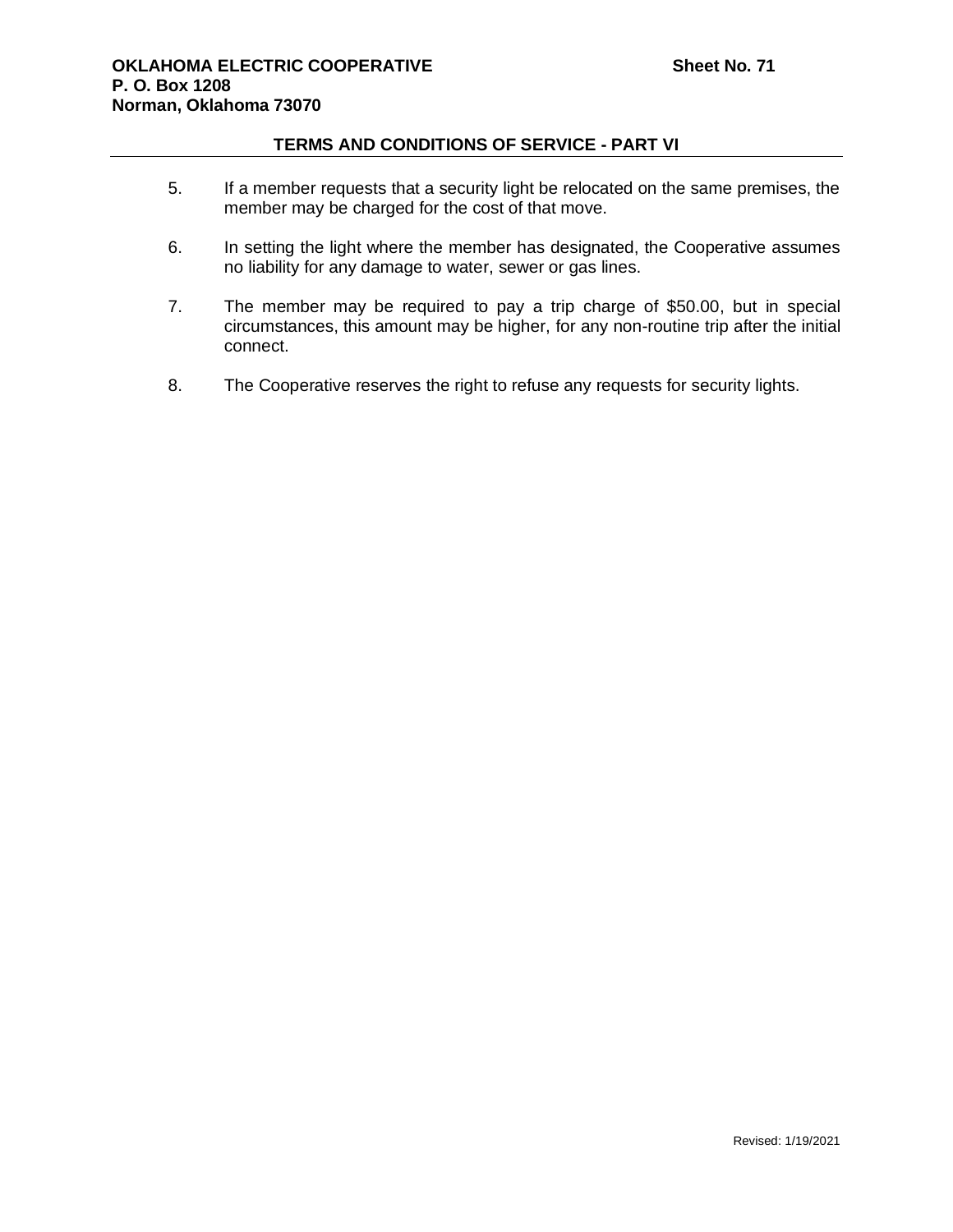## **612 Municipal Street Lighting:**

## **612.1 Available:**

To any community served retail by the Cooperative. This rate will go into effect for bills mailed on or after January 1, 2014.

## **612.2 Applicable:**

To municipalities (including municipal trusts) for year-round, dusk-to-dawn lighting service which is billed to and paid by the municipality for lighting highways, streets, other public thoroughfares, and municipal park areas, but not including athletic fields or swimming pools.

#### **612.3 Character Of Service:**

Automatic lighting of size and number desired by member.

#### **612.4 Net Monthly Rate:**

#### Base charge:

The monthly rate for each lighting unit installed on an existing pole or structure is as follows:

| Type of                 | Percentage of Lighting             |         |
|-------------------------|------------------------------------|---------|
| <b>Lighting Units</b>   | <b>Investment Provided by Coop</b> |         |
|                         | 100%                               | None    |
| Up to 100 Watt HPS / MH | \$7.82                             | \$5.50  |
| 175 Watt MV             | \$8.28                             | \$5.96  |
| 250 Watt HPS / MH       | \$13.56                            | \$9.57  |
| 400 Watt MV             | \$12.17                            | \$10.65 |
| 400 Watt HPS / MH       | \$19.69                            | \$13.10 |
| 1000 Watt HPS / MH      | \$36.26                            | \$24.63 |

Additional Charges:

If an extension of the Cooperative's secondary circuit and a new support pole for the lighting are required, the monthly rate may be increased as follows:

| <b>Standard Wooden Pole</b>   | 100%   | None   |
|-------------------------------|--------|--------|
| 30'                           | \$3.07 | \$0.50 |
| 35'                           | \$4.64 | \$0.58 |
| 40'                           | \$5.48 | \$0.84 |
| 45'                           | \$6.15 | \$1.17 |
| 50'                           | \$6.64 | \$1.74 |
| Standard Pole Other Than Wood | 100%   | None   |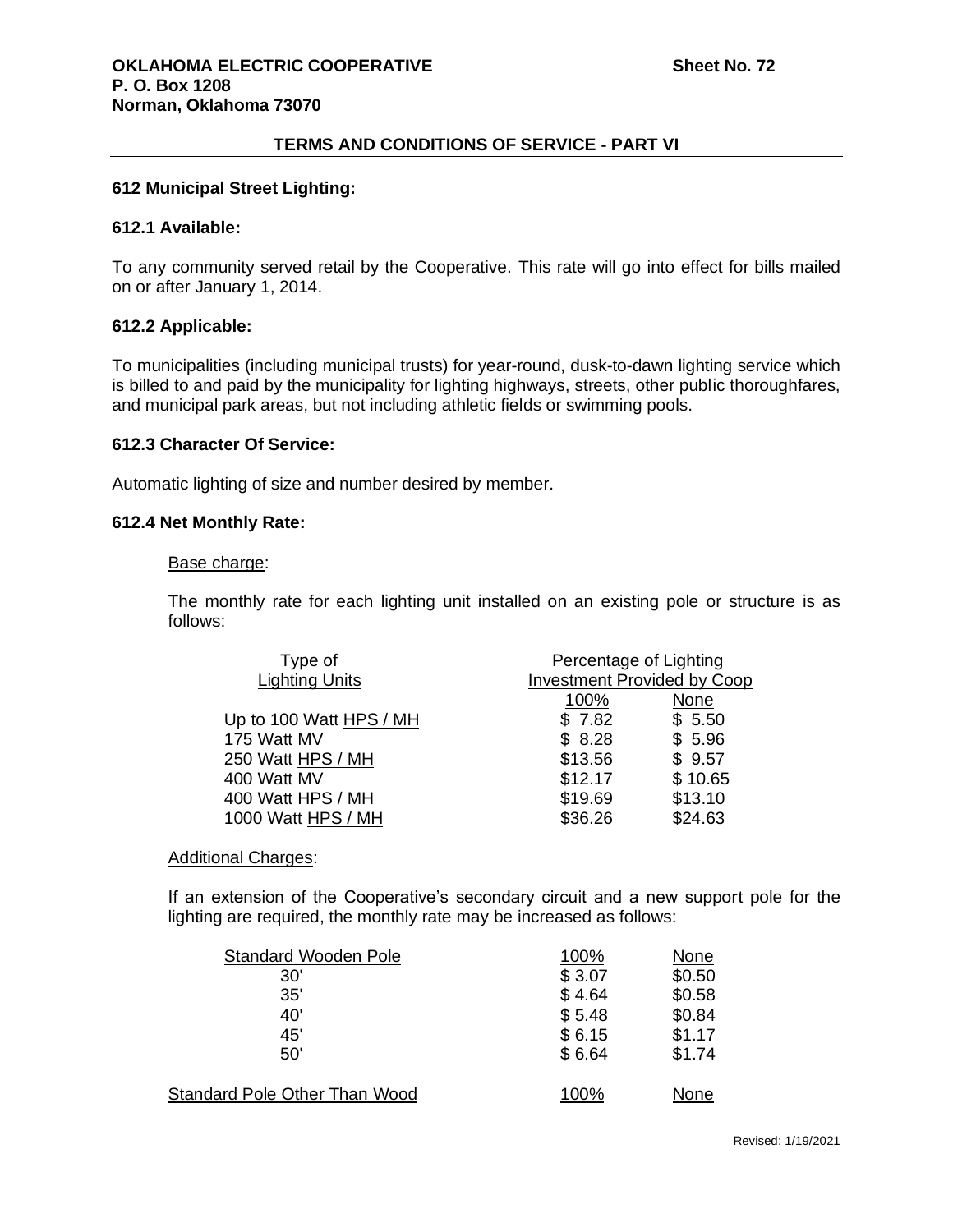| <b>Other Than Wood</b> | \$8.00  | \$1.77 |
|------------------------|---------|--------|
| Concrete               | \$4.53  | \$1.00 |
| Shoe Box Style         | \$8.00  | \$1.85 |
| Decorative             | \$11.46 | \$1.00 |
| <b>Breakaway</b>       | \$10.80 | \$2.00 |
| New Wood - Municipal   | \$3.07  | \$.75  |

The facilities to be installed by the Cooperative include a photoelectric cell and all necessary hardware installed on an existing pole on which secondary service is currently available. Underground wiring will be available at the rates found above plus \$ 3.50 per pole with a buried cable run of less than 150 feet. If the member exceeds this allowable line extension, the member shall be required to pay 100% of the exceeding cost. This may be required prior to construction. It shall be understood by the member that all materials, poles, etc., shall remain the property of the Cooperative, regardless of the member's contribution.

## **612.5 Terms of Payment:**

Reference Sheet No. 42.

## **612.6 Billing Adjustments:**

Reference Sheet No. 42.

The Cost of Purchased Power Adjustment and Equity Adjustment, if applicable, shall be applied as follows:

> 175 Watt Mercury Vapor Light **Communist Communist Communist Communist Communist Communist Communist Communist Communist Communist Communist Communist Communist Communist Communist Communist Communist Communist Communist Co** 400 Watt Mercury Vapor Light **@ 160 kWh** per month Up to 100 Watt High Pressure Sodium / MH @ 40 kWh per month 250 Watt High Pressure Sodium / MH @ 90 kWh per month 400 Watt High Pressure Sodium / MH @ 169 kWh per month 1000 Watt High Pressure Sodium / MH @ 350 kWh per month\*

# **612.7 Other Terms and Conditions:**

- 1. Special or Non-Standard Facilities:
	- Whenever the municipality requests the Cooperative to install special or nonstandard facilities hereunder and there is no engineering, construction, safety, legal or practical reason which would, in the Cooperative's judgment, make such installation inadvisable, the Cooperative will make such installation, provided the municipality pays to the Cooperative, in advance and without right of refund, an amount equal to the additional difference between the installed cost of the special or non-standard facilities and the installed cost of comparable standard facilities. The monthly rate shall be as stated above for the comparable standard facilities.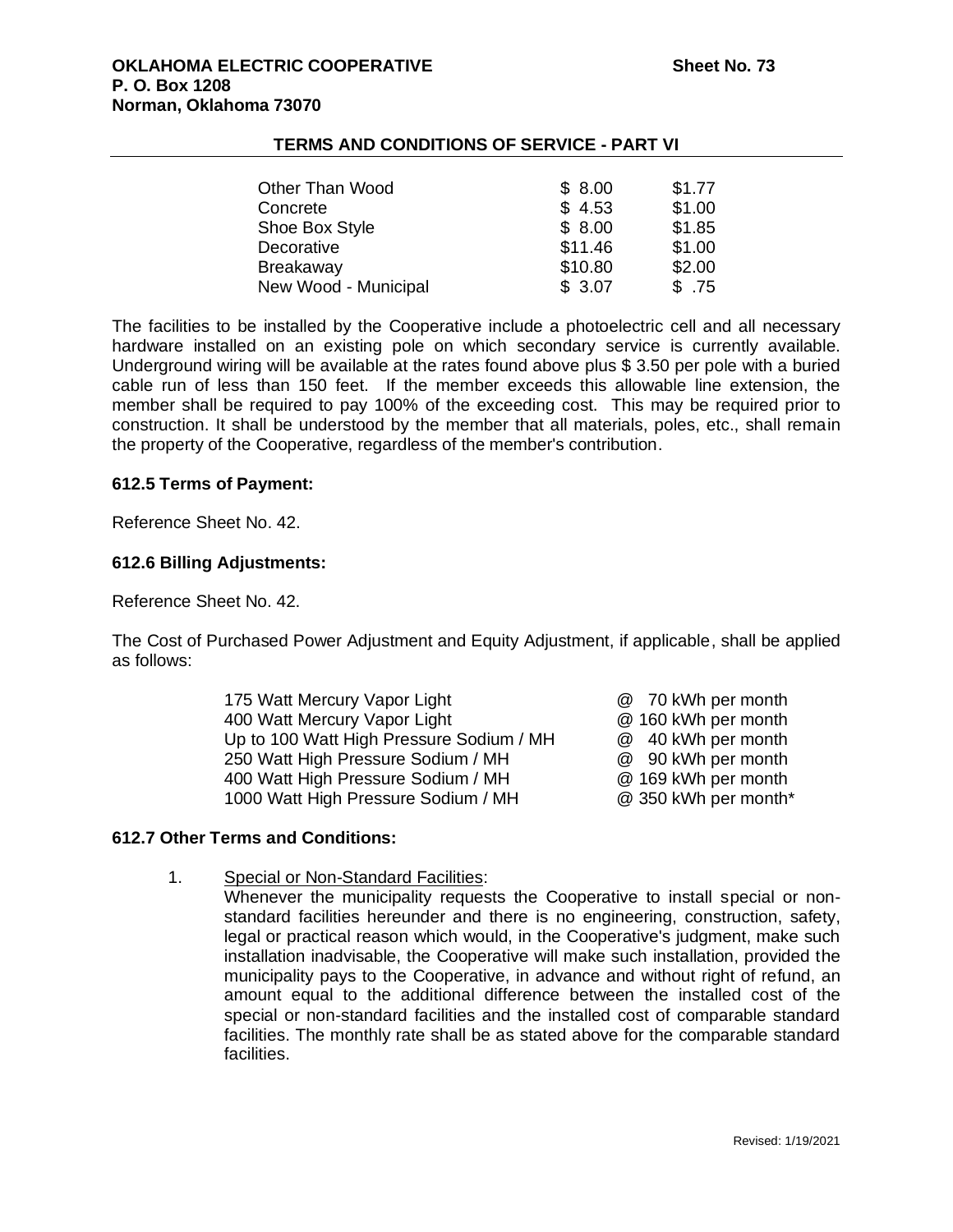In lieu of such lump sum payment in advance and subject to approval by the Cooperative, the municipality may elect to pay the Cooperative a monthly charge equal to 1.5% of the additional difference between the installed costs as stated above.

A standard fixture shall mean those fixtures designated as standard by the Cooperative.

2. Installation of Units:

Adequate clearance for the necessary lines shall be arranged for by the municipality.

When the Cooperative is required to install additional lights at a location which is more than 600 feet from an existing suitable source of power supply of secondary voltage (overhead or underground), the municipality shall pay to the Cooperative the additional cost of the extension over 600 feet, by either method (b) or (c) chosen below.

Where underground service is installed and trenching is not normal, i.e., paving must be broken and replaced or boring is required or other trenching obstructions such as rock, etc., are encountered, the municipality shall pay the additional cost of trenching involved above the cost of normal trenching by any one of the following three methods:

- (a) The municipality shall perform all difficult trenching, break paving, bore under obstructions, install duct furnished by the Cooperative, back-fill and replace the paving to the mutual satisfaction of all parties concerned.
- (b) The municipality shall pay to the Cooperative in advance and without right of refund an amount equal to the additional cost of construction.
- (c) The municipality shall pay an additional monthly charge equal to 1.5% of the additional cost of construction.

When the Cooperative is required by the municipality to replace or remove a lighting system prior to the end of the economic life of the system, the municipality shall pay to the Cooperative an amount equal to the unused portion of the economic life of the system.

If the Cooperative's portion of the investment in the lighting system for new installation is different from that specified above, the rate for such service shall be the amount "G" as calculated in accordance with the following formula:

 $G = A - (D \times C)$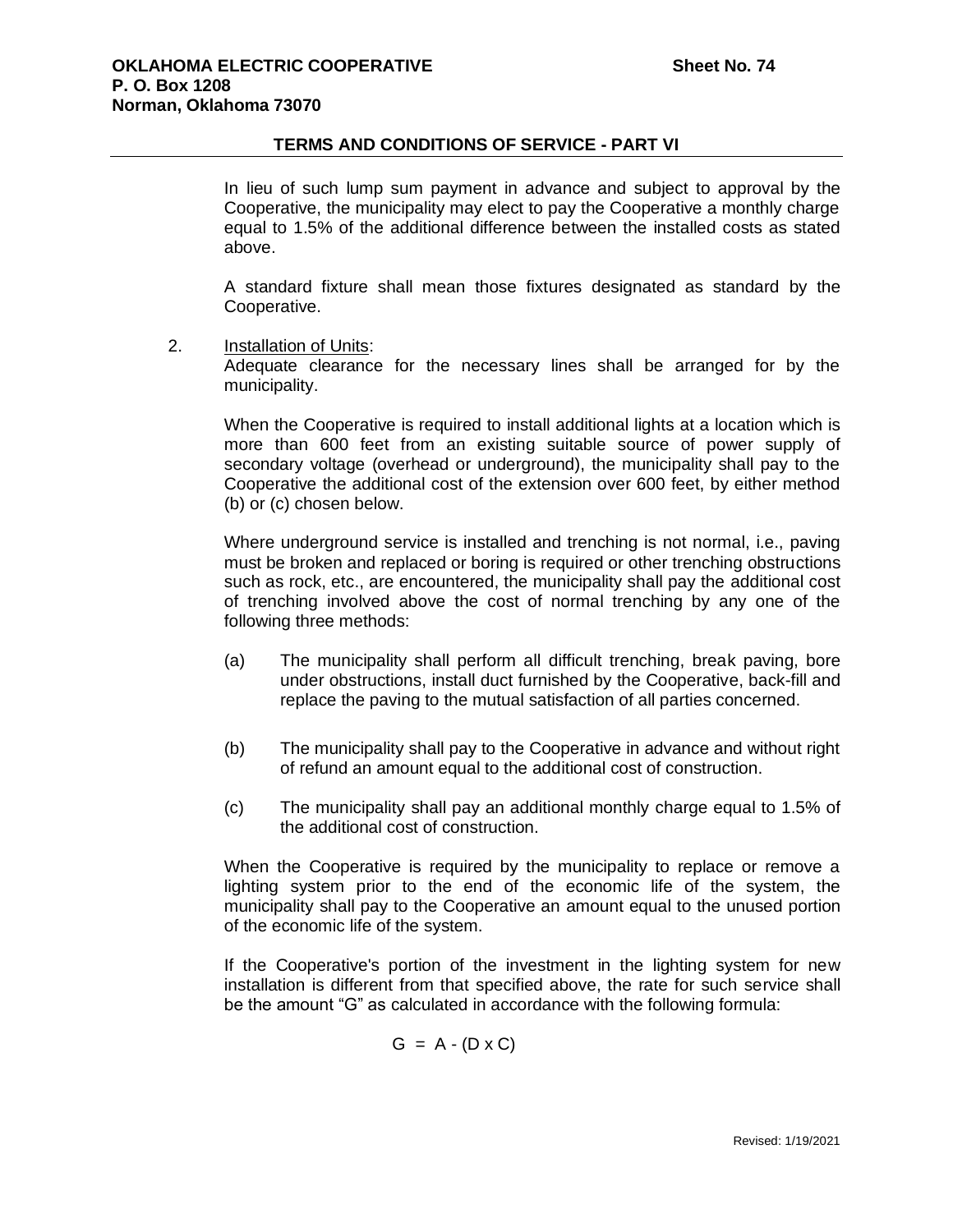#### Where:

- $G =$  Adjusted monthly rate per unit
- A = Amount of monthly rate per unit for a 100% Cooperative investment
- $D =$  Difference between the monthly rate per unit for a 100% Cooperative investment and the monthly rate per unit for no Cooperative investment
- $C =$  Percentage of investment in the lighting system which the Cooperative does not provide.
- 3. Burning Schedule:

The standard schedule shall be for dusk-to-dawn service and shall include approximately 4,000 hours of service per year. The Cooperative will use reasonable care to maintain such service, but the Cooperative will not be obligated to patrol to determine required lamp replacement or other maintenance of the facilities used for service under this schedule. Upon notification of any outage or required maintenance of such facilities, the Cooperative shall be allowed a reasonable length of time to restore normal service during regular working hours.

4. Operation and Maintenance: Cooperative-Owned Systems: The Cooperative shall own, operate, and maintain the entire lighting system including circuits, transformers, poles and fixtures.

Municipally-Owned Systems: The Cooperative shall own the feeders and transformers to the point of connection with the lighting system circuits. The municipality shall own the lighting circuits, control devices, poles and fixtures. The Cooperative shall operate and maintain the entire lighting system.

The Cooperative shall not be required to accept for operation and maintenance a lighting system owned by the municipality if it is found by the Cooperative to be unsafe, uneconomical to maintain, or not in keeping with good engineering practices.

5. Special Conditions:

In case lighting service is furnished to a municipality under conditions different from those specified in this rate schedule, such service shall be under special contract which shall cover, in addition to the foregoing rates and provisions, such items and adjustments of a special nature as are necessary to protect the investment of the Cooperative and to define the rights of the parties. Such special contracts shall be approved by the Board of Trustees.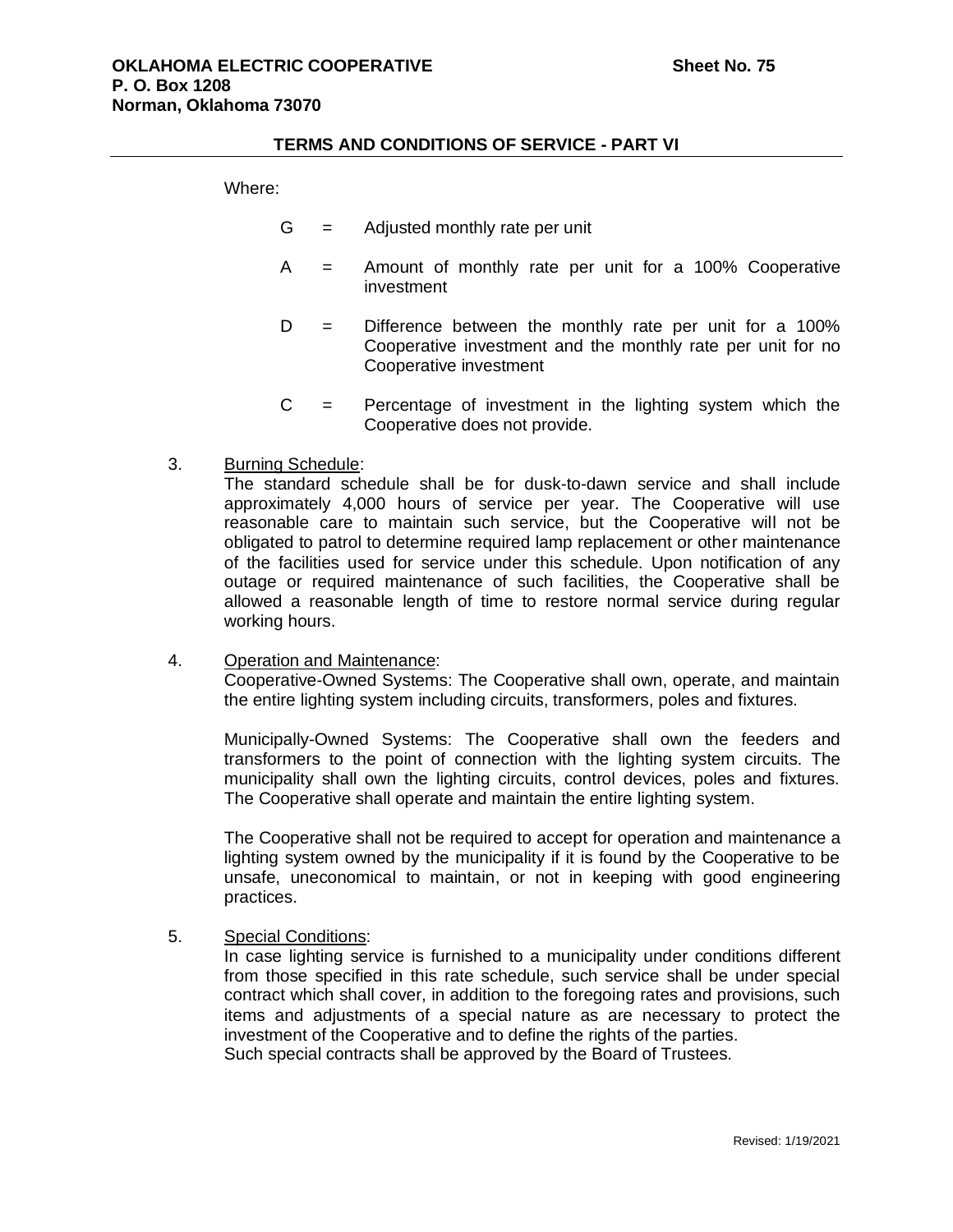## **613 Back-Up Service:**

#### **613.1 Applicable:**

To members located on or near Cooperative's distribution lines for commercial and industrial usage, subject to the established Terms and Conditions of the Cooperative. This rate will go into effect for bills mailed on or after January 1, 2014.

#### **613.2 Character of Service:**

Alternating current, 60 Hertz, at the voltage and phase of the Cooperative's established distribution system most available to the location of the member.

## **613.3 Definition of Service:**

Back-Up Service means electric energy or capacity supplied by the Cooperative to replace energy ordinarily generated by a facility's own generation equipment during an unscheduled outage or reduced output of the facility.

#### **613.4 Term:**

Contracts for Back-Up Service shall be for a minimum of 12 months. The contract expiration date will automatically be extended until cancelled by either party with 12 months written notice. Members may change the length of the term by mutual agreement with the Cooperative.

## **613.5 Contracted Back-Up Service KW:**

The Contracted Back-up Service kilowatt (kW) is the amount of cogeneration or self-generation capacity for which the member contracts with the Cooperative for Back-up Service. If the Contracted Back-up Service kW is exceeded, then the Contracted Back-up Service kW is automatically increased to the new level. Term requirements of the Back-up Service rate will automatically apply to the new kW contract level.

For certain critical community service loads such as, but not limited to, hospitals, police stations, fire department buildings, civil defense posts, certain radio and television facilities, etc., the contracted Back-up Service kW shall be equal to the member's total net generation capacity, excluding emergency.

## **613.6 Net Monthly Bill:**

Primary Service Rate: Service Availability Charge:

Primary Service \$172.00 per Month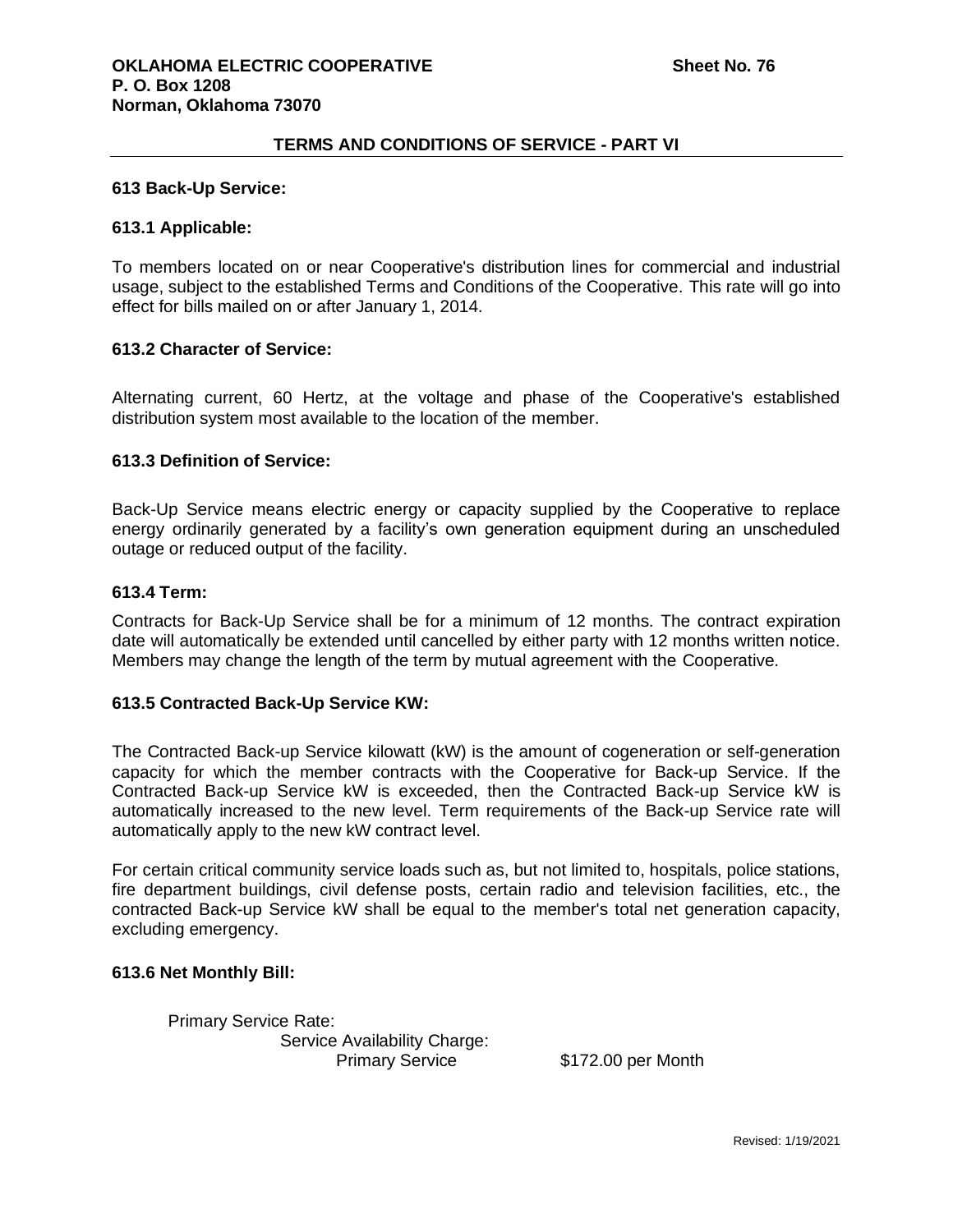Demand Charge:

\$10.52 per Billing Demand kW but not less than \$2.00 times the Contracted Back-Up Service kW.

Energy Charge:

First 1,000,000 kWh \$0.076146 per kWh Over 1,000,000 kWh \$0.073146 per kWh

Secondary Service Rate: Service Availability Charge:

Secondary Service \$90.00 per Month

Demand Charge:

\$10.52 per Billing Demand kW but not less than \$2.50 times the Contracted Back-Up Service kW.

Energy Charge:

First 1,000,000 kWh \$0.076146 per kWh Over 1,000,000 kWh \$0.073146 per kWh

## **613.7 Minimum Billed kWh for No-Load Losses:**

In recognition of the no-load losses associated with Cooperative owned transformer(s), the minimum kWh billed on secondary services shall be 0.30 percent of the total kVA rating of the transformer(s) times 730 hours.

## **613.8 Determination of Billing demand KW:**

The billing demand shall be the greater of the following:

- 1. The highest average kilowatt demand established by the member for any period of fifteen (15) consecutive minutes during the month for which the bill is rendered, as indicated or recorded by a demand meter and adjusted for power factor.
- 2. The highest average kilowatt demand established by the member for the period of fifteen ( 15) consecutive minutes as shown by the Cooperative's demand meter that is coincident with the Cooperative's power supplier's most recent peak on designated peak days.

# **613.9 Power Factor Adjustment:**

The member agrees to maintain the highest practical power factor by installation of appropriate capacitors or other means. Demand charges may be adjusted for members to correct for average power factors lower than ninety percent (90%) if and when the Cooperative determines that failure to do so will be detrimental to the system or increase system costs. When deemed necessary using the criteria set forth above, such adjustments will be made by increasing the measured demand by one percent (1%) for each one percent (1%) by which the average power factor is less than ninety percent (90%) lagging.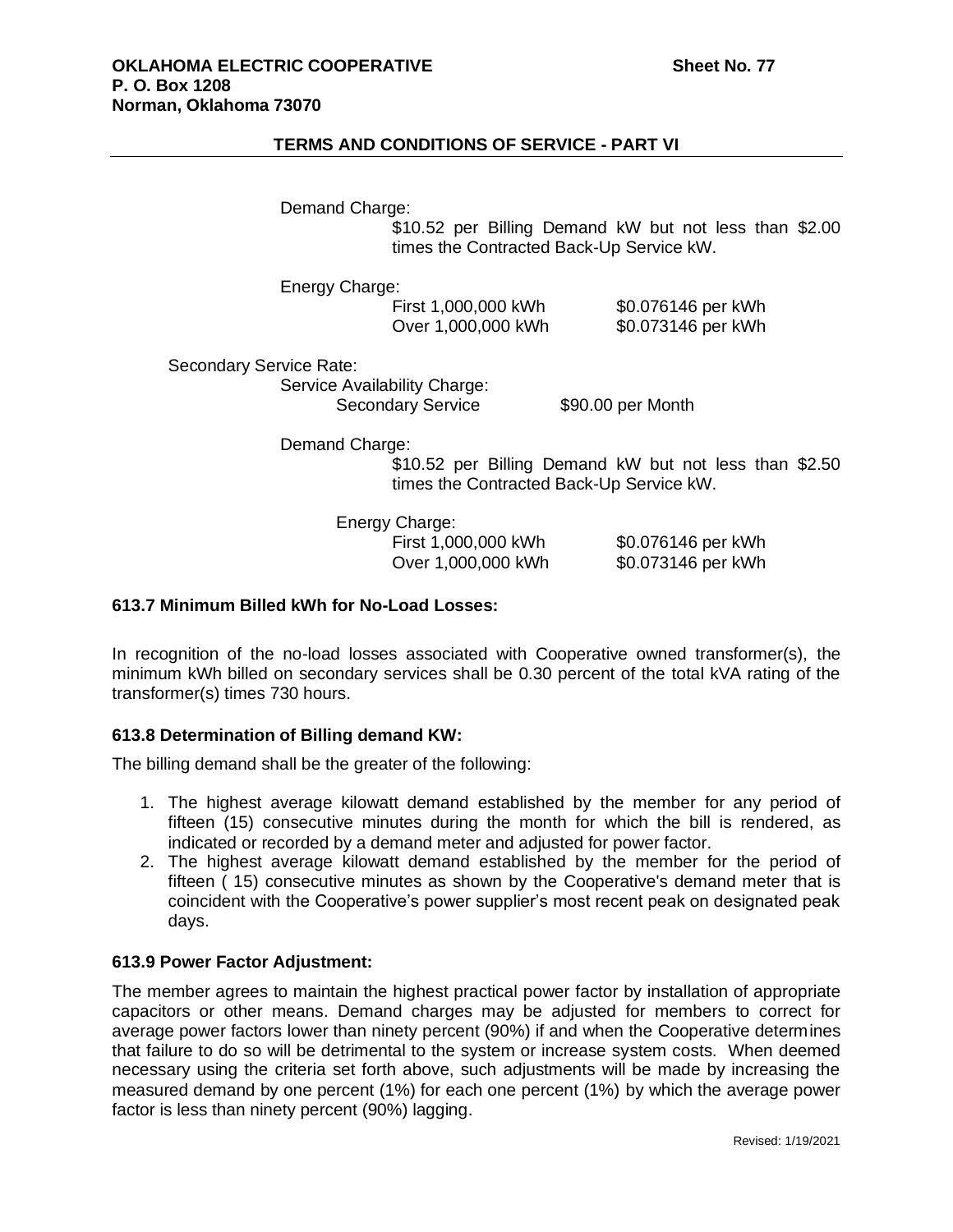## **613.10 Terms of Payment:**

Reference Sheet No. 42.

## **613.11 Billing Adjustments:**

Reference Sheet No. 42.

## **613.12 Other Terms and Conditions:**

- 1. Motors having a rated capacity in excess of 7.5 horsepower must be three phase.
- 2. All wiring, poles, lines and other electrical equipment beyond the delivery point shall be considered the distribution system of the member and be furnished and maintained by the member. All wiring must be installed in accordance with the rules of the National Electrical Code and, if more than one motor using automatic starting equipment is connected to its service, the cooperative may, at its option, require the installation of sequence starters to prevent simultaneous starting of motors.
- 3. It is understood that the member will not be permitted to transfer to another power schedule during the twelve-month period following the initiation of service under this rate, nor can he discontinue service for temporary shutdowns.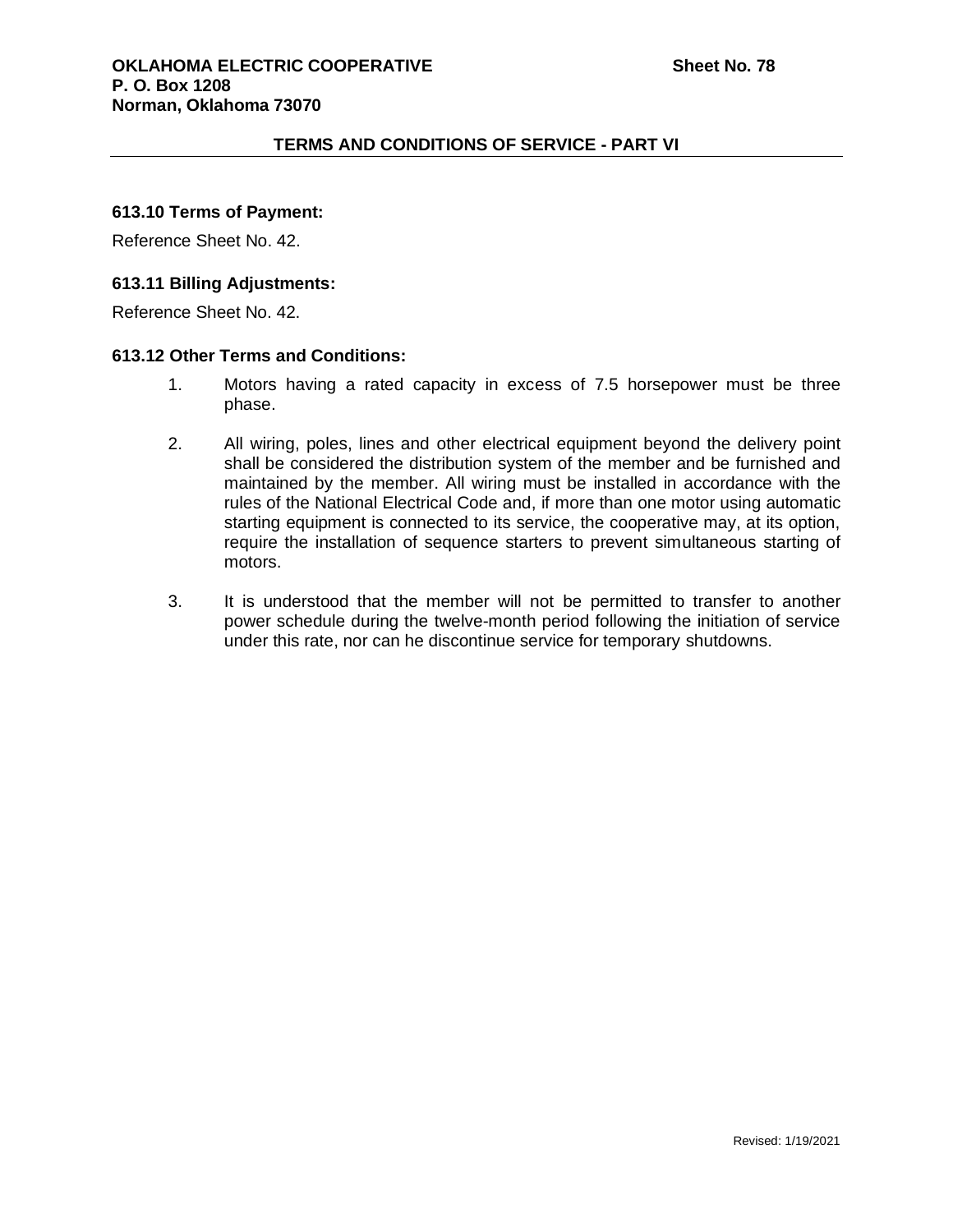## **614 Large Power Unbundled Rate:**

## **614.1 Applicable:**

To large commercial and industrial power users connecting service after October 1, 2017 having a minimum connected demand of 500 kW, subject to the established rules and regulations of the Cooperative. No standby or auxiliary service provided. Service under this rate shall be at the option of both the member and the Cooperative and subject to the terms of a separate power purchase contract.

## **614.2 Character of Service:**

Three-phase, alternating current, 60 Hertz, voltage as stipulated in the contract.

## **614.3 Net Monthly Bill:**

Service Availability Charge: Within the range between \$100 and \$2,000 per month as stipulated in the contract.

Demand Charge: Within the range between \$.50 and \$1.00 per kW of Billing Demand as stipulated in the contract.

Energy Charge: Within the range between \$.001 and \$.01 per kWh as stipulated in the contract.

Wholesale Charge: A line item charge for the billing period reflecting the wholesale cost of power and energy under the contracted rate.

## **614.4 Minimum Monthly Charge:**

The minimum monthly charge shall be the higher of the following:

- 1. The Demand Charge plus the Service Availability Charge; or
- 2. The minimum monthly charge set forth in the contract; or
- 3. \$1 per kVA of installed transformer capacity.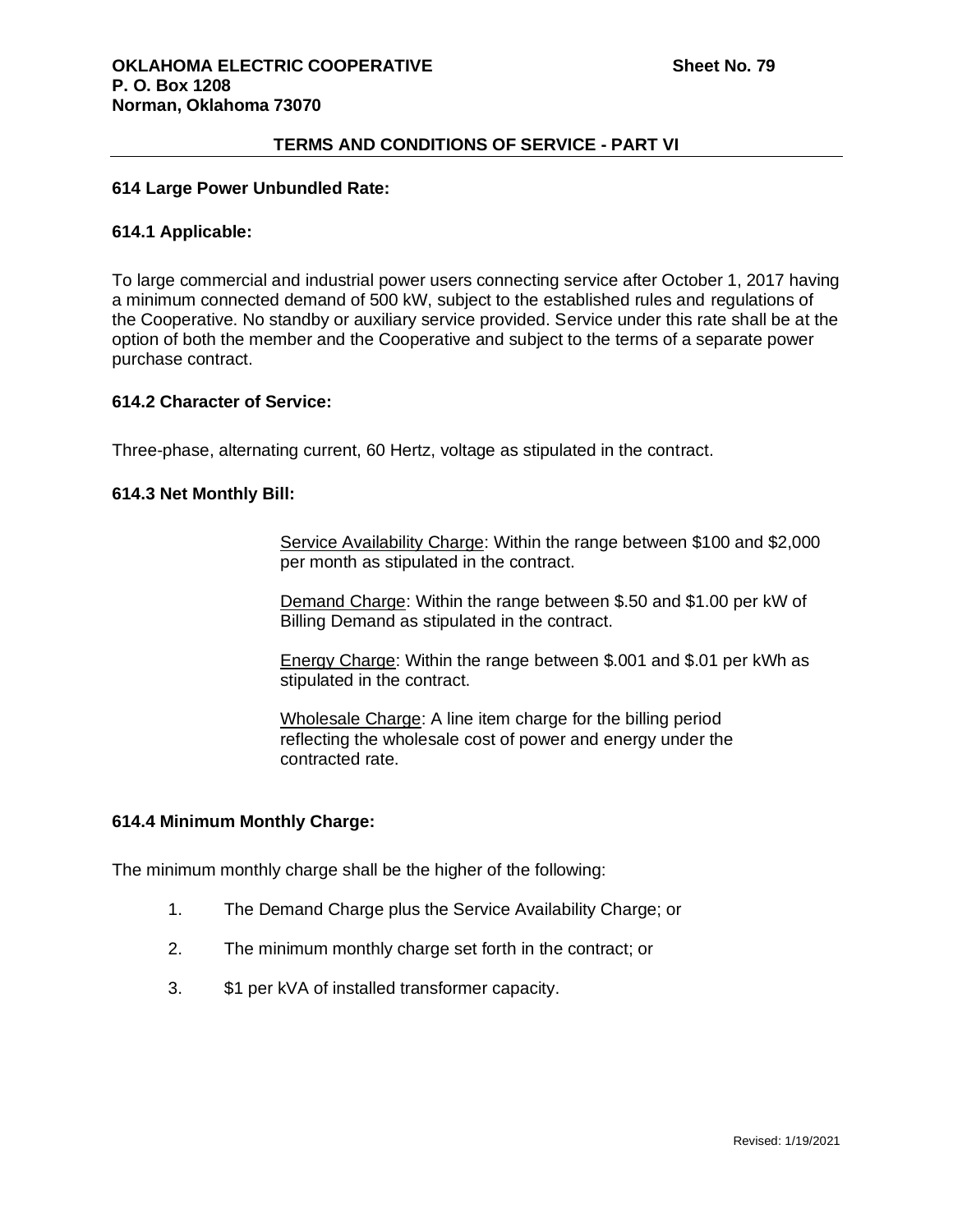## **614.5 Determination of Billing Demand:**

The billing demand shall be the highest average kilowatt demand established by the member for any period of fifteen (15) consecutive minutes during the month for which the bill is rendered or 80 percent of the highest demand during the past 12 months ending with the current month. Minimum billing demand shall be 500 kW, and adjusted for power factor as follows:

## **614.6 Power Factor Adjustment:**

The member agrees to maintain the highest practical power factor by installation of appropriate capacitors or other means. Demand charges may be adjusted for members to correct for average power factors lower than ninety percent (90%) if and when the Cooperative determines that failure to do so will be detrimental to the system or increase system costs. When deemed necessary using the criteria set forth above, such adjustments will be made by increasing the measured demand by one percent (l%) for each one percent (l%) by which the average power factor is less than ninety percent (90%) lagging.

## **614.7 Terms of Payment:**

Reference Sheet No. 43.

# **614.8 Billing Adjustments:**

The Cost of Purchased Power Adjustment does not apply to this rate.

The Operating TIER Adjustment does apply to this rate.

The On-Peak Demand Reduction Credit does not apply to this rate.

# **614.9 Other Terms and Conditions:**

- 1. Motors having a rated capacity in excess of 7.5 horsepower must be three phase.
- 2. Both power and lighting shall be billed at the foregoing rate. Metered usage and demand may be aggregated only if each meter is within one contiguously owned end use consumer site. Aggregation will be at the option of and subject to approval by the Cooperative.
- 3. All wiring, poles, lines, and other electrical equipment beyond the delivery point shall be considered the distribution system of the member and be furnished and maintained by the member. All wiring must be installed in accordance with National Electrical Code, and if more than one motor using automatic starting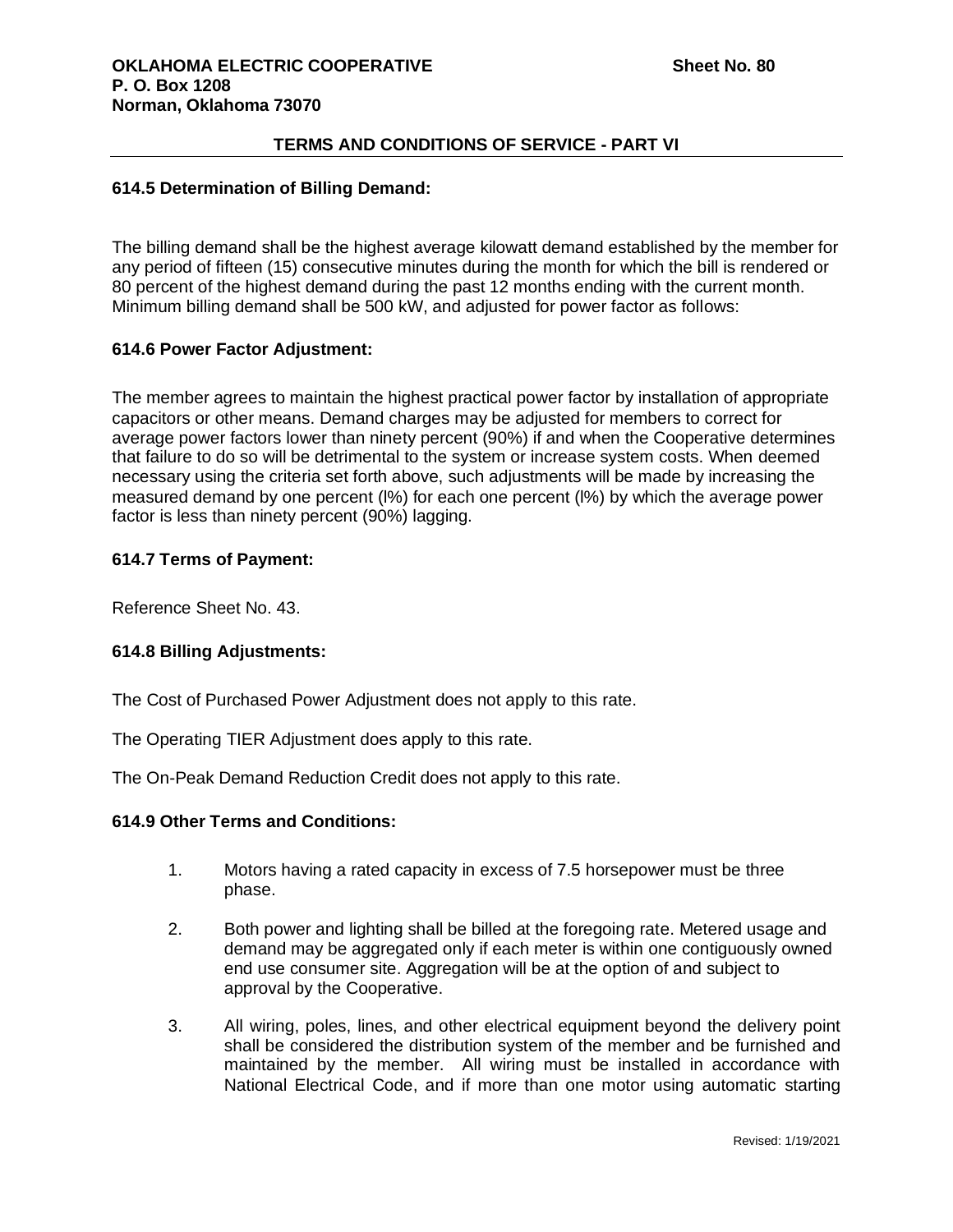equipment is connected to its service, the Cooperative may, at its option, require the installation of sequence starters to prevent simultaneous starting of motors.

4. It I understood that the member will not be permitted to transfer to another power schedule during the twelve-month period following the initiation of service under this rate, nor can he discontinue for temporary shutdowns.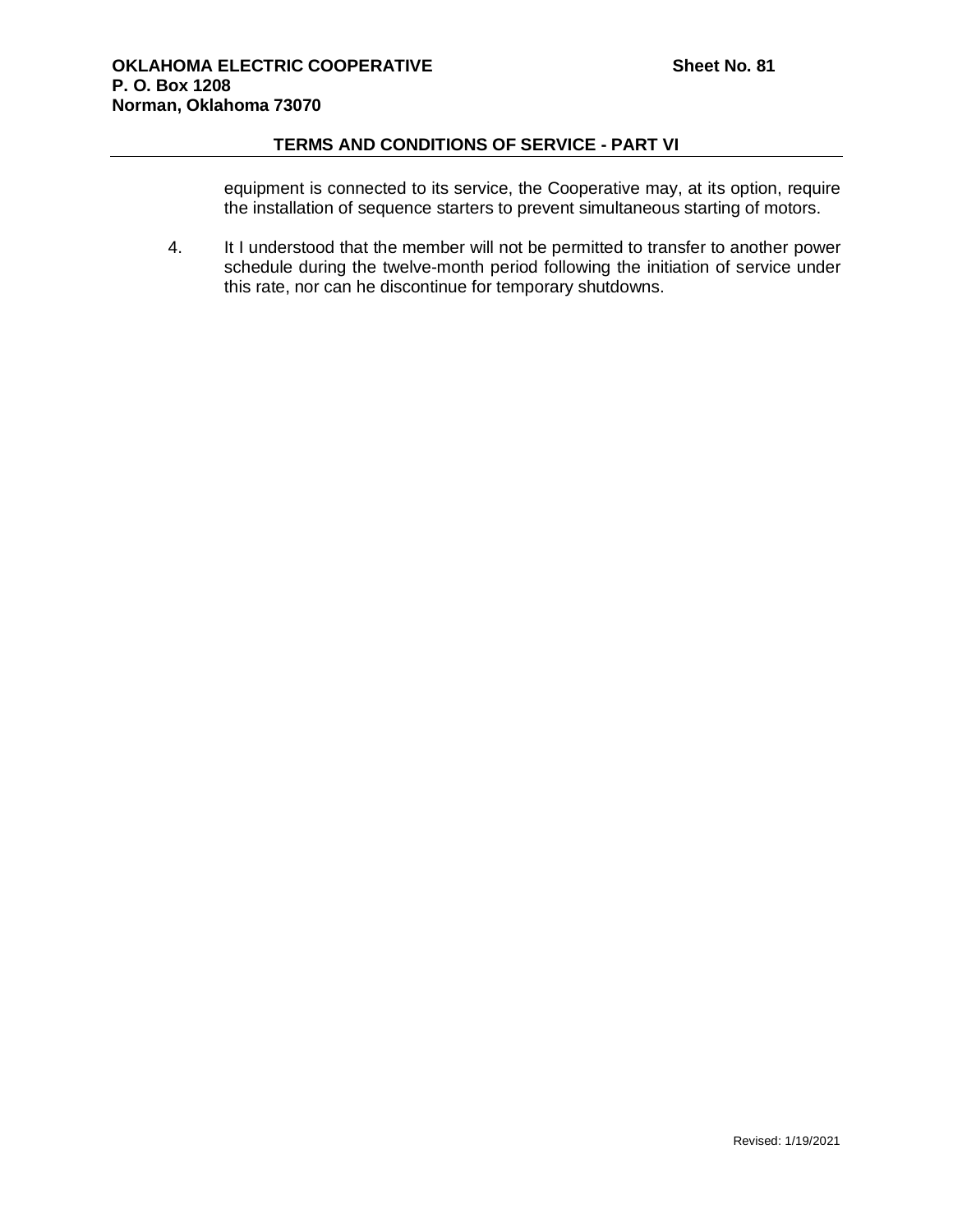## **615 Residential Electric Vehicle Time of Use:**

#### **615.1 Applicable:**

To a single-family private residential unit, including water wells, fence chargers, and adjacent farm buildings intended for domestic and ordinary farm use; or public buildings. This schedule is available to members on the prepaid service option. The rate is not applicable for commercial usage. This rate will go into effect for the bills mailed on or after May 1, 2020.

# **615.2 Character of Service:**

Alternating current, 60 cycles, single-phase, at normal voltage of 120 volts or 120 /240 volts.

## **615.3 Net Monthly Bill:**

Rate:

Service Availability Charge: \$ 1.50 per meter per day Energy Charge: 5:00 AM – 9:00 PM: \$ 0.09 per kWh 9:00 PM – 5:00 AM: \$ 0.05 per kWh

**615.4 Terms of Payment:**

Reference Sheet No. 42.

## **615.5 Billing Adjustments:**

Reference Sheet No. 42.

## **615.6 Other Terms and Conditions:**

- 1. In a complex of multiple unit single-family residences having separate kitchen facilities, each unit will be individually metered and the above rate applied.
- 2. Individual motor units shall not exceed 7.5 horsepower, unless otherwise agreed upon prior to installation.
- 3. At the Cooperative's option, three-phase service may be provided under this schedule.
- 4. The Cooperative will, upon request, advise any member as to the rate best adapted to existing or anticipated service requirements as defined by the member, but the Cooperative does not assume responsibility for the selection of such rate or for the continuance of the lowest annual cost under the rate selected. A member, having selected a rate, may not change to another rate within a twelve-month period unless there is substantial change in the character